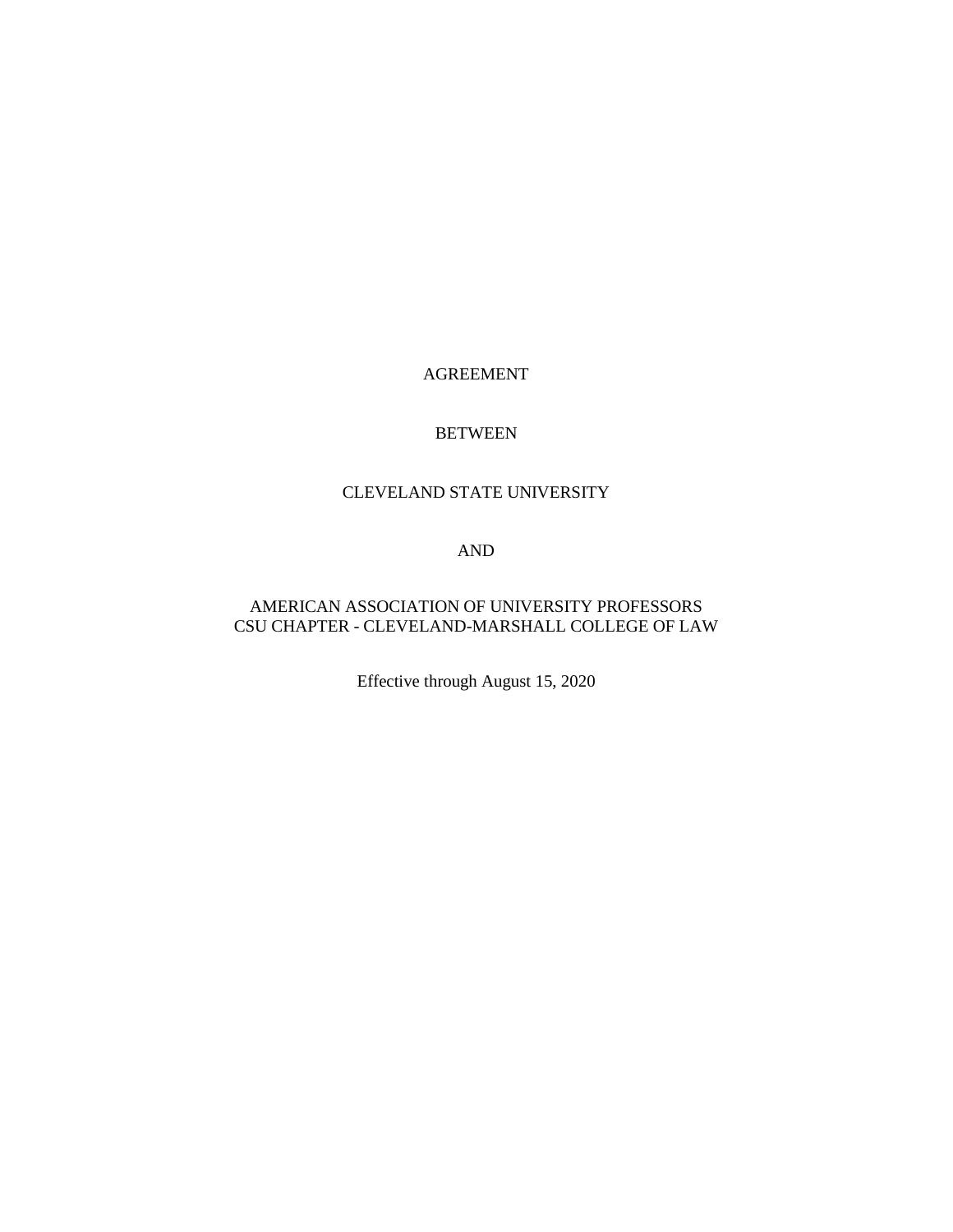## **TABLE OF CONTENTS**

| <b>ARTICLE 1</b>              | - RECOGNITION                                    | $\overline{4}$ |  |
|-------------------------------|--------------------------------------------------|----------------|--|
| <b>ARTICLE 2</b>              | - DEFINITIONS                                    | $\overline{4}$ |  |
| <b>ARTICLE 3</b>              | - NON-DISCRIMINATION                             | 5              |  |
| <b>ARTICLE 4</b>              | - AFFIRMATIVE ACTION                             | 5              |  |
| <b>ARTICLE 5</b>              | - WORK-LIFE BALANCE                              | 6              |  |
| <b>ARTICLE 6</b>              | - MANAGEMENT RIGHTS                              | 6              |  |
| <b>ARTICLE 7</b>              | - SHARED GOVERNANCE                              | $\tau$         |  |
| <b>ARTICLE 8</b>              | - SANCTION AND DISMISSAL                         | 8              |  |
| <b>ARTICLE 9</b>              | - GRIEVANCE AND ARBITRATION                      | 9              |  |
| <b>ARTICLE 10</b>             | - ACADEMIC FREEDOM                               | 14             |  |
| <b>ARTICLE 11</b>             | - ACADEMIC RIGHTS AND RESPONSIBILITIES           | 15             |  |
| <b>ARTICLE 12</b>             | - FACULTY APPOINTMENT, PROMOTION, AND TENURE     | 18             |  |
| <b>ARTICLE 13</b>             | - CLINICAL AND LEGAL WRITING FACULTY             | 29             |  |
| <b>ARTICLE 14</b>             | - FACULTY WORKLOAD                               | 43             |  |
| <b>ARTICLE 15</b>             | - MATERIAL MODIFICATION                          | 43             |  |
| <b>ARTICLE 16</b>             | - FINANCIAL EXIGENCY AND ACADEMIC REORGANIZATION | 44             |  |
| <b>ARTICLE 17</b>             | - SALARY                                         | 47             |  |
|                               | <b>ARTICLE 18 - INSURANCE</b>                    | 49             |  |
|                               | ARTICLE 19 - LEAVES OF ABSENCE                   | 51             |  |
|                               | ARTICLE 20 - PROFESSIONAL LEAVES                 | 53             |  |
| <b>ARTICLE 21</b>             | - STUDENT FEE AUTHORIZATION PROGRAM              | 57             |  |
|                               | ARTICLE 22 - OUTSIDE EMPLOYMENT                  | 58             |  |
| <b>ARTICLE 22.5 - SERVICE</b> |                                                  |                |  |
|                               | ARTICLE 23 - PATENTS AND COPYRIGHTS              | 60             |  |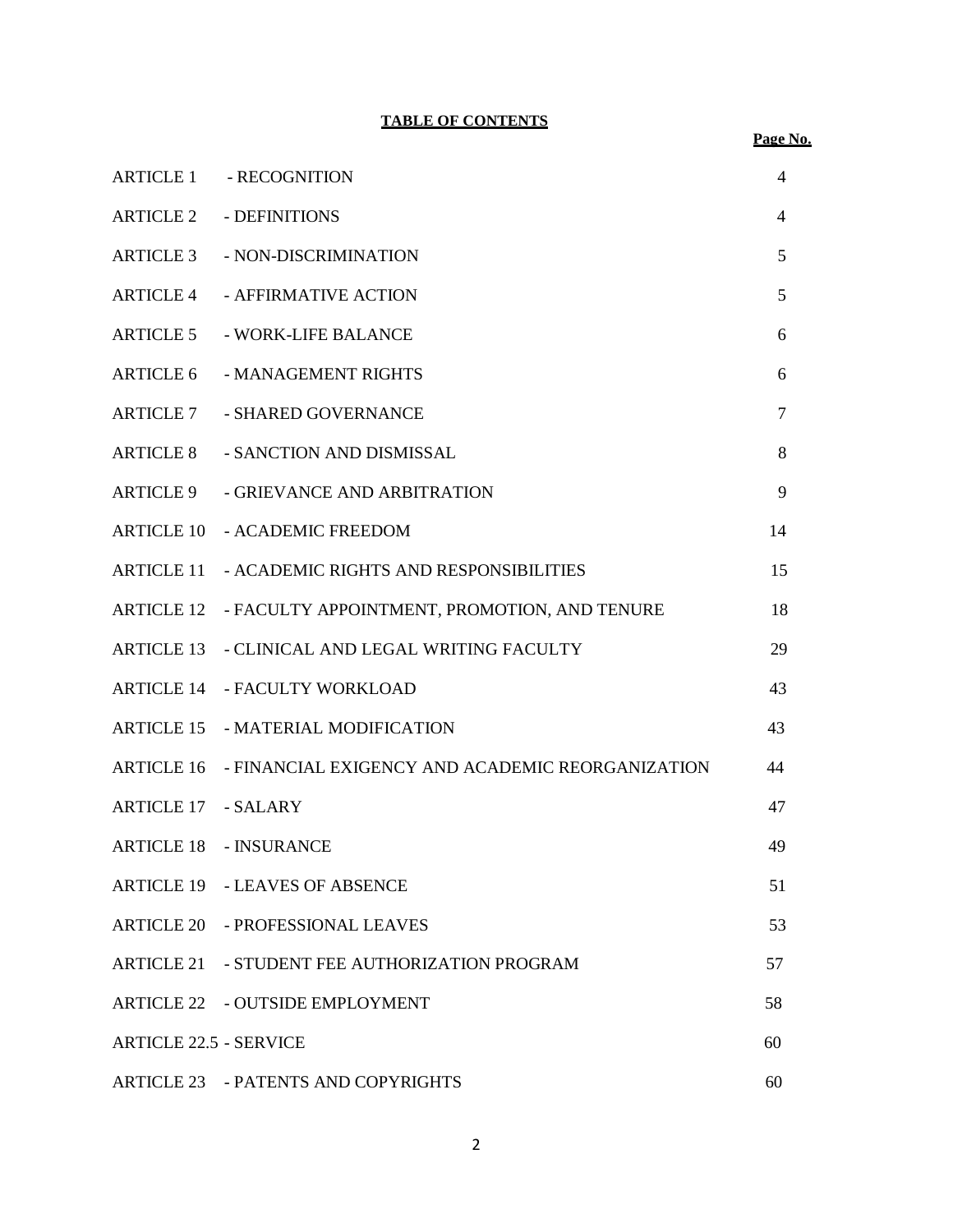|                          |                                                          | Page No. |
|--------------------------|----------------------------------------------------------|----------|
|                          | ARTICLE 24 - ACADEMIC WORKPLACE ENVIRONMENT              | 70       |
|                          | <b>ARTICLE 25 - REIMBURSABLE EXPENSES</b>                | 71       |
|                          | <b>ARTICLE 26 -TRAVEL EXPENSES</b>                       | 72       |
|                          | ARTICLE 27 - PAY DAYS, PAYCHECKS, AND PAYROLL PROCEDURES | 73       |
|                          | <b>ARTICLE 28 - PERSONNEL FILES</b>                      | 73       |
|                          | ARTICLE 29 - DISCLOSURE OF INFORMATION                   | 75       |
|                          | <b>ARTICLE 30 - LEGAL PROTECTION</b>                     | 75       |
|                          | <b>ARTICLE 31 - CHAPTER RIGHTS</b>                       | 76       |
|                          | <b>ARTICLE 32 - DISTANCE EDUCATION</b>                   | 76       |
|                          | ARTICLE 33 - ADHERENCE TO LAW                            | 79       |
|                          | ARTICLE 34 - SAVINGS PROVISION                           | 79       |
| <b>ARTICLE 35 - DUES</b> |                                                          | 79       |
|                          | ARTICLE 36 - NO STRIKE/NO LOCKOUT                        | 80       |
|                          | <b>ARTICLE 37 - ENTIRE AGREEMENT</b>                     | 81       |
|                          | <b>ARTICLE 38 - DURATION</b>                             | 81       |
| <b>APPENDICES</b>        |                                                          | 83       |
| ATTACHMENT (SIDE LETTER) |                                                          |          |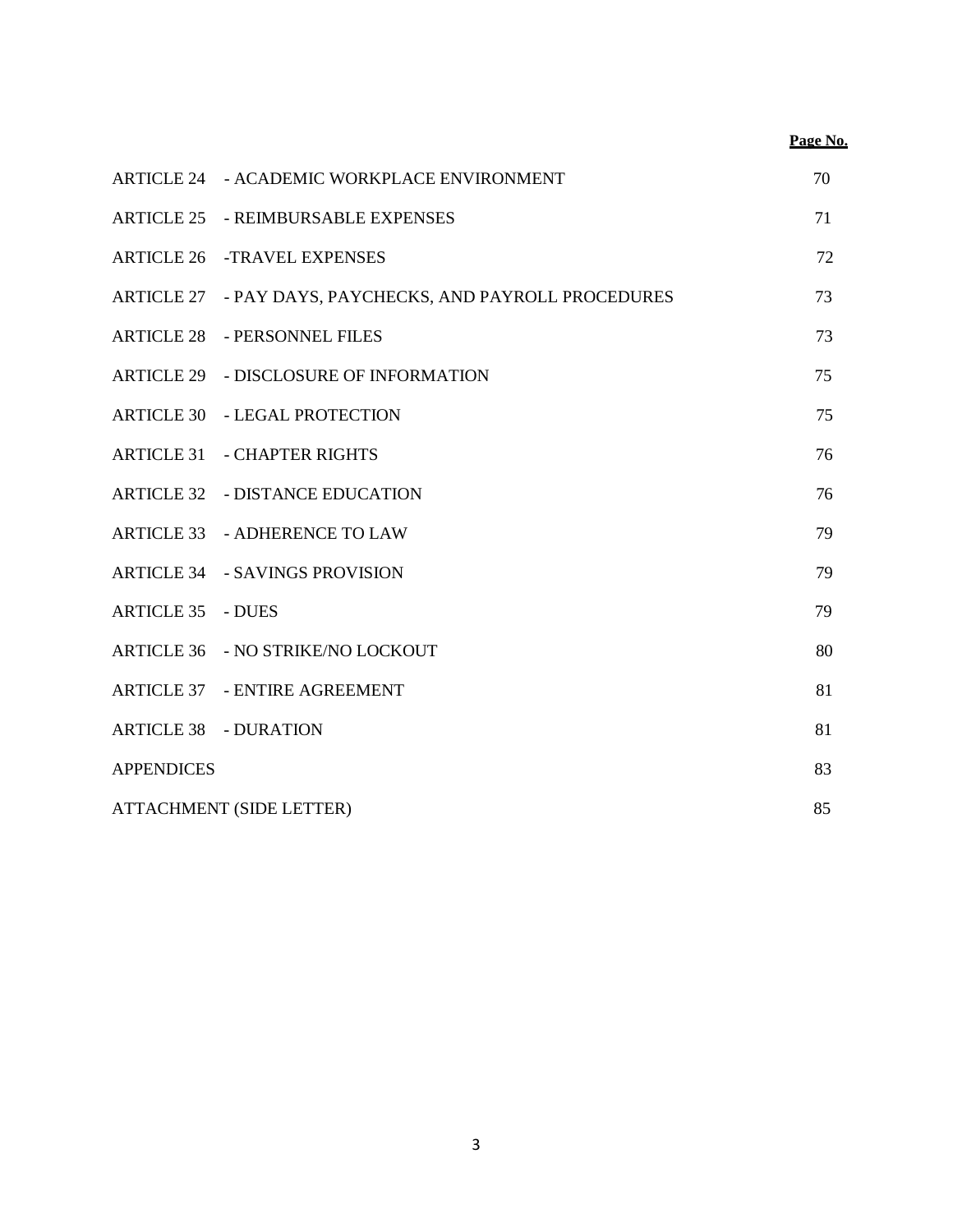#### **RECOGNITION AND DESCRIPTION OF THE BARGAINING UNIT**

The Cleveland State University hereby recognizes the AAUP-LS as the exclusive representative for the purpose of collective bargaining with respect to all mandatory subjects of bargaining, including wages, hours, terms and other conditions of employment in the bargaining unit, pursuant to certification by the Ohio State Employment Relations Board (SERB) in Case No. 2012-REP-11-0130 dated June 6, 2013.

All faculty at Cleveland State University whose primary appointment is with the College of Law with the rank of Assistant Professor, Associate Professor, Professor, Legal Writing Professor and Clinical Professor with the following exceptions: All adjunct, visiting, emeriti and other retired faculty, and all managerial employees, including but not limited to, the Dean of College of Law, assistant deans, associate deans, and Director of Legal Writing and Director of Engaged Learning.

If, during the term of this agreement, questions arise regarding the bargaining unit status of one or more employees, the parties will meet promptly to discuss the status of the individuals and shall attempt to reach agreement as to their inclusion or exclusion from the Bargaining Unit. If the parties are unable to reach agreement as to the status of any individual within ten (10) working days from the commencement of the discussions, either party may petition the SERB for determination of the status of the position.

### **ARTICLE 2**

### **DEFINITIONS**

- 2.1 The "Administration" shall refer to the President, Vice Presidents, Deans, and such other administrative officers as may be appointed by the Board of Trustees, by the President, or, by specific delegation of the President, to other senior executives.
- 2.2 The "Association," the "Union," or "AAUP-LS" shall refer to the CSU Chapter of the American Association of University Professors (Cleveland-Marshall College of Law).
- 2.3 The "Members of the Bargaining Unit" shall refer to the recognized bargaining unit as set forth in the recognition clause of this agreement. Members of the bargaining unit may also be referred to as "Faculty".
- 2.4 The "Dean or designee" shall refer to the Dean or a designee when so officially appointed or designated by the Dean.
- 2.5 The "Provost or designee" shall refer to the Provost or a designee when so officially appointed or designated by the Provost.
- 2.6 The term "year" shall mean an academic year consisting of two (2) semesters of full-time service out of the three (3) consecutive yearly semesters, provided that only one (1) year of the probationary period shall be counted during any three (3) consecutive semesters. When an initial appointment begins no later than the first day of the spring semester, a full year is counted; but a partial year of service that begins after the first day of the spring semester shall not be counted against the probationary period.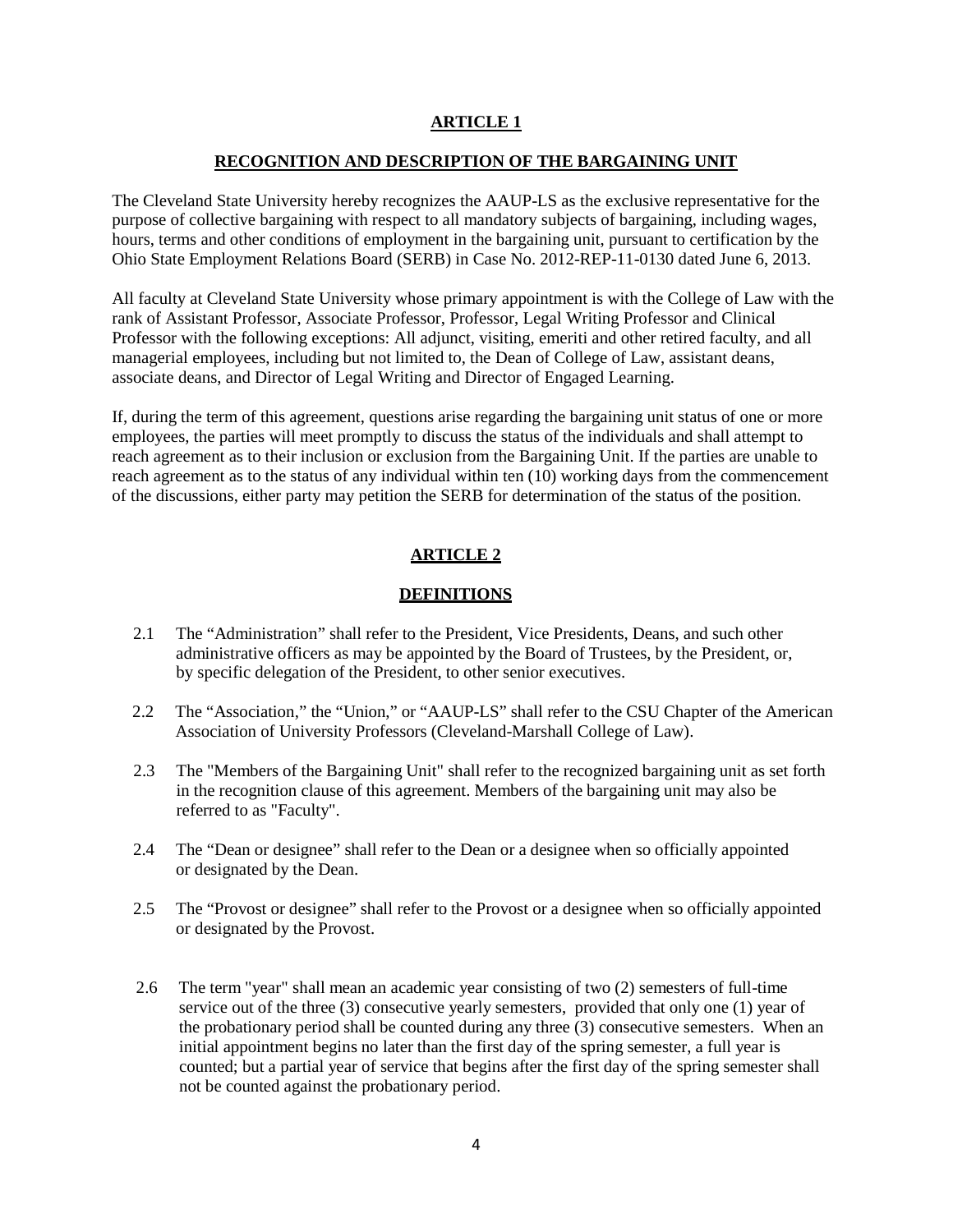2.7 Calendar dates: Any calendar date or deadline referenced in this agreement, including when the date is referred to as "on or before", that falls on a Saturday, Sunday, legal holiday observed by the University, or date when the University is officially closed, the date or deadline will be the next University working day as defined in Article 9, "Definitions," section D.

# **ARTICLE 3**

### **NON-DISCRIMINATION**

- 3.1 The Administration agrees that it shall not discriminate against an employee because of membership or activity as a member of the AAUP-LS.
- 3.2 The university prohibits discrimination/harassment toward individuals of the university community on the basis of race, sex (including pregnancy), religion, color, age, national origin, veteran and/or military status, genetic information, or disability and discrimination/harassment toward individuals for other reasons such as sexual orientation, gender identity and/or expression, marital status or parental status. The university will conduct its programs, services, and activities in accordance with applicable federal (including Title IX of the Educational Amendments of 1972), state and local laws, regulations and orders and in conformance with university policies. The university and the AAUP-LS will not tolerate discrimination/harassment of faculty, staff or students by persons conducting business with or visiting the university, even though such persons are not directly affiliated with the university.
- 3.3 The University and AAUP-LS agree that claims of discrimination or harassment in violation of state or federal law or university policy shall first be made and heard according to the Office for Institutional Equity Procedures for Investigating Complaints of Discrimination and Harassment. Subsequently, the complainant may file a grievance under the provisions of Article 9 of the Collective Bargaining Agreement.
- 3.4 Nothing in this Article shall preclude any member of the Bargaining Unit from protecting his or her rights to be free from unlawful discrimination pursuant to any state or federal law which addresses discrimination, directly, and without resort to the Grievance and Arbitration Procedures contained in this Agreement.

# **ARTICLE 4**

### **AFFIRMATIVE ACTION**

4.1 The Administration affirms its established policy of non-discrimination in employment (appointment, promotion, tenure, layoff, etc.). The Administration declares its determination to actively recruit, retain and promote qualified women and minorities.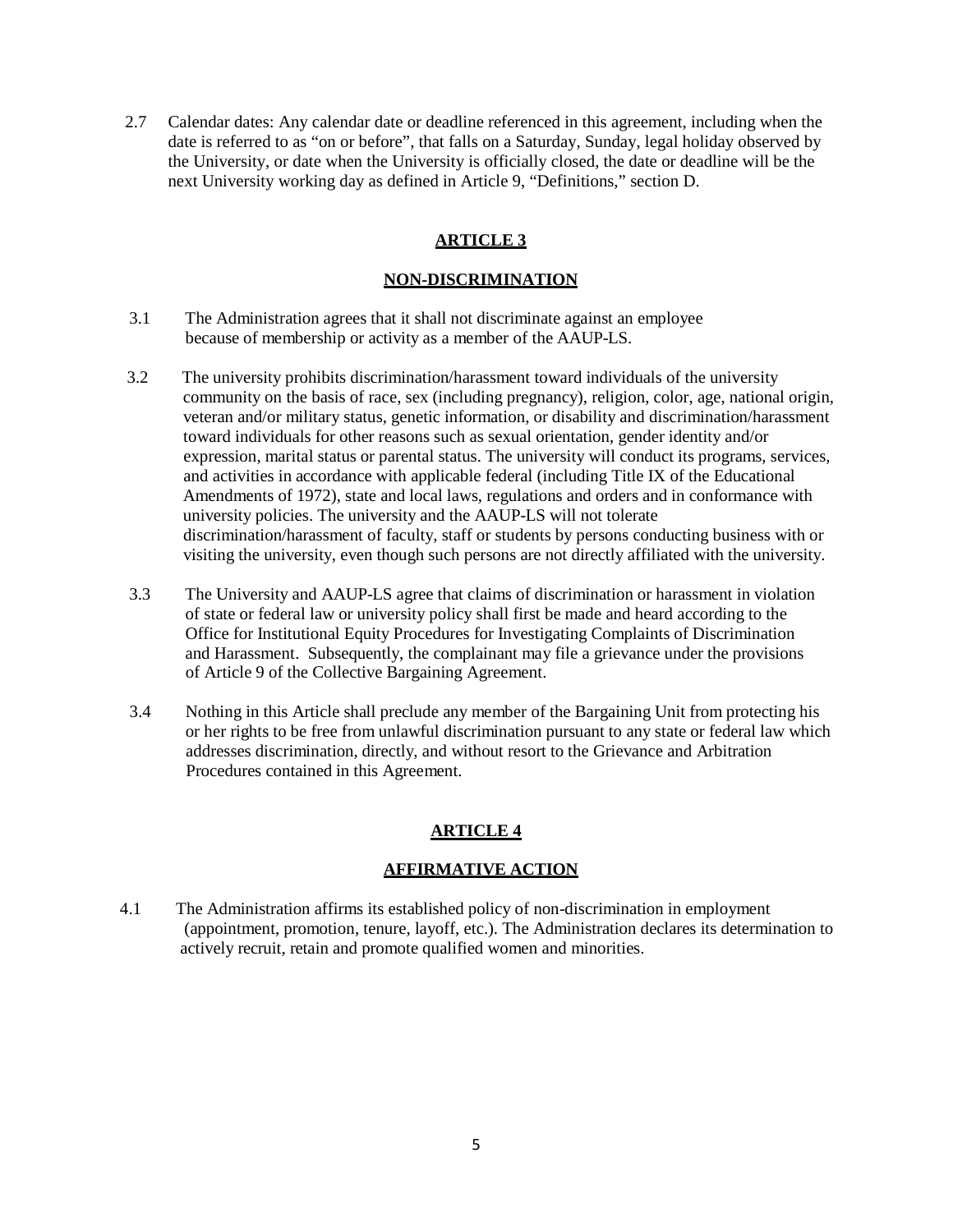## **WORK-LIFE BALANCE**

The Administration and the AAUP-LS are committed to the ongoing development and implementation of working conditions and benefits that facilitate each faculty member's ability to achieve a healthy worklife balance regardless of gender, age, or family life-style status. CSU views work-life balance as a means to enable faculty to fulfill their career aspirations at the University as well as meet their responsibilities outside of work, and to improve our ability to attract and retain talented faculty.

Currently policies and procedures are being developed to address three issues:

- 1) Tenure clock extension rules for probationary faculty with childbirth or personal/family medical and health needs (see Article 12, section 8.A. (4));
- 2) Temporary modified duties for faculty with acute personal or family care situations;
- 3) Proximate employment needs and other arrangements for partners of faculty who are in a dual academic career relationship. Unless otherwise stated, these policies will be stated in the University Faculty Personnel Policies or other appropriate locations.

# **ARTICLE 6**

### **MANAGEMENT RIGHTS**

- 6.1 The Association recognizes the Administration as the body of authority solely vested with the right to manage all aspects of the University. The University shall have the right to take any action it considers necessary and proper to effectuate any management policy expressed or implied, except as expressly limited under this Agreement. Nothing in this Article shall be construed to restrict or to limit any management authority. Further, the exercise of any enumerated or reserved management rights by the University shall not be subjects of negotiation during the term of this Agreement, either with respect to the decision or its effects.
- 6.2 Except as limited under this Agreement, the management rights include, but are not limited to, the right to:
	- A. Determine matters of inherent managerial policy which include, but are not limited to, areas of discretion or policy such as the functions and programs of the University, standards of services, its overall budget, utilization of technology, and organizational structure;
	- B. Direct, supervise, evaluate, or hire faculty;
	- C. Maintain and improve the efficiency and effectiveness of University operations;
	- D. Determine the overall methods, process, means, or personnel by which University operations are to be conducted;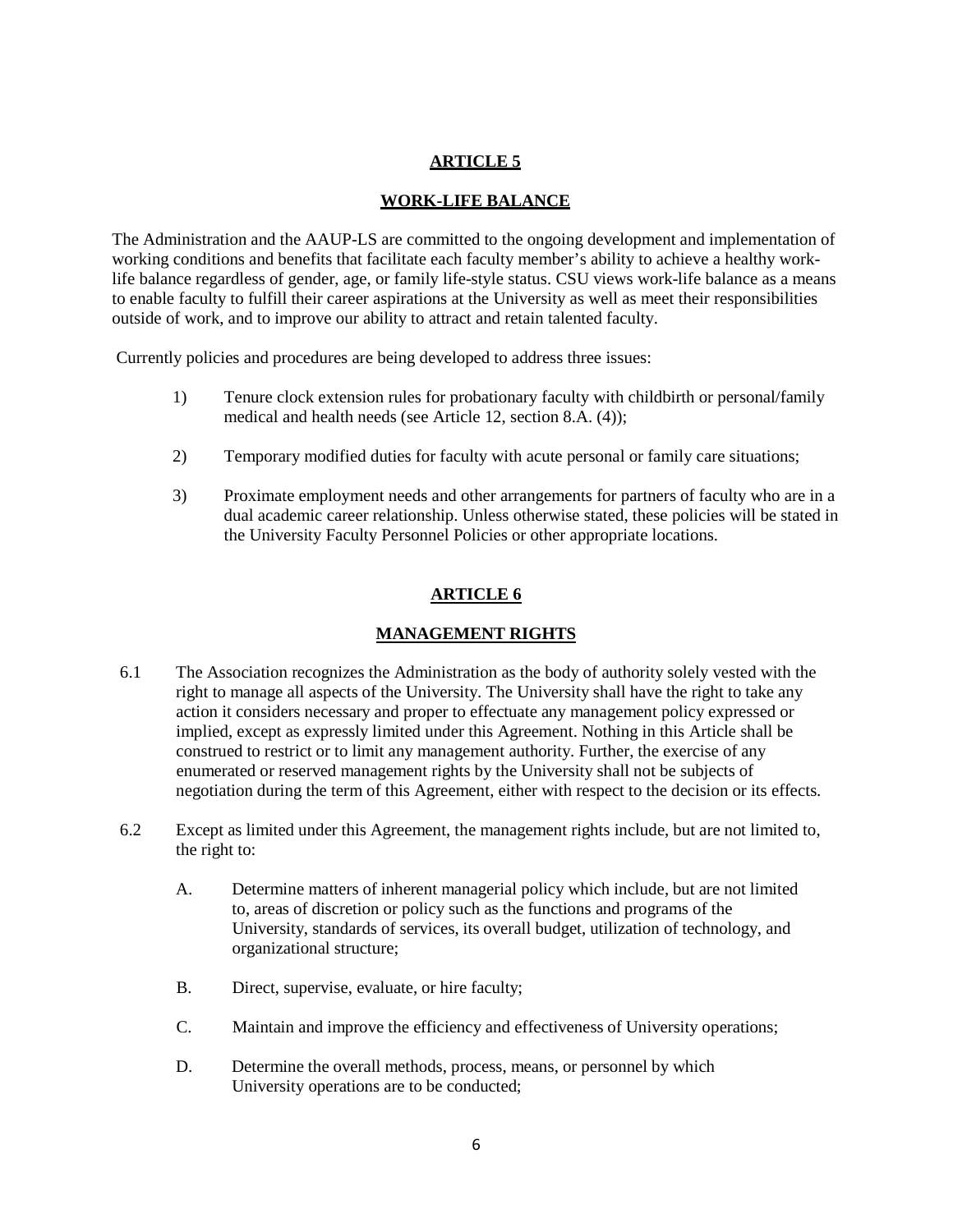- E. Suspend, discipline, demote or discharge for just cause, or lay off, transfer, assign, schedule, promote or retain faculty;
- F. Determine the adequacy of the work force;
- G. Determine the overall mission of the University;
- H. Effectively manage the work force; and,
- I. Take actions to carry out the mission of the University.
- 6.3 Further, and only as limited under this Agreement, the Administration retains all rights, express and reserved, to do all things appropriate and incidental to any of its rights, powers, prerogatives, responsibilities, and authority, and in all respects to carry out the ordinary and customary functions of the University Administration.

# **SHARED GOVERNANCE**

The law dean and faculty shall each have a significant role in planning, implementing, and administering the program of legal education of the law school, including curriculum, subject matter and methods of instruction/evaluation, admissions policies/procedures, academic standards, and those aspects of the student experience that relate to the educational process.

The CSU Board of Trustees/Administration and AAUP-LS recognize the necessity of faculty participation in the making of academic and educational policies not subject to collective bargaining. The CSU Board of Trustees/Administration and AAUP-LS recognize and affirm 1) the law faculty as the appropriate instrumentality for faculty participation in the governance of the Law School and fully support an independent and effective law faculty, and 2) the Faculty Senate as the appropriate instrumentality for faculty participation in the governance of the University and fully support an independent and effective Faculty Senate.

The role and responsibilities of the law faculty and its standing committees are described in the Bylaws of the Cleveland-Marshall College of Law. The role and responsibilities of the CSU Faculty Senate and its standing committees are described in the Bylaws of the Faculty Senate, which are available in the Faculty Personnel Policies at the Office of Compliance website:

<http://www.csuohio.edu/compliance/faculty-personnel-policies>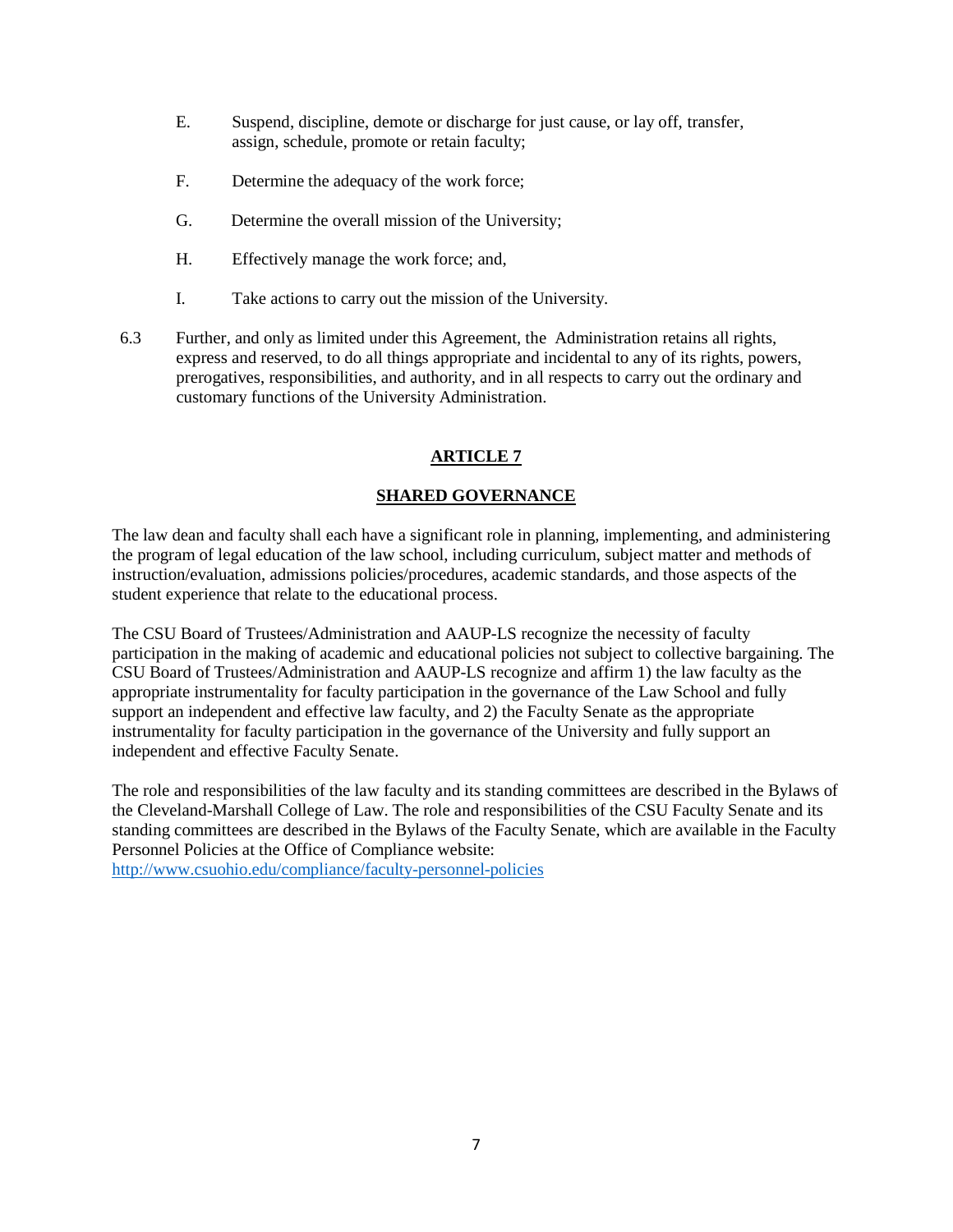#### **SANCTION AND DISMISSAL**

#### A. Sanction Procedures

If the chief academic officer of the university believes that the conduct of a faculty member, although not constituting adequate cause for dismissal, is sufficient to justify sanction short of dismissal, such as a suspension of service for a period or a formal letter of reprimand in a permanent file, then the chief academic officer may initiate a procedure to impose such a sanction.

Efforts should be made to resolve issues informally before initiating the formal procedures in this Article, unless the chief academic officer concludes that the situation requires urgent action.

(1.) Sanction of a faculty member for just cause shall occur only because of:

Willful interference with the normal operations of the University.

- B. Cause for dismissal based upon charges.
- (1.) Dismissal of a faculty member for just case shall occur only because of:
	- (a) A substantial instance or repeated instances of the grounds for sanction; or
	- (b) Conviction of a crime involving moral turpitude or conviction of a crime of violence as defined in Division (I)(1) of Section 2901.01 of the Ohio Revised Code, or a substantially equivalent offense under municipal ordinance, which is committed on or affects persons or property on the University's campus, or any other crime that adversely affects performance of job duties and responsibilities; or
	- (c) Fraudulent credentials.
- C. In determining an appropriate sanction or dismissal, the chief academic officer of the University shall take into consideration principles of progressive discipline and the proportionality of the sanction or dismissal to the nature and impact of the offense.
- D. Sanction and Dismissal Procedures:
	- (1.) The procedure is to be initiated by the chief academic officer. The faculty member shall receive written statement of cause. The chief academic officer shall consult an ad hoc committee consisting of three members of the bargaining unit and/or the CSU-AAUP bargaining unit (selected by the AAUP-LS) and three members of the academic administration with tenured faculty status (selected by the administration).

The faculty member shall be provided an opportunity within five (5) days of the notice of sanction or dismissal to request a hearing before the ad hoc committee. The ad hoc committee shall make a recommendation to the chief academic officer on the appropriateness of the sanction or dismissal within five (5) days after it is constituted.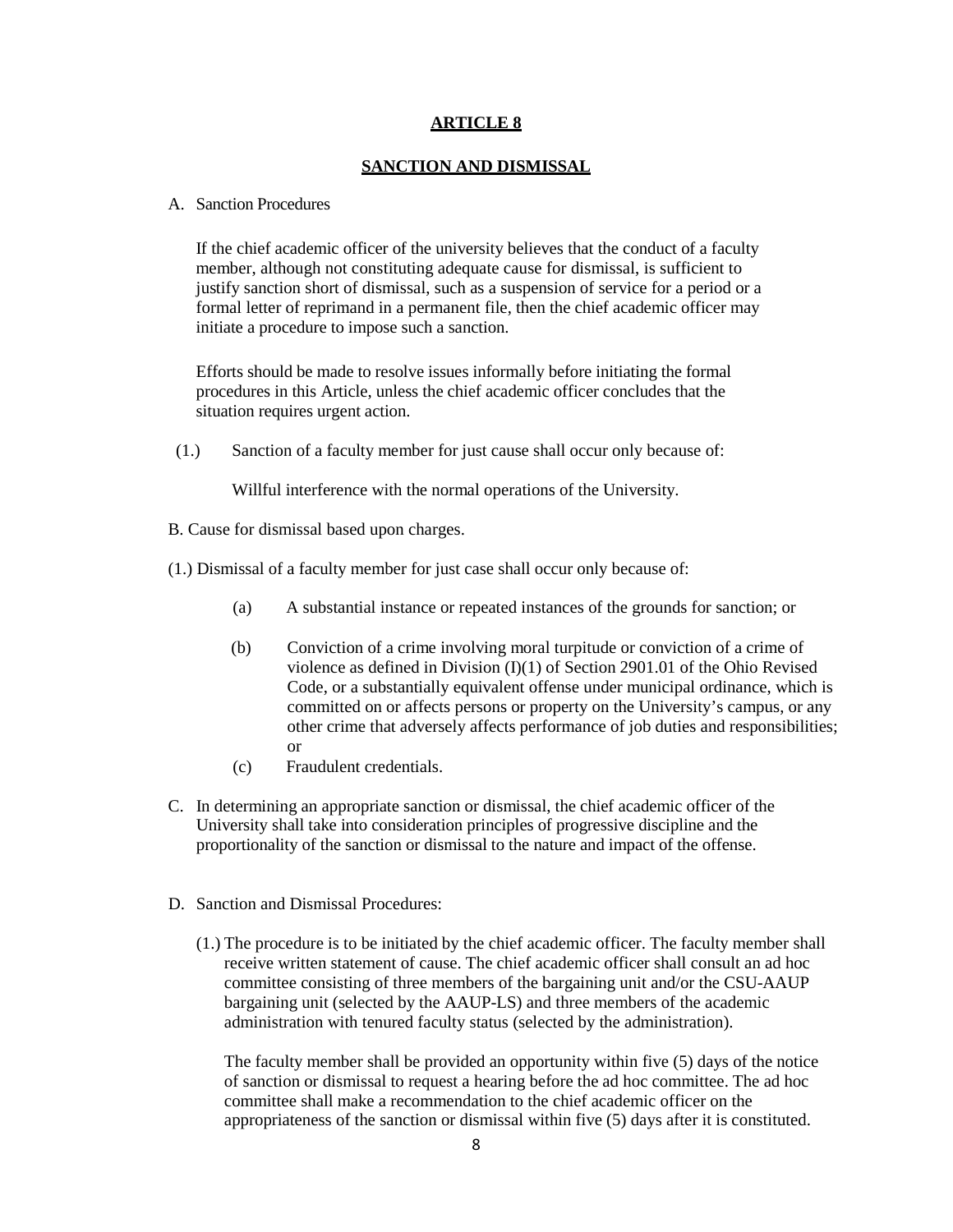The chief academic officer shall determine the appropriateness of a sanction or dismissal, with the advice and consent of the ad hoc committee, within five (5) days of receiving the ad hoc committee's recommendation.

At any time, the chief academic officer may temporarily relieve an accused faculty member of all academic responsibilities if the chief academic officer deems this action to be necessary in an emergency to prevent immediate harm to the faculty member or to others at the university. However, the chief academic officer shall communicate this decision in writing to the ad hoc committee as soon as possible. The accused faculty member shall suffer no loss of pay or benefits during such a period of temporary suspension.

- (2.) Dismissal procedures against a faculty member shall be initiated by personal service upon such faculty member, or by certified and regular mail, of a written statement of charges, framed with particularity, by the chief academic officer. The president of the AAUP-LS shall be notified of the action being taken.
- (3.) Grievances of dismissals and suspensions proceed directly to Level IV of the grievance procedure set forth in this Agreement and must be initiated no later than fifteen (15) University working days from the effective date of the dismissal or sanction involving suspension.

### **ARTICLE 9**

#### **GRIEVANCE AND ARBITRATION**

The parties recognize and endorse the importance of establishing a prompt, fair and efficient mechanism for the orderly resolution of complaints and agree to make every effort in good faith to encourage the prompt settlement of such matters. Both parties encourage the resolution of complaints before they become formal grievances. All grievances concerning the application of this Agreement shall be settled in strict accordance with the procedures set forth in this article, and this procedure shall be the sole and exclusive method of disposing of such grievances.

#### **DEFINITIONS**

A. Grievance: A grievance is a complaint or allegation by a member of the bargaining unit that there has been a violation of a specific provision(s) of this Agreement. A grievance may be a group grievance if, in the opinion of the Administration and the AAUP-LS, an individual's grievance alleges a violation which affects a substantial number of employees as it relates to certain provisions of this Agreement. Through the mechanism of the group grievance, the related grievances of similarly situated employees, whether filed or not, will be consolidated into one proceeding, the outcome of which will be binding on all parties, actual or potential. Once classified as a group grievance, the dispute will be handled pursuant to the existing procedure. A grievance may also be a complaint or allegation by the AAUP-LS that there has been

- (1) a violation of the rights of the AAUP-LS as set forth in this Agreement, or
- (2) an act or failure to act by the Administration which violates this Agreement.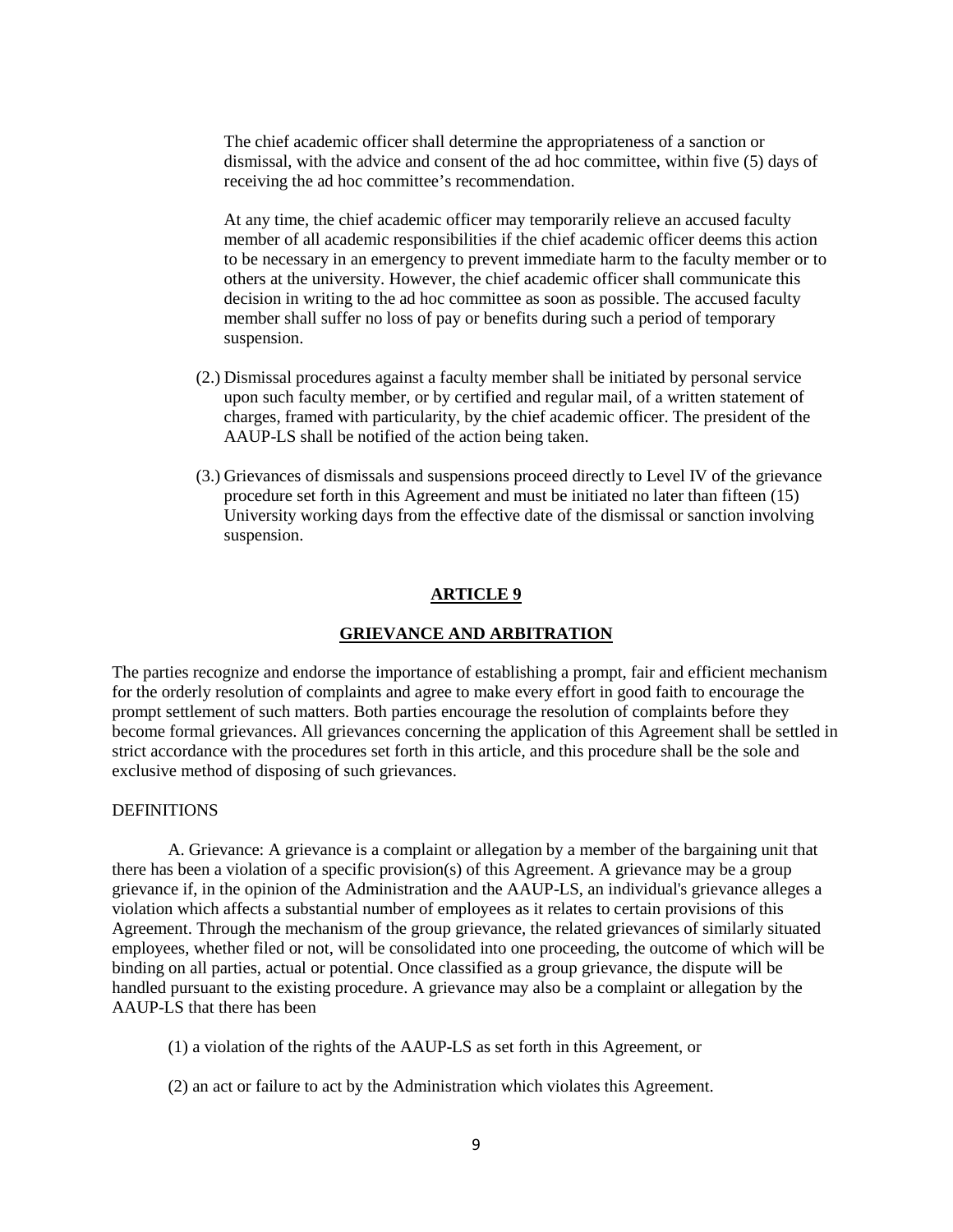Examples of a chapter Grievance by the AAUP-LS shall include, but not be limited to, Article 12.2 (Visiting Appointments); Article 16.10 (Financial Exigency and Academic Reorganization), Article 31 (Chapter Rights); Article 37.3 (Contract Implementation Committee), and other Articles regarding the Administration's obligation to provide the Chapter with information.

If a grievance is related to a claim of sexual discrimination or harassment of a student, or a claim of sexual violence that occurs on or near campus, both the complainant and grievant will receive notice of hearings and outcomes at the same time, and both parties may, with one support person, attend hearings.

B. Grievant: A Grievant(s) is defined as a member(s) of the bargaining unit alleging in a grievance that he or she has been directly and individually wronged by a violation of the specific provision(s) of this Agreement. The term "grievant," as used in this Article, may refer to the AAUP-LS only in the event of a group grievance or where alleging a violation of the rights of the AAUP-LS as set forth in this Agreement, or as set forth in the subpart A above.

C. Respond and File: The terms "respond" and "file," as used in this article, refer to personal delivery or deposit in the U.S. mail or campus mail. The calendar date of receipt shall establish the date of response for filing. Notifications will be sent to the Grievant at the Grievant's home address as it appears on the grievance notification, or at the Grievant's University address as it appears on the grievance notification as indicated by the Grievant at the time of the filing of the grievance. Copies of all notifications will be sent to the AAUP-LS. All correspondence shall be sent return receipt requested.

D. Time Limits: Time limits referred to in this article as "University working days" shall be defined to be Monday through Friday, exclusive of Saturdays, Sundays, formal holidays recognized by the University, and periods when the University is officially closed for business.

E. Basic Provisions: All applicable steps of the Grievance Procedure set forth in this Agreement will be pursued to completion before any application for arbitration will be made, unless the parties hereto enter into a written waiver of such step or steps and agree to proceed directly to arbitration.

F. Unless extended by mutual consent, in writing, the time limits specified herein will be the maximum time allowed. However, if a grievance is filed through the AAUP-LS with the Dean or designee at Level II during the period from May 15 through August 31, the time limits for proceeding forward will be automatically extended. The Dean or designee's response to a Level II filing made during this period shall be due on August 31 or ten (10) University working days after the meeting with the Dean or designee, whichever is later. If the Dean or designee's response to a Level II filing made during this time period is received by the AAUP-LS before August 31, the time limit for proceeding to Level III, or if Level III is bypassed, Level IV, shall be September 15 or ten (10) University working days after receipt of the response, whichever is later.

G. Designee: The term "designee," as used in this Article, shall be an individual authorized to act on behalf of the grievance officer identified in this Article to resolve the dispute.

#### **LEVEL I MEETING -- INFORMAL RESOLUTION**

Faculty members are encouraged to pursue informal resolution of any grievance. To this end, faculty members are encouraged to present an alleged violation to the lowest administrative level which is alleged to be responsible for the violation, as soon as reasonably practicable for purposes of resolving the dispute. A discussion of the alleged violation between the Grievant and the appropriate Administrator shall occur at a mutually agreeable reasonable time not later than ten (10) University working days after the request for a discussion regarding the grievance. Any resolution must be in conformity with the provisions of the Contract. The AAUP-LS shall be notified of any Level I meeting and any subsequent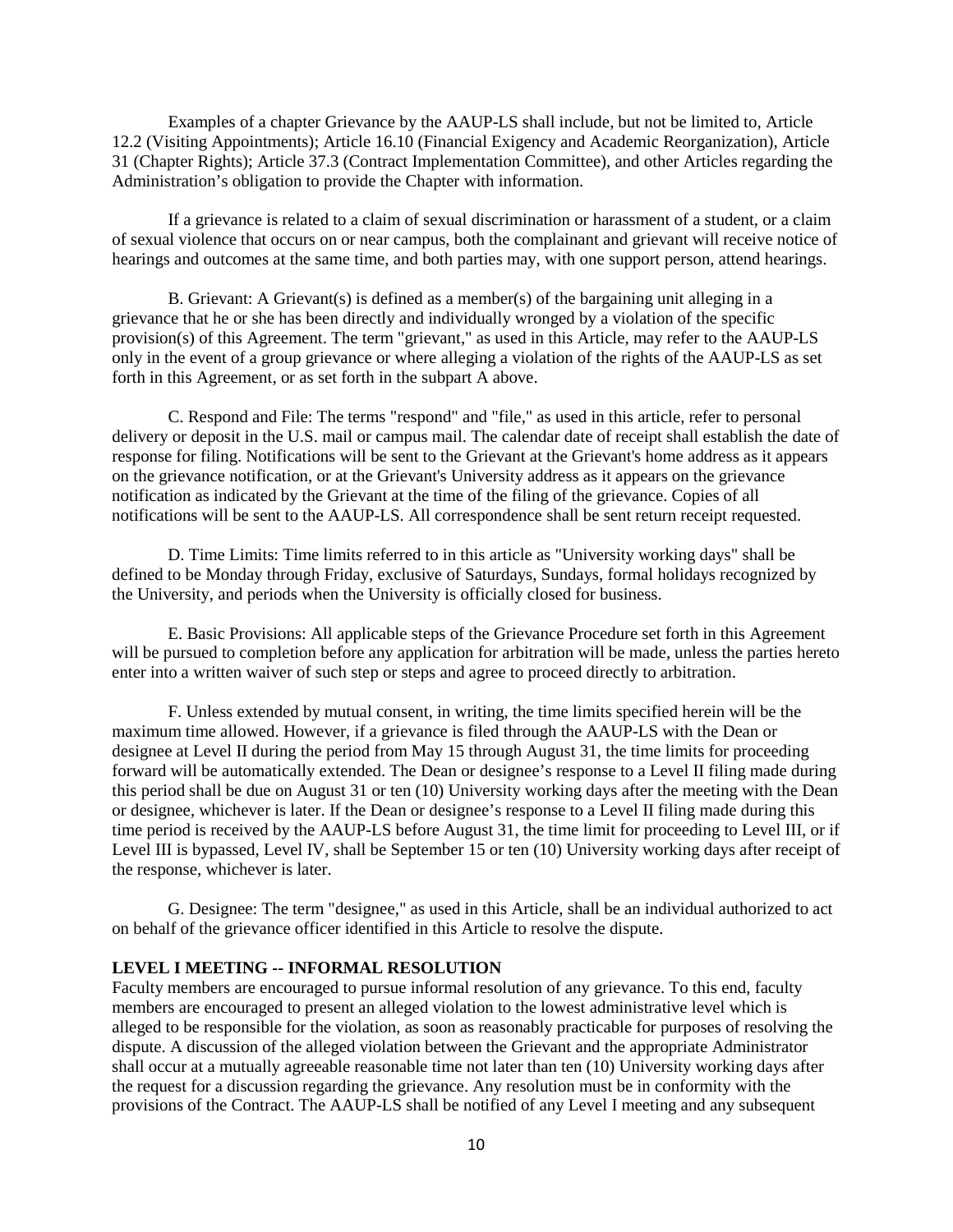adjustment. The Administrator must provide a written statement of any resolution within three (3) working days after the Level I meeting. Such written statement, once agreed to by the grievant, may not be altered or withdrawn by either party, except by mutual consent.

## **LEVEL II MEETING**

A faculty member and/or the AAUP-LS if eligible to grieve pursuant to this article may file a Level II grievance through the AAUP-LS with the Dean or designee not later than twenty-five (25) University working days after the event giving rise to the alleged violation or no later than twenty-five (25) University working days after the grievant knew or reasonably should have known of the event giving rise to the alleged violation. The Grievant and the AAUP-LS shall state clearly and concisely on a grievance form provided by the AAUP-LS:

A. the provision(s) of the agreement alleged to have been violated;

B. a detailed description of the grounds of the grievance, including names, dates, places and times necessary for complete understanding;

C. a proposed remedy;

D. the name, department, or equivalent unit, of the Grievant and his/her signature. If the grievant is the AAUP-LS, the grievance form shall so state and the President, or designee, of the AAUP-LS shall be the AAUP-LS's representative;

- E. the name of the Grievant's AAUP-LS representative;
- F. the date of submission;
- G. the Grievant's preferred mailing address.

Failure to technically comply with the above grievance form requirements shall not void the grievance. Copies of this form shall be provided at the time of filing to the Vice Provost for Faculty Affairs or designee. The Dean or designee shall hold a meeting, unless mutually agreed otherwise, with the Grievant and the Grievant's AAUP-LS representative at a mutually agreeable time and location within five (5) working days of the Level II filing. The Dean or designee shall respond in writing to the Grievant, with a copy to the Grievance Officer, no later than twenty-one (21) University working days after the Level II meeting. Such written statement, when agreed to by the AAUP-LS, may not be altered or withdrawn without the mutual consent of the AAUP-LS and the administration..

### **LEVEL III -- GRIEVANCE PANEL (OPTIONAL)**

In the event a grievance is not settled at Level II, within ten (10) University working days of receipt of the Level II response, the AAUP-LS, on behalf of the Grievant, may, at its sole option, submit the grievance to the Provost or designee who shall convene a grievance panel to review the grievance. The Grievance Panel shall begin its review within fifteen (15) University working days following receipt of the request by the AAUP-LS to appeal the Level II response.

The Grievance Panel shall be composed of two (2) bargaining unit members, from among the Law College faculty, selected by the AAUP-LS and two (2) individuals who are not members of the bargaining unit but hold tenured faculty rank selected by the University Administration. All panel members shall be full time University employees.

The Grievance Panel shall hold informal and non-adversarial meetings to review the grievance materials. The Grievance Panel may call upon witnesses, ask for the presentation of documentary evidence and listen to argument. At a minimum, the panel shall request testimony from the grievant, the grievance officer, and the relevant administrative officer. There will be a hearing to accept testimony and take evidence presumptively limited to one business day unless there is good cause to extend it to more than one day. Parties may submit evidence for the Panel to consider prior to the hearing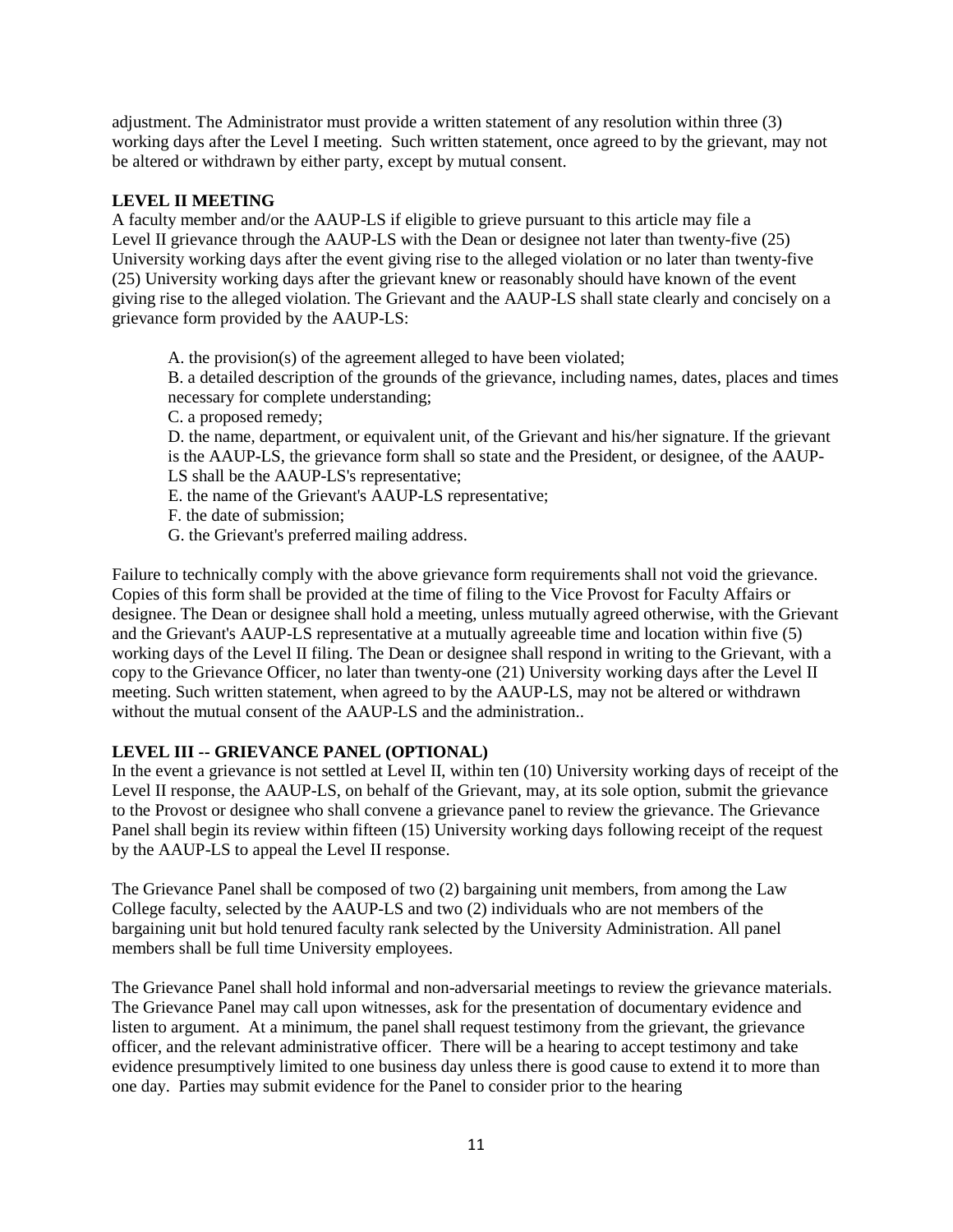In reaching its recommendation and in preparing its report, the Grievance Panel shall review only materials presented pursuant to and in accordance with this Article; (e.g., grievance procedures must be strictly adhered to).

The meetings, deliberations and voting of the Grievance Panel shall be confidential. Panel members who are absent from any scheduled meetings shall forfeit their votes.

The recommendation of the Grievance Panel shall be by a minimum simple majority of the total Panel membership only. The recommendation shall be given within twenty (20) University working days after the Grievance Panel begins its review.

The panel shall submit the recommendation to all parties. The recommendation shall not include the manner in which Panel members voted, only the recommendation and its rationale. The Provost shall advise the Panel, the Grievant, and the AAUP-LS of the Administration's decision to accept or reject the recommendation of the Panel within ten (10) University working days of the date of the Panel's recommendation. In cases where the panel reaches impasse, its chair shall notify the parties in writing. Upon filing this recommendation, the Grievance Panel shall be discharged of its duties.

If there is a question of whether or not a grievance is appropriately filed or meets the grievance definition, the Panel shall have the authority to deny the grievance.

The standard of review for the Panel is whether the Administration violated a specific term(s) of this Agreement.

The parties may agree to bypass the Grievance Panel step. Such agreement shall be mutual and reduced to writing.

### **LEVEL IV MEETING**

In the event the grievance is not resolved at Level II or Level III, the AAUP-LS, at its sole option, may file the Level IV grievance with the Provost or designee no later than ten (10) University working days after the Level II response or, if the panel is utilized, ten (10) University working days after the conclusion of the Level III process. The Provost or designee shall hold a meeting with the grievant(s),the AAUP-LS representative, and the Administrator if the Administrator desires to be present, at a mutually agreeable time and location within twenty-one (21) University working days of the filing of the Level IV grievance. The Provost or designee shall respond in writing no later than twenty-one (21) University working days after the Level IV meeting. The parties at any time may informally resolve the issue in question.

### **LEVEL V -- ARBITRATION**

Within ten (10) University working days following receipt of the Level IV written response, the AAUP-LS may proceed to arbitration by requesting, in writing, a panel of no fewer than fifteen (15) arbitrators from the American Arbitration Association. A copy of the request shall be sent to the Provost or designee at the time of the mailing of the request to the American Arbitration Association.

The Voluntary Labor Arbitration Rules of the American Arbitration Association shall apply regarding the selection of the arbitrator and during the arbitration hearing, except when the specific language of this Agreement is in conflict, in which case the specific language of this Agreement shall apply.

The arbitrator's award and/or decision shall be in writing and shall set forth findings, reasoning, and conclusions on the issue(s) submitted. The arbitrator shall render a timely decision.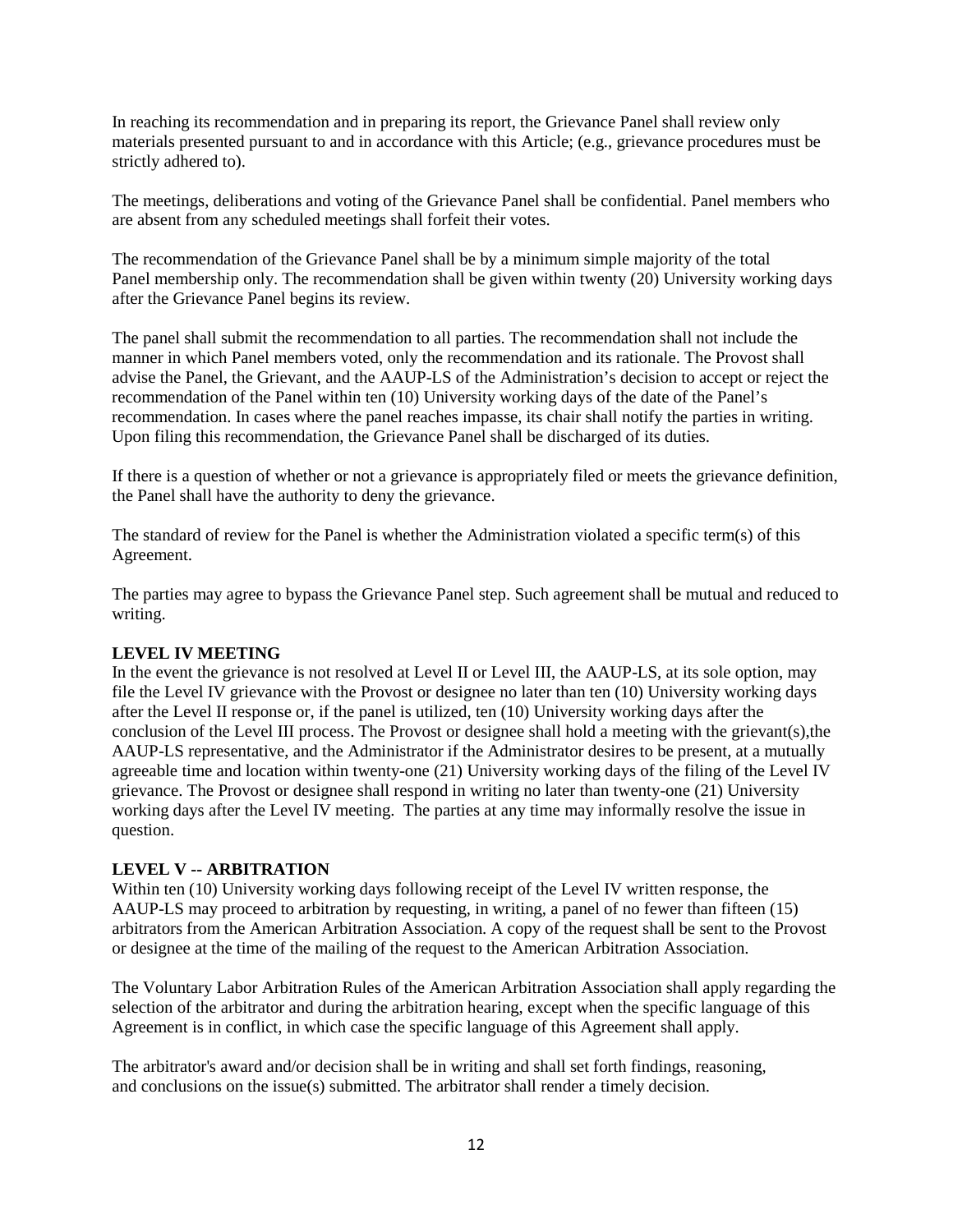It shall be the function of the arbitrator to rule on the specific grievance. The arbitrator shall be subject to the following limitations:

A. No matter other than a grievance alleging a violation of a specific provision as written and expressed in this Agreement can be reviewed by the arbitrator. If the grievance does not meet the aforementioned standard and involves a matter outside the expressed terms of this Agreement and is not specifically covered by a written provision of this Agreement, and the matter is submitted to the arbitrator, the arbitrator shall refrain from reviewing the merits of the grievance. In such cases, the arbitrator shall deny the grievance on the basis of the Administration's last answer in the grievance procedure as set forth in this Agreement.

B. The arbitrator shall have no authority to add to, subtract from, modify, change, alter or ignore in any way the provisions of this Agreement or any expressly written amendment or supplement thereto, or to extend its duration, unless the parties have expressly agreed in writing to give the arbitrator specific authority to do so, or to make an award which has that effect. The award of the arbitrator so made shall be final and binding on the parties.

C. Pending the raising, processing and settlement of the grievance and the award of the arbitrator and during the term of this Agreement, the parties agree to abide by all of the provisions of Article 36 (No Strike/No Lockout) of this Agreement.

D. An arbitrator may not award tenure or promotion.

E. An arbitrator may not amend the bargaining unit.

F. The arbitrator shall not consider any issue not raised by the parties at Level II or during the hearing conducted by the Grievance Panel, or at Level IV consistent with the second to last paragraph of this Article.

G. Under no circumstances may an arbitrator substitute personal judgment for financial or academic determinations reserved to the University. In such cases, these decisions shall be returned to the parties for final review and determination. An arbitrator's award may or may not be retroactive as the equities of each case demand but in no case shall an award be retroactive to a date earlier than thirty (30) days prior to the date the grievance was initially filed in accordance with this Article or the date on which the act or omission occurred.

H. The standard of review for the arbitrator is whether the Administration violated a specific term(s) of this Agreement.

Copies of the arbitrator's award shall be provided to the Administration, the AAUP-LS and the grievant.

Each party shall bear the expense of preparing and presenting its own case. The cost for the services of the arbitrator shall be borne equally by the parties.

Upon mutual agreement by the Administration and the AAUP-LS, the arbitration may proceed under the expedited rules of the American Arbitration Association.

#### **GENERAL PROVISIONS**

In cases where it is necessary for the grievant or a representative to have access to relevant information for the purpose of investigating a grievance, the grievant or a representative shall make a written request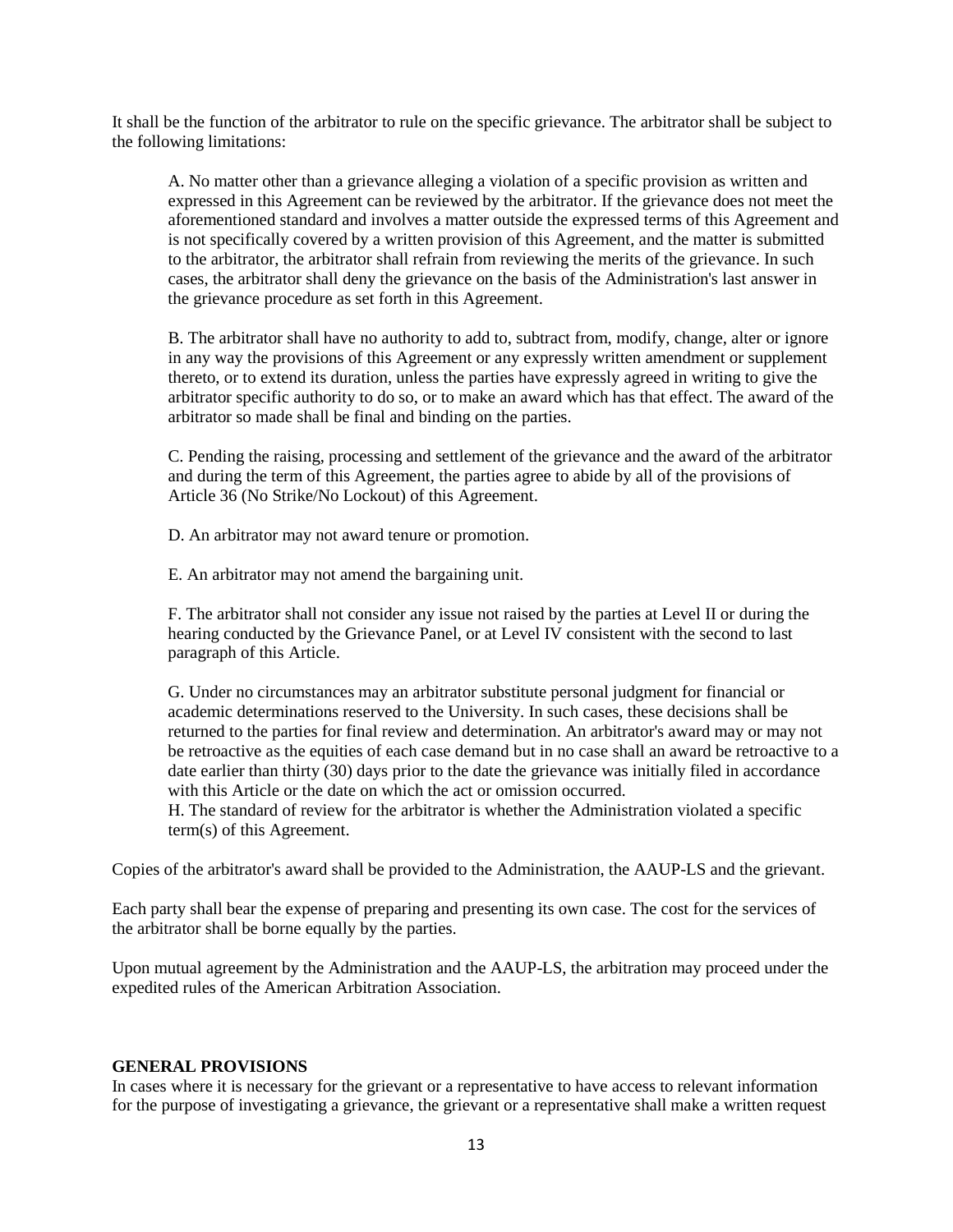for such information to the Administration. Absent such request, the Administration shall have no obligation to provide data. Such request must be made to the Provost. The grievant or a representative may have access to information, exclusive of information lawfully defined as confidential, which would assist in adjusting the grievance. The Administration shall provide such information to the requesting party within a reasonable amount of time after the written request to the Provost. Failure to provide information properly requested under this provision in a timely manner will be reasonable grounds to request an extension of the time limits specified in this procedure and such request shall not be unreasonably denied.

Decisions of arbitrators and settlements reached by the Administration and the AAUP-LS in any step of the grievance procedure shall be final and binding on the AAUP-LS, the Administration and the grievant. However, a grievance settled prior to arbitration shall be binding only as to that particular grievance and shall not be precedent setting in any context unless mutual agreement of the parties is received.

A grievant may withdraw a grievance at any time. The same grievance may be refiled at the same level only in cases where the grievant acts within the time limits specified in this Article; otherwise, the grievant shall not file any subsequent grievance on the same alleged incident. The time limits set forth in this procedure may be extended by mutual agreement, but in all such cases, the agreement must be in writing.

A grievant may present a grievance(s) and have such grievance(s) adjudicated without the intervention of the AAUP-LS, as long as adjudication is reached prior to Level II and provided such adjudication is not inconsistent with the terms of the written Agreement.

Under no circumstances may any amendments and/or modifications to the grievance be made after the Level IV filing date and then only to amend or modify the specific pending grievance based upon information revealed during the processing of that grievance and directly related to that grievance.

Pending final disposition of the grievance, the grievant shall comply with the lawful directions of the Administration.

# **ARTICLE 10**

### **ACADEMIC FREEDOM**

- 10.1 Faculty are entitled to full freedom in research and in the publication of the results, subject to the adequate performance of their other academic duties; but research for pecuniary return should be based upon an understanding with the authorities of the institution.
- 10.2 Faculty are entitled to freedom to teach and discuss their subject, both in and out of class, but they should be careful not to introduce into their teaching controversial matter which has no relation to their subject.
- 10.3 College and university faculty are citizens, members of a learned profession, and officers of an educational institution. When as a citizen, faculty speak or write or otherwise communicate in any medium including electronic media, they should be free from institutional censorship or discipline, but their special position in the community imposes special obligations. As scholars and educational officers, they should remember that the public may judge their profession and their institution by their utterances. Hence, they should at all times be accurate, should exercise appropriate restraint, should show respect for the opinions of others, and should make every effort to indicate that they are not speaking for the institution.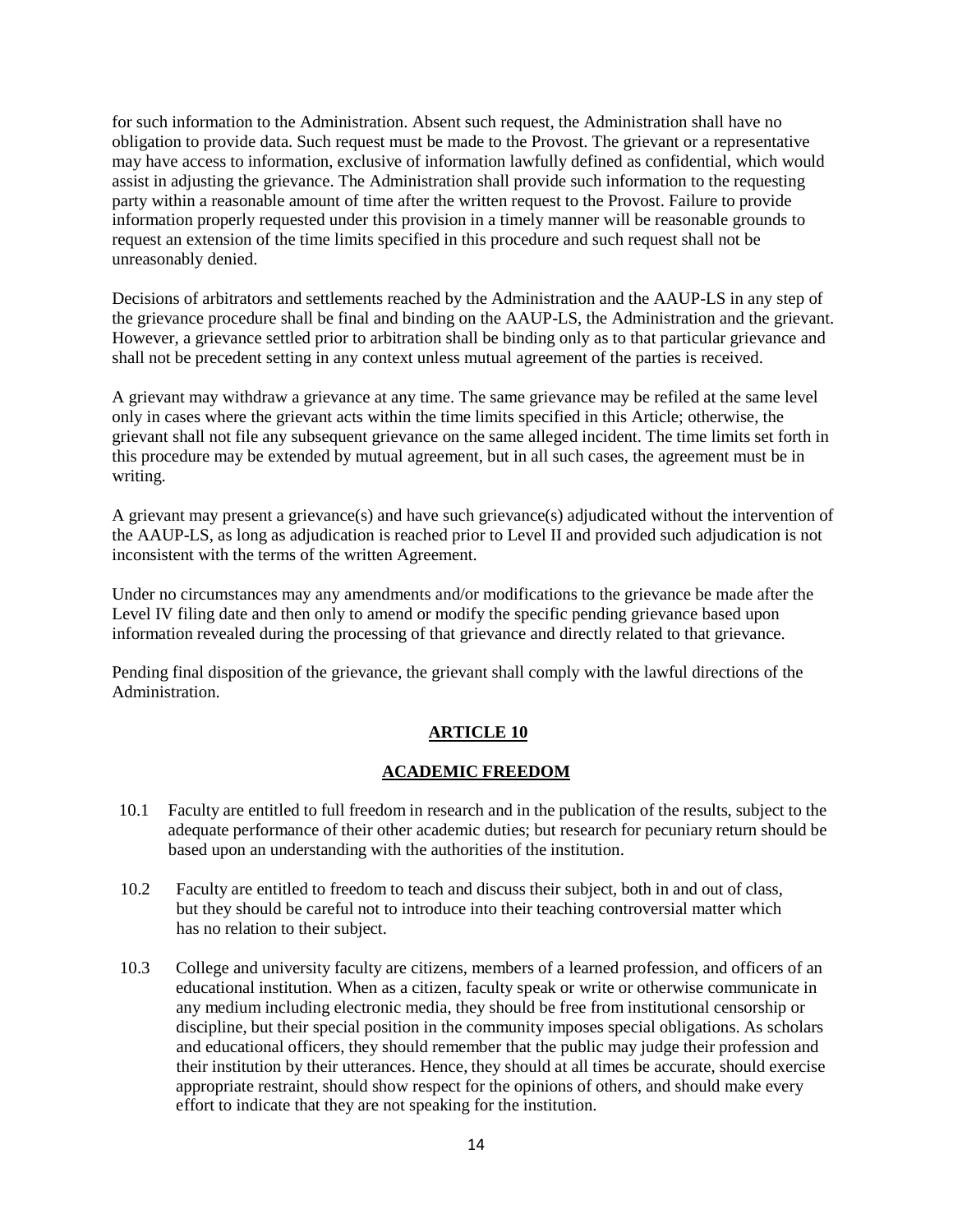#### **ACADEMIC RIGHTS AND RESPONSIBILITIES**

- 11.1 Both parties endorse the AAUP 1940 Statement of Principles on Academic Freedom and Tenure. However, when there is a conflict between the contract and the AAUP 1940 Statement of Principles on Academic Freedom and Tenure, the contract language shall prevail.
- 11.2 PROFESSIONAL ETHICS. Membership in the academic community imposes on faculty, administrators, trustees, and students an obligation to respect the dignity of others, to acknowledge their right to express differing opinions, and to foster and defend intellectual honesty, freedom of inquiry and instruction, and free expression on and off the campus.
	- A. The primary responsibility of the faculty is to their subject and to seeking and stating the truth. To this end, faculty shall devote their energies to developing and improving their scholarly competence. They shall accept the obligations to exercise critical selfdiscipline and judgment in using, extending, and transmitting knowledge. They shall practice intellectual honesty and never allow subsidiary interests they may follow to hamper or compromise their freedom of inquiry.
	- B. As teachers, faculty shall encourage the free pursuit of learning in their students. They hold before them the best scholarly and ethical standards of their discipline. Faculty shall demonstrate respect for students as individuals and adhere to their proper roles as intellectual guides and counselors. Faculty shall make every reasonable effort to foster honest academic conduct and to ensure that their evaluations of students reflect each student's true merit. They shall respect the confidential nature of the relationship between teacher and student. They shall avoid any exploitation, harassment, or discriminatory treatment of students. They shall acknowledge significant academic or scholarly assistance from them and protect their academic freedom. They shall endeavor to protect the student's freedom to learn, especially when that freedom is threatened by repressive or disruptive action.
	- C. Sexual and/or romantic relations between students and faculty members with whom they also have an academic or evaluative relationship are fraught with the potential for exploitation and are strongly discouraged. The respect and trust accorded a professor by the student, as well as the power exercised by the professor in an academic and/or evaluative role, make voluntary consent by the student suspect. In their relationships with students, members of the faculty are expected to be aware of their professional responsibilities and to avoid apparent or actual conflict of interest, favoritism, or bias. If a romantic and/or sexual relationship exists or develops between faculty and student where an academic and/or evaluative relationship also exists or develops, the faculty member shall, as soon as possible, report it to the department chair or director. For the protection of individual and university interests, this supervisor shall take effective steps to ensure unbiased evaluation and/or supervision of the student.
	- D. As colleagues, faculty have obligations that derive from common membership in the community of scholars. Faculty shall not discriminate against nor harass colleagues. They shall respect and defend the free inquiry of associates and show respect for their opinions. Faculty shall accept their share of responsibility for governance of their institution and service to the community.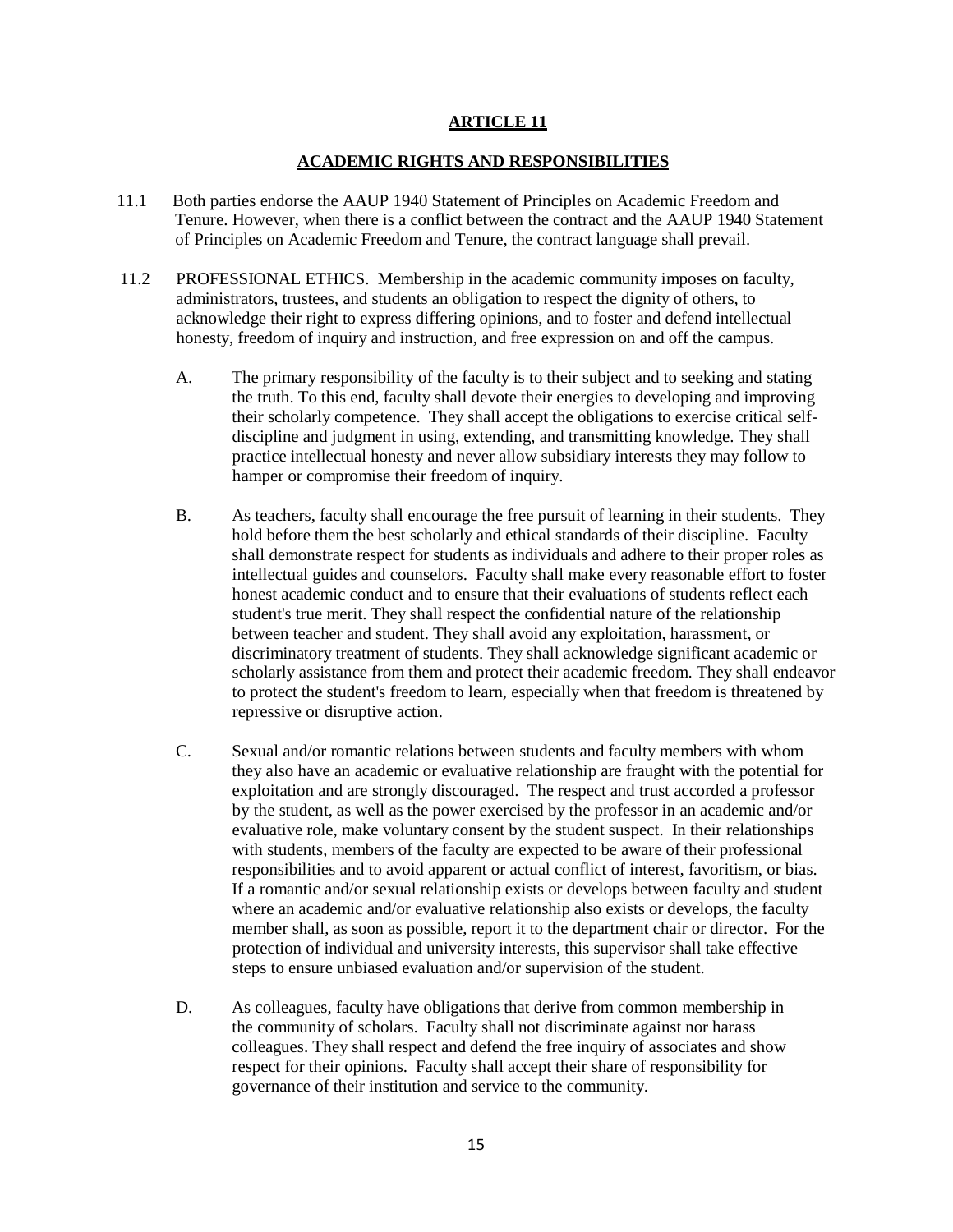- E. As members of an academic institution, faculty shall seek above all to be effective teachers and scholars, and perform their responsibilities according to established procedures and regulations of the institution.
- 11.3 ACADEMIC RESPONSIBILITIES. A full-time faculty member is expected to perform teaching and appropriate academic programmatic advising duties in accord with established requirements of the University and of the College of Law; to pursue professional development through research, scholarly publications, interest in professional groups and societies; to counsel students; to assist at registration and commencement exercises; to maintain regular office hours; to serve on University, college and department committees; and to perform other institutional tasks characteristic of the academic profession. All full-time faculty members shall be available for service at the university throughout the academic year.

### 11.4 [omitted]

- 11.5 COMPUTER PRIVACY. The University and the AAUP-LS recognize the University's right and obligation to provide the CSU community with high quality computer and network resources, to protect the security and integrity of the computer facilities owned and operated by the University, and at the same time to treat faculty electronic mail ("email") and faculty computer files as private to the fullest extent permitted by law. The University and the AAUP-LS agree that the rights of academic freedom and freedom of expression apply to the use of the University's computer and network resources, as do the responsibilities associated with those rights.
	- A. Achieving security and privacy means that it is University policy that, except under extraordinary circumstances described below, access by University personnel to faculty email requires the permission of either the sender or the recipient of the message. Similarly, access by University personnel to the content of a computer file in a faculty computer account or otherwise located on University computer hardware assigned to a faculty member ordinarily requires the permission of the faculty member to whom the account or hardware has been assigned. Except in cases of emergency as noted in part (6) below, university access to faculty email, computer files or electronically stored information without the permission of the individual faculty member requires the approval of University Legal Counsel and notice to the Provost and pertinent Dean in addition to the extraordinary circumstances as set forth in items (1) through (8) below.

A faculty member whose email or computer file is accessed without his or her permission will be notified unless notification is prohibited by law or by the express terms of the order requiring access or if such notice may compromise or make ineffective an investigation initiated pursuant to part (8) below as determined by University Legal Counsel. Information discovered accidentally under part (5) below will not be disclosed unless it indicates that criminal or other improper conduct is occurring.

The University, through the relevant system administrators, will log all instances of entry into faculty files without the consent of the individual faculty member. System administrators will also log any emergency entry within their control for subsequent review by the Provost, Dean, or other university authority.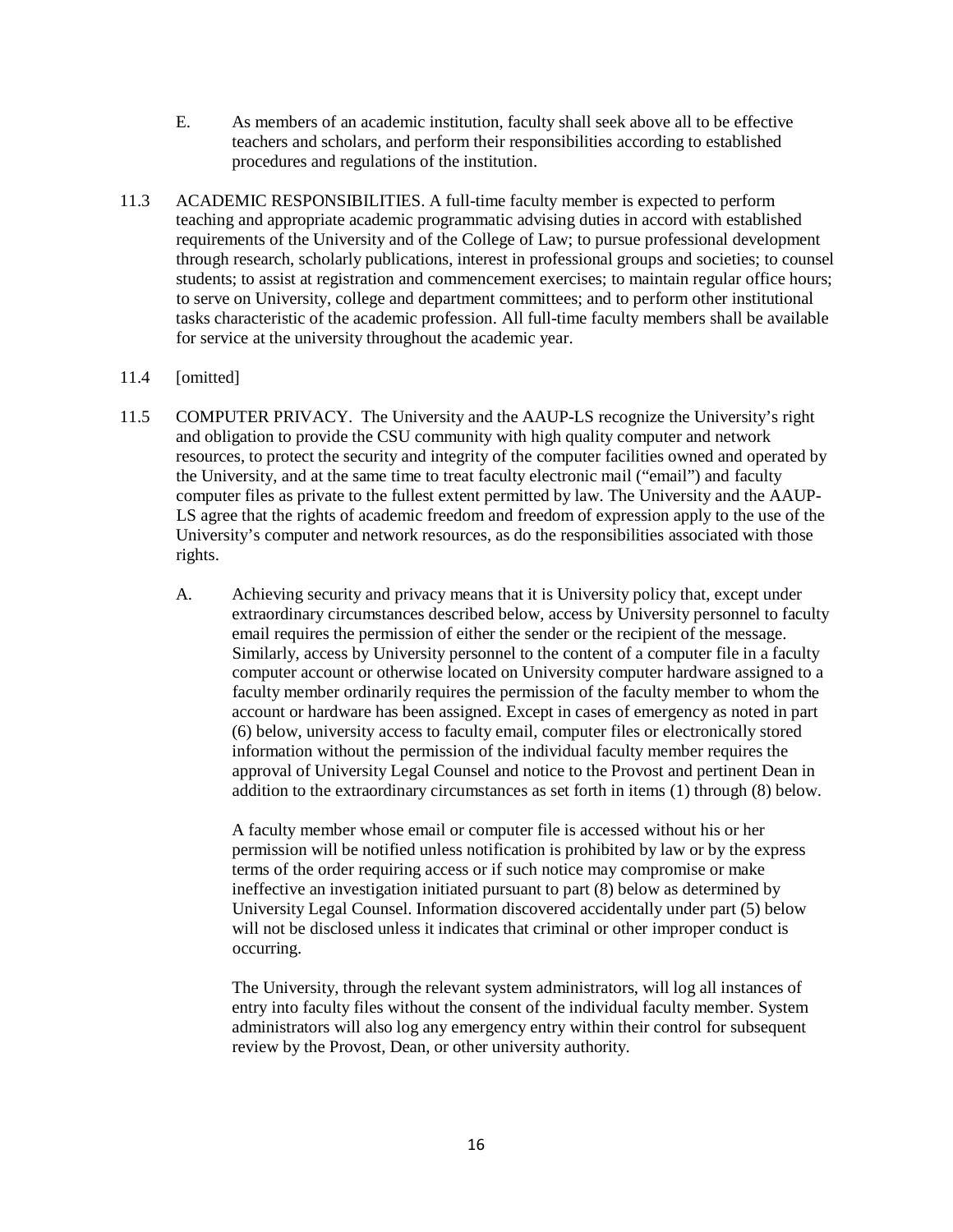The only extraordinary circumstances in which University personnel may read or otherwise access faculty email or faculty computer files without the permission of an individual faculty member are as follows:

- (1) when ordered to do so by a court;
- (2) when ordered to do so pursuant to a subpoena or other legally enforceable order;
- (3) when the email or computer file is a "public record" as defined in ORC 149.43 and a proper request is made;
- (4) when required to comply with the law;
- (5) when in the normal operation and maintenance of the University's computer facilities, staff of the Information Services and Technology department (or their staff analogues in other units of the University) inadvertently or inevitably open or otherwise briefly access an electronic mail message or computer file;
- (6) when emergency entry is necessary to preserve the integrity of the University's computer and network facilities or to preserve public health and safety;
- (7) when the University has reasonable cause to believe that a "litigation hold" is necessary based upon knowledge by University Legal Counsel of the presentment of a claim or of a potential cause of action impacting the University. In such an instance, University Legal Counsel will so advise the affected faculty member. Following receipt of such notice, it is the faculty member's legal responsibility to maintain copies of all email, computer files and other relevant electronically stored information until such time as the litigation hold is released, the litigation is completed or the retention time requirements under the university's records retention policy are met, whichever comes last; or
- (8) when the University has reasonable cause to believe that a faculty member may be violating the law.
- B. A faculty member shall comply with a request from University Legal Counsel to preserve and, when necessary, produce e-mails, computer files and other electronically stored information pursuant to a litigation hold. When University Legal Counsel has reasonable cause to believe that there has been an incomplete preservation or production by the faculty member of the requested material, the following procedure will be followed:
	- (1) The contents of the faculty member's office computer will be copied onto a new hard drive in the presence of the faculty member or Dean's designee, thereby creating an image of the original hard drive. Password protection shall be placed on the original hard drive, with the password known only to the designated password trustee, who shall be present at that time. The original hard drive then will be removed from the office computer and replaced with the image copy hard drive.
	- (2) The original hard drive will be placed in the custody of and securely stored by University Legal Counsel.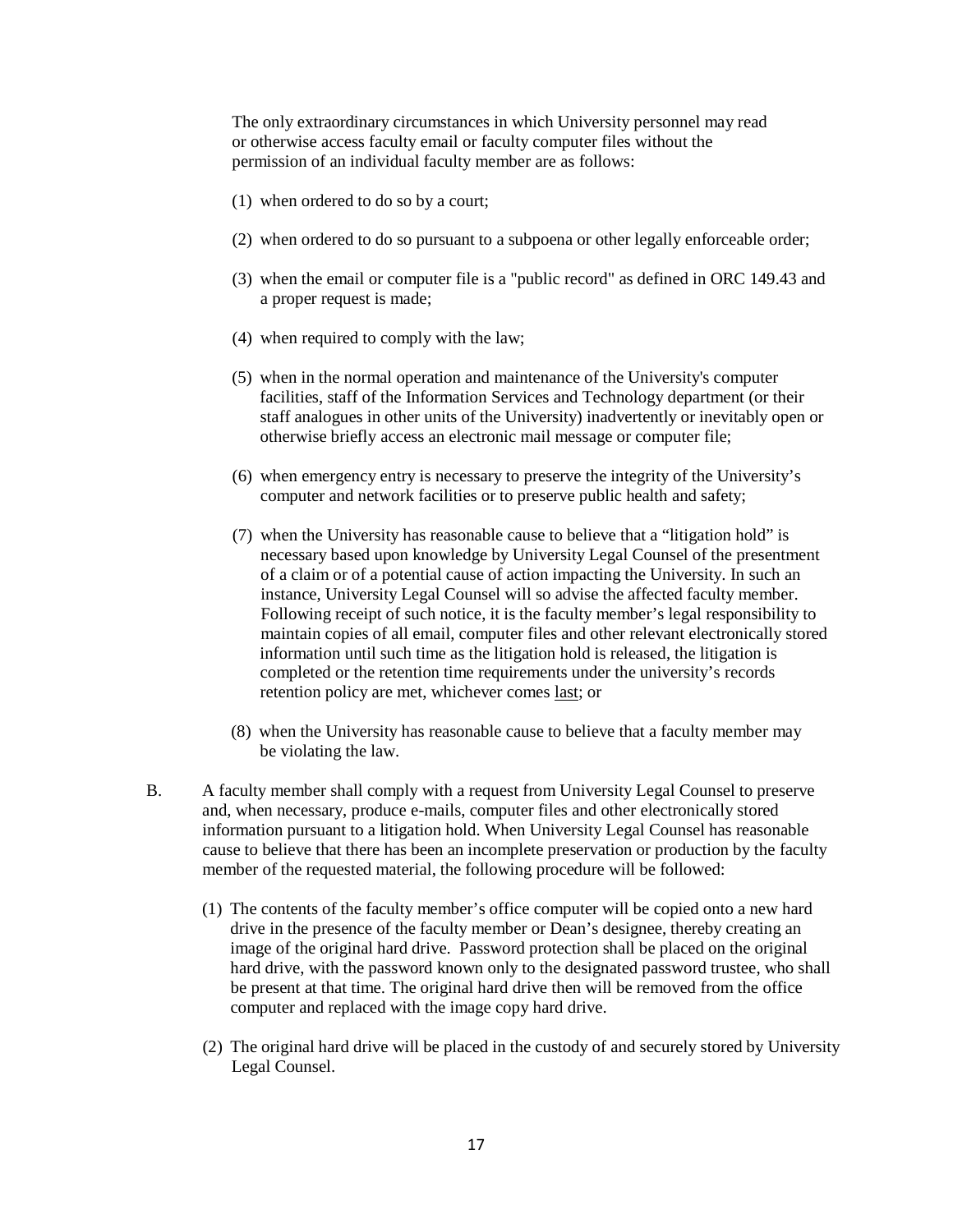- (3) The University and AAUP-LS shall mutually agree to the designation of a neutral third party who shall serve as the password trustee. The password trustee shall release the password to University Legal Counsel upon receipt of a written request specifying the extraordinary circumstance, described above, upon which the request is based and the provision of advance written notice to the Union as described in part 6 below.
- (4) The University and the AAUP-LS agree that the contents of the original hard drive will be accessed only in the event of the issuance of a subpoena or other legally enforceable order (including an appropriate discovery request) or as may be required by University Legal Counsel in the evaluation of a claim or potential cause of action impacting the University.
- (5) The original hard drive will be reformatted in the presence of the faculty member or Dean's designee following the release of the litigation hold, completion of the litigation, or satisfaction of the retention time requirements under the university's records retention policy, whichever comes last.
- (6) Advance written notice shall be sent to the AAUP-LS President, AAUP-LS Grievance Officer and AAUP Office of a request by University Legal Counsel to access the hard drive, said request to be received at least two working days prior to the proposed access.
- Agreement for Designation of Password Trustee. The parties agree to the designation of Arbitrator Rob Stein as password trustee and hereby authorize him to execute the duties regarding release of the hard drive password described in Article 11.5 of the AAUP-LS collective bargaining agreement.
- 11.6 OFFICE HOURS. Each faculty member shall maintain regular office hours, on a schedule approved by the dean's designee, when they are available to students in their classes and their academic advisees without previous appointment. These office hours shall occur at optimum times for students and advisees; they shall be posted and listed on the syllabus. Faculty shall also make themselves available by appointment to accommodate students who cannot see them during regularly scheduled office hours.

### **FACULTY APPOINTMENT, PROMOTION, AND TENURE**

### 12.1. APPOINTMENT

Appointments to the College of Law full-time faculty are of five kinds: tenure-track, tenured, clinical, legal writing, and visiting. All appointments to the full-time tenured and tenure-track faculty shall be made in compliance with the procedures set forth in this Agreement unless the parties expressly agree otherwise. The nature of the initial appointment of the faculty member, and any special conditions thereof, shall be specified at the time the appointment is made. Final approval for all decisions on appointment rests with the Board of Trustees.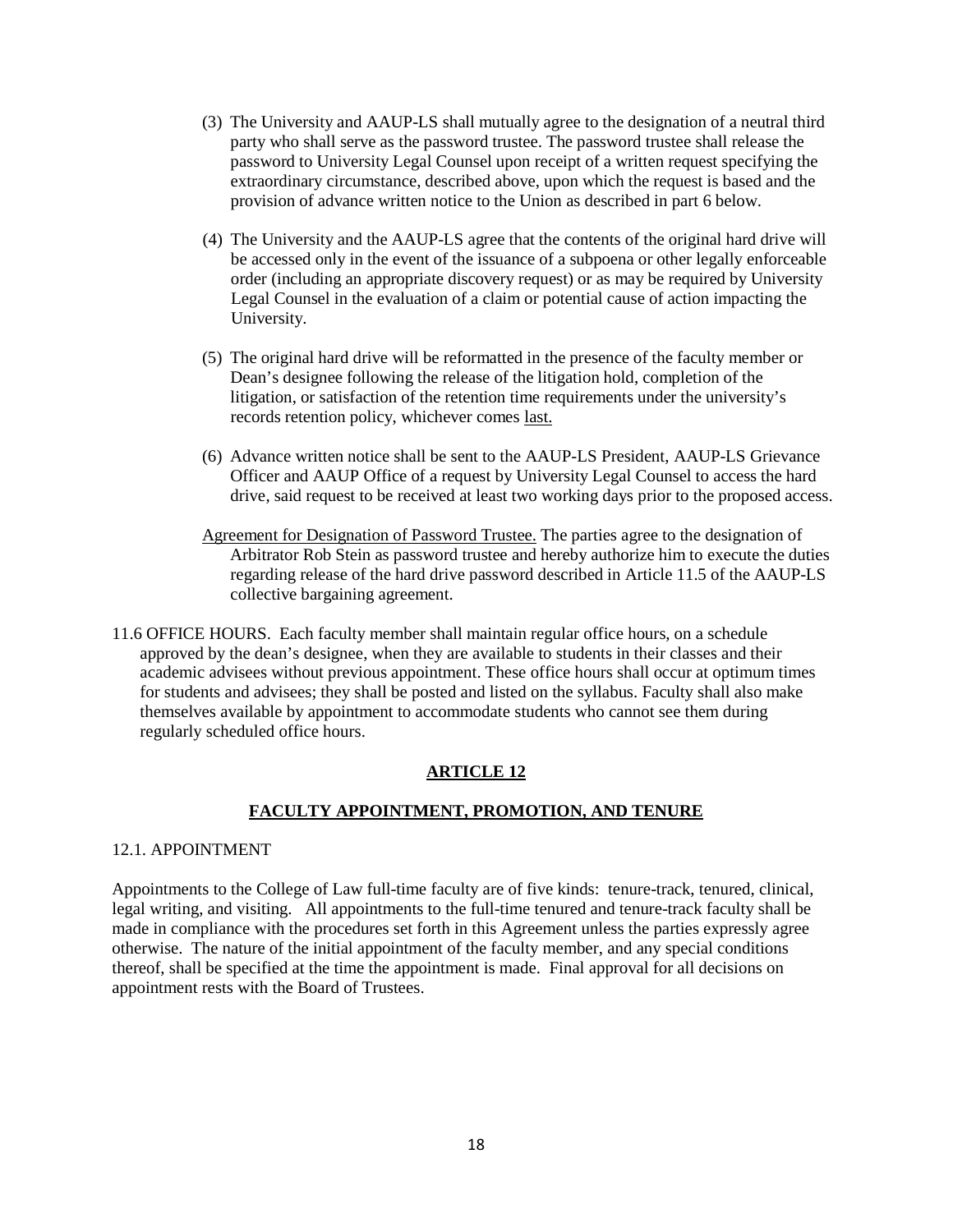### 12.2 VISITING APPOINTMENTS

Visiting appointments may be made as a Visiting Professor with rank dependent on qualifications. Such appointments shall be made for one  $(1)$  year, with the possibility to be renewed twice for one  $(1)$ additional year each, for a total of three (3) years. Should the Administration convert the visiting position to a permanent line (tenured or tenured track, legal writing, or clinical), the visiting appointment may be renewed for an additional year, for a total of four (4) years. A person who served as a Visiting Faculty member in a position that was converted to a permanent position may apply for the permanent position. Visiting faculty who complete their appointment term are eligible for subsequent visiting appointments, as long as the appointments are not consecutive. Exceptions may be made in cases where a new Visiting position is qualitatively different from the prior appointment. Neither the initial appointment, nor any renewal thereof, leads to or grants tenure or promotion.

The appointment and rank of visiting Professor appointment shall be recommended by the Faculty Appointments Committee and approved by the Dean.

A Visiting Professor's workload assignment will be determined by the workload guidelines of the college, pursuant to Article 14 of this Agreement.

# 12.3. TENURE TRACK PROBATIONARY APPOINTMENTS

A person appointed without tenure to a full-time faculty position is subject to termination on the terms set forth herein. Faculty members with probationary appointments shall serve a probationary period not to exceed six (6) years. Faculty members with probationary appointments are eligible for tenured appointments in accordance with the terms and procedures set forth herein.

### 12.4. TENURED APPOINTMENTS

Tenure is the status established by formal action by the Board of Trustees granting the prerogative of a faculty member to employment on a continuing basis by the University subject to dismissal only for specific causes specified in this Agreement and after due process also so specified.

### 12.5. PROCEDURES FOR APPOINTMENT TO THE TENURED AND TENURE-TRACK FACULTY

A. A Faculty Appointments Committee (hereinafter Appointments Committee) shall be formed as follows: the Dean and the Bargaining unit faculty in the College of Law shall determine the number of those who will serve on the Appointments Committee, define its mode of operation, and select its members. The members shall select the Chair of the Appointments Committee. Membership on the Appointments Committee shall be open to all faculty in the bargaining unit. The Appointments Committee, with the cooperation of the Dean, will compose the job description pertinent to filling the position, and have it reviewed by the Office for Institutional Equity. All dossiers received subsequent to the public announcement of the position and before any announced closing date shall be reviewed by both the Appointments Committee and the Dean. The Appointments Committee and the Dean shall agree on a process for interviewing candidates and shall reach agreement on which candidates to interview.

B. After interviews are completed, the Dean will convene a faculty meeting at which time the faculty shall discuss the qualifications of each candidate and then tenured and tenure-track faculty vote on the acceptability of each candidate. The recommendations (acceptable or unacceptable) and the individual votes on each of the candidates and their probationary/tenure status shall be forwarded to the Dean.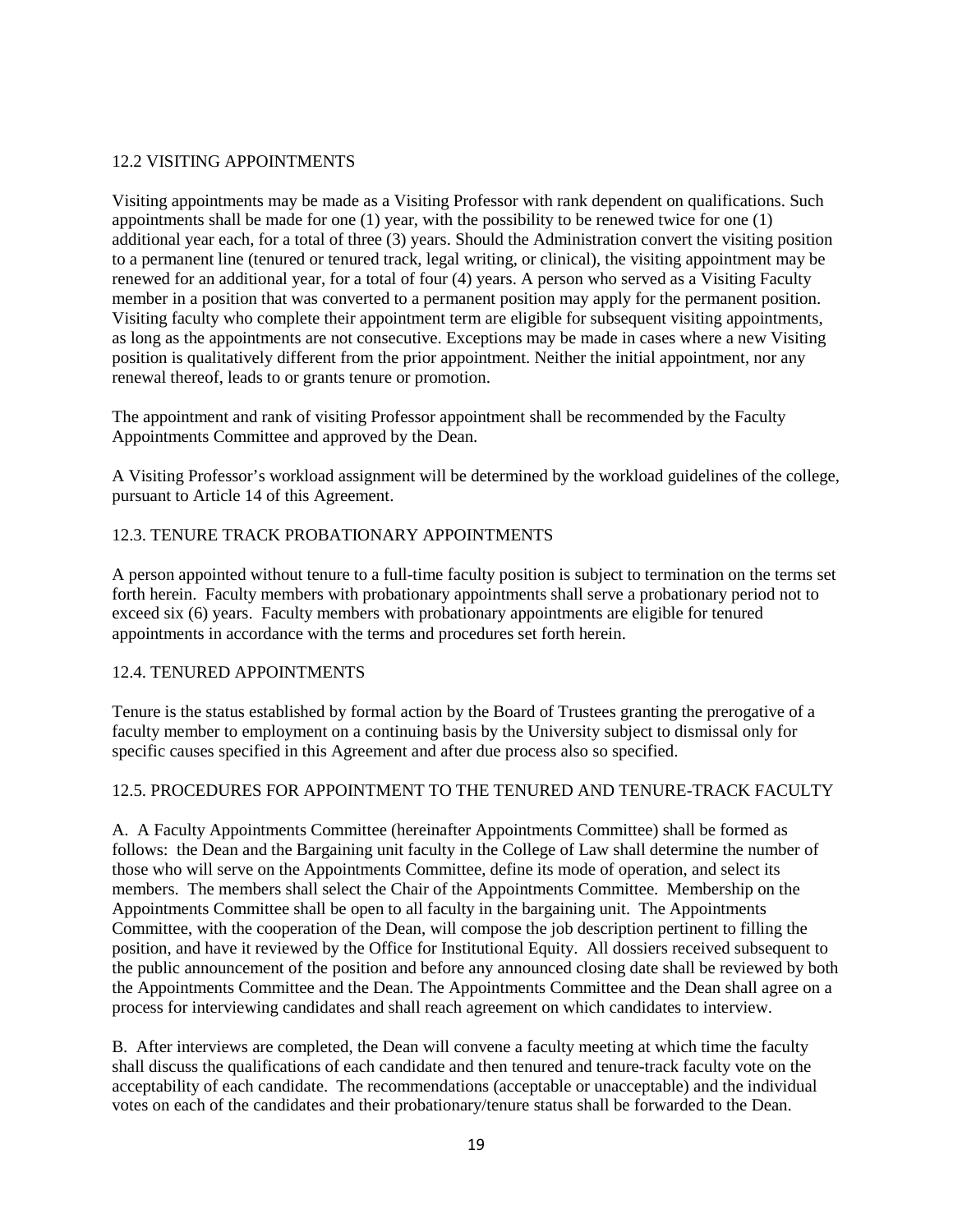C. The Dean shall forward his or her recommendation to the Provost, along with the recommendations of the college faculty. The Dean shall not recommend a candidate voted unacceptable by the college faculty. In the event that an offer cannot be extended because the pool of acceptable candidates has been exhausted, the Dean will initiate a conversation with the Office for Institutional Equity about how to proceed.

D. The Provost shall forward his/her recommendation to the President along with the recommendations of the college faculty and the Dean.

E. The President shall recommend to the Board of Trustees the candidate selected for appointment.

F. Joint appointments to the College of Law and another College shall be made in accordance with the procedures for appointment to each College.

G. All procedures for appointment are subject to affirmative action guidelines.

H. Individuals who are recruited to Cleveland State University for appointment as administrators, who also desire a tenured appointment in the College of Law shall submit credentials to the College of Law. The College of Law may request an interview with the individual. The College of Law faculty shall vote by secret ballot as to whether the individual is acceptable for appointment to the College of Law. If the College of Law faculty vote the individual acceptable for appointment to the College, then the College of Law tenured faculty PAC shall make a recommendation as to tenure and the College of Law tenured full Professor PAC shall make a recommendation as to full professor rank as set forth in Section 12.11 (Standards for Granting Promotion and Tenure). The recommendations shall then be forwarded to the Dean.

# 12.6. CONDITIONS OF APPOINTMENT

Except for visiting, clinical, and legal writing appointments, a full-time appointment to the faculty shall be either with tenure or subject to a probationary period as set forth below. Contracts accompanying appointments shall stipulate the following conditions: rank, tenure status, salary, and, if the appointment is without tenure, the length of the probationary period specifying the latest date by which a tenure decision shall be made. Absence of a statement with respect to tenure status shall not be construed as the granting of tenure. Subject to the limitations hereinafter set forth, a contract may specify that successive contracts shall be offered to the faculty member.

A. Assistant Professor. An Assistant Professor shall be offered a contract for one academic year subject to termination procedures specified in this Agreement and to the procedures for tenure review set forth below. An Assistant Professor may be offered subsequent annual contracts as specified below. The cumulative years of appointment in the rank of Assistant Professor shall not exceed seven, except as specified in the tenure section below.

B. Associate Professor and Professor. An appointment to the rank of Associate Professor or Professor may be with tenure or may be subject to a probationary period.

(1) If the appointment is with tenure, an Associate Professor or Professor shall be offered a contract for one academic year and must be offered subsequent one-year contracts subject to dismissal only as specified in Article 8 of this Agreement.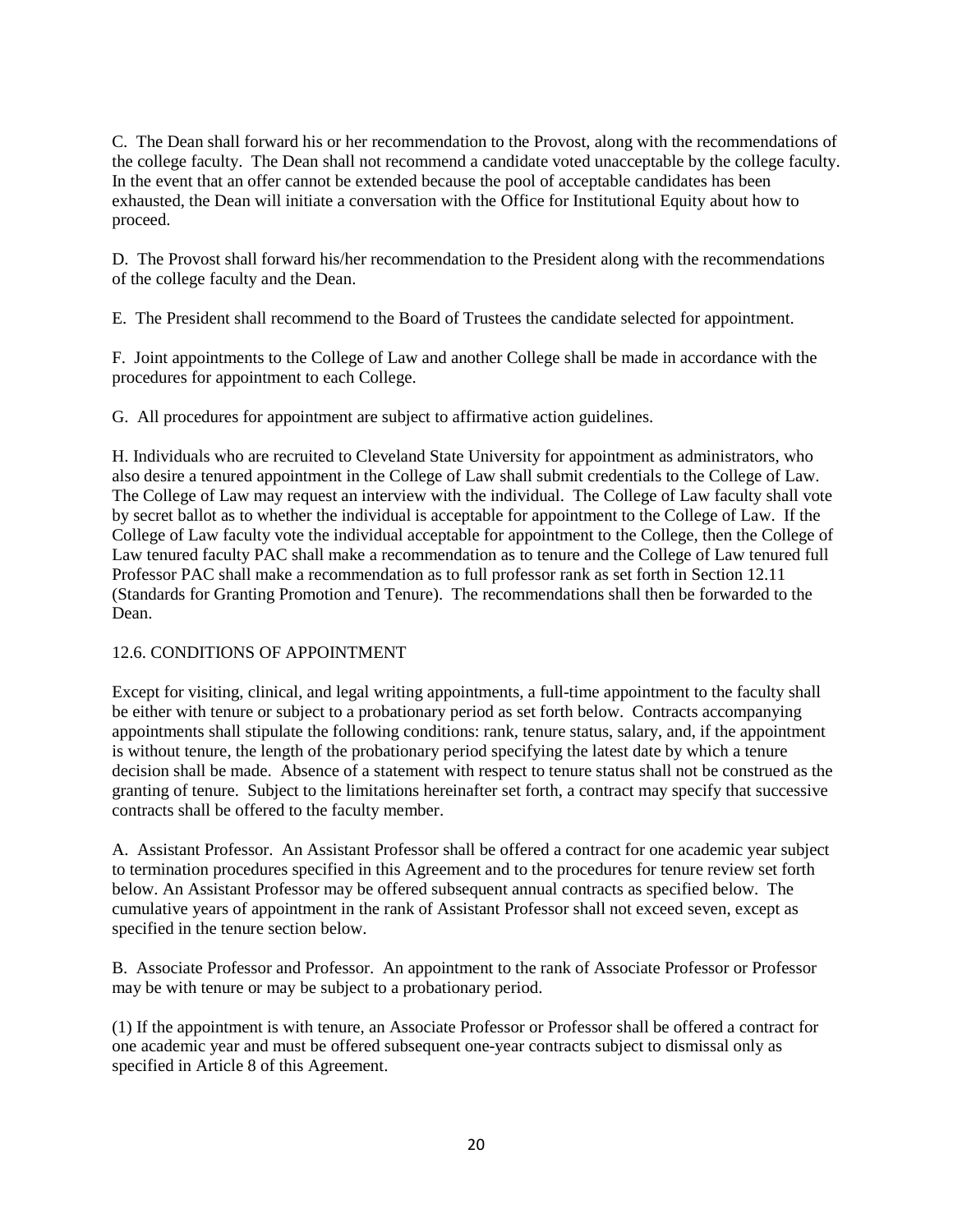(2) If the appointment is without tenure, the Associate Professor or Professor without prior full-time college teaching experience shall be offered a contract for one academic year and may be offered not more than four subsequent one-year contracts unless tenure is granted, subject to termination procedures as specified in this Agreement. A contract for a fifth year without tenure shall be accompanied by notice of termination.

(3) If the appointment is without tenure, the Associate Professor or Professor with one or more years of prior full-time college teaching experience shall be offered a contract for one academic year and may be offered not more than three subsequent one-year contracts unless tenure is granted, subject to termination procedures as specified in this Agreement. A contract for a fourth year without tenure shall be accompanied by notice of termination.

## 12.7. QUALIFICATIONS FOR ACADEMIC RANK FOR TENURED AND TENURE-TRACK **FACULTY**

A. Faculty ranks are Assistant Professor, Associate Professor and Professor.

B. Possession of an earned Juris Doctor (J.D.) or doctorate in the discipline or a cognate field of study is required for all appointments.

C. Minimum standards for appointment at each faculty rank, in addition to the criterion of an earned Juris Doctor specified above:

(1) Assistant Professor. Appointment or promotion to the rank of assistant professor shall be based on evidence indicating promise of teaching performance of a high order of effectiveness and professional growth and achievement, including the ability to conduct valuable legal research.

(2) Associate Professor. Appointment or promotion to the rank of associate professor is based on evidence that the candidate is a fully competent teacher. In addition, the candidate shall demonstrate:

a. significant law-related scholarship; and

b. meaningful participation in faculty governance and public and professional service obligations.

The evaluation shall be made in accordance with the standards set forth in Section 12.11 of this Agreement.

(3) Professor. Appointment or promotion to the rank of professor is based on evidence of sustained excellence in teaching. In addition, the candidate shall:

a. have an outstanding record as a scholar, and

- b. a reputation in the discipline beyond the local community, and
- c. meaningful participation in faculty governance and public and professional service obligations.

In rare instances, promotion to the rank of professor may be based in significant part upon sustained and generally acclaimed leadership in the realization of the mission of the College and/or University.

The evaluation shall be made in accordance with the standards set forth in Section 12.11 of this Agreement.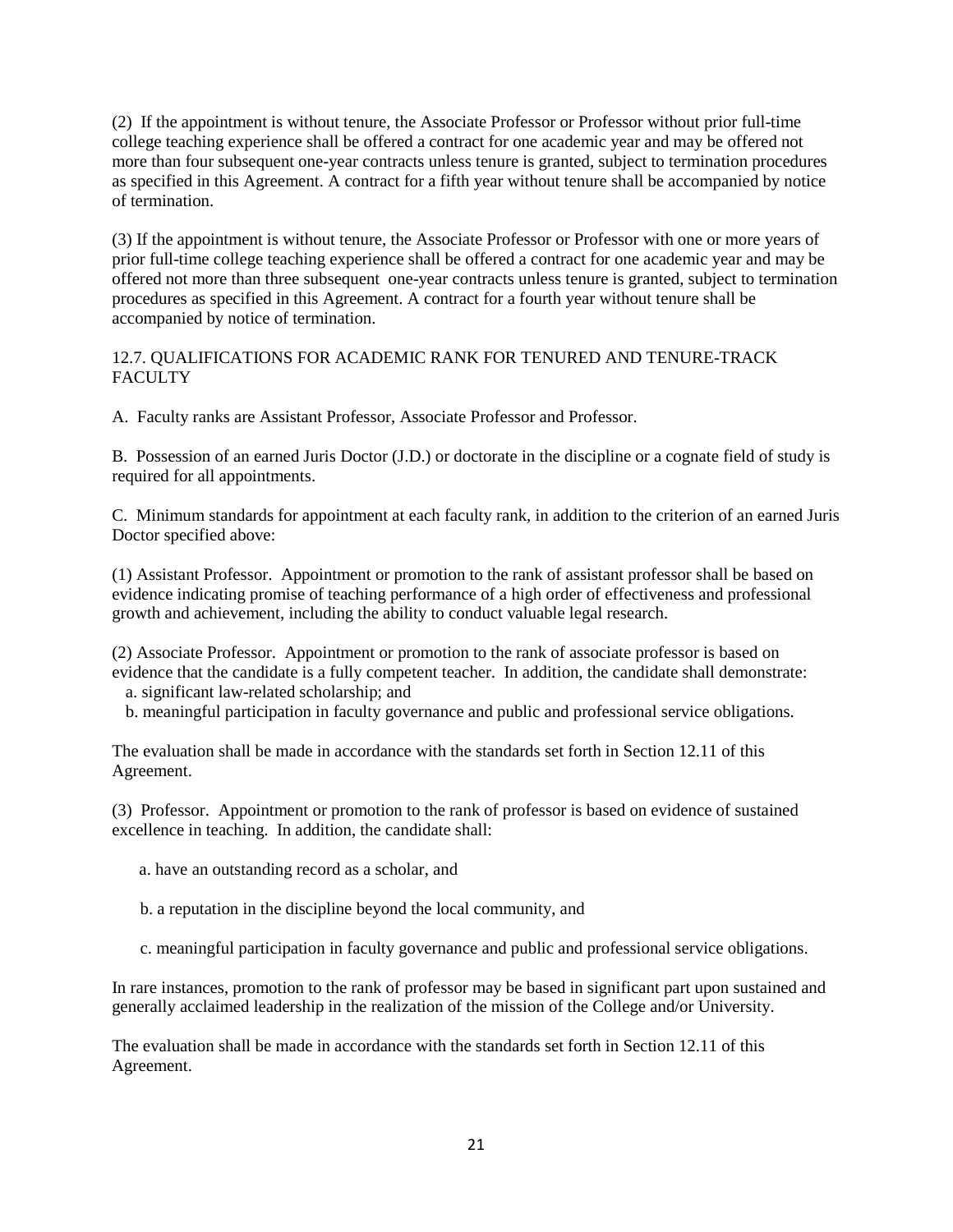(4) Outstanding intellectual leadership for the purposes of these rules means the attainment of a position of prominence in law-related fields that is demonstrated by activities (other than simply holding positions in committees and organizations) evidencing that the candidate has played a major role in developing a policy or program in the field which can be documented by papers, reports or other tangible evidence. Sustained outstanding intellectual leadership for the purposes of these rules means that a candidate shall have attained a significantly higher level of prominence in the field than that required for promotion to the rank of Associate Professor and shall have maintained such a position of prominence for a significantly longer period of time.

(5) Exceptional achievement as a teacher for the purposes of these rules refers to outstanding performance as a teacher in the classroom, significant accomplishments in the development of courses and teaching methods, and significant contributions through the preparation of teaching materials. Evidence of good teaching may include longitudinal peer evaluations, student evaluations, teaching portfolios, papers, reports, and other materials submitted for this purpose.

(6) In addition, commitment to acceptable professional ethics and academic responsibility shall be a relevant consideration in appointments and promotion. The University will be guided by the AAUP Statement on Professional Ethics in this regard.

## 12.8. TENURE

### A. Time Limits

(1) Evaluation for tenure of faculty members whose original appointment was as Assistant Professor must take place no later than the sixth year of the probationary period. If the Board grants tenure, it shall become effective with the beginning of the next academic year. If tenure is not granted by the end of the probationary period, the appointment for the next academic year will be a terminal appointment. Faculty members on such a terminal appointment may not be candidates for promotion/tenure unless a review is mandated as part of the resolution of a grievance.

(2) Unless granted at the time of the original appointment in the rank of associate professor or professor, tenure may be granted during a probationary period which shall not exceed three years or, for a person without previous full-time college teaching experience, four years. Faculty members whose original appointment was as assistant professor shall have a probationary period not exceeding six years.

(3) In computing years of service in fulfillment of this six-year maximum probationary period, credit shall be given for a maximum of two (2) years of prior service if the service includes all of the following characteristics: (1) full-time; (2) tenure-track; (3) in a position requiring legal research; and (4) service performed post-terminal degree. The absence of any one of these characteristics would not qualify the prior service for credit.

(4) A faculty member whose original appointment was as Assistant Professor may request an extension of the probationary period for the following reasons:

(a) Extended illness or disability of the faculty member;

(b) Providing primary care for an immediate family member (i.e., spouse or domestic partner, a child, or parent) who is ill or disabled; or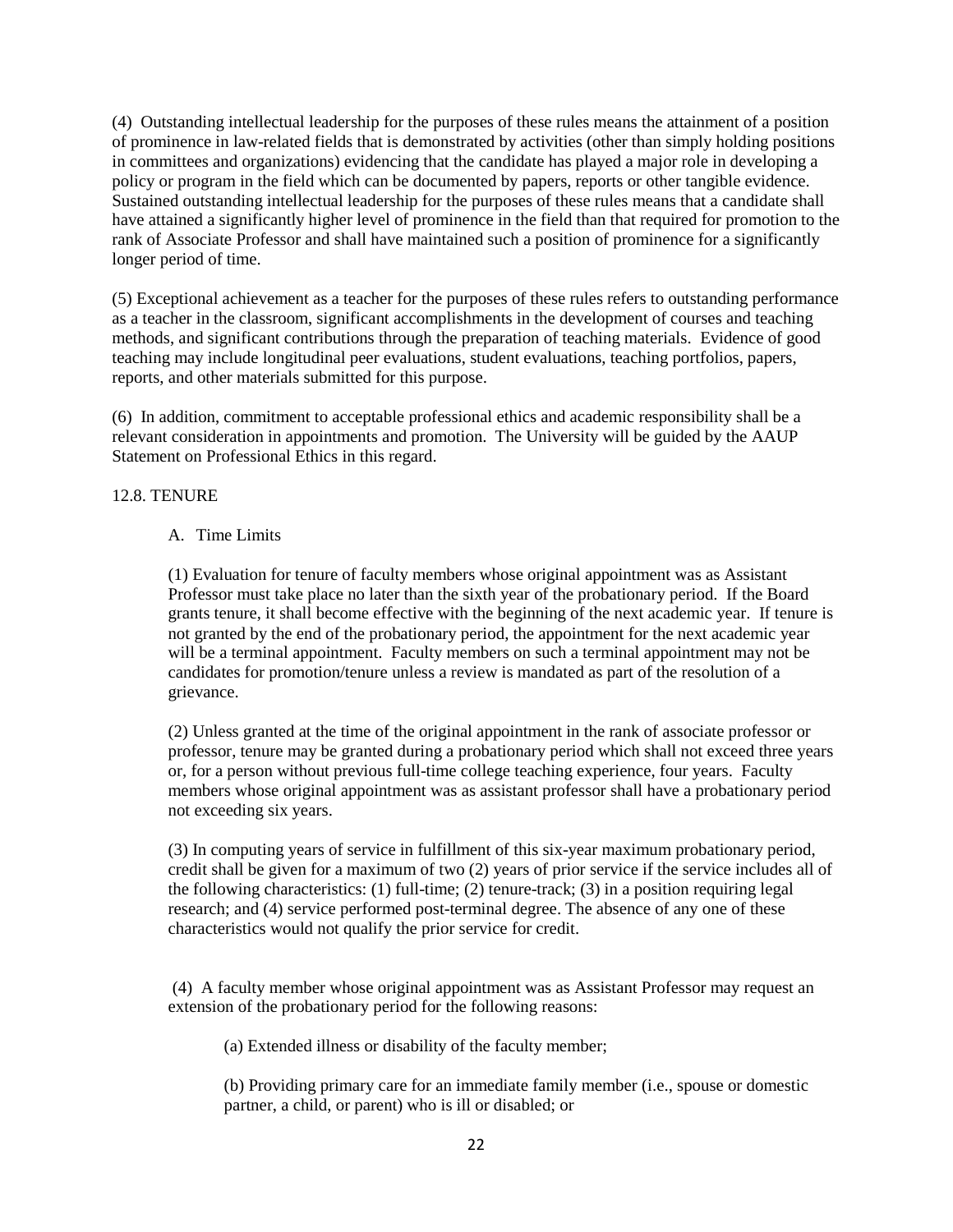(c) Providing primary care for a child under 18 months of age (the child must be living with the faculty member who provides the primary care).

Extensions may be requested whether or not the faculty member qualifies for or takes a leave of absence.

### Timing

Requests for extension of the probationary period may be submitted at any point in the first five years of the probationary period, but no later than March 1 of the fifth year. Extensions must be requested during the period of care, illness, or disability, and not retroactively.

## Procedure

A faculty member must timely submit the request to the Provost, including the proposed new tenure date, along with a current CV and evidence to substantiate the qualifying reason for the extension.

(a) If the request is for the faculty member's own health condition or disability, any medical information shall be submitted to the Human Resources Department in accordance with the ADA Reasonable Accommodation Guidelines.

(b) If the request for extension is to provide primary care for a child, a copy of the birth certificate must be provided (unless it has been submitted to Human Resources for benefits purposes), along with a certification by the faculty member of primary care provider status.

(c) If the request for extension is to care for an ill or disabled family member, the request must include documentation from a health care provider that such care is required and a certification by the faculty member that the faculty member is providing the primary care.

### Decision making

(1) Decisions regarding the granting of an extension are based on:

(a) Verification of the condition(s) leading to the request; and

(b) Verification that the faculty member demonstrated significant progress toward achieving the standards for tenure prior to the condition(s) leading to the request.

(2) The Provost may consult with the relevant department chair/head and/or dean about the request.

(3) If the faculty member seeks the extension based upon the faculty member's own health condition, the request may be considered as a request for reasonable accommodation under the Americans with Disabilities Act and considered by the Provost in accordance with applicable guidelines and forms designated by the Department of Human Resources and in consultation with the Employee ADA Coordinator.

(4) The Provost's decision is final and shall not be subject to the grievance procedure contained in this Agreement.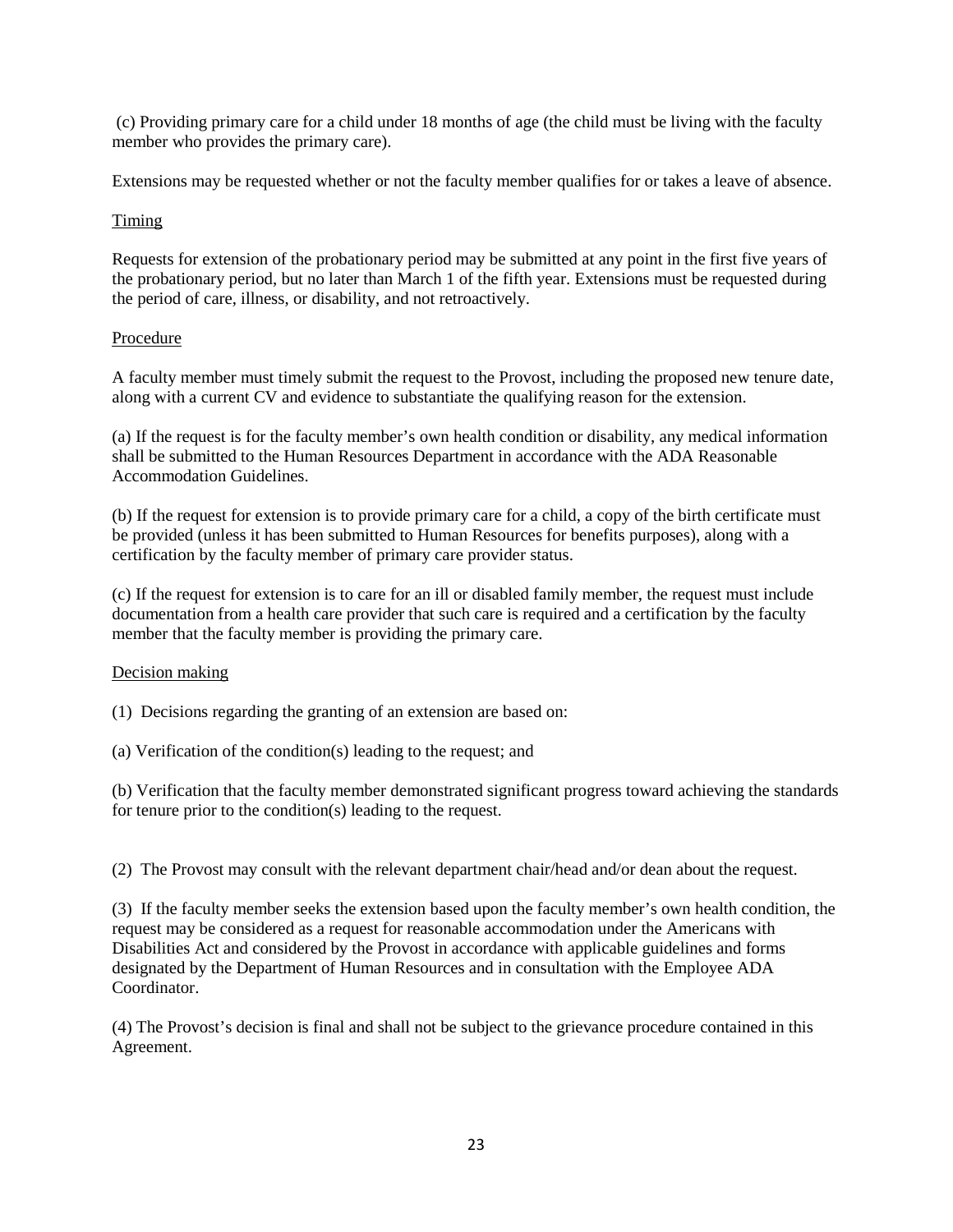#### Length of Extension

(i) Initial extensions may be granted for one year.

(ii) Total duration of allowable extensions of the probationary period is two years, with the second year being either an approved continuation of the original extension or a new extension for another reason. The faculty member must initiate a request for a second extension.

(5) If tenure is not granted at the end of the probationary period, notice of termination shall be given, according to the procedures below.

### B. Tenure and Rank

Tenure may be granted only to faculty members of the rank of Associate Professor or Professor. Promotion to the rank of Associate Professor or Professor must be accompanied by the granting of tenure. The awarding of tenure to a faculty member already holding the rank of Associate Professor or Professor is based on evidence that the candidate continues to meet the standards outlined above.

### 12.9. PROCEDURES FOR MENTORING AND EVALUATION OF FACULTY IN THE YEARS PRECEDING APPLICATION FOR PERSONNEL ACTION

In 2013-2014, the faculty of the College of Law developed college-specific criteria for promotion and tenure as well as mentoring and evaluation of faculty in years preceding tenure. These criteria were endorsed by the Provost and the faculty. They are contained in the "Procedures for Mentoring and Evaluation of Faculty in the Years Preceding Application for Personnel Action," available on the College of Law website. This Agreement accepts these criteria and any subsequent properly authorized modifications.

### 12.10. PROCEDURES FOR PROMOTION AND TENURE

### A. Submission of the Dossier

Faculty wishing to be considered for promotion and/or tenure shall notify the Chair of the college Peer Review Committee by the first Monday in April of the previous academic year and a completed final dossier by the following fall.

Associate Professors seeking promotion to Full Professor may apply only twice within any given fouryear period. The four-year period will be measured backward from the date of the submission of the preliminary dossier in the spring.

Faculty in the fifth year of a probationary appointment shall be notified by the Dean that they must submit a dossier in their sixth year. Failure to submit a dossier may result in the issuance of a terminal contract.

B. Composition of Peer Review Committee (aka as Cleveland-Marshall's Personnel Action Committee)

The College of Law's Peer Review Committee (aka as Cleveland-Marshall's Personnel Action Committee) shall conduct the peer review of a candidate's credentials. The Peer Review Committee shall be elected by full-time tenure and tenure-track members of the faculty within the College with membership restricted to tenured members of the faculty, a majority of whom must hold the rank of Professor. The Committee shall select its own Chair. The committee shall normally be composed of all eligible faculty members.

C. Functions of Peer Review Committee (PRC) and Dean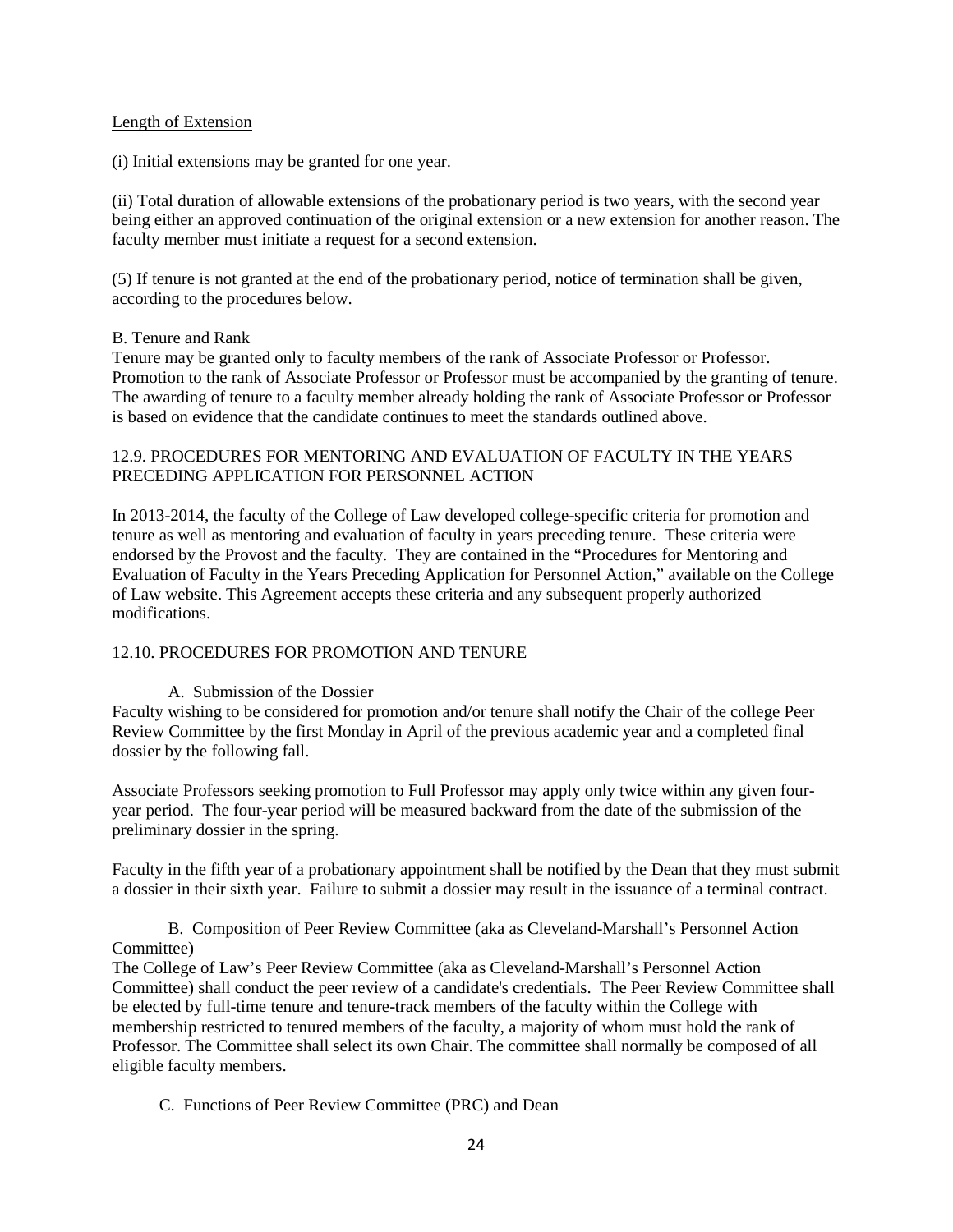(1) The PRC shall consider all dossiers submitted by candidates for promotion and/or tenure, and shall be responsible for securing external reviews of the candidate's scholarship in a timely manner. The PRC may also consider additional materials it deems relevant to the evaluation. All materials considered at each stage of the promotion and tenure process shall be forwarded for consideration to the next stage in the process.

(2) The PRC shall meet by October 31 to review all dossiers for promotion and/or tenure. A recommendation regarding each candidate shall be considered affirmative if and only if it is supported by a majority of the entire Committee membership. Committee members who have recused themselves from a particular candidate's evaluation shall not participate in the discussions of that candidate's qualifications nor shall they be counted as committee members in any voting regarding that candidate. Should a candidate receive less than a majority recommendation the Committee shall be considered not to have made an affirmative recommendation. A minority statement may also be submitted together with an indication of the number of committee members supporting the statement. A copy of both the majority and the minority statement shall also be supplied to the candidate.

Following review of the dossiers and all supporting materials, the PRC Chair will make their recommendations to the Dean by November 11. Each candidate shall receive at this time a copy of his/her PRC recommendation.

(3) The Dean will submit to the Provost his/her recommendation on each candidate no later than November 25. The recommendation shall be accompanied by the candidate's dossier and the recommendations of the PRC. Copies of the Dean's recommendation shall be sent to the PRC and the candidate.

#### D. The University Personnel Committee and the Provost

A University-wide PRC shall be established consisting of seven tenured members of the AAUP bargaining unit holding the rank of Professor. The Colleges of Business Administration, Education and Human Services, Engineering, Liberal Arts and Social Sciences, Science and Health Professions, and Urban Affairs shall each elect one member to serve on the UPRC. The seventh member of the UPRC will be elected at large from the entire bargaining unit. The Faculty Senate shall conduct the election for the at-large member. The University Personnel Committee shall consist of the seven members of the University Peer Review Committee (UPRC) and an eighth member who is a tenured member of the College of Law bargaining unit holding the rank of Professor and elected by the tenured and tenure-track Law College faculty. The UPC shall select its own Chair. The term of service for all members shall be two years.

It is the function of the University Personnel Committee (UPC) to study dossiers and make recommendations to the Provost at least in those cases from the College of Law where conflicting recommendations have been made by the College PRC and the Dean. In addition, the Provost may refer any or all other cases to the UPC for consideration and recommendation. If a candidate's case comes to the Provost with uniformly negative recommendations, the Provost shall solicit a response from the candidate before making his/her decision on sending the case to the UPC for its consideration and recommendation. In the cases where there have been conflicting recommendations, the UPC shall solicit comments and supplementary materials from the candidate, the PRC, and the Dean. In no case does the UPC have the authority to hold hearings concerning dossiers. It shall forward its recommendations on all candidates for promotion and/or tenure, with supporting reasons, to both the candidate and the Provost, as well as the Dean, and College PRC by January 25.

 E. The Provost shall consider all documents and recommendations, giving particular attention to any UPC recommendations and forward his/her recommendations to the President by February 15. In no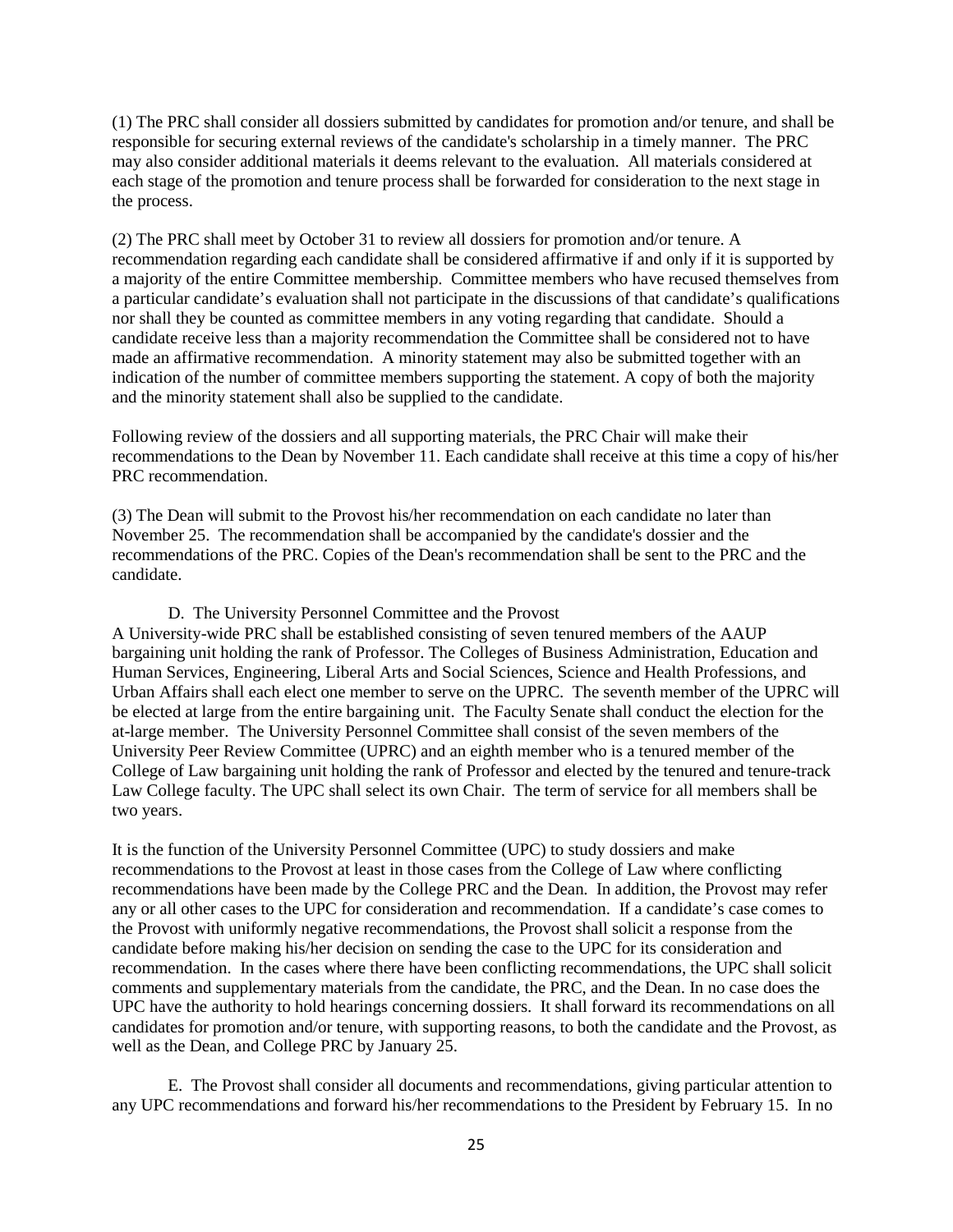instance shall the Provost recommend persons lacking the support of at least one of the faculty committees which have considered the case. If the Provost declines to support a candidate having uniformly favorable recommendations, the Provost must discuss the case with the UPC. Copies of the Provost's recommendation shall be sent to the candidate, UPC (where applicable), Dean, and College PRC, by February 15.

## F. Official Notification

On or before April 15, each candidate shall be notified by the appropriate administrative officials of the decision with respect to promotion and/or tenure.

## G. Grievance

According to procedures established in Article 9 of this Agreement, the denial of promotion and/or tenure may be submitted directly to grievance and arbitration on the basis that such denial was demonstrably discriminatory, or arbitrary and capricious or in violation of procedures established in this Agreement. An arbitrator may not award promotion and/or tenure to a probationary faculty member, but may remand the case back for reconsideration according to established procedures upon finding that the denial was in fact demonstrably discriminatory, or arbitrary and capricious or in violation of procedures established in this Agreement. When this occurs, the candidate shall be considered only on the basis of accomplishments completed and/or in progress during his/her probationary period. If successive reconsideration is awarded, the Arbitrator may award another one (1) year terminal contract so that the faculty member will remain employed as a faculty member for the year in which the reconsideration occurs. Any additional years shall not under any circumstances be construed to confer tenure.

## H. Withdrawal

If a candidate receives an unfavorable recommendation at any stage, the candidate may withdraw from consideration unless it is the sixth year of a probationary appointment.

I. Special Provisions on Joint Appointments

In cases of joint appointments in Law and another College, the candidate's dossier shall be submitted to the College with primary responsibility for the appointment. That unit shall consult with the other college before making its recommendations concerning promotion and/or tenure.

# 12.11. STANDARDS FOR GRANTING PROMOTION AND TENURE

In 2012, a collaborative committee composed of an equal number of faculty appointed by the CSU-AAUP and academic administrators appointed by the administration developed specific criteria to assure University-wide application of standards for granting promotion and tenure. These recommendations were approved by the Office of the Provost and endorsed by Faculty Senate and can be found at the Promotion and Tenure Task Force website.

In 2013-2014, the faculty of the College of Law developed college-specific criteria for promotion and tenure. These criteria were endorsed by the Provost and the faculty. They are contained in the "Procedures and Criteria for Promotion and Tenure in the Cleveland-Marshall College of Law" and the "Criteria and Procedures for the Appointment of Tenured Faculty." This Agreement accepts these criteria and any subsequent properly authorized modifications, to be referenced in the application of the general standards stated below.

The following shall be considered in evaluating faculty for promotion and tenure: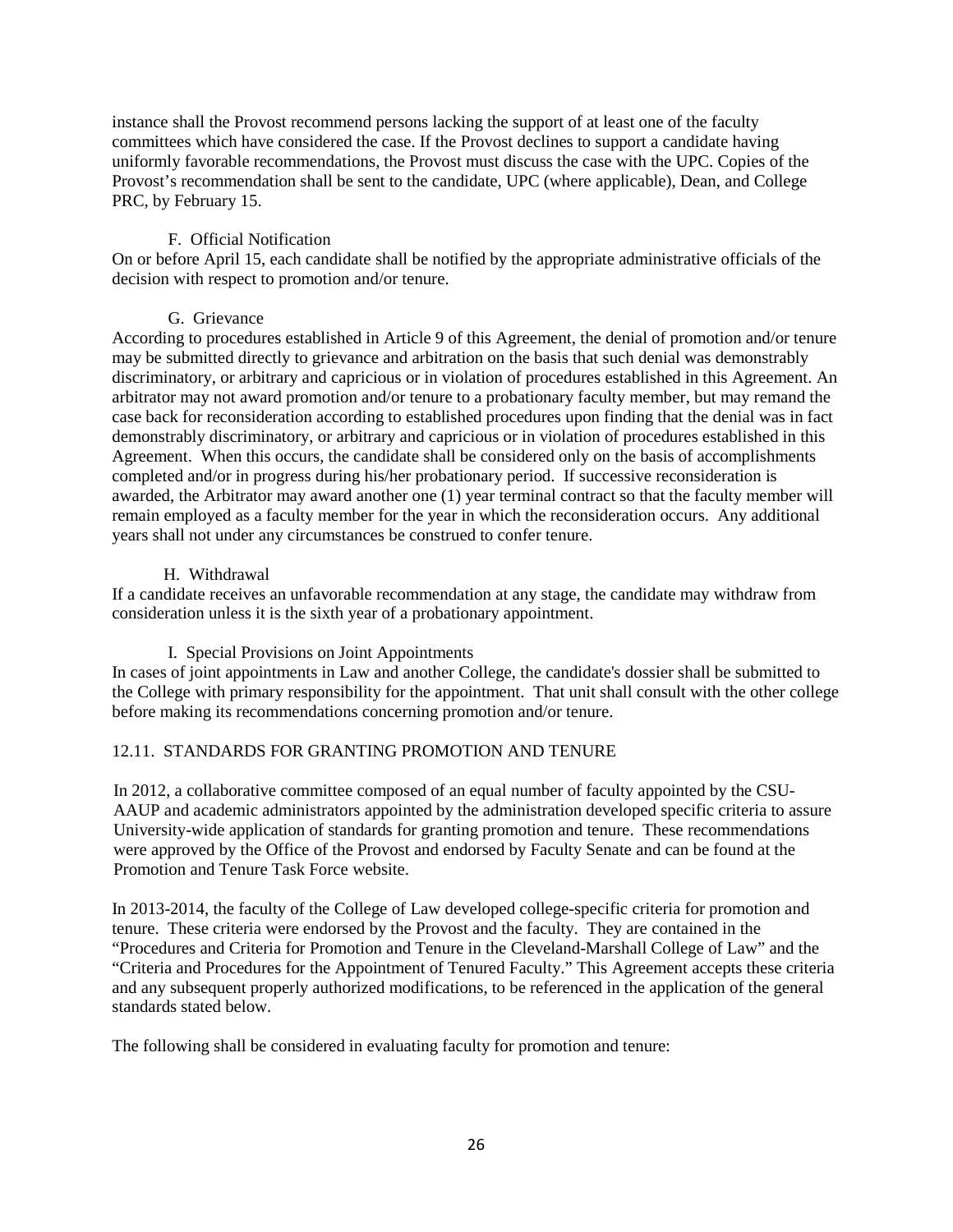A. Teaching. The highest standards are comprehensive knowledge of the field of study, thorough preparation, intense interest in students as well as sensitivity to student interest, open-mindedness, independence and integrity, and above all, intellectual enthusiasm which is transmitted to students.

B. Creative Achievement.<sup>1</sup> The standard of scholarship requires a working commitment to inquiry and research and to creative achievement. The University obligation for the generation of new knowledge and practices imposes a responsibility for creativity, whether in inquiry and investigation, writing, design and production, or in the performing and fine arts. In the best of scholars and the best of teachers, creative inquiry is joined with effective classroom teaching. Candidates for promotion/tenure who submit coauthored material for review shall also provide an explanation of their contribution to such materials.

C. Professional Service. A University faculty member is a "citizen, a member of a learned profession, and an officer of an educational institution," according to the 1940 joint AAUP/AAC Statement of Principles on Academic Freedom and Tenure. After a period of personal growth and development as a teacher and creative scholar, a faculty member may properly be expected to assume increased responsibility, in keeping with the faculty member's professional interests, for the government of the University, the standards of the faculty member's discipline, and the welfare of the civic community.

## 12.12. NONCONTINUATION OF A PROBATIONARY APPOINTMENT

A. A faculty member who is subject to a probationary period will receive successive annual contracts for each year of such probationary period unless: (1) the original contract states the contrary, or (2) the University has made the decision to terminate the appointment pursuant to the following procedures and has given timely notification according to the provisions of this rule.

B. A faculty member with a probationary appointment in the first year of service at the University may be terminated by written notice given to the faculty member on or before March 1 of the first year. The termination shall be effective as of the end of the contract year.

C. A faculty member with a probationary appointment in the second or third years of service at the University may be terminated by written notice given to the faculty member on or before December 15 of the second or third year. The termination shall be effective as of the end of the contract year.

D. A faculty member with a probationary appointment in the fourth, fifth, or sixth year of service at the University may be terminated by written notice given to the faculty member on or before June 1 of the previous academic year. The termination shall be effective as of the end of the contract period in June of the subsequent year.

E. Recommendations for the non-reappointment of a faculty member's services may originate with a Peer Review Committee or the Dean. The written recommendation of non-reappointment should occur at least eight weeks before the notification dates set forth above for a faculty member in the first, second or third year of service. For a faculty member in the fourth, fifth or sixth year of service, the written recommendation of non-reappointment shall occur by February 15. A faculty member whose nonreappointment is recommended shall be given an opportunity to submit materials in his or her behalf before any further recommendations are made by the various parties as specified in Article12. Regular academic year contracts shall be considered to expire on the third day after the spring commencement ceremony.

 $\overline{a}$ 

<sup>&</sup>lt;sup>1</sup> Significant creative work may include appropriate peer-acclaimed artistic achievement and/or products developed from one's research that have significant commercial value for the university or members of the community.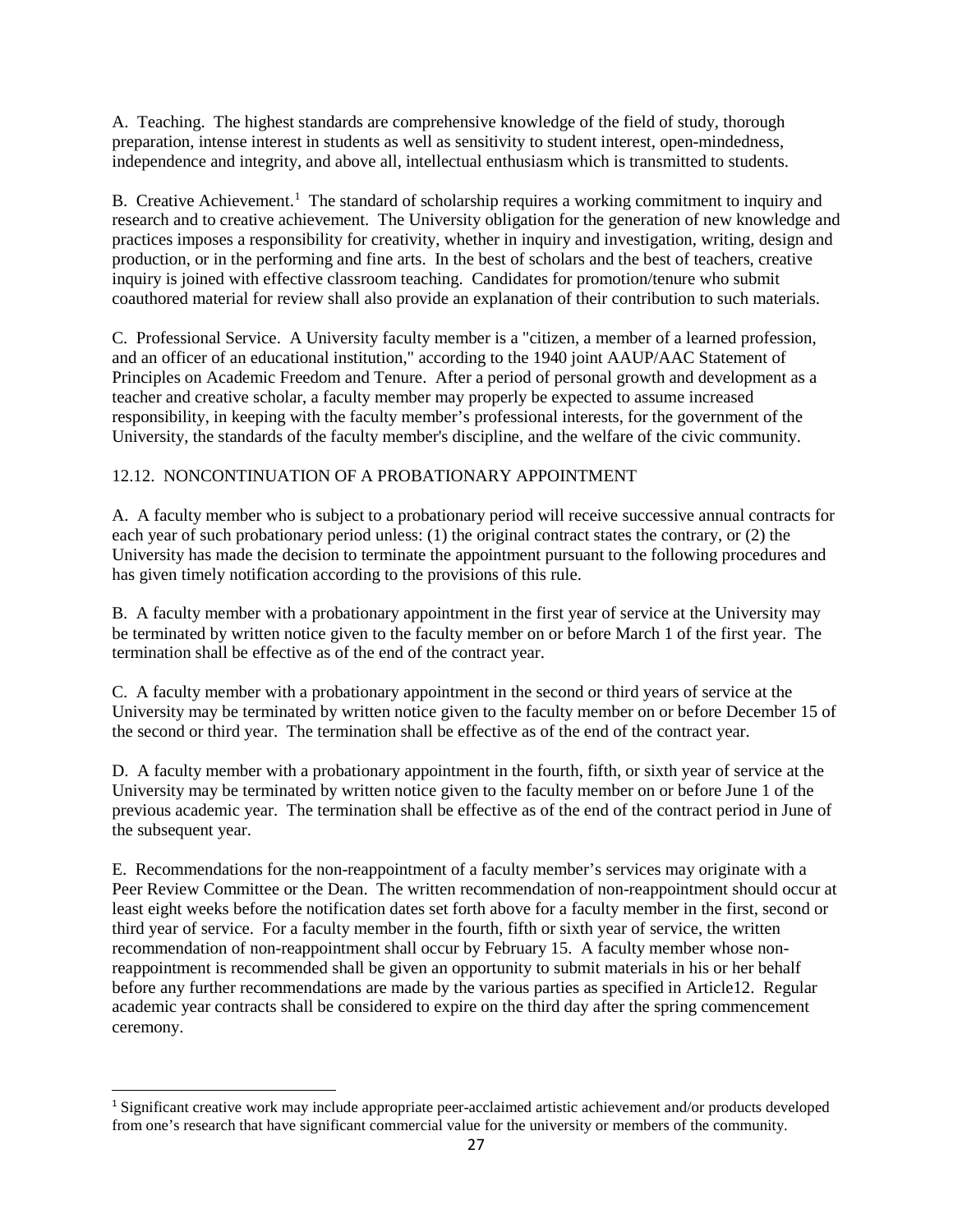F. Whatever the origin of the recommendation for non-reappointment, the Peer Review Committee and the Dean shall consider the faculty member's qualifications, along with any additional materials submitted in his/her behalf, or instructional need, and make a recommendation to the Provost. If the recommendations are in conflict, the Provost shall refer the matter to the University Personnel Committee (UPC) for its recommendation. The Provost shall consider all the recommendations and forward them, together with his or her own recommendation, to the President.

G. Notice of termination shall be effective if delivered to the faculty member's office on campus and signed for by the date specified, or if mailed by certified mail, return receipt requested, two days prior to the date specified to the faculty member's residence as last reported to the appropriate CSU office.

H. Probationary faculty who receive a notice of termination shall not be eligible to apply for promotion/tenure in their terminal year of employment unless a review is mandated as part of the resolution of a grievance.

I. Grievance. According to procedures established in Article 9 of this Agreement, the non-reappointment may be submitted directly to grievance and arbitration on the basis that such non-reappointment was demonstrably discriminatory or arbitrary and capricious or in violation of procedures established in this Agreement. An arbitrator may not award promotion and/or tenure to a probationary faculty member, but may remand the case back for reconsideration according to established procedures upon finding that the non-reappointment was in fact demonstrably discriminatory or arbitrary and capricious or in violation of procedures established in this Agreement.

# 12.13. CONFLICT OF INTEREST

A. No person shall initiate or participate in any decision involving a direct benefit (e.g., initial appointment, continuance of non-tenured appointment, tenure, salary increment, leave of absence) to a member of his or her "immediate family" (here defined as spouse, parent, child, sibling, grandparent or grandchild). Where such a relationship exists, the Provost shall approve a procedure that shall eliminate such related person from any role in direct benefit decisions affecting the other related person. The President shall replace the Provost in the function described above if the Provost is so affected.

B. No faculty member seeking, or having been nominated for, tenure and/or promotion shall participate in any deliberations or decisions made by the same PRC during the academic year in question. Agreement to serve on a PRC shall be construed as agreement not to receive direct benefits from decisions made by the committee.

C. No faculty member who has been delegated a substantial role, other than as a voting member, in the evaluation process at an earlier stage shall participate in the discussion and/or vote in a given personnel action both at the University-wide UPC level and at the college level.

D. If an Administrator who holds an administrative position outside the bargaining unit is a candidate for promotion in faculty rank, he/she shall recuse him/herself from participating in the decision on other candidates for the same rank. However, if a candidate requests an Administrator to submit material to be included in his/her dossier before the dossier is submitted to the PRC, the Administrator may comply with the request.

# 12.14. MISCELLANEOUS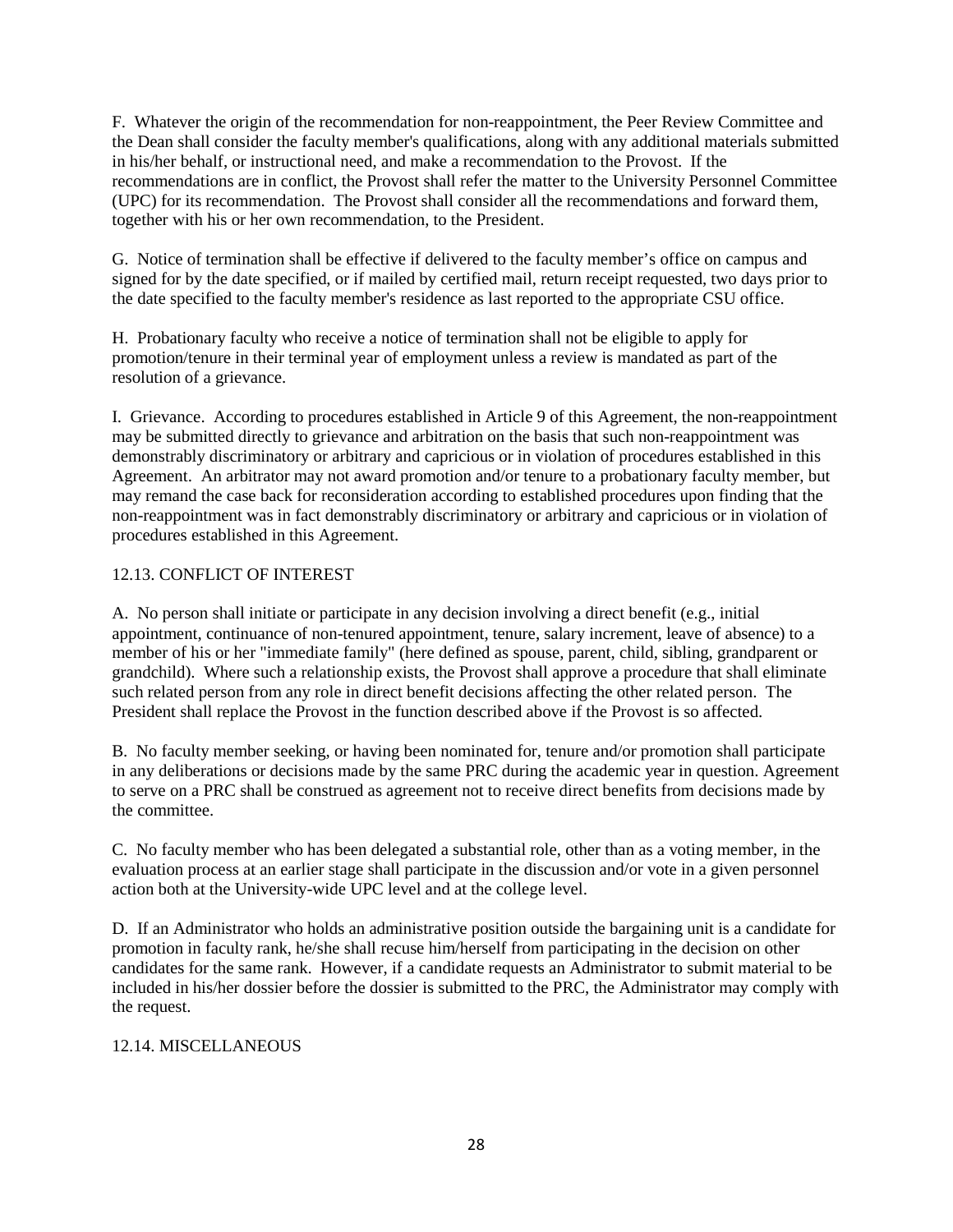A. The current contract constitutes an Agreement in regard to conditions that will follow ratification of the contract. The Board of Trustees recognizes and affirms the continuance of the existing assignments of tenure and rank that were already in effect prior to the date on which this contract shall go into effect.

B. The specific terms or special conditions of any individual letter of initial appointment of a faculty member of the bargaining unit shall not contradict any criteria for promotion and tenure set forth in this Article or in any college bylaws.

The language of Article 12.14(B), above, shall be included in the text of any letter of appointment.

C. When a tenured faculty member leaves the Law College bargaining unit for another majority-time position in the University, that individual, as long as the individual remains in continuous full-time employment at the University, shall retain his or her tenure and the right to return to a tenured position within the bargaining unit.

D. Grievances alleging procedural violations with regard to promotion/tenure and non-continuation of a probationary appointment may be filed only one time—at the point when promotion/tenure is formally denied to a member of the bargaining unit or at the point when a formal letter of non-reappointment is delivered to a member of the bargaining unit.

# **ARTICLE 13**

# **FACULTY APPOINTMENT, PROMOTION, AND RENEWALS:**

# **CLINICAL AND LEGAL WRITING FACULTY**

# 13.1 APPOINTMENT

A. All appointments to the full-time clinical and legal writing faculty shall be made in compliance with the procedures set forth in this Agreement unless the parties expressly agree otherwise. The nature of the initial appointment of the faculty member, and any special conditions thereof, shall be specified at the time the appointment is made.

### 13.2 PURPOSE; PRIVILEGES AND RESPONSIBILITIES

A. Purpose

The policies and procedures in this Article govern initial appointments, renewals, and promotions for Clinical and Legal Writing faculty at the College of Law. They do not apply to persons teaching or otherwise participating in any of the clinical or legal writing programs who hold tenured or tenure-track appointments.

### <span id="page-28-0"></span>B. Privileges and Responsibilities

A clinical professor's primary obligation shall be to supervise students in one or more of the College of Law's clinical courses. In consultation with and upon obtaining approval from the Dean and/or his/her designee, Clinical professors may teach other courses or undertake other administrative duties at the College of Law. A legal writing professor's primary obligations shall be to teach in the College of Law's legal writing and research curriculum, which shall include, but is not limited to, first-year and upper-level legal writing and research courses. In consultation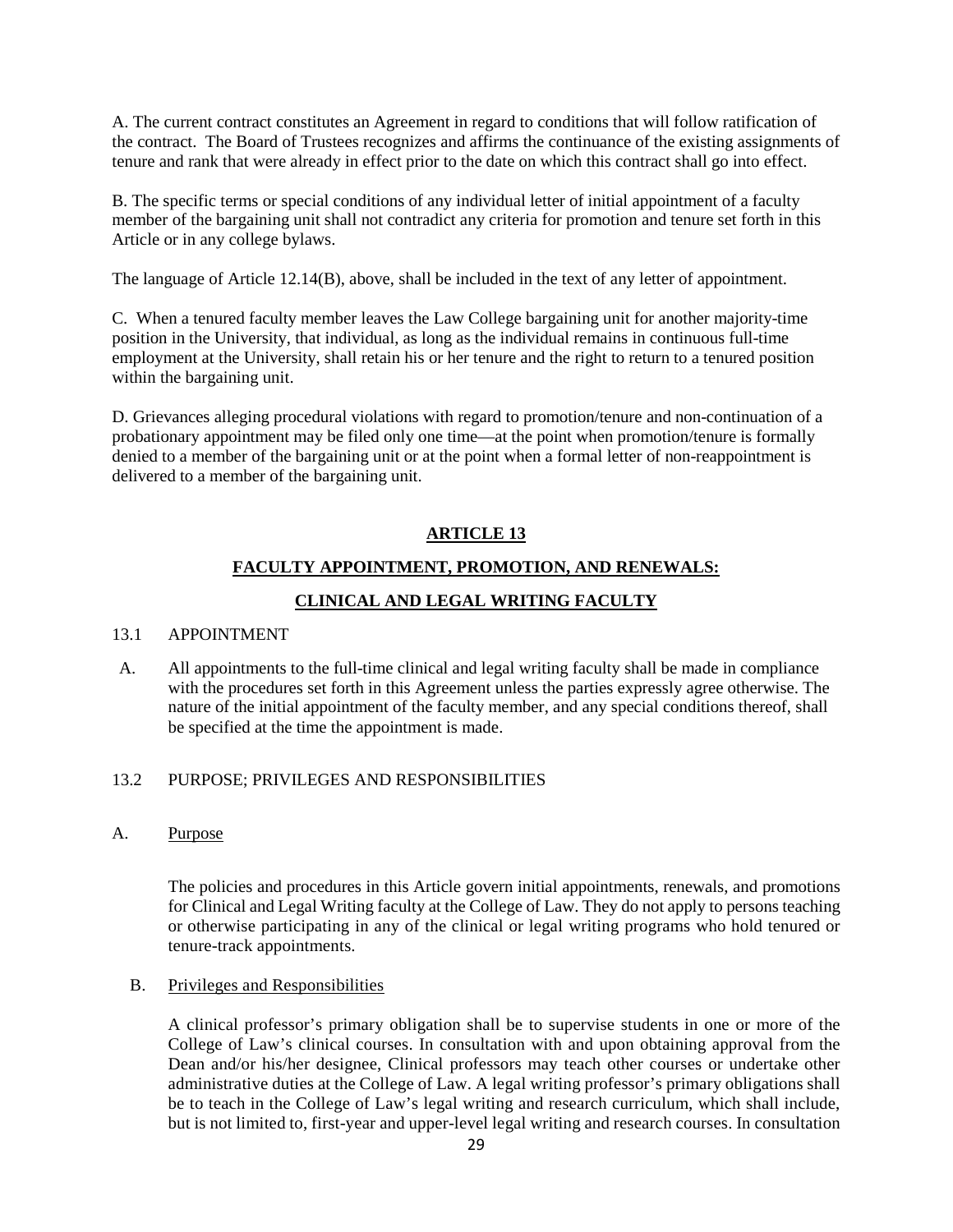with and upon obtaining approval from the Dean and/or his/her designee, legal writing professors may teach other courses or undertake other administrative duties at the College of Law.

C. Emeritus Status.

Clinical professors and legal writing professors shall be eligible for emeritus status under rule 3344-16-08 of the University Faculty Personnel Policies with the rank of clinical professor emeritus or emerita or legal writing professor emeritus or emerita.

## 13.3 PROBATIONARY APPOINTMENTS FOR LEGAL WRITING AND CLINICAL FACULTY ON FIVE-YEAR APPOINTMENT TRACK

A person appointed to a full-time clinical or legal writing faculty position without tenure or fiveyear appointment status is subject to termination on the terms set forth herein. Faculty members with probationary appointments shall serve a probationary period not to exceed six (6) years. Faculty members with probationary appointments are eligible for five-year appointments in accordance with the terms and procedures set forth herein.

### 13.4 FIVE-YEAR APPOINTMENTS FOR LEGAL WRITING AND CLINICAL FACULTY

The employment of faculty who qualify for a five-year appointment is "presumptively renewable" each year of the five- year period. Faculty with a five-year appointment are subject to dismissal only as set forth below:

- A. "Just cause" as defined by the standards delineated in Section B of Article 8, Sanction and Dismissal. The procedures for dismissal set forth in Section D of Article 5 do not apply to non-renewals for just cause made pursuant to Section 13.8.B. below.
- B. "Material modification" is described in Article 15 of this Agreement.

## 13.5 PROCEDURES FOR APPOINTMENT TO THE CLINICAL OR LEGAL WRITING **FACULTY**

- A. A Search Committee shall be formed as follows: the Dean and the bargaining unit faculty in the College of Law shall determine the number of those who will serve on the Search Committee, define its mode of operation, and select its members. The members shall select the Chair of the Search Committee. Membership on the Search Committee shall be open to all full-time College of Law faculty. The Search Committee shall include bargaining unit Clinical faculty when Clinical faculty positions are to be filled. The Search Committee shall include bargaining unit Legal Writing faculty when Legal Writing faculty positions are to be filled. The Search Committee, with the cooperation of the Dean, will compose the job description pertinent to filling the position, and have it reviewed by the Office for Institutional Equity. All dossiers received subsequent to the public announcement of the position and before any announced closing date shall be reviewed by both the Search Committee and the Dean. The Search Committee shall recommend candidates for interview to the Dean.
- B. After interviews are completed, the Dean will convene a faculty meeting, at which time the faculty shall discuss the qualifications of each candidate and then vote on the acceptability of each candidate. The recommendations (acceptable or unacceptable) and the individual votes on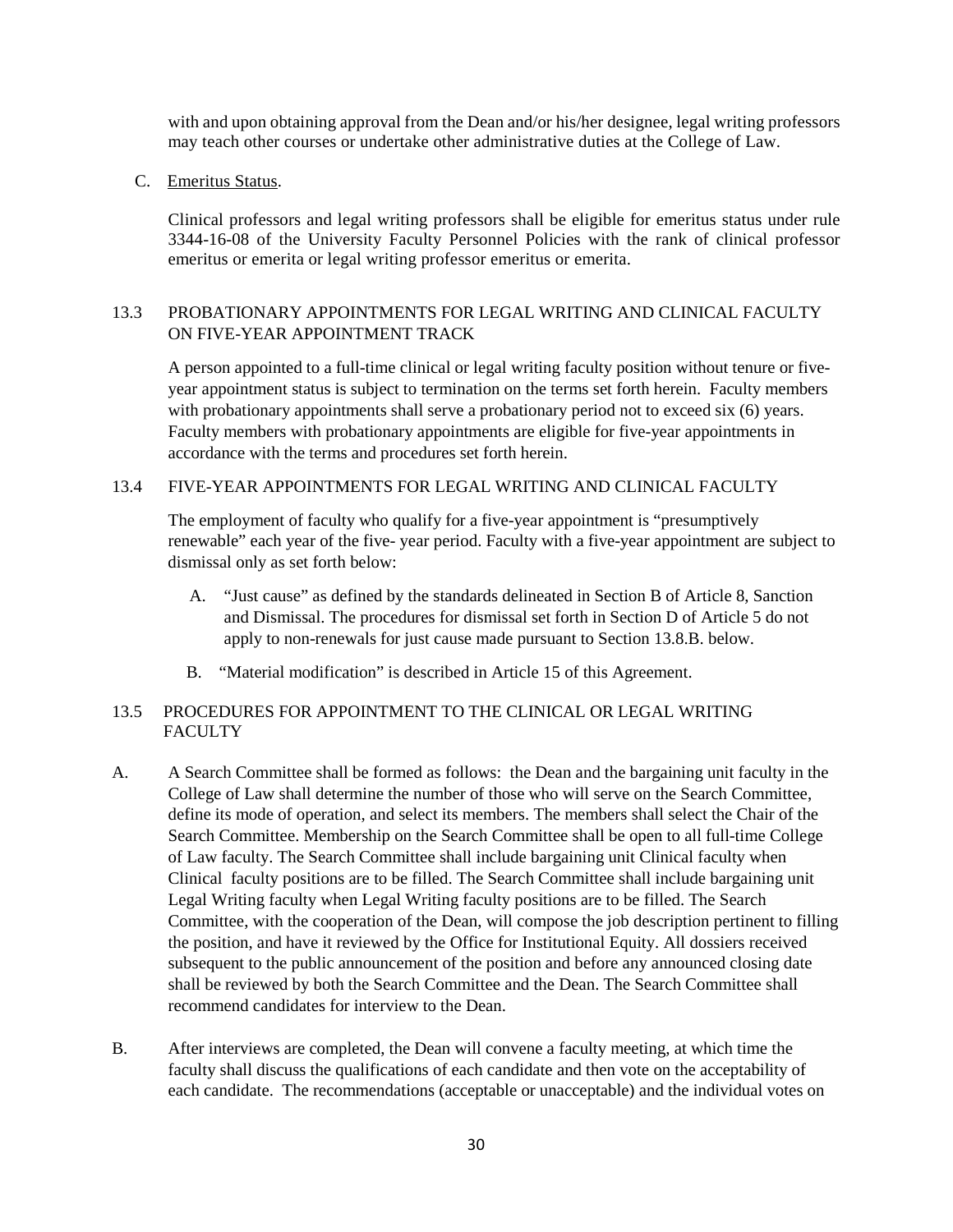each of the candidates and their appointment (probationary or five-year) status shall be forwarded to the Dean.

- C. The Dean shall forward his or her recommendation to the Provost, along with the recommendations of the college faculty. The Dean shall not recommend a candidate voted unacceptable by the college faculty. In the event that an offer cannot be extended because the pool of acceptable candidates has been exhausted, the Dean will initiate a conversation with the Office for Institutional Equity about how to proceed.
- D. The Provost shall determine whether to make the appointment.
- E. Joint appointments to the College of Law and another College shall be made in accordance with the procedures for appointment to each College.
- F. All procedures for appointment are subject to affirmative action guidelines.

## 13.6 CONDITIONS OF APPOINTMENT

Except for visiting appointments defined in Section 12.2 of Article 12, Appointment, Promotion, and Tenure, a full-time appointment to the clinical or legal writing faculty shall be subject to a probationary period or with a presumptively renewable five-year appointment as set forth below. Contracts accompanying appointments shall stipulate the following conditions: rank, appointment status (probationary or five-year), salary, and, if the appointment is without five-year appointment status, the length of the probationary period specifying the latest date by which a five-year appointment decision shall be made. Absence of a statement with respect to five-year appointment status shall not be construed as the granting of a five-year appointment.

A. Clinical and Legal Writing Faculty Probationary Appointment

A Clinical Professor or Legal Writing Professor hired on a probationary appointment shall be offered a contract for one academic year subject to termination procedures specified in Section 13.10 of this Article, Non-Continuation of a Probationary Appointment, and to the procedures for five-year appointment review set forth below in Section 13.8 of this Article. A Clinical Professor or Legal Writing Professor may be offered subsequent annual contracts as specified below. The cumulative years of appointment on one-year contracts shall not exceed six, as further detailed in Section 13.8.A.1. below.

B. Five-Year Appointment Status for Clinical Professor or Legal Writing Professor

A Clinical Professor or Legal Writing Professor hired or retained with five-year appointment status shall be offered a contract for one academic year and must be offered subsequent one-year contracts subject to the presumptive renewal provisions in Section 13.8.B and subject to dismissal only as specified in Sections 13.4. A and 13.4.B of this Article and the Sanction and Dismissal provisions of Article 8 of this Agreement.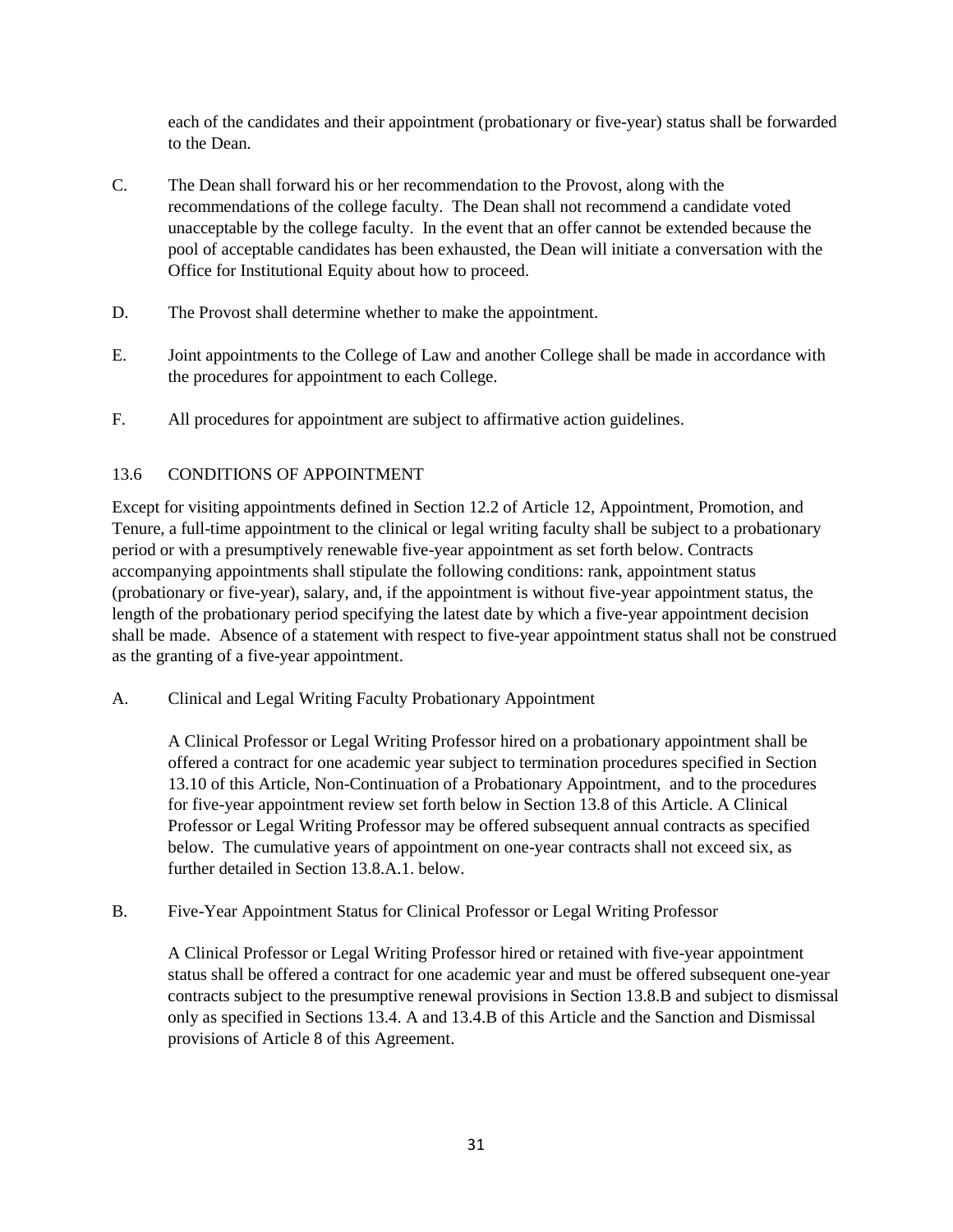### 13.7 QUALIFICATIONS FOR APPOINTMENTS AND RENEWALS

Possession of an earned Juris Doctor (J.D.) or doctorate in the discipline or a cognate field of study is required for all appointments.

- A. Initial Appointments
	- 1. Clinical Professor

Persons applying for initial appointment to a position as a member of the College of Law's non-tenure-track Clinical Faculty will be evaluated based upon the demonstrated potential for excellence as a teacher in the College's clinical program as shown by educational achievement, prior practice of law, prior teaching, and/or other relevant achievement and skills.

2. Legal Writing Professor

Persons applying for initial appointment to a position as a member of the College of Law's non-tenure-track Legal Writing Faculty will be evaluated based upon the demonstrated potential for excellence as a teacher of legal writing and research as shown by educational achievement, prior practice of law, prior teaching, and/or other relevant achievement and skills.

- B. Subsequent Appointments
	- 1. Clinical Professor

For all subsequent appointments, a Clinical Professor must demonstrate excellence in teaching, outstanding lawyering skills, commitment and contributions to the improvement of the law, the legal system, legal education, and the profession, and academic and community service. A Clinical Professor applying for a five-year appointment, in addition to the above, must demonstrate the likelihood of continued growth as a Clinical Professor pursuant to the criteria kept on file in the Dean's office at the College of Law entitled, "Criteria, Standards, and Procedures for the Appointment of Non-Tenure Track Clinical and Legal Writing Professors."

2. Legal Writing Professor

For all subsequent appointments, a Legal Writing Professor must demonstrate excellence in the teaching of legal research and writing. A Legal Writing Professor applying for a five-year appointment, in addition to the above, must demonstrate the likelihood of continued growth as a Legal Writing Professor pursuant to the criteria kept on file in the Dean's office at the College of Law entitled, "Criteria, Standards, and Procedures for the Appointment of Non-Tenure Track Clinical and Legal Writing Professors."

### 13.8 PROCEDURES FOR FIVE-YEAR APPOINTMENTS AND RENEWALS

- A. Application for Initial Five-Year Appointment
	- 1. A Clinical Professor or Legal Writing Professor is eligible to apply for an initial five-year appointment after a probationary period of five one-year appointments and shall, as a condition of employment beyond the current appointment, apply for a five-year appointment during the fifth yearly appointment. Renewals of five-year appointments shall be considered during the year the term expires. A clinical professor or legal writing professor who is not awarded a five-year appointment or renewal may continue to teach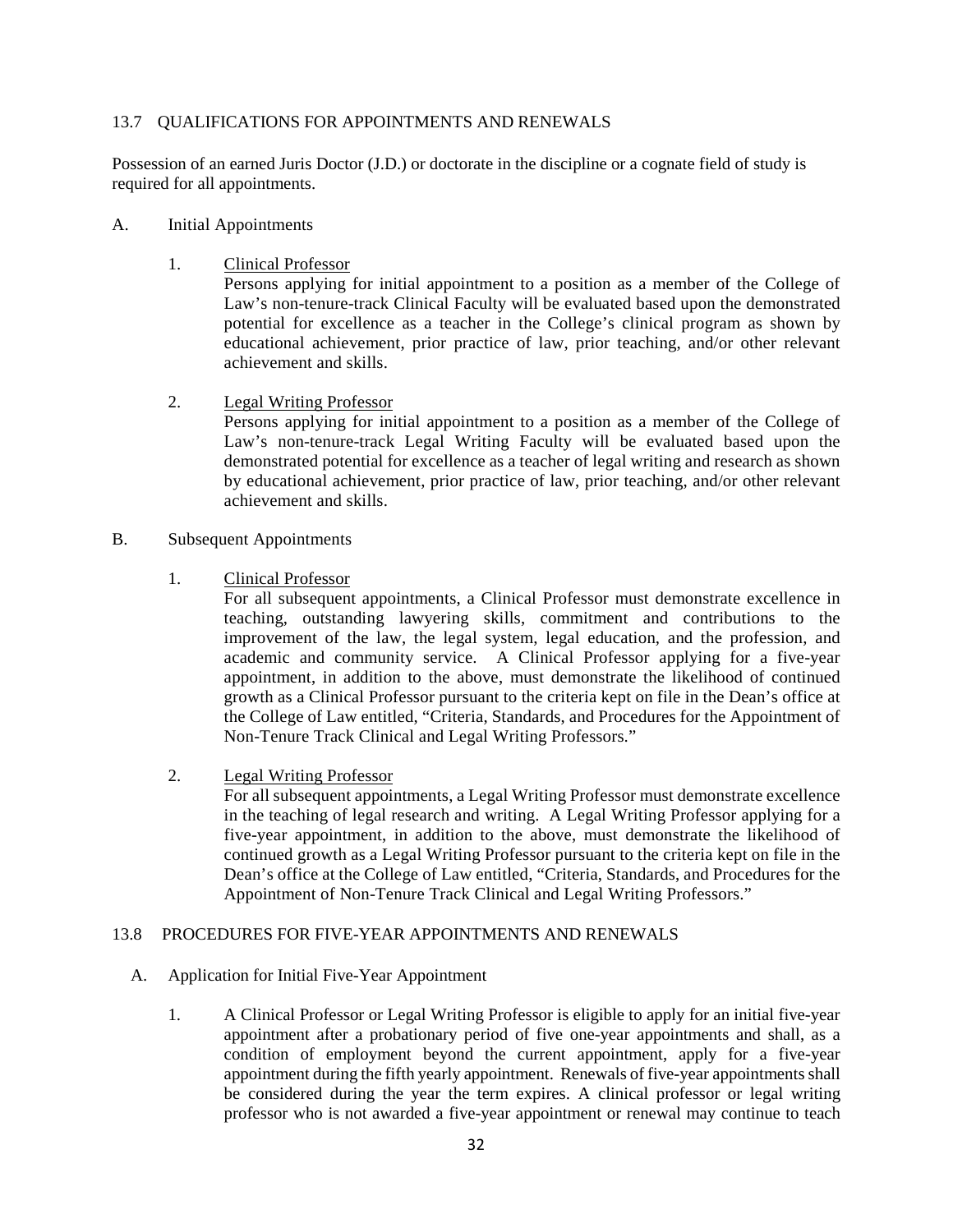under one additional one-year appointment during which the faculty member shall not be eligible to apply for a five-year appointment.

- 2. Years taught previously as a full-time Clinical or Legal Writing faculty member at Cleveland-Marshall College of Law, when this section is adopted, count toward the eligibility requirement. Years taught previously as a full-time Clinical or Legal Writing faculty member at another ABA accredited institution may count for up to two years toward the eligibility requirement for a five-year appointment.
- 3. The Dean, prior to making a recommendation to the Provost on a five-year appointment, shall appoint a special committee, after consultation with the PAC Chair and the applicant, to prepare a report based on the criteria contained on file in the Dean's office at the College of Law. The special committee shall submit its report to the College of Law Five-Year Appointment PAC, consisting of all tenured and tenure-track faculty, and all Clinical and Legal Writing Faculty holding five-year appointments. The College of Law Five-Year Appointment PAC will then make a recommendation to the Dean.
- 4. For purposes of this section the special committee shall consist of two tenured or tenuretrack bargaining unit faculty members and one clinical or legal writing bargaining unit faculty member who holds a five-year appointment (depending on whether the applicant for the five-year appointment or renewal thereof is a clinical or legal writing faculty member). If there is not a clinical or legal writing bargaining unit faculty member who holds a five-year appointment then the special committee shall consist of three tenured or tenure-track bargaining unit faculty members.
- 5. Five-year appointment clock extension

A faculty member may request an extension of the probationary period for the following reasons:

- a. Extended illness or disability of the faculty member;
- b. Providing primary care for an immediate family member (i.e., spouse or domestic partner, a child, or parent) who is ill or disabled; or
- c. Providing primary care for a child under 18 months of age (the child must be living with the faculty member who provides the primary care).

Extensions may be requested whether or not the faculty member qualifies for or takes a leave of absence.

### Timing

Requests for extension of the probationary period may be submitted at any point in the first five years of the probationary period, but no later than March 1 of the fourth year. Extensions must be requested during the period of care, illness, or disability, and not retroactively.

#### Procedure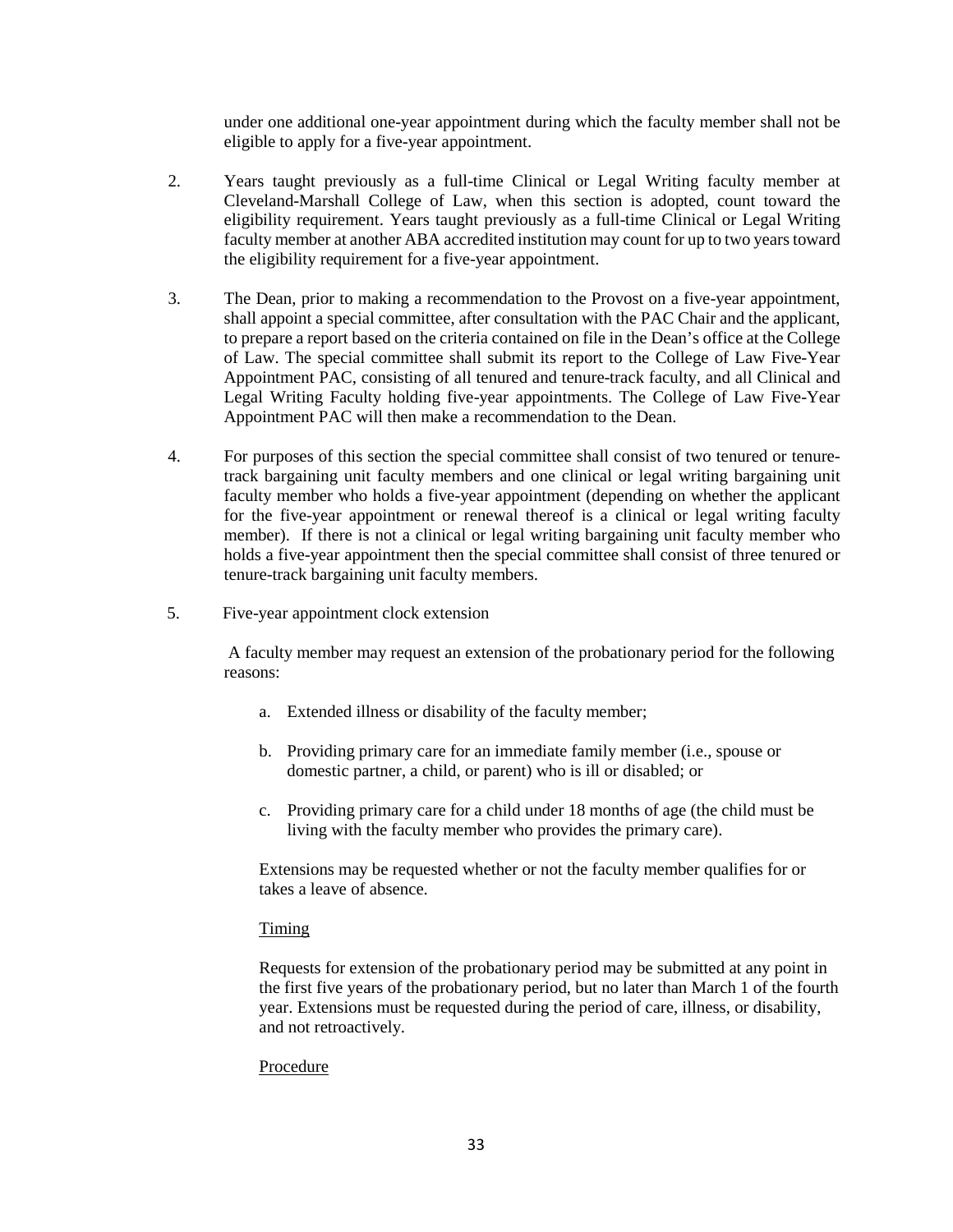A faculty member must timely submit the request to the Provost, including the proposed new date, along with a current CV and evidence to substantiate the qualifying reason for the extension.

- a. If the request is for the faculty member's own health condition or disability, any medical information shall be submitted to the Human Resources Department in accordance with the ADA Reasonable Accommodation Guidelines.
- b. If the request for extension is to provide primary care for a child, a copy of the birth certificate must be provided (unless it has been submitted to Human Resources for benefits purposes), along with a certification by the faculty member of primary care provider status.
- c. If the request for extension is to care for an ill or disabled family member, the request must include documentation from a health care provider that such care is required and a certification by the faculty member that the faculty member is providing the primary care.

#### Decision making

- 1. Decisions regarding the granting of an extension are based on:
	- a. Verification of the condition(s) leading to the request; and
	- b. Verification that the faculty member demonstrated significant progress toward achieving the standards for a five-year appointment prior to the condition(s) leading to the request.
- 2. The Provost may consult with the Law Dean about the request.
- 3. If the faculty member seeks the extension based upon the faculty member's own health condition, the request may be considered as a request for reasonable accommodation under the Americans with Disabilities Act and considered by the Provost in accordance with applicable guidelines and forms designated by the Department of Human Resources and in consultation with the Employee ADA Coordinator.
- 4. The Provost's decision is final and shall not be subject to the grievance procedure contained in this Agreement.

#### Length of Extension

- i. Initial extensions may be granted for one year.
- ii. Total duration of allowable extensions of the probationary period is two years, with the second year being either an approved continuation of the original extension or a new extension for another reason. The faculty member must initiate a request for a second extension.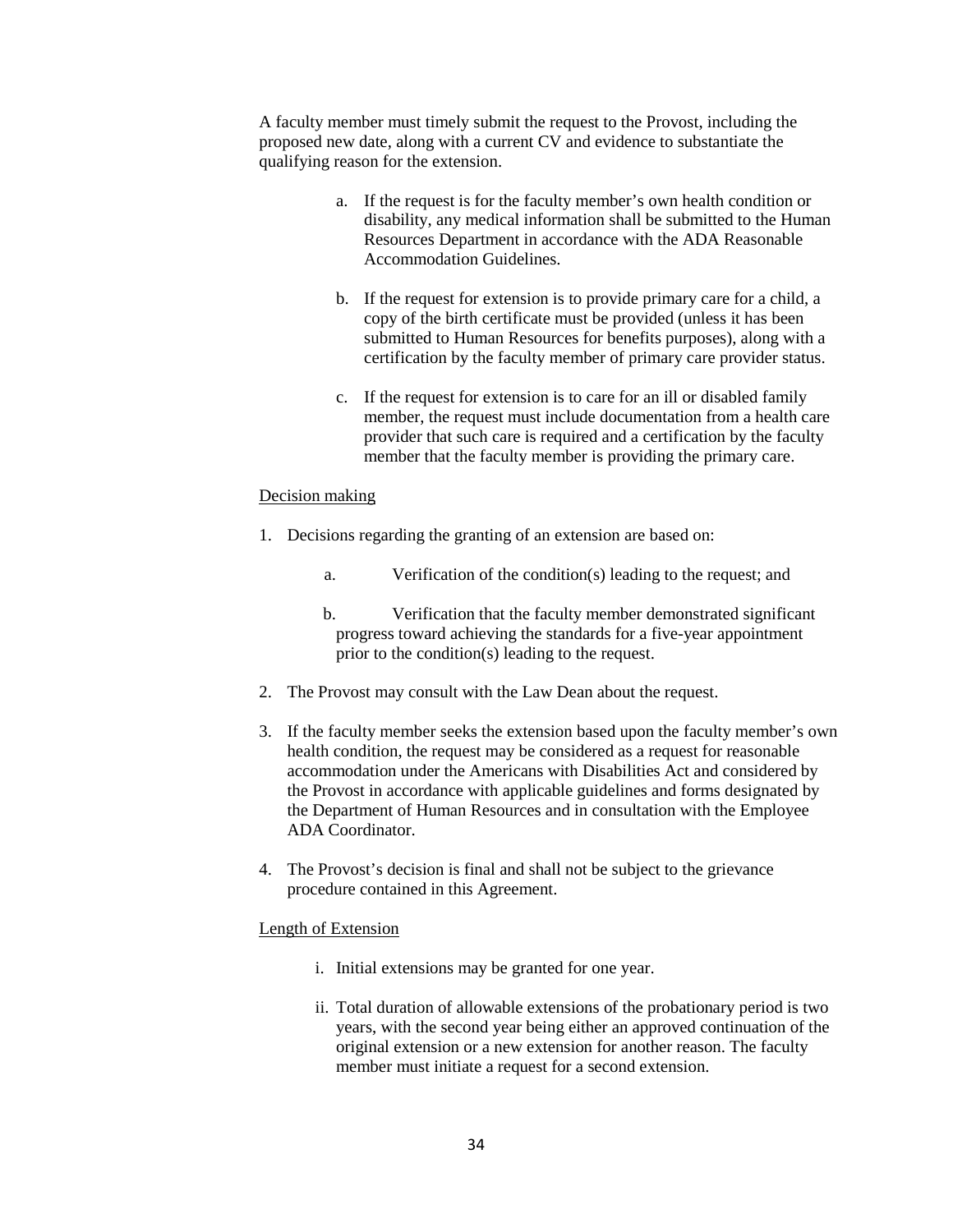5. If a five-year appointment is not granted at the end of the probationary period, notice of termination shall be given, according to the procedures below.

- B. Renewals/Non-renewals of Five-Year Appointments
	- 1. The award of a five-year appointment to a Clinical or Legal Writing faculty member carries the presumption of successive five-year appointments. Faculty members awarded five-year appointments shall be denied successive five-year appointments only for "just cause" as defined in Section 13.4.A. of this Article, or the "material modification" of the program in which the faculty member teaches, as described in Article 15 of this Agreement.
	- 2. The application and review process for renewals of five-year appointments shall be as follows:
		- (a) A faculty member seeking renewal of a five-year appointment shall notify the Dean in a letter no longer than two pages in length delivered to the Dean by September 1 of the final academic year of the existing appointment.
		- (b) The Dean shall, in consultation with the PAC Chair and the applicant, appoint a special committee to review the application for renewal. The special committee will be constituted pursuant to Section 13.8.A.4. above.
		- (c) The special committee shall review the letter, the applicant's annual reports for the first four years of the appointment, the applicant's student teaching evaluations for the first four years of the appointment, and any other relevant written information related to whether just cause exists for non-renewal.
		- (d) The special committee will apply the "presumption of renewal" standard to its review of this information. The special committee shall determine that non-renewal is appropriate only upon a finding that "just cause" exists as defined in Article 13.4(A) of this Agreement.
		- (e) The special committee shall formulate a recommendation as to the renewal and communicate the recommendation to the applicant and the Dean in writing by November 1 of the final academic year of the existing appointment.
		- (f) If the special committee recommends renewal, the committee shall recommend to the Dean that the applicant receive an additional fiveyear appointment. No further action is required by the special committee.
		- (g) If the special committee recommends non-renewal, the special committee shall identify the reason(s) for the recommendation in the written communication to the applicant and the Dean described in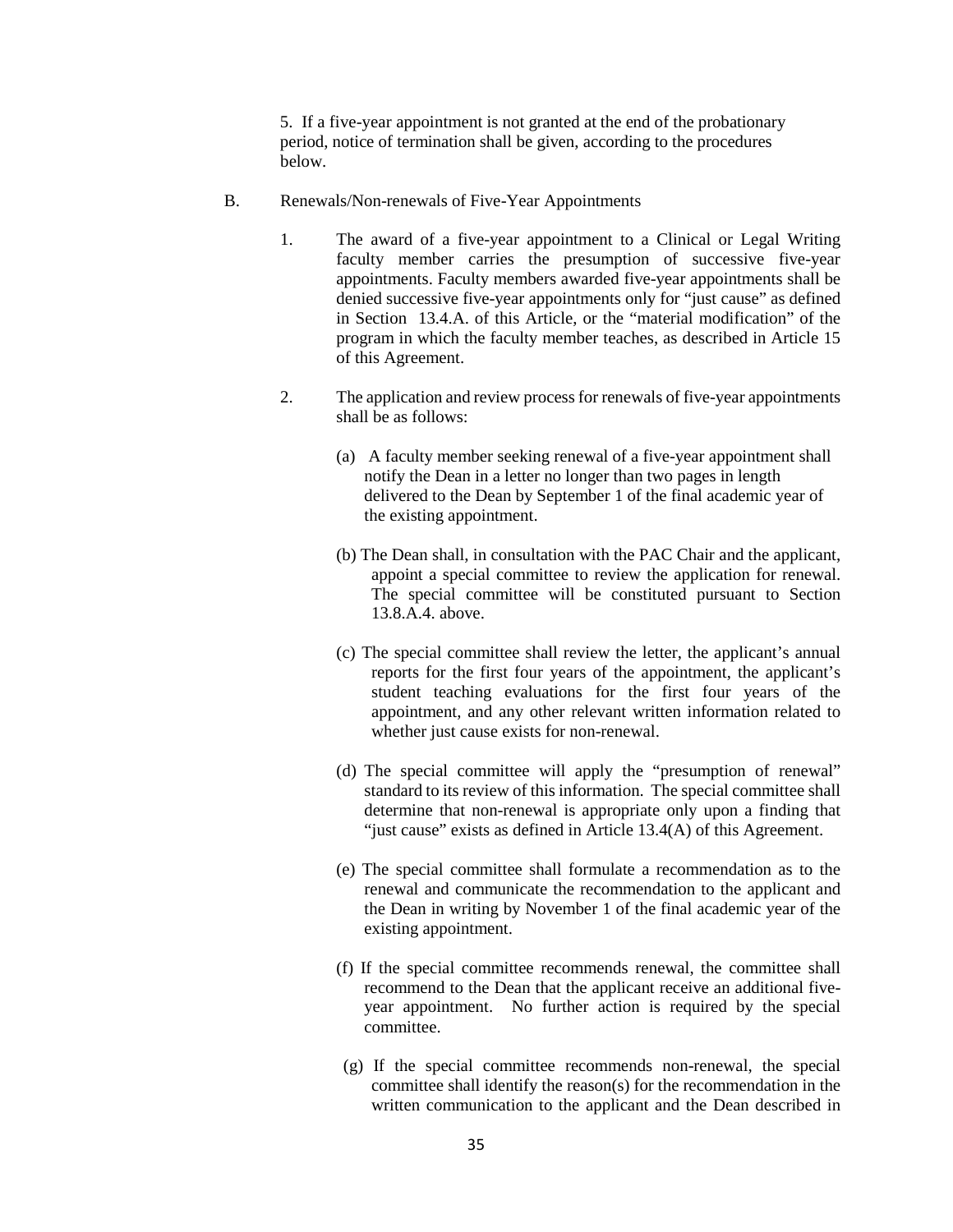Section 13.8.B.2.(e) above. The written communication shall also identify the information and materials on which the special committee relied in making the recommendation for non-renewal. The special committee will make those materials and information available to the applicant.

- (h) The Dean shall review the material listed in Section 13.8.B.2.(c) above, the materials provided by the special committee, and any additional materials submitted by the applicant. The Dean will formulate a recommendation regarding the renewal of the applicant's appointment. The Dean shall communicate his or her recommendation to the special committee and to the applicant in writing no later than December 1 of the final academic year of the existing appointment.
- (i) Both the Dean's recommendation and the special committee's recommendation shall be provided to the Provost no later than December 15 of the final academic year of the existing appointment.
- (j) UPC role and review.
	- (i) The University Personnel Committee (UPC--see (GB 3344- 13-03(O)) shall consist of the seven members of the AAUP University Peer Review Committee (UPRC) and an eighth member who is a tenured member of the College of Law bargaining unit holding the rank of professor and elected by the tenured and tenure-track Law College faculty. The UPC shall select its own chair.
	- (ii) A University-wide PRC shall be established consisting of seven tenured members of the AAUP bargaining unit holding the rank of professor. The Colleges of Business Administration, Education and Human Services, Engineering, Liberal Arts and Social Sciences, Science and Health Professions, and Urban Affairs shall each elect one member to serve on the UPRC. The seventh member of the UPRC will be elected at large from the entire bargaining unit. The Faculty Senate shall conduct the election for the at-large member. The term of service for all members shall be two years.
	- (iii) It is the function of the University Personnel Committee (UPC) to study dossiers and/or renewal applications and make recommendations to the Provost at least in those cases from the College of Law where conflicting recommendations have been made by the relevant College of Law PAC or special committee and the Dean. In addition, the Provost may refer any or all other cases to the UPC for consideration and recommendation.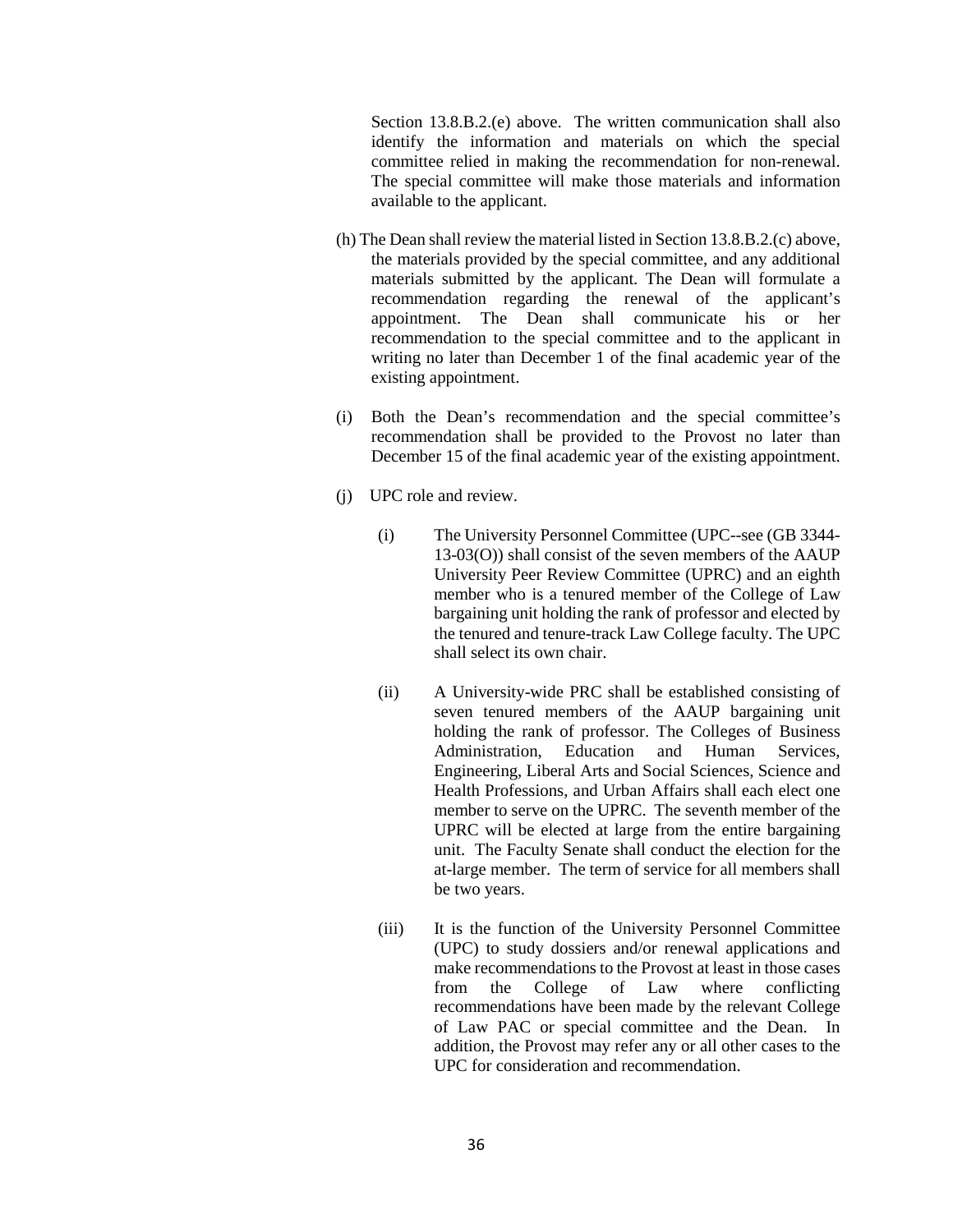- (iv) If a candidate's case comes to the Provost with uniformly negative recommendations, the Provost shall solicit a response from the candidate before making his/her decision on sending the case to the UPC for its consideration and recommendation. In the cases where there have been conflicting recommendations, the UPC shall solicit comments and supplementary materials from the candidate, the relevant college PAC or special committee, and the Dean. In no case does the UPC have the authority to hold hearings concerning dossiers and/or applications for renewals.
- (v) The UPC shall forward its recommendations on all candidates for five-year appointment or renewal, with supporting reasons, to both the candidate and the Provost, as well as the Dean and the relevant college PAC or special committee by January 25.
- (k) The Provost shall consider all documents and recommendations, giving particular attention to any UPC recommendations, and forward his or her recommendations to the President by February 15. In no instance shall the Provost recommend persons lacking the support of at least one of the faculty committees which have considered the case. If the Provost declines to support a candidate having uniformly favorable recommendations, the Provost must discuss the case with the UPC. Copies of the Provost's recommendation shall be sent to the candidate, UPC (where applicable), Dean, and the relevant college PAC or special committee, by February 15.
- (l) Official Notification. On or before April 15, each candidate shall be notified by the appropriate administrative officials of the decision with respect to renewal.

#### 3. Grievance

According to procedures established in Article 9 of this Agreement, the denial of a five-year appointment or renewal may be submitted directly to grievance and arbitration on the basis that such denial was demonstrably arbitrary and capricious, or discriminatory, or in violation of procedures established in this Agreement. An arbitrator may not award a five-year appointment or renewal, but may remand the case for reconsideration according to established procedures upon finding that the denial was in fact demonstrably arbitrary and capricious, or discriminatory, or in violation of procedures established in this Agreement. When this occurs, the candidate shall be considered only (a) on the basis of accomplishments completed and/or in progress during his/her probationary period for the initial five-year appointment or (b) on the basis of the renewal record pursuant to Section 13.8.B.2. (c) $\&$ (h), for a renewal of a five-year appointment. If successive reconsideration is awarded, the Arbitrator may award another one (1) year terminal contract so that the faculty member will remain employed as a faculty member for the year in which the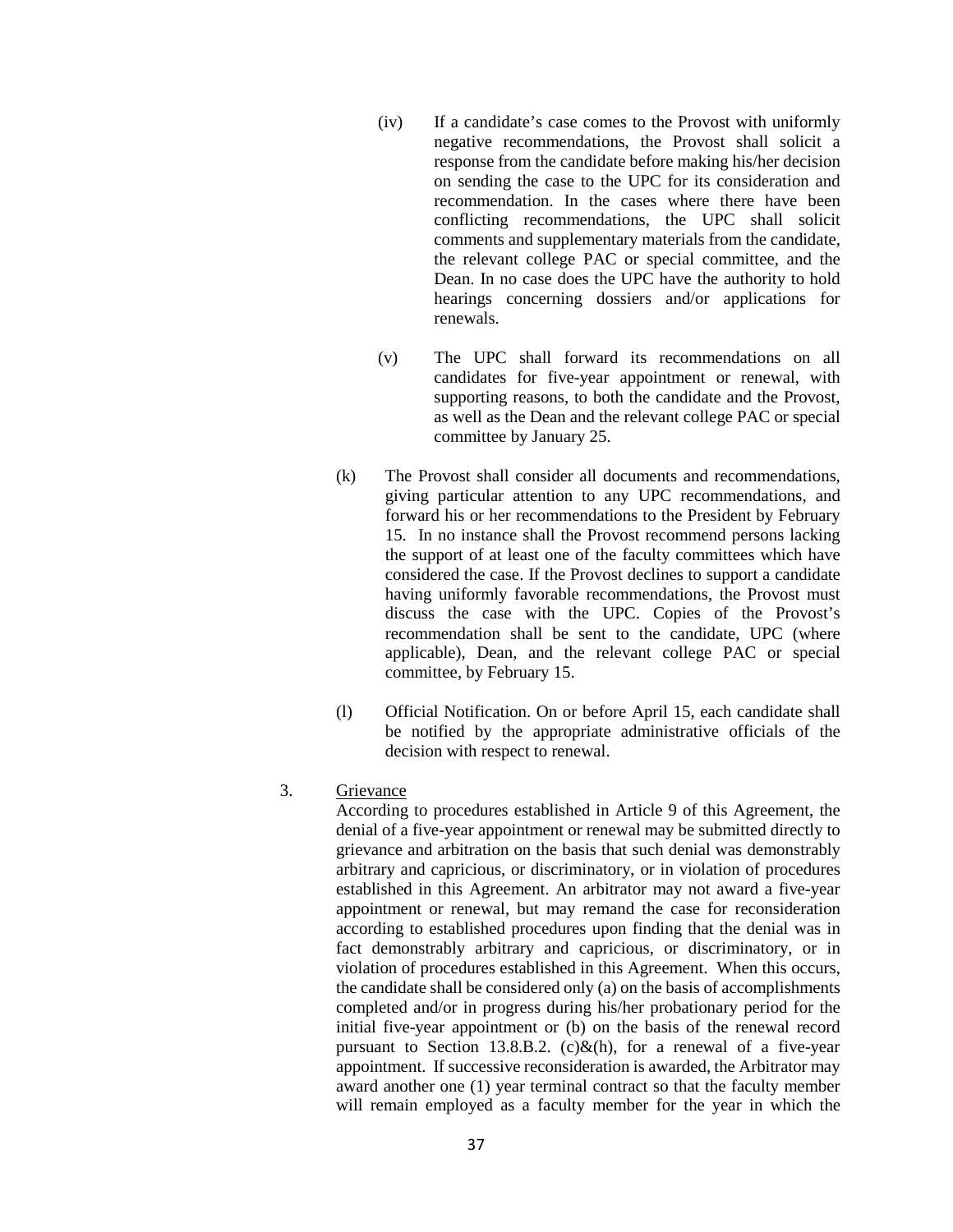reconsideration occurs. Any additional years shall not under any circumstances be construed to confer a five-year appointment or renewal.

4. Withdrawal

If a candidate receives an unfavorable recommendation at any stage, the candidate may withdraw from consideration.

5. Special Provisions on Joint Appointments

In cases of joint appointments in Law and another College, the candidate's dossier or application for renewal shall be submitted to the College with primary responsibility for the appointment. That unit shall consult with the other college before making its recommendations concerning five-year appointment status or renewal.

# 13.9 PROMOTION OF CLINICAL AND LEGAL WRITING FACULTY

A. Timing of Application

Any time after 3 years after obtaining the initial 5-year appointment, a Clinical or Legal Writing Professor may apply for promotion to Senior Clinical Professor or Senior Legal Writing Professor.

B. Criteria for Promotion

Promotion to the rank of Senior Clinical Professor or Senior Legal Writing Professor is based upon evidence that the candidate has

- 1. a record of sustained excellence in teaching;
- 2. outstanding intellectual leadership in legal writing or clinical practice; and
- 3. documented university, professional, and/or community service.

In rare instances, promotion to the rank of Senior Clinical Professor or Senior Legal Writing Professor may be based in significant part upon sustained and generally acclaimed leadership in the realization of the mission of the College and/or University.

- C. Definitions
	- 1. Sustained excellence as a teacher means outstanding classroom performance plus a significant contribution to good teaching evidenced by papers, reports, or other materials that can be evaluated.
	- 2. Outstanding intellectual leadership means the attainment of a position of prominence in the field, demonstrated by activities (other than simply holding positions in committees and organizations) evidencing that the candidate has played a major role in developing in the field a policy or program that can be documented by papers, reports, or other tangible evidence appropriate to the discipline. Sustained outstanding leadership means that a candidate shall have attained a significantly higher level of prominence in the field than that required for attainment of a 5-year appointment and shall have maintained such a position of prominence for a significantly longer period of time.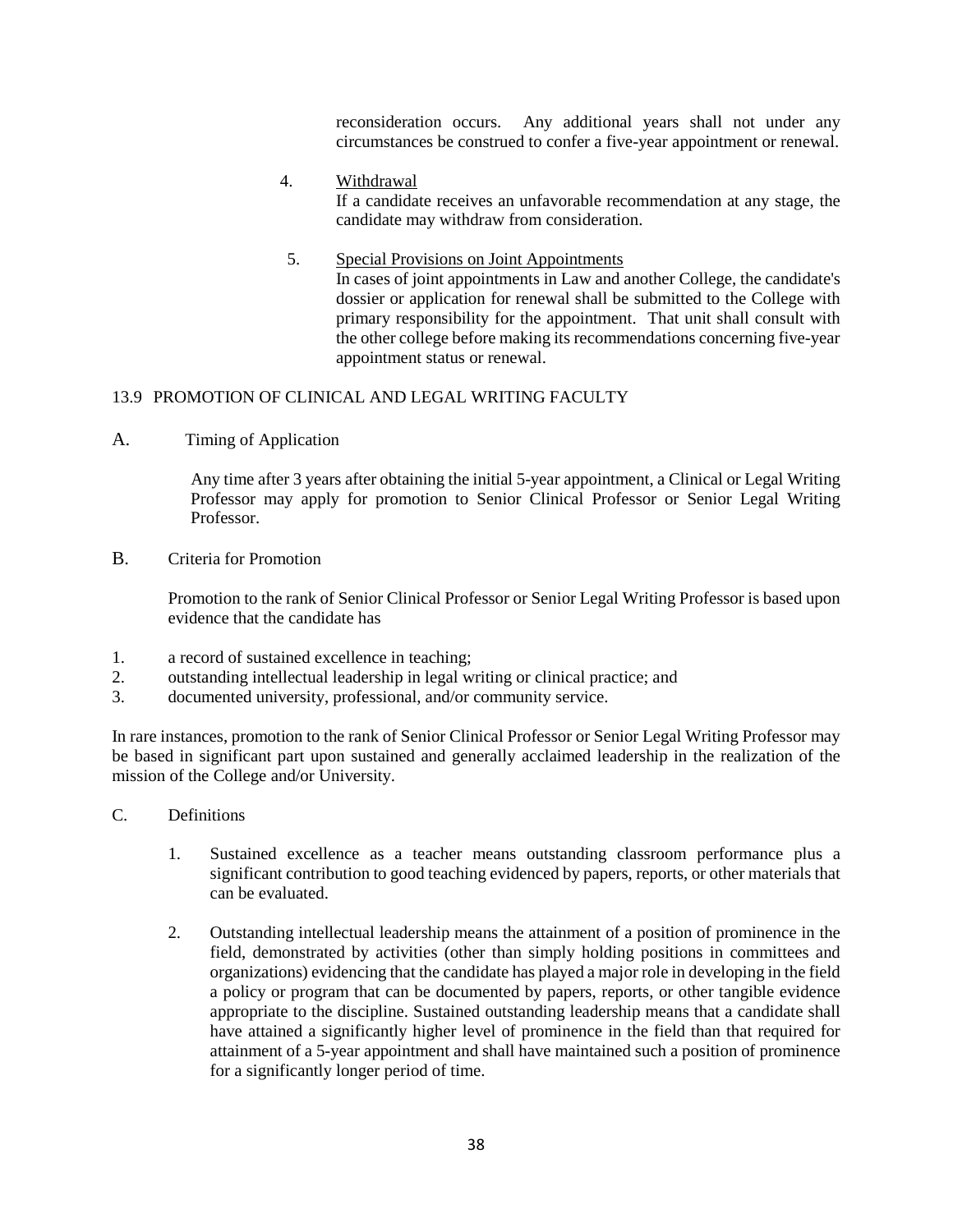- 3. Participation in and contribution to service activities for the purpose of this section means that the faculty member has assumed increasing responsibilities for the governance of the university, the standards of the faculty member's discipline, and the welfare of the civic community.
- D. Procedures for Promotion to Rank of Senior Clinical Professor or Senior Legal Writing Professor
	- 1. A faculty member who seeks promotion to the rank of Senior Legal Writing Professor or Senior Clinical Professor shall notify the Dean of his or her intention to seek promotion no later than April 1 of the calendar year in which the faculty member wishes to be considered.
	- 2. The Dean, prior to making a recommendation to the Provost on a promotion to Senior Clinical Professor or Senior Legal Writing Professor shall appoint a special committee, after consultation with the PAC Chair and the applicant, to prepare a report to the faculty based on the criteria contained in Section 13.9(B) above. The faculty will then make a recommendation to the Dean.
	- 3. For purposes of this section the faculty shall consist of all tenured professors, Senior Clinical Professors, and Senior Legal Writing Professors.
	- 4. For purposes of this section the special committee shall consist of two tenured professor members and one clinical or legal writing faculty member who holds the rank of Senior Professor. If there is not a clinical or legal writing faculty member who holds the rank of Senior Professor, then the special committee shall consist of three tenured faculty members.
	- 5. The faculty member who seeks promotion shall prepare a dossier demonstrating his or her satisfaction of the criteria in Section 9(B), above, following the guidelines for documentation provided in the criteria on file in the Dean's office at the College of Law. This dossier shall be submitted to the Special Committee, defined in Section 9(D)(4), above, no later than September 8.
	- 6. The Dean shall consider the recommendation of the faculty in preparing his or her written recommendation to the Provost for each candidate. The Dean shall make his or her written recommendation for each candidate available to that candidate and any member of the faculty upon request. The Dean shall submit to the Provost his or her written recommendation, the recommendation of the faculty (as defined in Section 9(D)(3), above), and the special committee report on the candidate, no later than November 25.
	- 7. UPC role and review.

(a) The University Personnel Committee (UPC--see (GB 3344-13-03(O)) shall consist of the seven members of the AAUP University Peer Review Committee (UPRC) and an eighth member who is a tenured member of the College of Law bargaining unit holding the rank of professor and elected by the tenured and tenure-track Law College faculty. The UPC shall select its own Chair.

(b) A University-wide PRC shall be established consisting of seven members of the AAUP bargaining unit holding the rank of Professor. The Colleges of Business Administration, Education and Human Services, Engineering, Liberal Arts and Social Sciences, Science and Health Professions, and Urban Affairs shall each elect one member to serve on the UPRC. The seventh member of the UPRC will be elected at large from the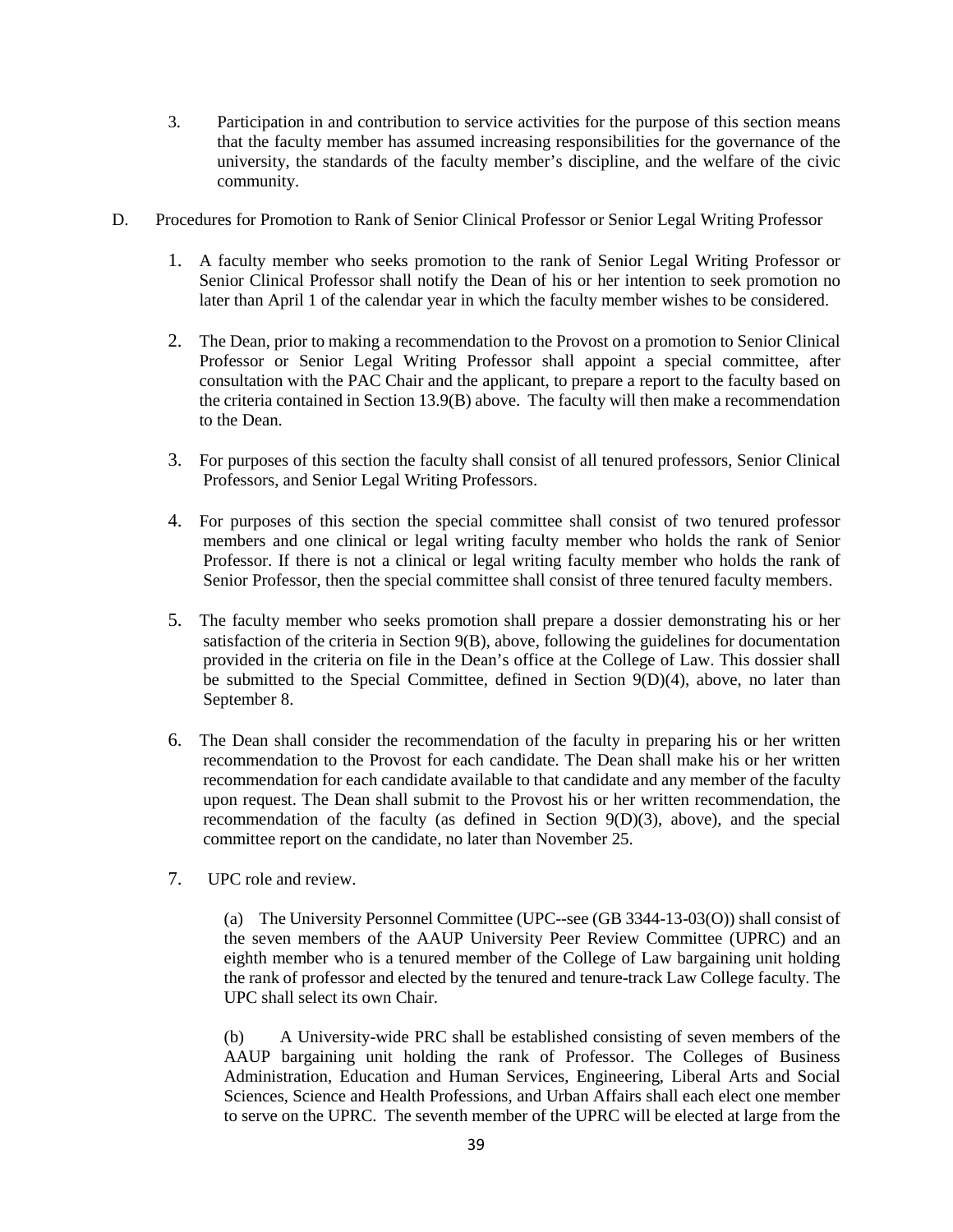entire bargaining unit. The Faculty Senate shall conduct the election for the at-large member. The term of service for all members shall be two years.

(c) It is the function of the University Personnel Committee (UPC) to study dossiers and/or renewal applications and make recommendations to the Provost at least in those cases from the College of Law where conflicting recommendations have been made by the relevant College of Law PAC or special committee and the Dean. In addition, the Provost may refer any or all other cases to the UPC for consideration and recommendation.

(d) If a candidate's case comes to the Provost with uniformly negative recommendations, the Provost shall solicit a response from the candidate before making his/her decision on sending the case to the UPC for its consideration and recommendation. In the cases where there have been conflicting recommendations, the UPC shall solicit comments and supplementary materials from the candidate, the relevant college PAC or special committee, and the Dean. In no case does the UPC have the authority to hold hearings concerning dossiers.

(e) The UPC shall forward its recommendations on all candidates for promotion, with supporting reasons, to both the candidate and the Provost, as well as the Dean and the relevant college PAC or special committee by January 25.

- 8. The Provost shall consider all documents and recommendations, giving particular attention to any UPC recommendations, and forward his or her recommendations to the President by February 15. In no instance shall the Provost recommend persons lacking the support of at least one of the faculty committees which have considered the case. If the Provost declines to support a candidate having uniformly favorable recommendations, the Provost must discuss the case with the UPC. Copies of the Provost's recommendation shall be sent to the candidate, UPC (where applicable), Dean, and the relevant college PAC or special committee by February 15.
- 9. Official Notification. On or before April 15, each candidate shall be notified by the appropriate administrative officials of the decision with respect to promotion.
- 10. Promotion becomes effective at the time designated by the University Board of Trustees for promotion of tenured faculty members, normally the beginning of the academic year following the academic year in which the faculty member's candidacy was considered by the faculty and the Dean.

### E. Grievance

According to procedures established in Article 9 of this Agreement, denial of promotion may be submitted directly to grievance and arbitration on the basis that such denial was demonstrably arbitrary and capricious, or discriminatory, or in violation of procedures established in this Agreement. An arbitrator may not award promotion to Senior Professor, but may remand the case for reconsideration according to established procedures upon finding that the denial was in fact demonstrably arbitrary and capricious, or discriminatory, or in violation of procedures established in this Agreement. When this occurs, the candidate shall be considered only on the basis of accomplishments completed and/or in progress prior to the initiation of the grievance procedure.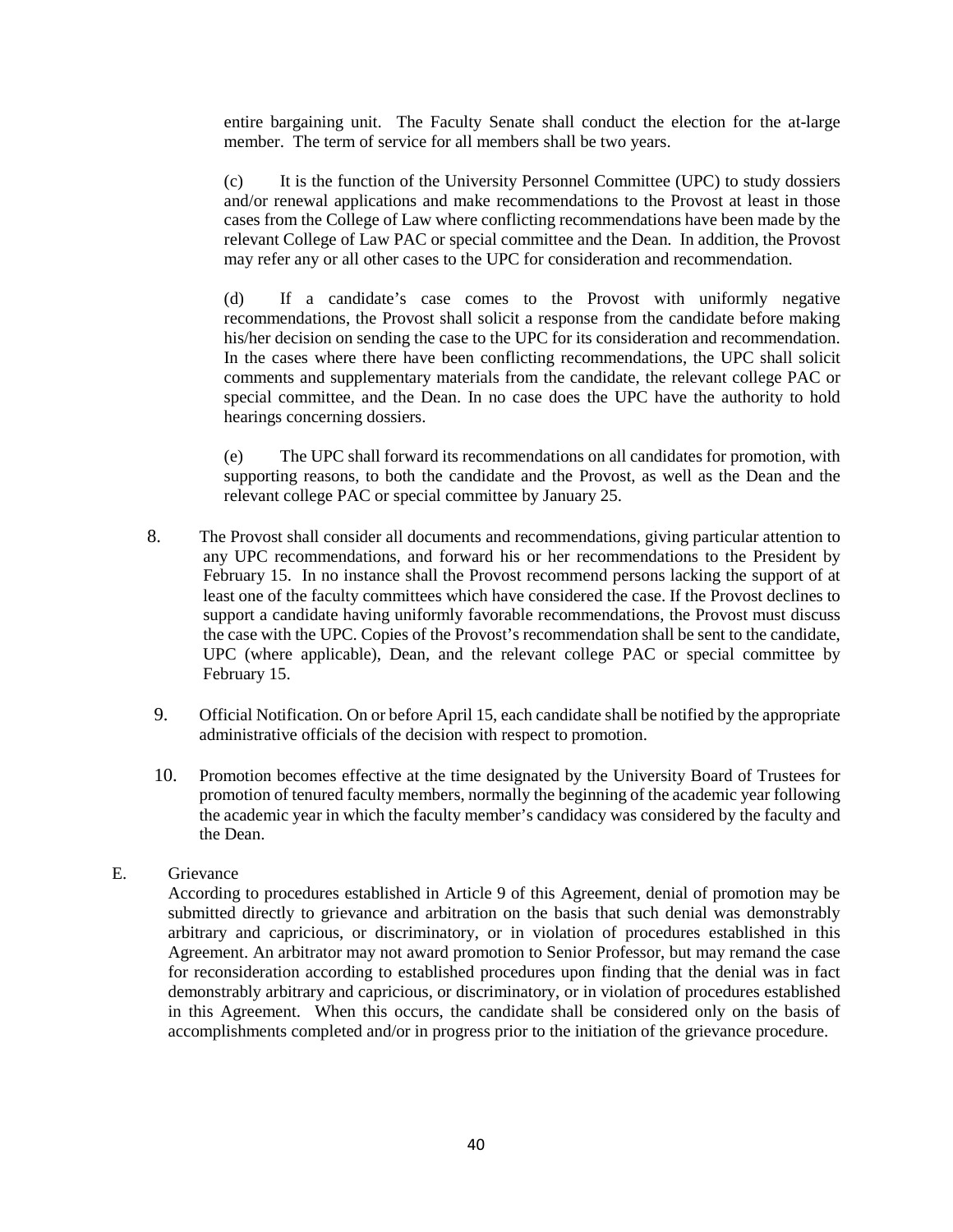### F. Withdrawal

If a candidate receives an unfavorable recommendation at any stage, the candidate may withdraw from consideration.

### G. Special Provisions on Joint Appointments In cases of joint appointments in Law and another College, the candidate's dossier or application for promotion shall be submitted to the College with primary responsibility for the appointment. That unit shall consult with the other college before making its recommendations concerning promotion.

# 13.10 NON-CONTINUATION OF A PROBATIONARY APPOINTMENT

- A. A faculty member who is subject to a probationary period will receive successive annual contracts for each year of such probationary period unless: (1) the original contract states the contrary, or (2) the University has made the decision to terminate the appointment pursuant to the following procedures and has given timely notification according to the provisions of this section. The standard of "just cause" is not required for non-continuation of a probationary appointment.
- B. A faculty member with a probationary appointment in the first year of service at the University may be terminated by written notice given to the faculty member on or before March 1 of the first year. The termination shall be effective as of the end of the contract year.
- C. A faculty member with a probationary appointment in the second or third years of service at the University may be terminated by written notice given to the faculty member on or before December 15 of the second or third year. The termination shall be effective as of the end of the contract year.
- D. A faculty member with a probationary appointment in the fourth or fifth year of service at the University may be terminated by written notice given to the faculty member on or before June 1 of the previous academic year. The termination shall be effective as of the end of the contract period in June of the subsequent year.
- E. Recommendations for the non-reappointment of a faculty member's services may originate with the relevant Law College PAC or the Dean. The written recommendation of non-reappointment should occur at least eight weeks before the notification dates set forth above for a faculty member in the first, second or third year of service. For a faculty member in the fourth or fifth year of service, the written recommendation of non-reappointment shall occur by February 15. A faculty member whose non-reappointment is recommended shall be given an opportunity to submit materials in his or her behalf before any further recommendations are made by the various parties as specified in paragraph F.
- F. Whatever the origin of the recommendation for non-reappointment, the relevant Law College PAC and the Dean shall consider the faculty member's qualifications, along with any additional materials submitted on his or her behalf, or instructional need, and make a recommendation to the Provost. If the recommendations are in conflict, the Provost shall refer the matter to the UPC for its recommendation. The Provost shall consider all the recommendations and forward them, together with his or her own recommendation, to the President.
- G. Notice of termination shall be effective if delivered to the faculty member's office on campus and signed for by the date specified, or if mailed by certified mail, return receipt requested, two days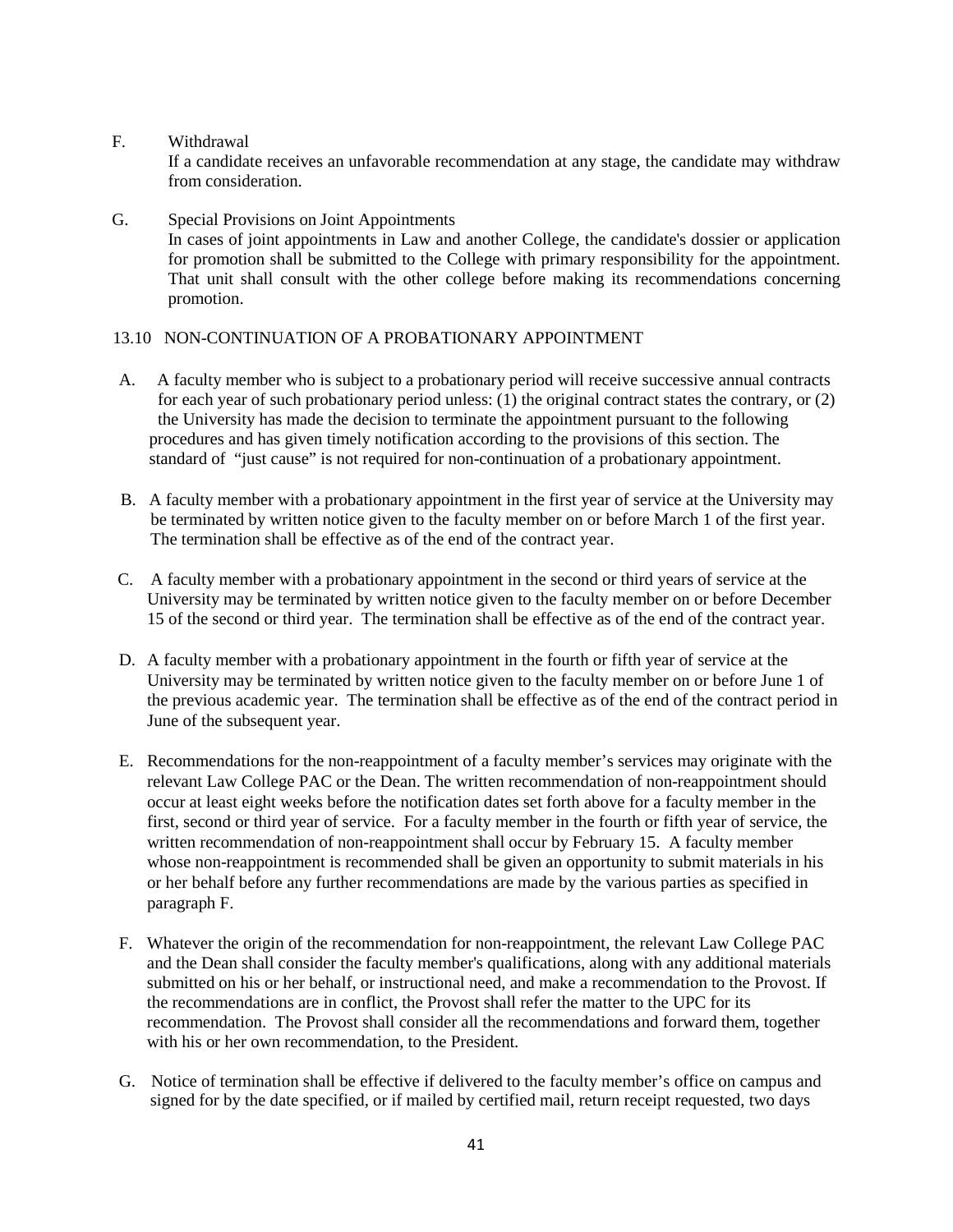prior to the date specified to the faculty member's residence as last reported to the appropriate CSU office.

- H. Probationary faculty who receive a notice of termination shall not be eligible to apply for renewal or promotion in their terminal year of employment unless a review is mandated as part of the resolution of a grievance.
- I. Grievance. According to procedures established in Article 9 of this Agreement, the nonreappointment may be submitted directly to grievance and arbitration on the basis that such nonreappointment was demonstrably arbitrary and capricious, or discriminatory, or in violation of procedures established in this Agreement. An arbitrator may not award a five-year appointment to a probationary faculty member, but may remand the case for reconsideration according to established procedures upon finding that the non-reappointment was in fact demonstrably arbitrary and capricious, or discriminatory, or in violation of procedures established in this Agreement.

# 13.11 CONFLICT OF INTEREST

A. No person shall initiate or participate in any decision involving a direct benefit (e.g., initial appointment, renewal, five-year appointment, salary increment, leave of absence) to a member of his or her "immediate family" (here defined as spouse, parent, child, sibling, grandparent or grandchild). Where such a relationship exists, the Provost shall approve a procedure that shall eliminate such related person from any role in direct benefit decisions affecting the other related person. The President shall replace the Provost in the function described above if the Provost is so affected.

B. No faculty member seeking, or having been nominated for, renewal and/or promotion shall participate in any deliberations or decisions made by the same Law College PAC (including the fiveyear appointment PAC or the Senior Clinical and Legal Writing PAC) during the academic year in question. Agreement to serve on a Law College PAC shall be construed as agreement not to receive direct benefits from decisions made by the committee.

 C. No faculty member who has been delegated a substantial role other than as a voting member in the evaluation process at an earlier stage shall participate in the discussion and/or vote in a given personnel action both at the University-wide UPC level and at the Law College PAC level.

If a faculty member who holds an administrative position outside the bargaining unit is a candidate for five-year appointment, renewal, or promotion in faculty rank, he/she shall recuse him/herself from participating in the decision on other candidates for the same appointment status, renewal, or rank. However, if a candidate requests such an administrative faculty member to submit material to be included in his/her dossier before the dossier is submitted to the relevant Law College PAC, the faculty administrator may comply with the request.

# 13.12 MISCELLANEOUS

- A. The current contract constitutes an Agreement in regard to conditions that will follow ratification of the contract. The Board of Trustees recognizes and affirms the continuance of the existing assignments of one-year and five-year Clinical and Legal Writing faculty appointments that were already in effect prior to the effective date of this Agreement.
- B. The specific terms or special conditions of any individual letter of appointment, renewal, and/or promotion of a faculty member of the bargaining unit shall not contradict any criteria for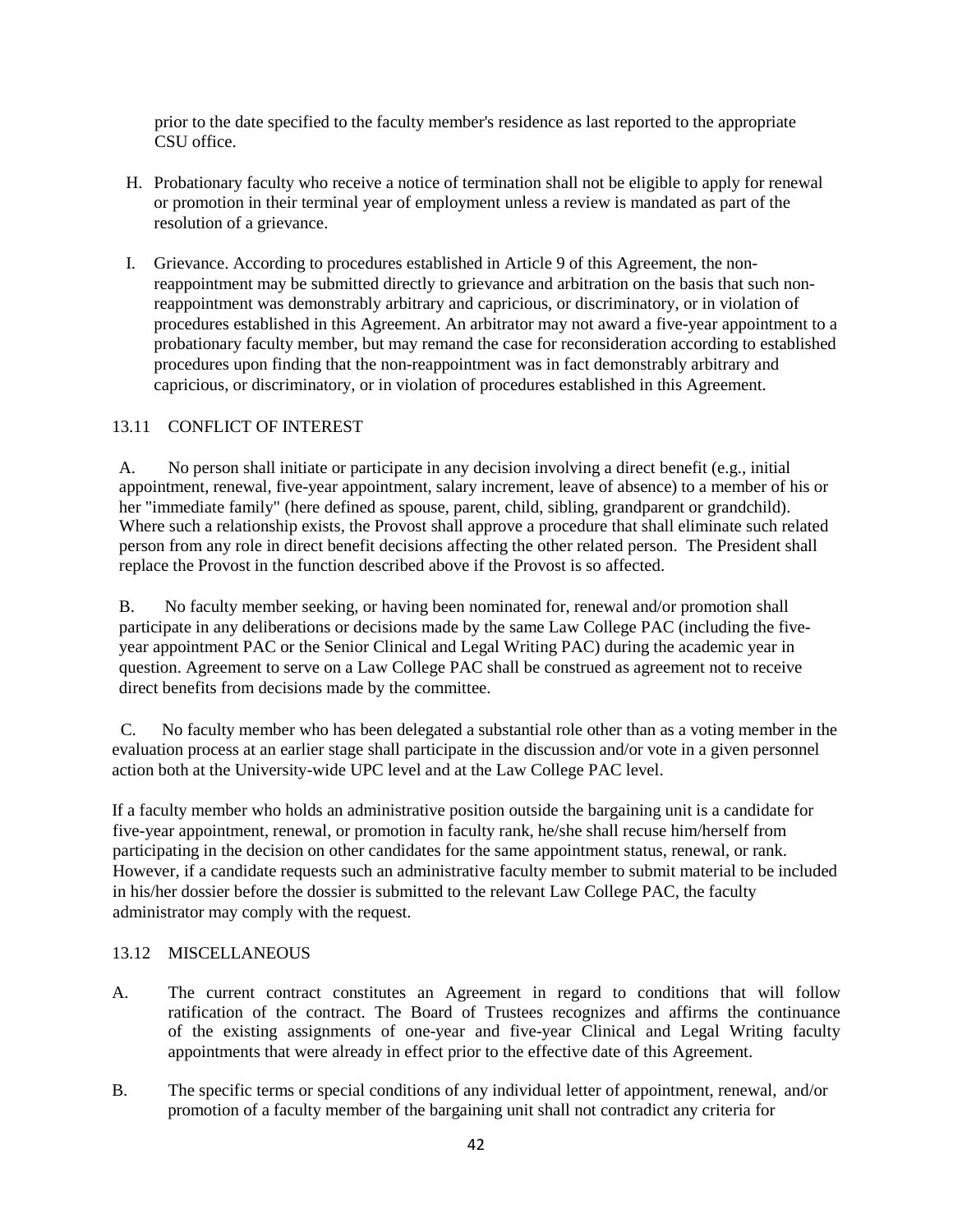appointment, renewal, and/or promotion set forth in this Article or in any college bylaws.

- C. The language of 13.12(B), above, shall be included in the text of any letter of appointment, renewal and/or promotion.
- D. When a five-year appointment status faculty member leaves the bargaining unit for another majority-time position in the University, that individual, as long as the individual remains in continuous full-time employment at the University, shall retain his or her five-year appointment status and the right to return to a five-year appointment status position within the bargaining unit.
- E. Grievances alleging procedural violations with regard to renewal, promotion, or non-continuation of a probationary appointment may be filed only one time—at the point when renewal or promotion is formally denied to a member of the bargaining unit or at the point when a formal letter of non-reappointment is delivered to a member of the bargaining unit.

# **ARTICLE 14**

# **FACULTY WORKLOAD**

A workload policy shall be developed by the College of Law using appropriate faculty governance mechanisms. The workload policy is subject to approval by the Office of the Provost. In the absence of an approved College workload policy enacted under this Article, the Dean shall continue to make annual workload assignments for faculty pursuant to the College of Law's current workload policy. Such assignments are subject to the approval of the Provost.

# **ARTICLE 15**

# **MATERIAL MODIFICATION—CONTRACT FACULTY ONLY**

- 15.1 Should the Dean of the College of Law propose to declare a material modification (academic) of the legal writing and/or clinical curriculum that would result in the reduction or elimination of positions, the Administration shall provide all data and information upon which this proposal is based, including the anticipated academic/curricular benefits, academic/curricular drawbacks, and savings, to the AAUP-LS. The Administration shall also provide any relevant additional information in its possession which the AAUP-LS may request within ten calendar days following the receipt of the initial information and data from the Administration.
- 15.2 Within ten (10) days of receipt of the information under Section 15.1 above, a Material Modification Committee shall be jointly appointed by the Administration and the AAUP-LS, with each party having three appointments. The Material Modification Committee shall make advisory recommendations to the Provost, including considering alternatives which would result in minimum deterioration of the existing academic curriculum.

In making its recommendations, the Material Modification Committee shall give consideration to long-term enrollment projections, the role of the legal writing and/or clinical curriculum in fulfilling the mission of the College of Law as a whole and its continued accreditation, the effect on joint programs with other institutions and the impact on the students registered in the programs.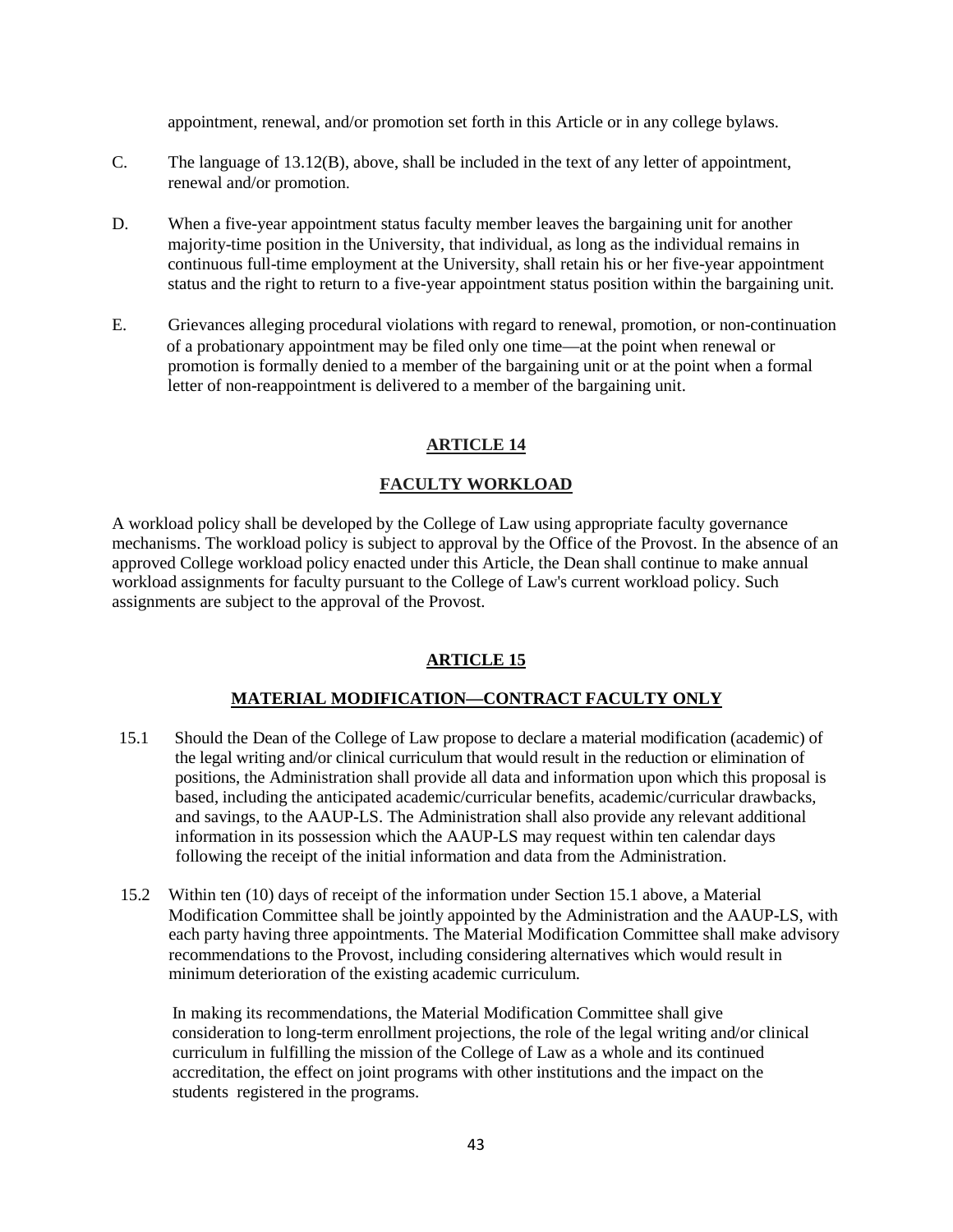- 15.3 The Material Modification Committee shall have a period of sixty (60) days from its inception to submit its advisory recommendations to the Provost.
- 15.4 The Provost shall provide to the AAUP-LS a full list of the recommendations of the Material Modification Committee. Reasons for the Provost's decision shall be stated in writing, and accompanied by full disclosure of financial and other related information.
- 15.5 Normal attrition is the preferred approach to staffing reductions. Nevertheless, if it becomes necessary to terminate the appointments of clinical or legal writing faculty members due to material modification, the following steps shall be taken in the order specified, provided academic obligations can be fulfilled:
	- A. Any category of faculty other than full-time shall be released first.
	- B. Members shall be laid off in reverse order of seniority.
	- C. Members with the least amount of full- time continuous service at the University shall be laid off in advance of those with more full- time continuous University service.
	- D. Where the length of full-time University service is equal, academic rank shall be taken into account, with the person with lower rank preceding a person with higher rank in the order of layoff.
	- E. Any full-time member scheduled for layoff who is qualified or can be retrained by the University consistent with the academic obligations and fiscal constraints of the University to teach in a different program, department or college shall be provided another faculty position, consistent with sections 16.7 through 16.9 of the Article on Financial Exigency, as if fully set forth herein.
- 15.6 The procedures described in this section are in addition to those followed by both the Law College- and University curriculum committees in the case of curriculum changes or program alterations.
- 15.7 In every case of material modification, the University shall meet all of its responsibilities towards the faculty member concerned, as described in sections 16.7 through 16.9 of the Article on Financial Exigency, as if fully set forth herein.
- 15.8 The AAUP-LS may file a Level IV grievance only over alleged procedural violations of this Article.

# **ARTICLE 16**

### **FINANCIAL EXIGENCY AND ACADEMIC REORGANIZATION**

16.1 Should the President reasonably anticipate the existence of an imminent financial crisis (exigency) of such severity that it threatens the survival of the University as a whole and cannot be alleviated without terminating the appointments of faculty members, or determine that financial justification exists for the discontinuance of the College of Law necessitating the termination of regularly appointed faculty members, all data and information upon which this decision is based, including the anticipated savings, shall be provided to the AAUP-LS. The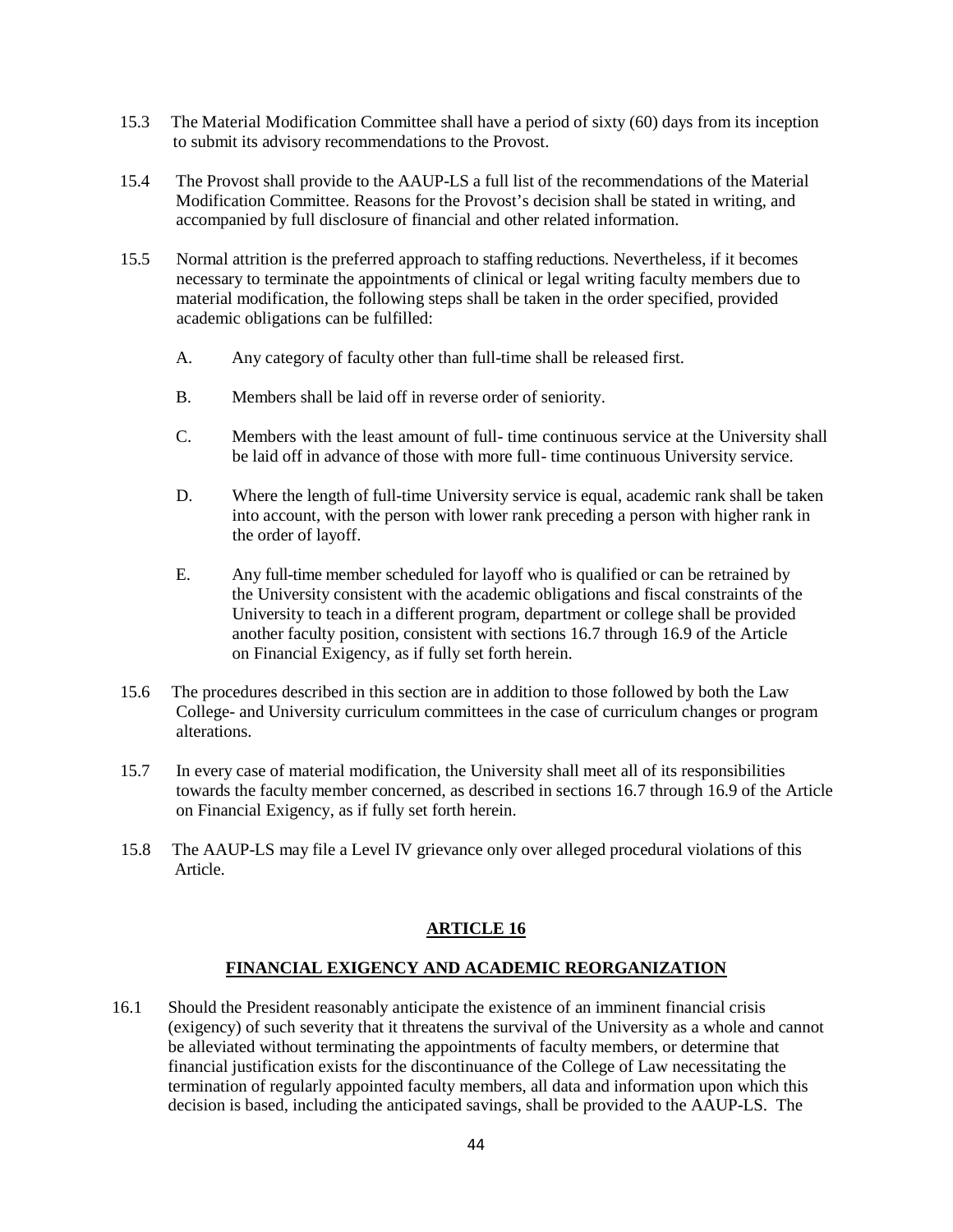Administration shall also provide any relevant additional information in its possession which the AAUP-LS may request within ten calendar days following the receipt of the initial information and data from the Administration.

- 16.2 In the case of financial exigency, within ten (10) days of receipt of the information under Article 16.1 above, a Financial Exigency Committee shall be jointly appointed by the Administration and the AAUP-LS, with each party having three appointments. The Financial Exigency Committee shall make advisory recommendations to the President on ways to alleviate the financial crisis, including the following considerations:
	- A. Alternatives which would result in minimum deterioration of existing academic programs and which would not sacrifice the University's long-term fiscal health in order to solve a short-term financial problem;
	- B. Means of initiating mechanisms for generating additional income; and
	- C. Cost-cutting methods.

In making its recommendations, the Financial Exigency Committee shall give consideration to long-term enrollment projections, the role of the programs in fulfilling the mission of the

University as a whole and the continued accreditation of academic units, the effect on joint programs with other institutions and the impact on the students registered in the programs. Should retrenchment in academic programs be deemed necessary, due consideration should be given to providing for students enrolled in those programs the ability to complete their requirements.

- 16.3 The Financial Exigency Committee shall have a period of sixty (60) days from its inception to submit its advisory recommendations to the President. As soon thereafter as practicable, but not later than sixty (60) calendar days, the President shall submit recommendations to the Board of Trustees.
- 16.4 The President's recommendations to the Board of Trustees shall include a full inventory of the recommendations of the Financial Exigency Committee. Reasons for the President's recommendations and the Board's decisions shall be stated in writing, and accompanied by full disclosure of financial and other related information.
- 16.5 Normal attrition is the preferred approach to alleviating financial exigency. Nevertheless, if it becomes necessary to terminate the appointments of regular faculty members the following steps shall be taken in the order specified, provided academic obligations can be fulfilled:
	- A. Any category of faculty other than full-time shall be released first.
	- B. Non-tenured members shall be laid off in reverse order of seniority before tenured members.
	- C. Full-time tenured members with the least amount of full-time continuous service at the University shall be laid off in advance of those with more full-time continuous University service.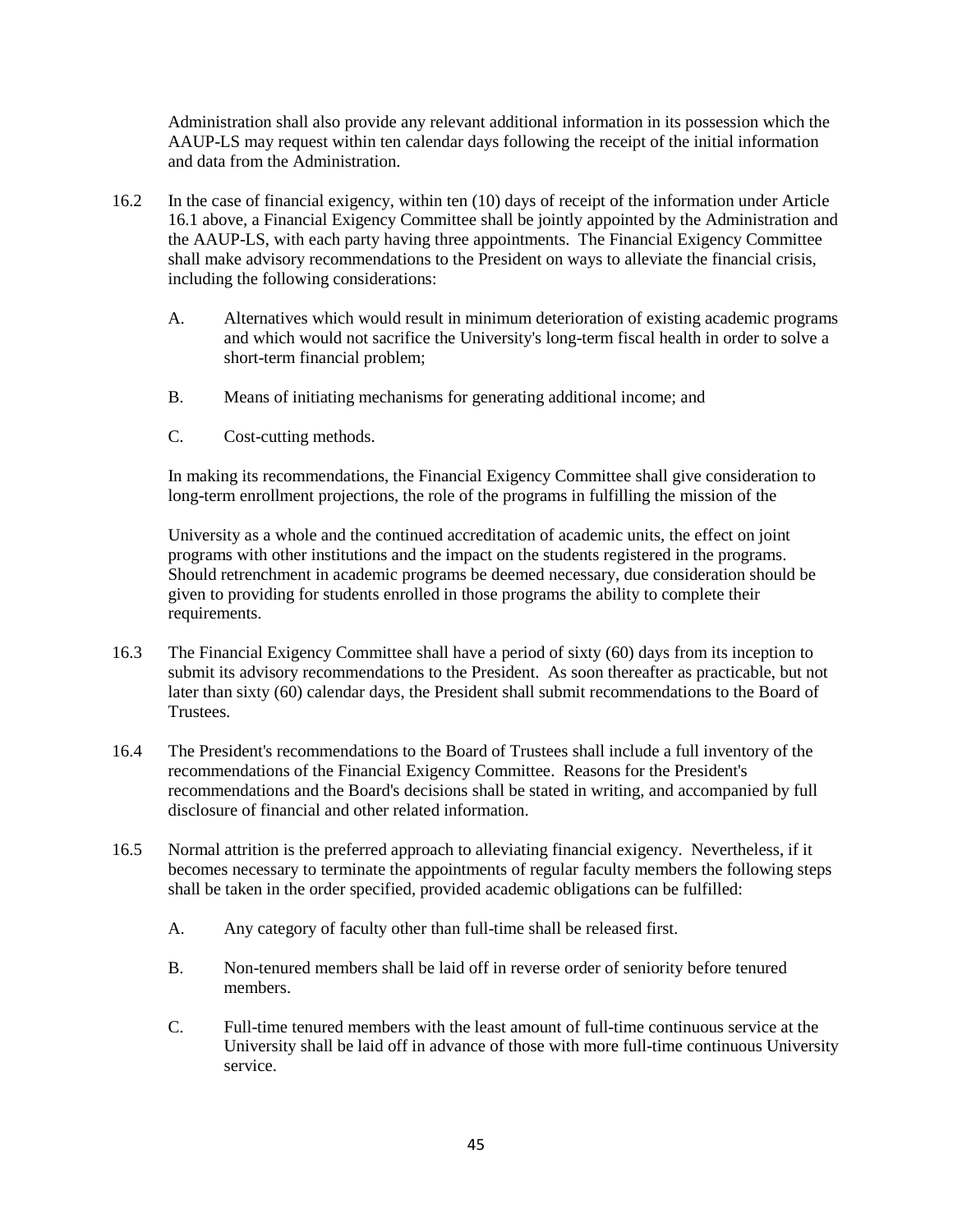- D. Where the length of full-time University service is equal, academic rank shall be taken into account, with the person with lower rank preceding a person with higher rank in the order of layoff.
- E. Any tenured member scheduled for layoff who is qualified or can be retrained by the University consistent with the academic obligations and fiscal constraints of the University to teach in a different program, department or college can replace an untenured faculty member in said program, department or college.
- 16.6 In the case of the discontinuance of the College of Law, within ten (10) days of receipt of the information under Article 16.1 above, an Academic Reorganization Committee shall be jointly appointed by the Administration and the AAUP-LS, with each party having three (3) appointments. The Academic Reorganization Committee shall make advisory recommendations to the President within sixty (60) days of its inception regarding the discontinuance of the College of Law. As soon thereafter as practicable, but not later than sixty (60) calendar days, the President shall submit recommendations to the Board of Trustees.
- 16.7 In every case of financial exigency of the University or discontinuance of the College of Law, the faculty member concerned will be given notice as soon as possible. Faculty not notified before the schedule of notice in Articles 12 and 13 will be given at least twelve (12) months' notice. Before dismissal or termination of faculty under this Article, the University will make a goodfaith and verifiable effort to place affected faculty members in other suitable positions within the University. When a faculty member's dismissal or termination is based upon financial exigency or academic reorganization, the released faculty member's place will not be filled by a replacement within a period of two (2) years, unless the released faculty member has been offered reappointment and a reasonable time within which to accept or decline it. A faculty member who accepts reappointment shall be credited with all years of service accrued prior to his/her release for purposes of retirement (subject to STRS / PERS regulations) and rank and shall be reappointed with tenure if tenured at the time of release.
- 16.8 A terminated faculty member shall be eligible to continue coverage under the University's group rate benefit programs for health, vision and dental insurance benefits at his/her own expense as provided for under COBRA. A terminated faculty member may convert his/her group basic life insurance benefit to an individual policy at his/her full cost according to the terms and conditions stipulated by the insurer in the Plan Certificate. A terminated faculty member may elect to "port" OR convert to an individual policy at his/her full cost voluntary group life insurance coverage according to the terms and conditions specified by the insurer in the Plan Certificate. To the extent available, office space and/or access to University facilities shall be provided to a terminated faculty member for professional purposes for a period of twelve months.
- 16.9 In the case of academic reorganization, faculty members will be kept informed of possible anticipated programmatic changes and staffing needs. Where possible, faculty members will be provided reasonable opportunity to develop the mutually acceptable level of competence to fill another position agreeable to the individual and to the University. Preferential consideration will be given tenured and long-term-contract faculty in the relocation process. No tenured or longterm-contract faculty member will be dismissed solely on the basis of discontinuance of the College of Law without the University making documented good-faith efforts to retrain and relocate the faculty member within the University. Tenured and long-term-contract faculty agree to cooperate in good-faith efforts to retrain and relocate them suitably within the University. Nevertheless, if dismissals or terminations are necessary, the procedure set forth in Article 16.5 above shall apply.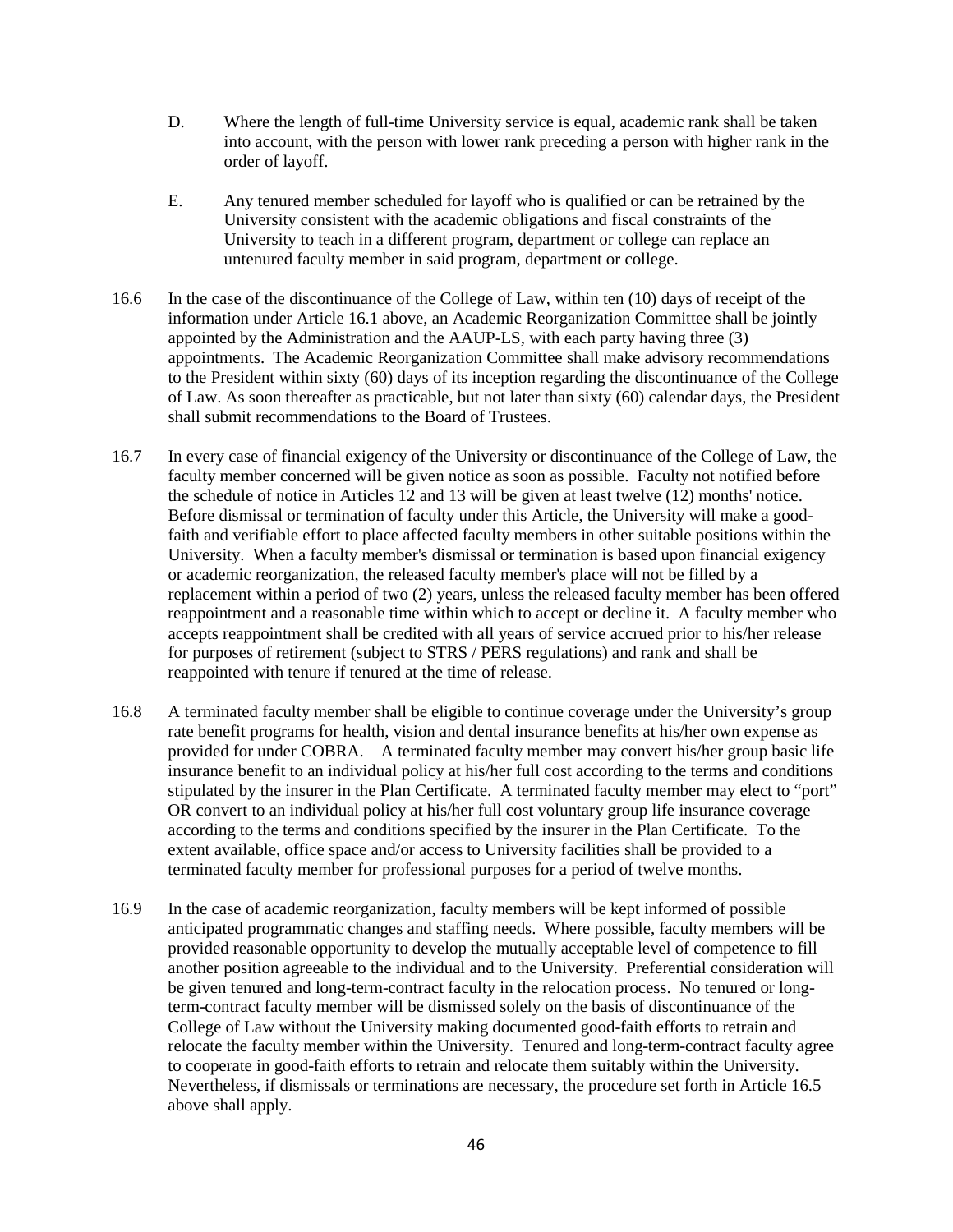16.10 The AAUP-LS may file a Level IV grievance only over alleged procedural violations of this Article.

### **ARTICLE 17**

#### **SALARY**

*Preamble*: Several salary adjustment formulae are presented in Articles 17.1 through 17.3 of this article. For academic years  $2017 - 2018$ ,  $2018 - 2019$  and  $2019 - 2020$  it is understood that individual bargaining unit faculty salaries will be adjusted in the following order: Newly promoted faculty will receive promotion increments as described in Article 17.1. Next, the across-the-board salary increase will be applied as described in Article 17.2. Next, merit, if applicable, will be awarded according to the provisions of Article 17.3.

17.1 Promotion Increments. Faculty who are promoted to a higher rank during the term of this Agreement shall receive a promotion increment, according to the following schedule:

| A. Clinical Professor to Clinical Professor with 5-Year Appt.                         | \$4250 |
|---------------------------------------------------------------------------------------|--------|
| B. Legal Writing Professor to Legal Writing Professor with 5-Year Appt.               | \$4250 |
| C. Assistant Professor to Associate Professor                                         | \$6000 |
| D. Clinical Professor with 5-Year Appt. to Senior Clinical Professor                  | \$6750 |
| E. Legal Writing Professor with 5-Year Appt. to Senior Legal Writing Professor \$6750 |        |
| F. Associate Professor to Full Professor                                              | \$9000 |

17.2 Across-the Board Salary Increases

A. Effective August 16, 2017, all continuing bargaining unit members shall receive a 1% increase to their base salary. Continuing bargaining unit members are those faculty who were members of the bargaining unit on August 16, 2017 and who are members of the bargaining unit at the time the salary increase is implemented.

B. Effective at the beginning of academic year 2018 - 2019, all continuing bargaining unit members shall receive a 2% increase to their base salary. Continuing bargaining unit members are those faculty who were members of the bargaining unit on March 31, 2018 and who are members of the bargaining unit at the beginning of academic year 2018 - 2019.

C. Effective at the beginning of academic year  $2019 - 2020$  all continuing bargaining unit members shall receive a 1.5% increase to their base salary. Continuing bargaining unit members are those faculty who were members of the bargaining unit on March 31, 2019 and who are members of the bargaining unit at the beginning of academic year 2019 – 2020.

#### 17.3 Merit Recognition.

A. In the third year of the contract (academic year 2019-2020), a merit recognition program will recognize meritorious achievement by members of the bargaining unit in the areas of teaching, research/scholarship, engagement, or contributions to the profession, either singly or in a combination of two areas. The University values meritorious achievement in teaching, research/scholarship, engagement, and contributions to the profession equally. A minimum of one-third (33.3%) of the awards will be for primary merit in teaching.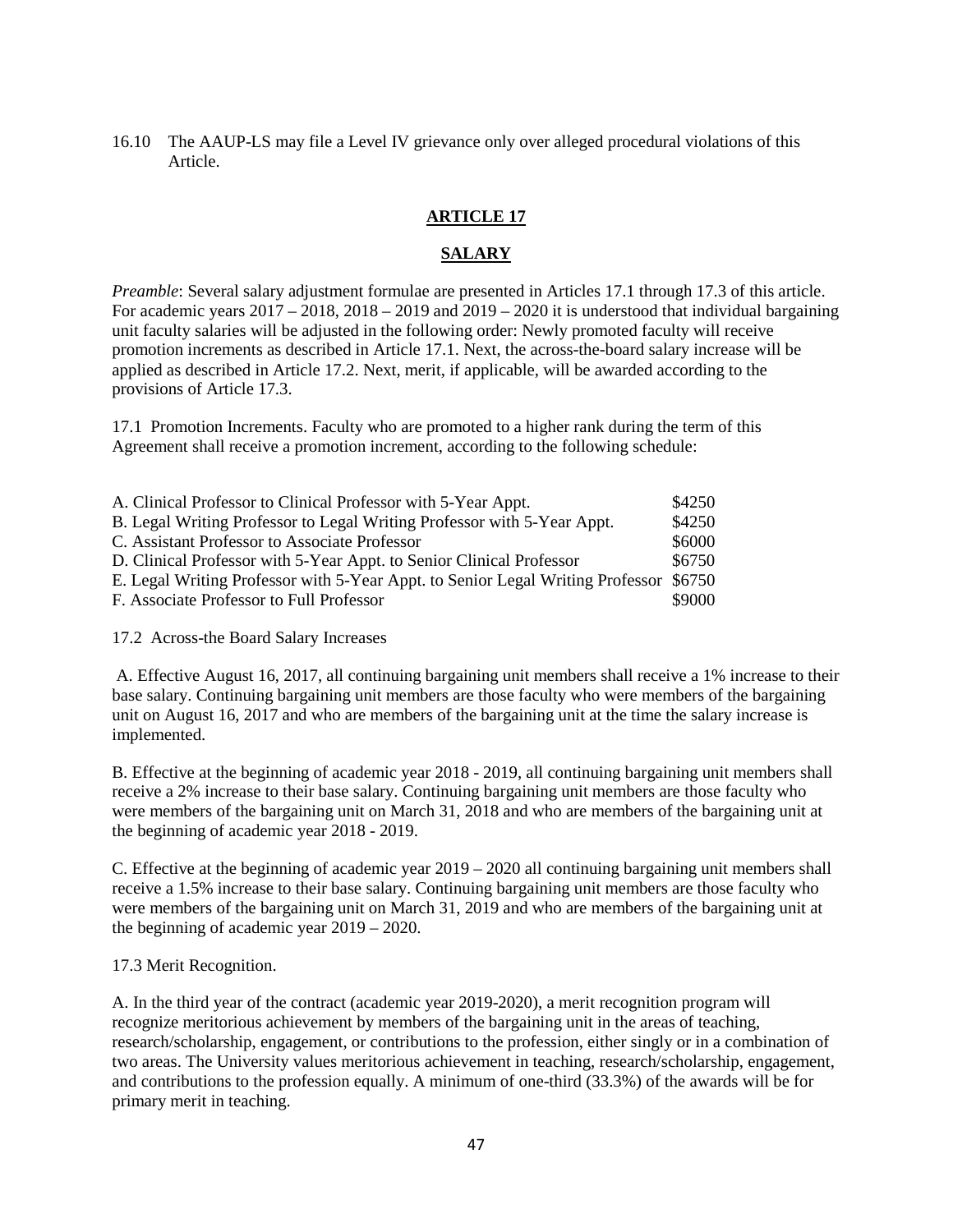B. The available funding for the merit recognition program in year 3 will be equivalent to 1% of the total AY 2019-2020 salaries of bargaining unit faculty rounded to the nearest thousand dollars.

C. Any continuing member of the bargaining unit as defined in 17.2(C), above, shall be eligible to compete for these awards, except as otherwise provided in 17.4(E).

D. Merit awards shall become part of the faculty member's base salary at the beginning of the next academic year and are in addition to any other salary increase provided for in this agreement.

E. Assuming a sufficient number of applications, no fewer than 25% of the bargaining unit will receive merit awards in the program.

F. The Contract Implementation Committee (CIC) will develop a memorandum of understanding (MOU) that determine the number and estimated amounts of the awards in advance of the merit application deadline, which will occur in the spring semester of 2020.

G. A faculty member may self-nominate or be nominated by another member of the bargaining unit in up to two of the four categories in which merit will be recognized. Nominations and supporting materials shall be submitted by a date in the spring semester to be determined by the Contract Implementation Committee directly to the Dean and to the UPRC. Awards will be based on the nominees' achievements during the most recent three-year period. Guidelines for nominations shall be distributed to all faculty by the Contract Implementation Committee.

H. The Dean and Associate Deans will review the materials and will forward all nominations, along with supporting materials and their recommendations, to the Provost by a date in the spring semester to be determined by the Contract Implementation Committee.

I. The Provost, following a review of all recommendations, shall announce the recipients by a date in the spring semester to be determined by the Contract Implementation Committee. and shall immediately provide the AAUP-LS with a list of recipients in each category. Individual merit recognition awards are not grievable.

17.4 Special Salary Pool for Outside Offers of Employment and Compression/Inversion Adjustments

Beginning in AY 2019-20, the CSU Administration may raise the salary of a bargaining unit faculty member beyond negotiated levels to retain a faculty member or to counter bona fide offers of employment. Funds for such increases shall be in addition to those detailed in the general salary package negotiated within this Agreement.

A. A proposal to increase a bargaining unit faculty member's salary shall be initiated by the Dean. The Dean's proposal must include, along with the proposed increase, a supporting rationale for the proposal and evidence of a bona fide offer, if such offer exists. The proposal will be forwarded to the Provost.

B. The Provost will seek the UPRC's recommendation regarding retention awards. The UPRC will forward its recommendation to the Provost, within 10 days of receipt of the proposal. This consultation requirement shall not be applicable to competing offer awards.

C. The Provost will make the final decision regarding the proposed salary increase. If the Provost rejects the proposal, it becomes null and void.

D. The CSU Administration shall be limited to an available salary increase pool in AY 2019-20 not to exceed \$30,000. The amounts and number of the awards shall be determined by the Provost. Copies of all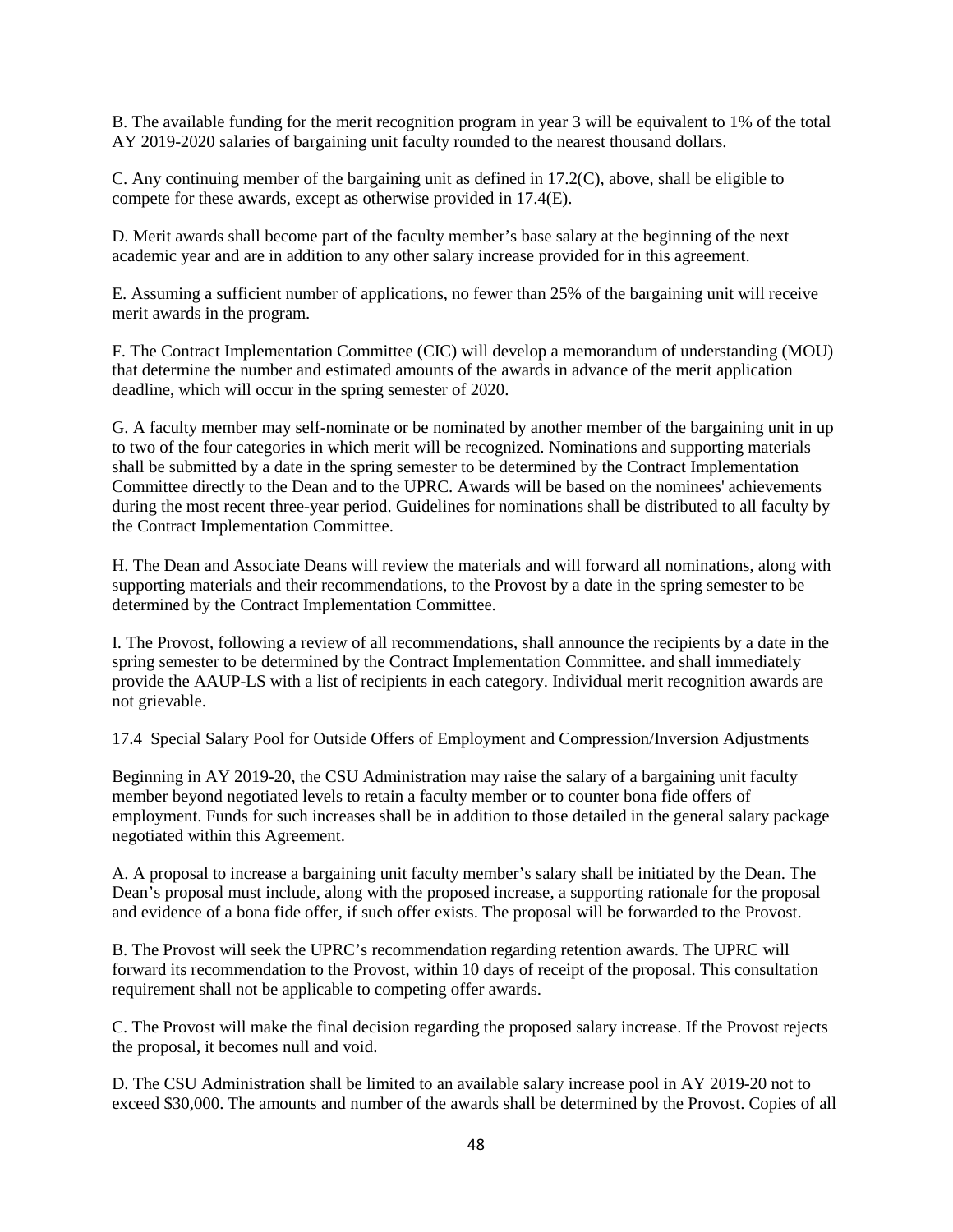proposals to raise individual bargaining unit faculty members' salaries and the decisions reached on them shall be sent to the AAUP-LS in a timely manner.

E. A faculty member who receives such an individual salary adjustment shall be ineligible for a merit raise in the same year and ineligible for another competing offer/retention adjustment during the term of this Agreement.

F. At the end AY 2019-20, all unused funds from the retention and matching offer pool will be distributed to make adjustments to bargaining unit members' base salaries for bargaining unit members whose salaries are determined to be compressed or inverted within the Law College. The Contract Implementation Committee will agree upon a methodology for identifying faculty with compressed or inverted salaries, and the CIC will further agree upon a formula and method for distributing the remaining funds from this pool for such adjustments.

### **ARTICLE 18**

#### **INSURANCE**

- 18.1 The University will make available to employees a comprehensive program of employee health benefits including medical, prescription drug, dental, vision and long-term disability coverage and an employee assistance plan. The University will extend medical, prescription drug, dental, vision coverage and the employee assistance plan benefits equivalent to those provided to the spouses of employees to the registered same-sex domestic partners of bargaining unit employees who have filed an "Affidavit of Domestic Partnership" with the Department of Human Resources Development and Labor Relations. The granting of such benefits by the University must be consistent with all other provisions and limitations of this Agreement and with applicable laws and regulations.
	- A. Employee Premium Contributions. During the term of this agreement, the total cumulative amount of employee premium contributions for the medical, prescription drug, dental, vision and long-term disability plans will not exceed twenty percent (20%) of the total cumulative cost of those plans. The total cumulative cost of the medical, prescription drug, dental, vision and long- term disability plans will be established by the University at the beginning of each plan year based on the full premium rates (or for self-insured plans rates equivalent to a fully insured rate, e.g. the COBRA rate) for each plan added together. The University will determine the amount, allocation and differentiation of employee premium contributions among its various health plan offerings (medical, prescription drug, dental and vision plans) for each plan year.
	- B. Level of Benefit. During the term of this agreement, the level of benefit of the University's medical, prescription drug, dental and vision plans shall be maintained at a cumulative value of not less than ninety percent (90%) of the cumulative value of those plans as of July 1, 2014. The cost of these plans will be determined by the University prior to the start of each plan year based on the premiums for fully insured plans (or for self-insured plans rates equivalent to fully insured rates, e.g. COBRA rates) if available, the claims experience of each plan, enrollment, and fixed costs during the most recent 12 month period and projected forward with generally- accepted health care inflation assumptions to the next benefit plan year. The University will determine the plan design and resulting level of benefit of its various health plan offerings (medical, prescription drug, dental and vision plans) for each plan year.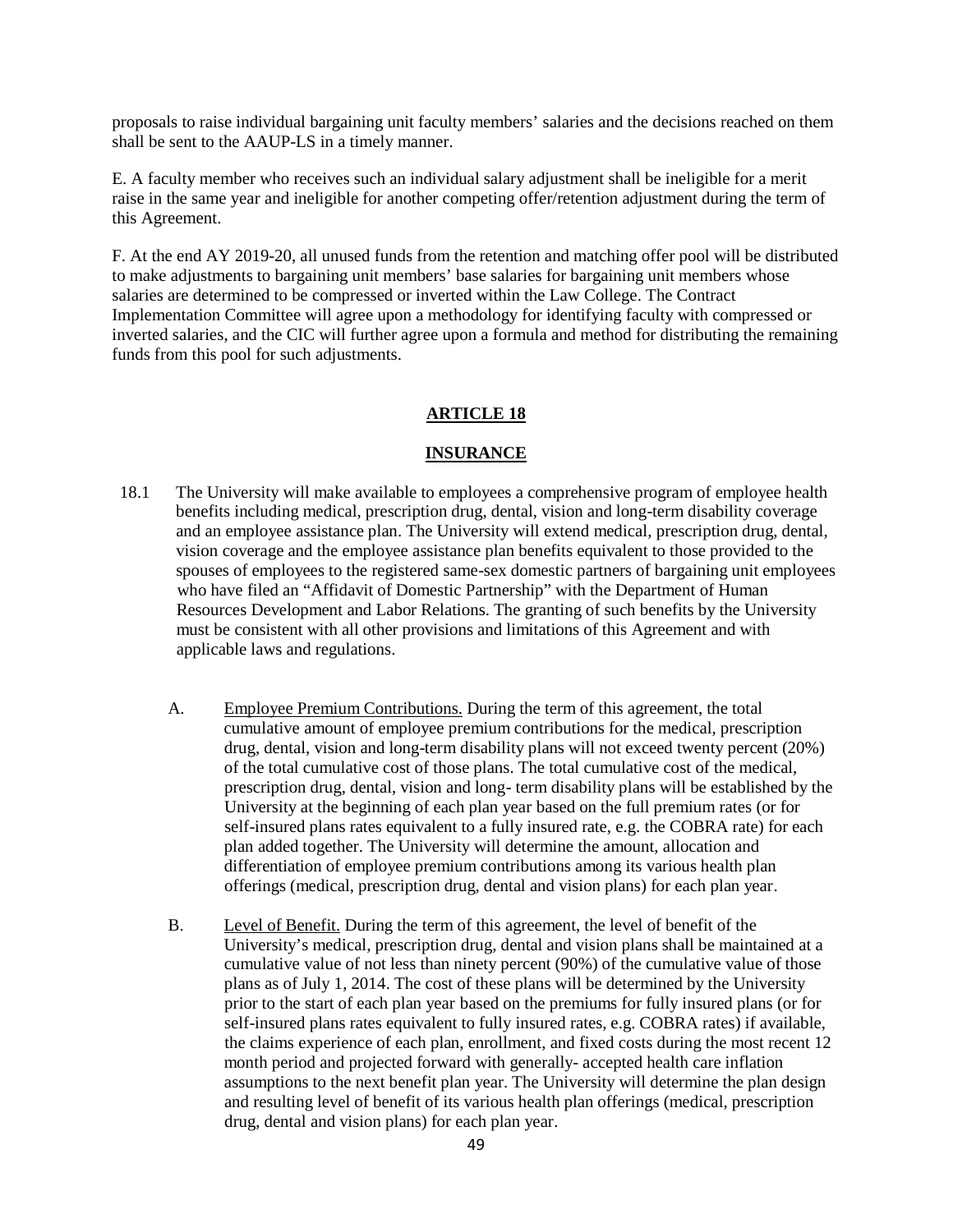Prior to determining the amount, allocation and differentiation of employee premium contributions and changes in plan design and level of benefit of its various health plan offerings (medical, prescription drug, dental and vision plans), the University will confer with and consider the recommendations of the labor-management healthcare committee.

C. Wellness Incentives. The University will continue incentives for employees enrolled in the medical benefit plans based on wellness program participation and established individual wellness program outcomes.

The University will provide financial support for the implementation of a comprehensive wellness program including the creation of the position of Wellness Coordinator to support the engagement of faculty, staff and their families in establishing a sustainable culture of wellness on campus.

#### 18.2 Life Insurance

- A. The University shall provide full-time faculty members the following life insurance coverage:
	- (1) Effective January 1, 2008, basic group life insurance coverage equal to two (2) times the base salary, subject to a minimum coverage level of \$10,000 and a maximum coverage level of \$150,000.
	- (2) An equal amount of Accidental Death and Dismemberment insurance.
	- (3) Business Travel Accident Insurance which contains the following benefits
		- (a) Repatriation Benefit, subject to a maximum coverage level of \$10,000.
		- (b) Family Transportation Benefit, subject to a maximum coverage level of \$1,000.
		- (c) Business Travel Accident Benefit for an amount equal to two (2) times base salary, subject to a maximum coverage level of \$100,000.

All benefit provisions are subject to the terms and conditions set forth in the Plan Certificates.

- B. The University will provide the option for employees to purchase, on an after-tax basis, voluntary group term life insurance for themselves, their spouse, and their dependent children. All benefit provisions are subject to the terms and conditions set forth in the Plan certificate. The University shall offer benefit levels as described in the summary plan description contained in the Appendix 1.
- 18.3 No later than the first week of each Spring Semester, a committee shall be convened to review the status of the University's health insurance policies, i.e., health insurance, life insurance, accidental death and dismemberment insurance, vision and dental insurance, and the Employee Assistance Program. This committee shall review cost and usage data and trends, employee opinion and preferences, new models or options for such coverage which may have become available, and any changes to these coverages which the committee wishes to communicate to the University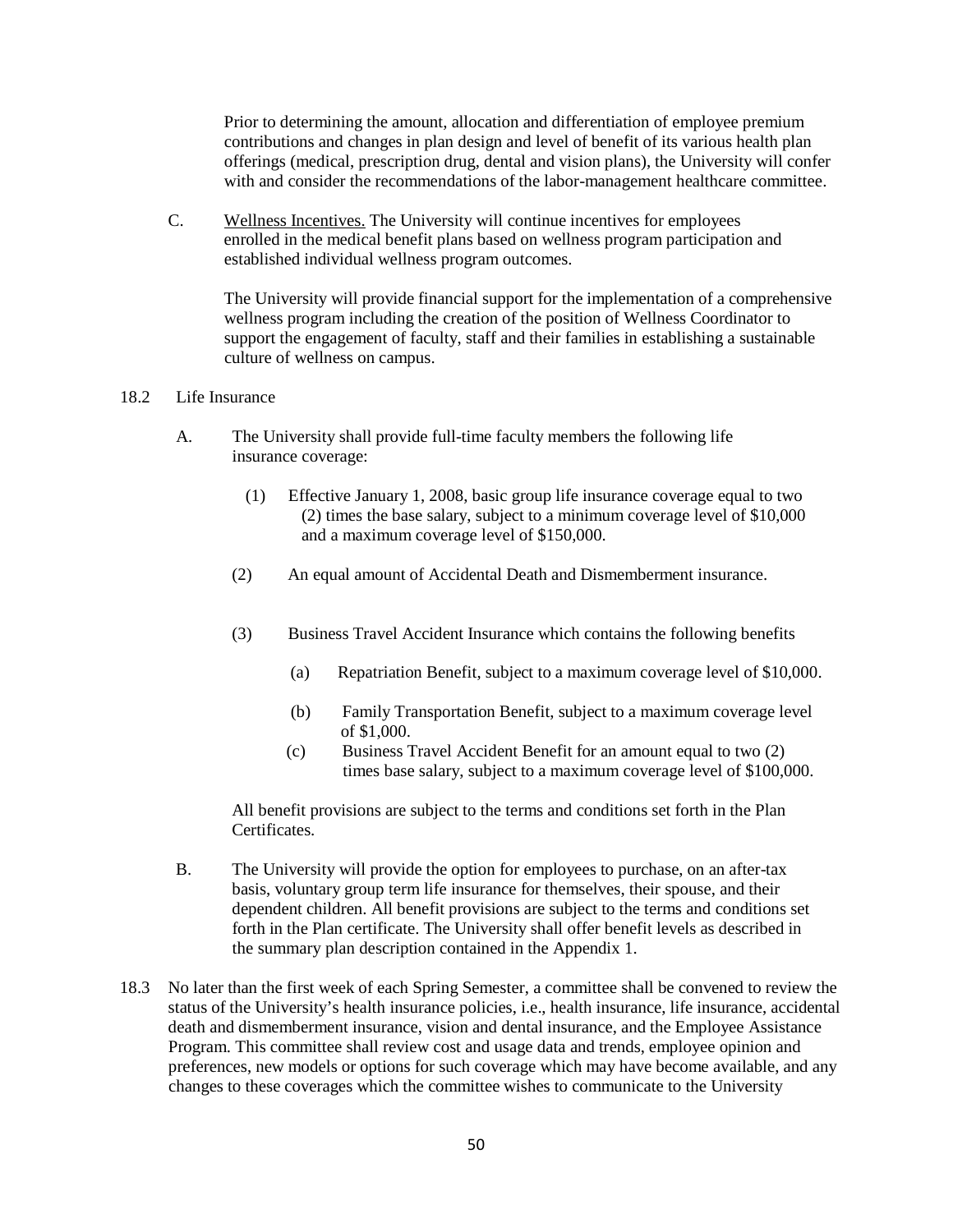community for its consideration. The views of the committee shall not be binding upon either party; however, they may become part of any bargaining process.

- A. The committee shall be composed of one member and one alternate selected by each of the following University constituencies: The University Administration, CSU-AAUP, FOP, SEIU- District 1199, CWA, and the AAUP-LS.
- B. The University administration, through the office of its Director of Benefits, shall provide the committee with the information, data and insurance company communication necessary to carry out its task.
- C. The representative of CSU-AAUP shall call the first meeting of this committee. The committee shall then elect its own officers, if necessary.
- D. The committee shall conclude its work and communicate its findings and recommendations to its constituencies by the end of the tenth week of the Spring Semester.
- 18.4 The University shall maintain the amount of the Flexible Spending Account (FSA) set aside at the allowable per annum limit set by law.
- 18.5 Upon request, the administration shall provide the AAUP-LS, in a timely manner, with all information necessary for it to conduct an independent review of the University's benefits package.
- 18.6 All proposed changes in health care vendors will be referred to the health care committee specified in Article 18.3 which will make recommendations on such proposals to the Contract Implementation Committee.

### **ARTICLE 19**

### **LEAVES OF ABSENCE**

- 19.1 All current policies and levels of benefits regarding the following shall be maintained for the term of this Agreement:
	- A. Family medical and leave act policies
	- B. Unpaid medical leaves of absence
	- C. Unpaid leaves of absence
	- D. Previously accrued vacation time
- 19.2 Each faculty member shall accrue sick leave at the rate of 15 days per 12 month calendar year, pro-rated as appropriate for the term of the faculty member's appointment. There is no limit on the amount of sick leave accumulated.
	- A. Sick leave deductions. Faculty members shall have deductions from accrued sick leave only for absences due to personal injury, illness, exposure to contagious disease which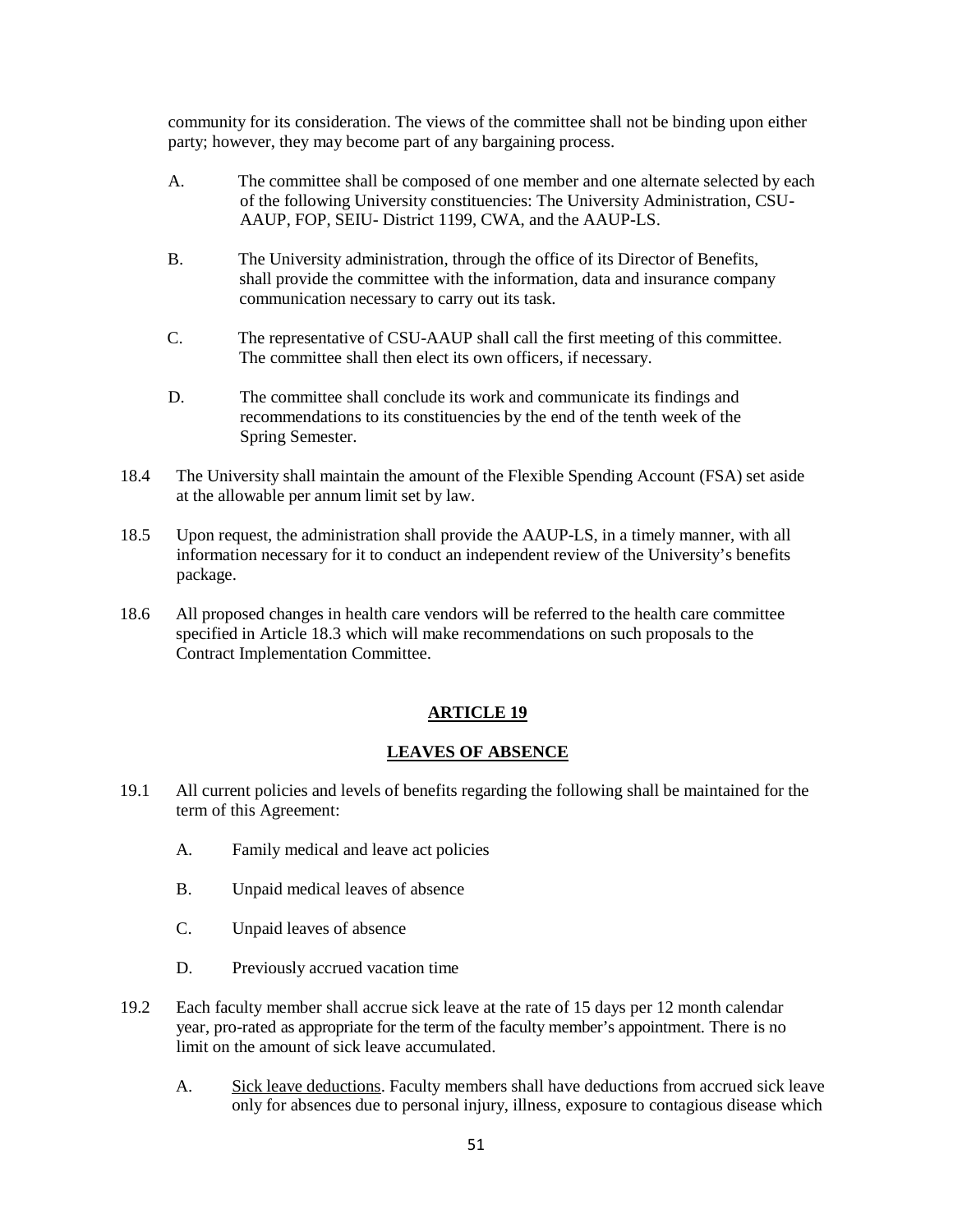could be communicated to other employees and for serious illness or injury to an immediate family member, including a registered same-sex domestic partner or the child of a registered same-sex domestic partner.

- B. Notification.
	- (1) A faculty member who cannot hold a scheduled class meeting, be present for regularly scheduled office hours, participate in a scheduled faculty or committee meeting, or other scheduled responsibility on a given day due to any of the conditions specified in Article 19.2 shall notify the office of the appropriate Dean of absence due to sickness. After such notification, the Dean or his/her designee shall deduct those days from accrued sick leave.
	- (2) The Administration shall notify any faculty member who has had a deduction from accrued sick leave during a pay period. The faculty member will receive notification specifying the amount of sick leave deducted along with the paycheck for the corresponding pay period, if possible.
	- (3) Faculty members shall report and be charged sick days only for periods during the academic term (including the first week prior to the Fall term). They shall neither report nor be charged for sick days that fall on holidays.
- 19.3 SICK LEAVE BANK (SLB). The purpose of the sick leave bank (SLB) is to provide additional sick leave to members of the SLB who have exhausted their accumulated sick leave and otherwise qualify for it. The administration shall maintain the SLB for bargaining unit members who elect to join.
	- A. A bargaining unit member who elects to join the SLB must have accumulated at least eighty (80.0) hours of sick leave. A member joins the SLB by directing, in writing, the contribution of ten (10.0) hours of the member's accumulated sick leave into the SLB. A faculty member's membership in the SLB continues until the faculty member leaves the university or until there is a call for SLB donations and the faculty member does not properly respond to the call. All sick leave time donated to the SLB is not refundable.
	- B. Faculty members who become bargaining unit members after this agreement is ratified shall be notified of the existence of the SLB and shall be provided the opportunity to become members during the first enrollment period after becoming qualified for membership.
	- C. Qualified faculty members may enroll into the Sick Leave Bank during the annual enrollment period each year.
	- D. When the time available in the SLB becomes less than five (5) hours times the number of SLB members, a donation of an additional five (5.0) hours of sick leave shall be called for from all SLB members who have at least eighty (80.0) hours of accumulated sick leave. SLB members who have fewer than eighty (80.0) hours of accumulated sick leave shall be exempt from this call for donations. A member who has at least eighty (80.0) hours of accumulated sick leave and who does not make the called-for donation shall cease membership in the SLB.
	- E. Any member who has fewer than eighty (80.0) hours of accumulated sick leave and who anticipates the need for more sick leave than he/she has available may submit a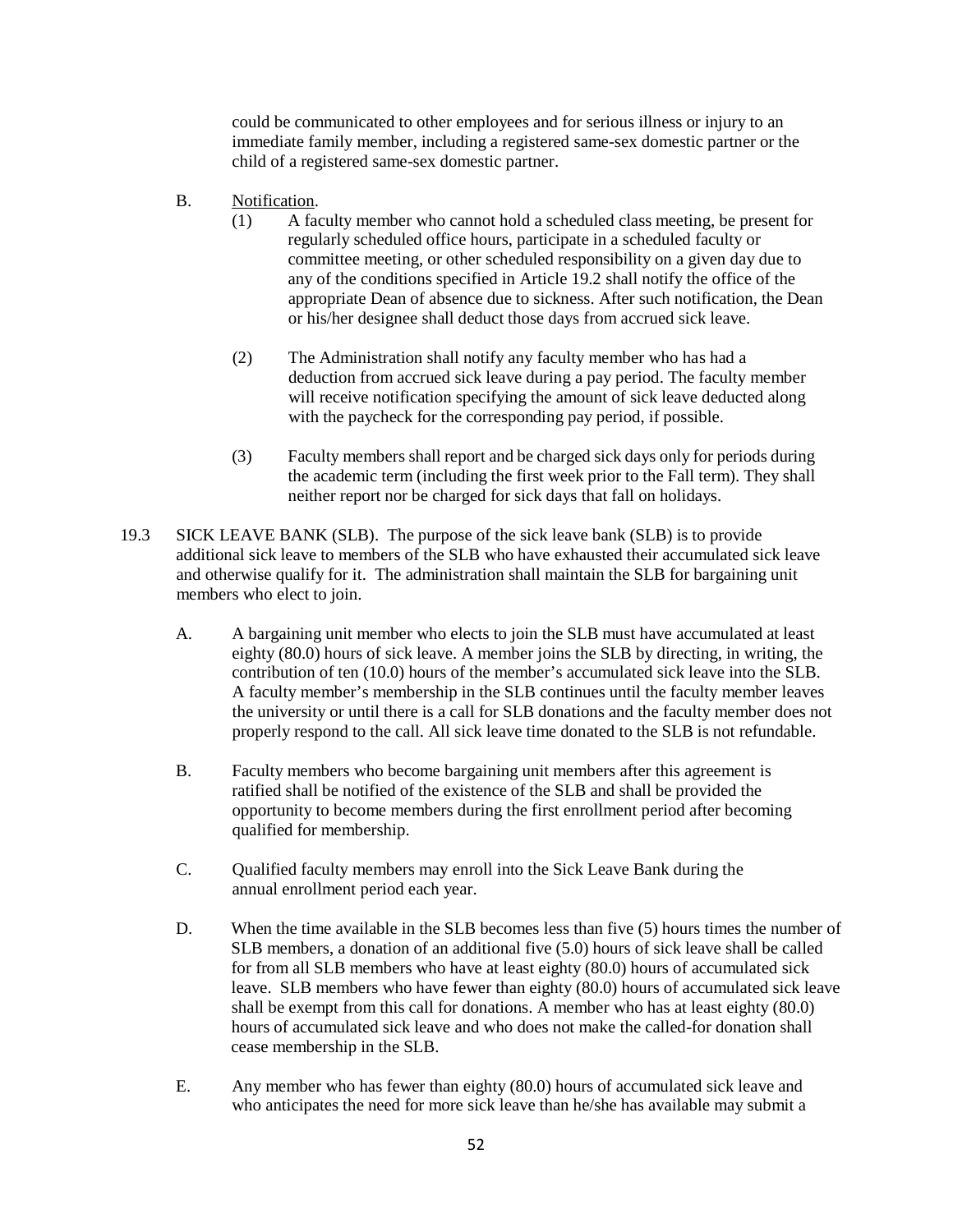request to the SLB committee for the transfer of sick leave time from the SLB to the member. The request shall be reviewed by the SLB committee and the committee's decision, by majority vote, shall be binding. Decisions by the SLB committee shall not be grievable.

- F. The SLB committee shall consist of three AAUP representatives appointed by the two bargaining units' Executive Committees and one representative each from the office of the Provost and Senior Vice President and the Department of Human Resources.
- G. The maximum length of time available to any member from the SLB in response to an application is one hundred and sixty (160) hours. Additional extensions may be made if the sick leave time transferred in response to an application proves to be insufficient up to a total of three hundred and twenty (320) hours in a twelve month period. At no time may the SLB committee transfer more sick leave time from the SLB than is available in the bank.
- H. Time from the SLB may be granted because of absence due to non-chronic conditions, catastrophic accident or illness, primary caretaking; including persons living in the employee's household. Conditions caused by incidents covered by worker's compensation are not eligible for SLB time.
- I. Employees applying for time from the SLB must also apply for FMLA.
- J. Inquiries regarding withdrawals from the SLB shall be directed to the Department of Human Resources.
- 19.4 JUDICIAL LEAVE. Leave with pay is granted when a faculty member is called for jury duty or is subpoenaed to testify as a witness before any court or governmental hearing body. Service as an expert witness shall be considered to be in the same category as outside employment and shall be subject to the limitation thereon specified in Article 22.
- 19.5 Health, dental, vision and medical spending account benefits may be maintained during approved leaves of absence according to COBRA continuation rules. Continuation of life and long-term disability insurance benefits is subject to terms and conditions of the Plan Certificate and insurance policies.

# **ARTICLE 20**

### **PROFESSIONAL LEAVES**

- 20.1 PURPOSE. A full-time faculty member with at least seven (7) academic years of teaching service at the University may be granted professional leave with pay not to exceed one (1) academic year to engage in further education, research, or other program of professional improvement that can contribute directly to the improvement and development of the faculty member and the University.
	- A. "Academic years of teaching service" means two (2) semesters of academic responsibilities (teaching, research, etc.) in a given calendar year. Years of partial service may accumulate to equal the equivalent of a year of service. Third semester teaching (e.g., summer teaching for faculty on nine- (9) month contracts) does not count toward the accumulation of years of service.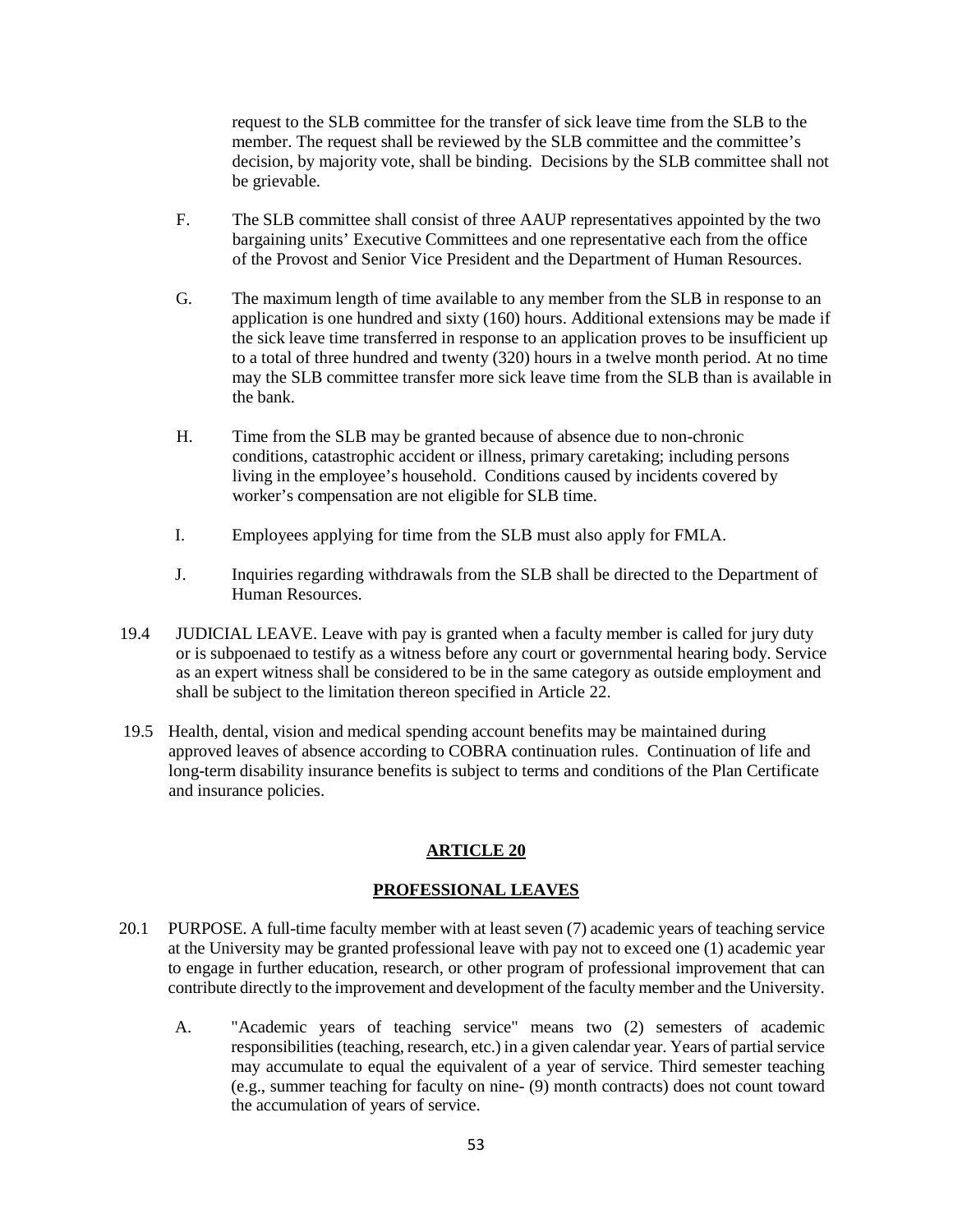- B. Summer term will not normally be considered as available for professional leave.
- C. Professional leave taken as part of a faculty improvement program established under this section shall not be deemed to be in lieu of released time or assigned duty in connection with a specific research, scholarly, or creative program.
- D. Upon completion of professional leave, a faculty member starts accruing time toward eligibility for the award of his/her next professional leave as of the date of his/her resumption of normal academic duties unless the faculty member's leave was deferred under the provisions of Articles 20.4 E and 20.4 F. In that case, the eligibility for future professional leaves of those deferred shall be calculated from the point at which they would have returned from leave in their original proposal.
- E. Additional compensation during the period of leave. A faculty member on professional leave under this policy will not hold a paid position unless that position can be shown to assist him/her professionally. Should he/she hold such a paid position, however, the sum of professional leave salary and additional funds in the form of grants, stipends, gifts or pay shall not exceed the amount of the normally contracted salary, with the exception of such funds as are allocated in a grant for special expenses such as equipment, books, professional travel, etc.
- 20.2 ELIGIBILITY. A full-time faculty member shall be eligible for a professional leave after completing seven (7) complete academic years of teaching service following such a leave, subject to the conditions below:
	- A. The faculty member must have tenure effective as of the date of the beginning of the professional leave.
	- B. Leaves of absence from faculty assignments without pay which occur during the seven (7) year period do not count toward eligibility for professional leave. On the other hand, such leaves of absence will not be considered to have substituted for faculty professional leave with pay as defined here.
	- C. The second and subsequent instances when a faculty member accepts a Fulbright Scholarship or similar award within a seven (7) year eligibility cycle do not count toward eligibility for the next professional leave.
	- D. Professional leaves are contingent upon staffing, resources, and scheduling requirements. The College must offer assurance that requested professional leaves can be accommodated at no additional cost.
	- E. To assure that the University shares in the benefits of the professional leave, faculty members taking professional leave agree to return to Cleveland State University for at least two (2) semesters (excluding summer) after completing their professional leave or to refund the compensation paid by the University during the leave, unless this obligation is specifically waived or deferred by the University.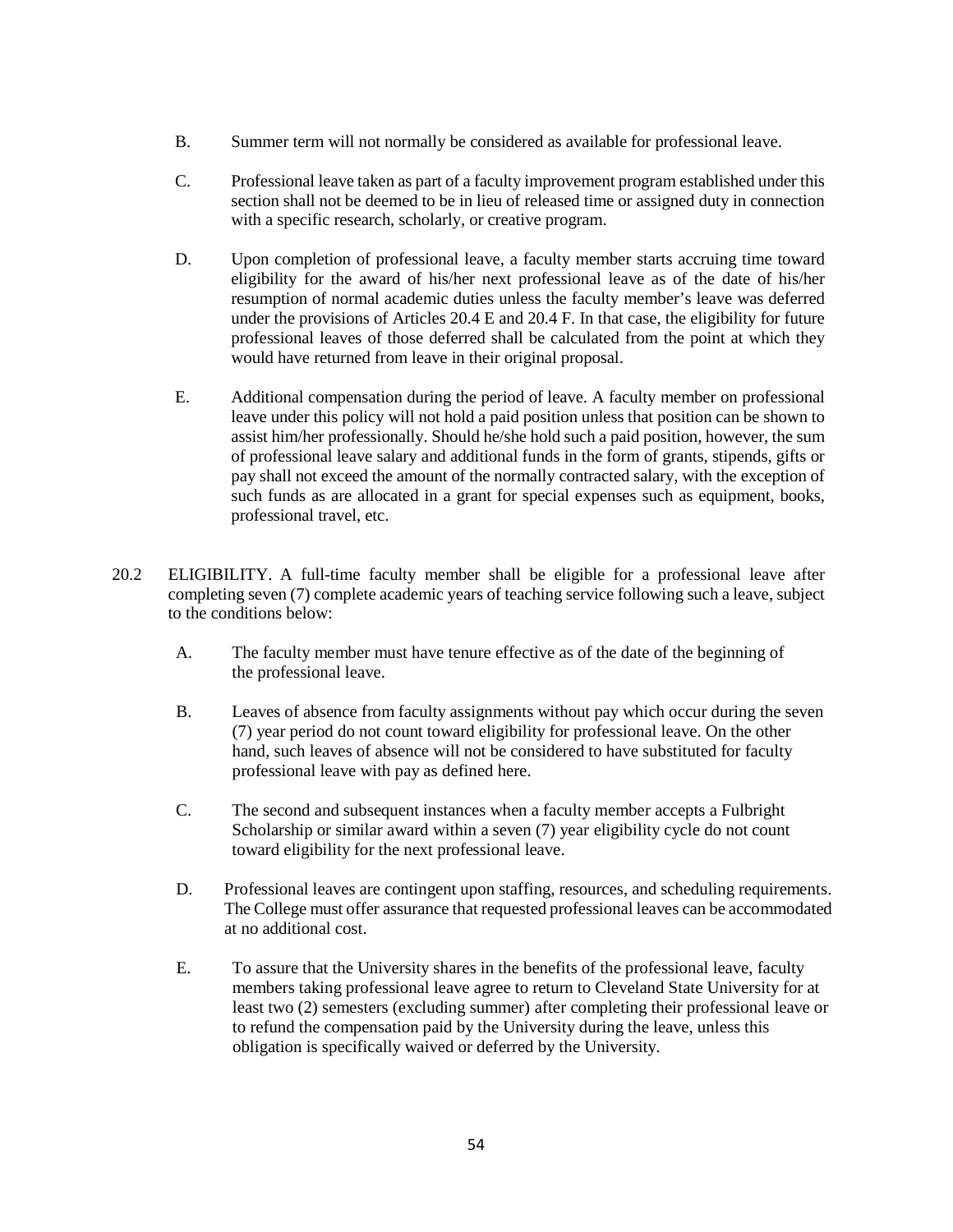#### 20.3 PERIOD OF LEAVE, AND WORKLOAD.

The period of professional leave for the faculty member who has completed at least seven (7) full years of academic service may consist of one of the following:

A. One semester: 100% of 9-month salary.

B. Two semesters: 66.67% of 9-month salary.

Summer term will not normally be considered as available for a professional leave. The teaching workload assignment for a faculty member on one semester's leave shall be one-half of the target teaching workload assignment for the academic year in which the professional leave is taken.

#### 20.4 PROCEDURE FOR APPLICATION AND REVIEW. The following steps will be followed:

- A. Applications from faculty members seeking professional leave during the following academic year should be submitted to the Dean by October 15. The proposal should include the following:
	- (1) An indication of the specific semesters for which the leave is requested;
	- (2) A plan that defines carefully and as completely as possible the purpose of the leave and specifies clearly its expected outcomes;
	- (3) A description of any fellowship and/or grant pending or secured at the time of making application for professional leave;
	- (4) A current curriculum vitae.
- B. The Dean will initiate a review by a faculty committee of the proposals submitted. The primary criterion shall be the merits of the proposal, bearing in mind that the purpose of professional leave is to enable faculty members to engage in further education, research, or other program of professional improvement which can contribute directly to the improvement and development of the faculty member and the University. The faculty committee should also keep in mind the maintenance of standards and responsibilities for all ongoing programs.

The committee should also bear in mind the necessity of providing adequate coverage for the faculty member in his/her absence, and the necessity for maintenance of standards and responsibilities of all ongoing programs.

- C. The Dean is responsible for making advance arrangement to provide adequate coverage for a faculty member on professional leave. Duties of persons on professional leave normally will be assumed by the remaining faculty. If a faculty member is on leave with less than full salary, the remaining part of his/her budgeted salary may be used for (partial) replacement. No professional leave shall be granted which requires a compensating addition to the permanent faculty or staff.
- D. The Dean is to assure that all leaves in the College are recommended on a "break even" or "no cost" basis to the college. Approved two-semester leaves may not subsequently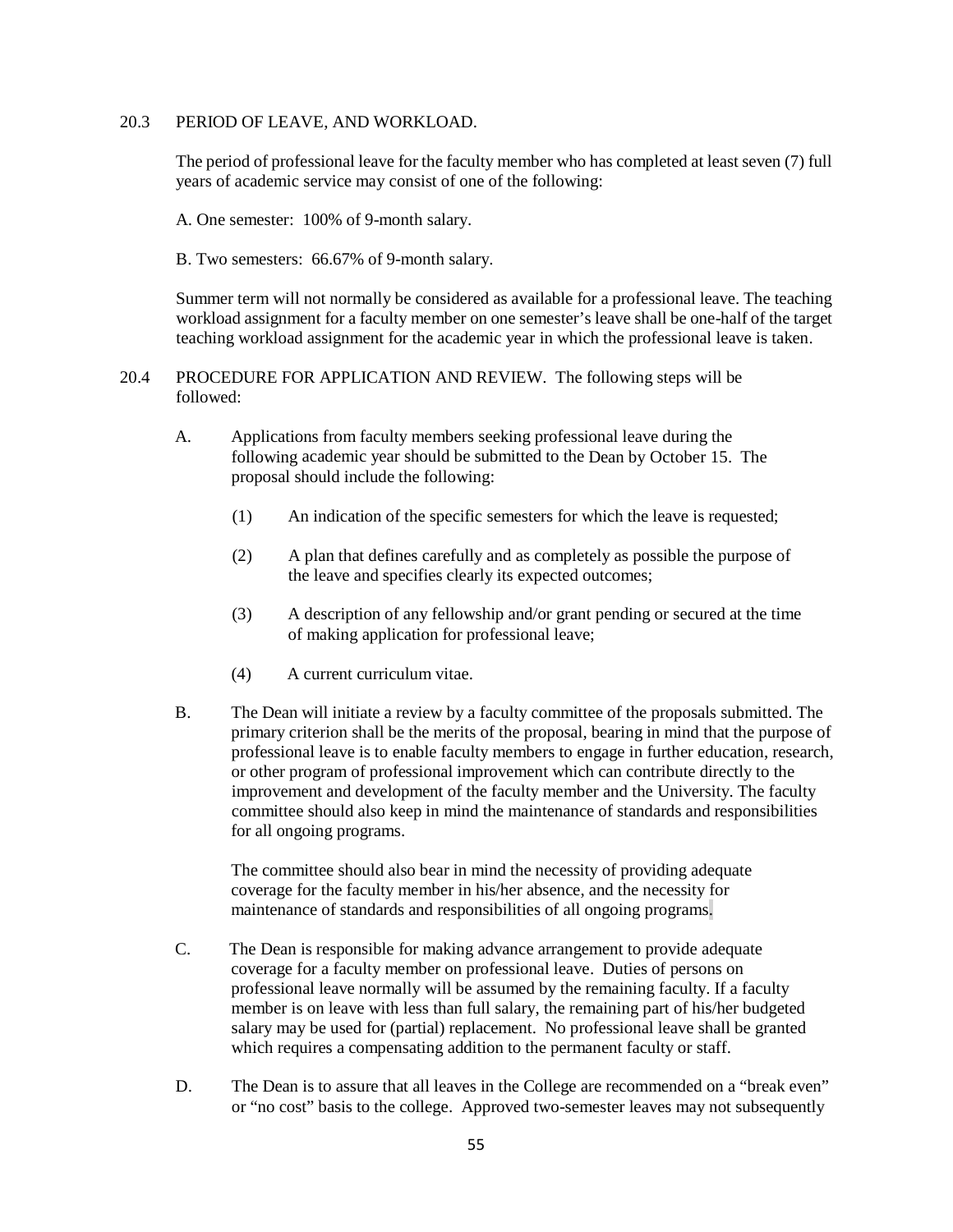be reduced to one- semester leaves unless mutually agreed otherwise. If the number of proposals exceeds the number that can be supported without additional cost or if all applicants cannot be accommodated because of <u>bona fide</u> instructional obligations, then the Dean may limit the number of proposals that are recommended by the college. In this case, the committee should prioritize the proposals with positive recommendations being determined in the following order:

- First, faculty members who were denied leave due to funding shortfalls in the previous year;
- Second, faculty members who have applied for a full-year leave;
- Third, faculty members who have never had a professional leave;
- Fourth, faculty members with the longest time since their last professional leave;
- Fifth, faculty members with the longest continuous full-time service in the University.

After such priority lists are made, the Dean shall give timely notice to any faculty members whose leaves are at risk of being deferred.

Eligible faculty members who are asked to defer professional leave will be accorded first priority in the following year. The eligibility for future professional leave of those deferred shall be calculated from the point at which they would have returned from leave in their original proposal.

In any event, the Dean shall issue a statement indicating how adequate coverage can be provided for the faculty member in his/her absence as part of the Dean's recommendation to the Provost.

- E. Should all approved professional leaves result in a surplus of funds from one or more colleges after the break-even rule has been applied, those funds will be pooled at the university level and used to fund, along with the ranking criteria above, as many of the remaining unfunded meritorious proposals as these funds will allow. Faculty members whose application for a leave was deemed of acceptable quality but denied as a result of a funding shortfall on the college level may reapply the following year. Such applications shall be reviewed again by college-level committees and, if again found of acceptable quality, shall be funded -- as long as the university can do so on a "break even" or "no cost" basis at the university level.
- F. Applications, to be considered by the Provost, must include the recommendations of the applicant's college committee, and the Dean. Applications with recommendations must be submitted to the Provost no later than November 15.
- G. The Provost shall, in turn, make recommendations on faculty professional leaves to the President. The President shall make his/her recommendations to the Board of Trustees for final approval at its January meeting.
- H. Within ninety (90) days of returning to University duties, a faculty member shall submit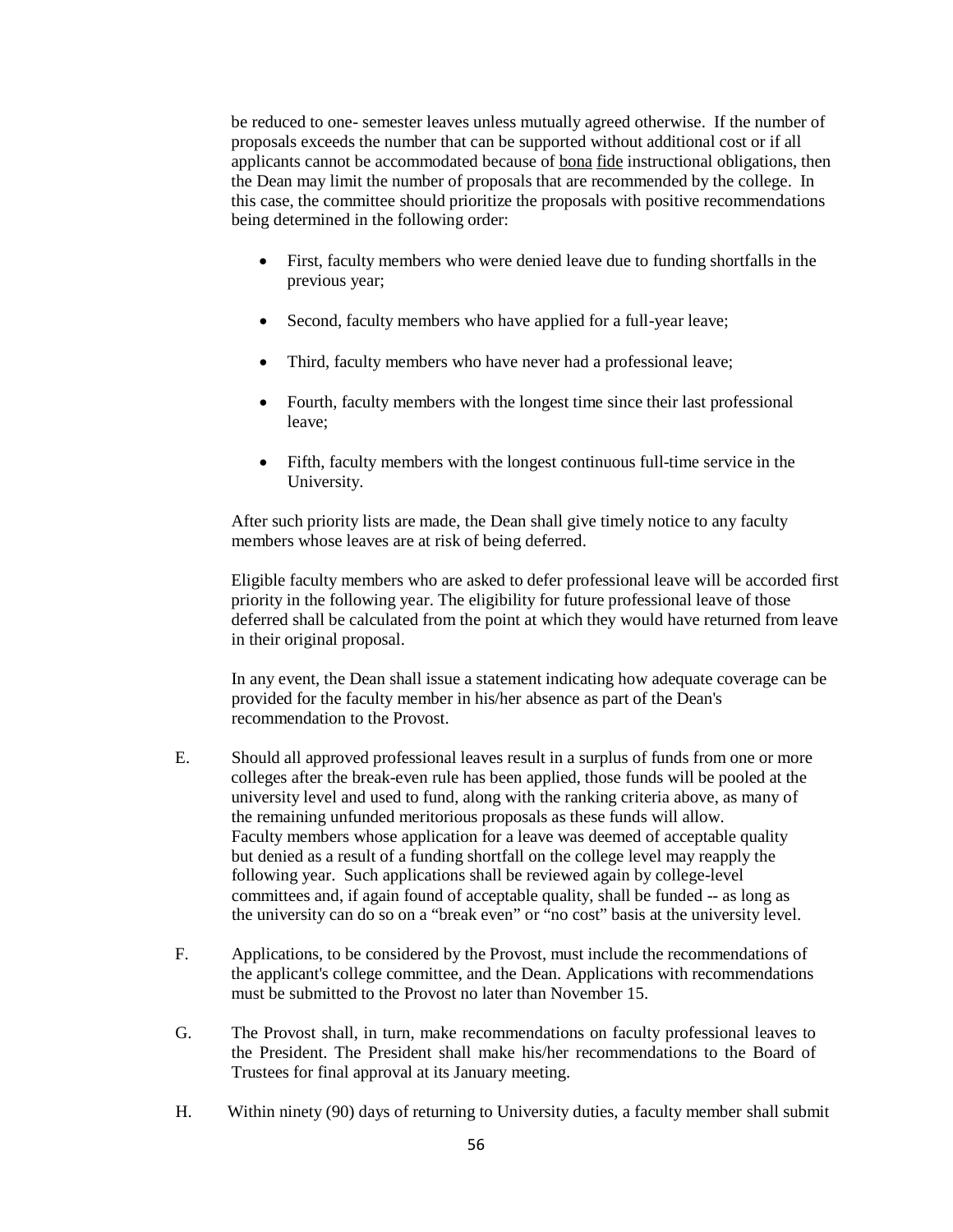a written report of activities during the period of professional leave. The report should be submitted to the Dean, who shall comment upon the report in writing. The report and comments shall be forwarded to the Provost.

### **ARTICLE 21**

### **STUDENT FEE AUTHORIZATION PROGRAM**

- 21.1 Eligibility and Description. The student fee authorization program at Cleveland State University is an educational assistance program for spouses, registered same-sex domestic partners and eligible dependent children of full-time employees. Fee remission as described in this Article will be provided for full instructional and general fees charged for enrollment in credit courses by undergraduate students and for half of the total instructional and general fees charged for enrollment in credit courses by graduate and professional students. Benefits apply only to the in-state portion of any fee. The Student Fee Authorization Program may not be used for Continuing Education courses. For those who wish to enroll in "premium-priced" programs, the benefit shall not exceed the standard law, graduate or undergraduate tuition.
- 21.2 Application/Information. Employees' spouses, registered same-sex domestic partners and eligible dependents who choose to participate in the Student Fee Authorization Program must follow the University's application and enrollment procedures.
	- (1) Applications for the Student Fee Authorization Program may be obtained from the Department of Human Resources Development and Labor Relations website. Fee remission benefits may be subject to Federal and State of Ohio taxation. If deemed to be taxable, benefits received under this program are treated as taxable income of the CSU employee rather than the student. Any taxable benefits are subject to federal tax withholding requirements. Tax withholding, if applicable, will be deducted in four equal installments from the employee's last four paychecks of the semester during which the benefit is provided. Tax information will be provided at that time.
	- (2) Complete the application fully and obtain both the student's and employee's signature. In the case of students qualifying for the program under exceptions, Human Resources will sign for a deceased employee.
	- (3) The employee must take the completed and signed application to Human Resources, show an ID and obtain certifications.
	- (4) The application may now be submitted with registration in lieu of or in addition to fees. NOTE: Incomplete applications may be returned, which could result in late registration. If upon audit the student fails to qualify for the Student Fee Authorization Program, a late registration fee may be added to the student's invoice.
- 21.3 Eligibility of Spouses, Registered Same-sex Domestic Partners and Children. For spouses, registered same-sex domestic partners or dependent children to be eligible for participation, an employee must have at least one (1) year of continuous full-time service with the University since the most recent hire date (if more than one). Eligibility is determined as of the first day of the session for the course(s) desired. The University will cover only the cost of fees for spouses, registered same-sex domestic partners and dependent children of employees who are eligible for the program on the first day of the session.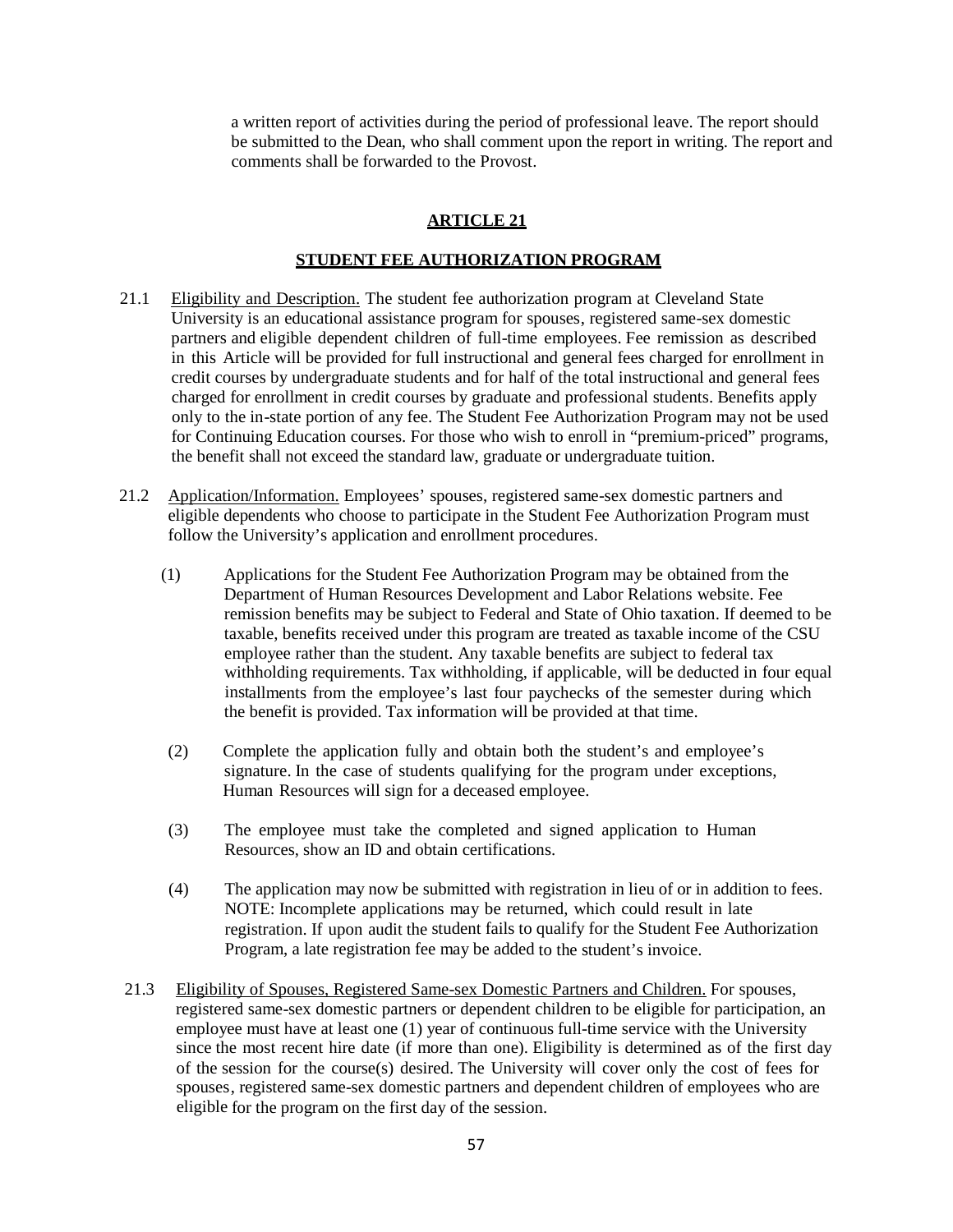Eligible dependents include the spouse, registered same-sex domestic partner of a qualifying employee or children who are financially dependent on the qualifying employee. A financially dependent child is one who currently meets the Internal Revenue Service dependency definition and is being claimed on the qualified employee's federal income tax return for the current year.

Eligible spouses, registered same-sex domestic partners and children receiving any form of financial aid through the University or other governmental agencies will receive fee remission under this policy only to the extent that no cash disbursement of this benefit results from multiple awards. Financial aid regulations governing the Fee Authorization Program are available in the Financial Aid Office.

21.4. Benefit. An eligible spouse, registered same-sex domestic partner or child may participate in the program for a total of 144 semester credit hours or two (2) academic degrees, whichever is less. The benefit applies only to the in-state portion of the fee.

In the event of the divorce of a qualifying employee, eligibility is continued for the spouse for a period of up to two (2) years, as long as the qualifying employee remains in full active status at Cleveland State University.

### 21.5 Changes in Employment Status.

- (1) In the event of a qualifying employee's death, eligibility will be continued for a spouse, registered same-sex domestic partner and/or children regardless of their registration status at that time.
- (2) With ten (10) years of service, in the event of a qualifying employee's retirement or total disability (under OPERS, STRS or Social Security), eligibility will be continued for a spouse, registered same-sex domestic partner and/or children regardless of their registration status at that time.
- (3) If an appointment is continued at less than full-time, or if a leave of absence without pay is granted, eligibility is continued for two (2) full semesters beyond the date of the change in status. If an appointment is terminated as a result of a reduction of the workforce, benefits are extended for a period of two (2) full semesters for those who have been attending Cleveland State University during the two (2) academic terms immediately preceding the layoff. In the event of any other termination of active service with the University, the Fee Authorization Program eligibility ceases.

# **ARTICLE 22**

### **CONSULTING AND OTHER EXTRAMURAL EMPLOYMENT**

(A) Faculty members are frequently called upon to render professional counsel or service to public or private agencies for which compensation is direct and in excess of the terms of university contracts. Such services are encouraged if they fulfill a responsibility of the university to the community at large and provide invaluable professional experiences. It is understood, however, that such activities shall in no way limit the extent or quality of a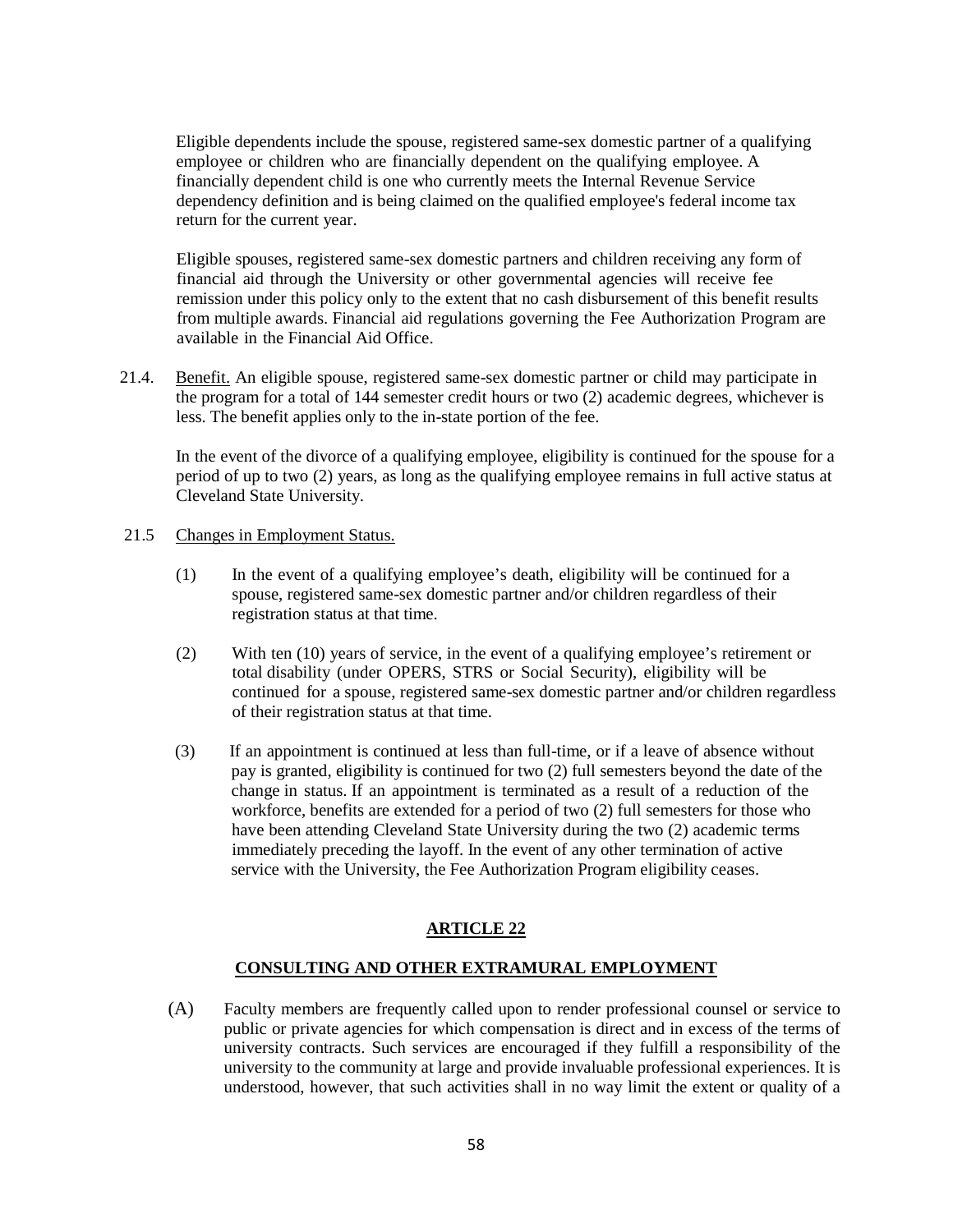faculty member's obligation to the university or their profession. There are three levels of such activities:

- (1) Activities that have a minimal impact on the faculty member's university or professional obligations, e.g., keynote speeches, paid reviews of research articles, books or creative works, and tenure reviews for other universities.
- (2) Activities that have a somewhat substantial one-time impact on the faculty member's university or professional obligations, e.g., teaching short courses or workshops, consulting on projects for business, government or nonprofit organizations, expert testimony and self-employment.
- (3) Activities that have a substantial and continuing impact on the faculty member's university or professional obligations, e.g., long-term consulting relationships with business, government or nonprofit organizations, expert testimony and selfemployment.
- (B) The activities described in paragraph (A)(1) of this rule are exempt from the pre-approval requirements specified in the remainder of this article but shall be included in the annual spring semester report of extramural employment.
- (C) Before performing activities described in paragraphs (A)(2) and (A)(3) of this rule, the faculty member shall obtain the written approval of the Dean; such approval not to be unreasonably denied. In no event shall the faculty member accept a regular salary or annual retainer for counsel or services without the written consent of the Dean.
- (D) Faculty members shall not engage in any outside employment activity, which competes directly with the university in its pursuit of grants, awards, projects and other sources of funding. In addition, outside employment shall not be undertaken, that violates Ohio's ethics laws governing public employees.
- (E) The use of the name, symbol, or address of Cleveland State University in any extramural employment agreement is prohibited. University facilities, equipment, and materials may be used for such purposes only with the prior express consent of the administration and according to explicit terms for reimbursement.
- (F) The Dean, or the Dean's designee, shall at all times be kept informed in writing of the extramural employment of full-time faculty members. Faculty shall submit a report of such activities, indicating the number of hours and for whom the work was performed, to the supervisor in the spring semester of each academic year. In addition, by October  $1<sup>st</sup>$  of each year, each faculty member shall disclose in writing the extent of any extramural employment the faculty member expects to engage in during that academic year. This disclosure is to be made by email to the Dean or Dean's designee on a form timely provided by the administration. Consulting activities should make a contribution to the enrichment of the teaching and/or research competence of the faculty member.
- (G) If the Dean believes that a faculty member's outside activities interfere with the extent or quality of the faculty member's obligation to the university or to the profession or compete directly with the university in its pursuit of grants, awards, projects and other sources of funding, or if the faculty member fails to abide by the procedures set forth in paragraph (A) of this rule, the Dean or the Dean's designee and the faculty member shall discuss the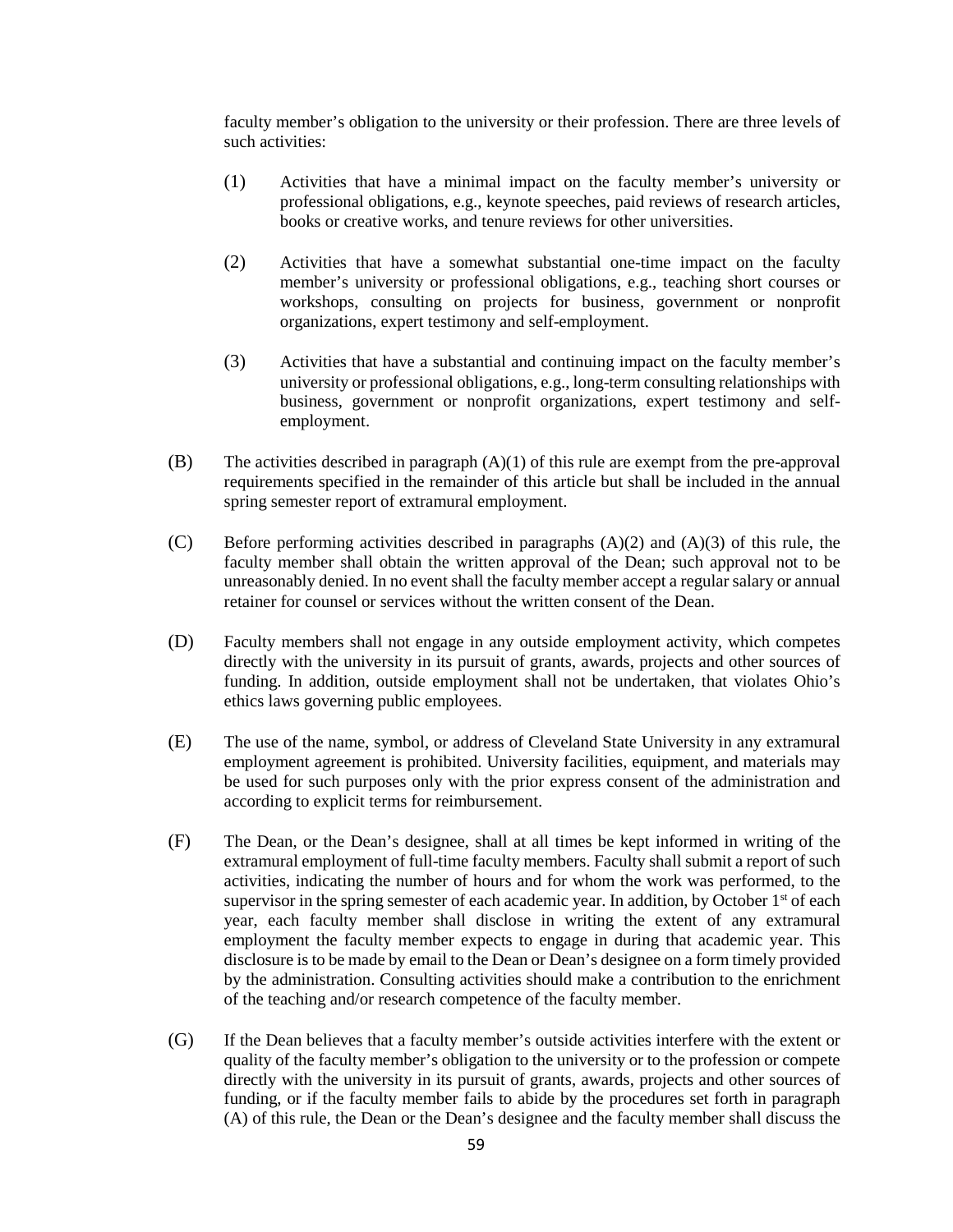situation in an attempt to resolve any problems or misunderstandings. After such consultation, the Dean may order suspension or termination of any outside employment. Such orders to suspend or terminate outside employment may be appealed to the Provost. During the grievance procedure, the order of the Dean affecting outside employment normally shall not force suspension or termination of existing contractual obligations, but shall prohibit the faculty member from extending or renewing any existing contractual obligations, or accepting any new outside employment. Nevertheless, if the Dean determines that continuing the outside employment impairs the faculty member's obligation to the university or the profession, the faculty member shall suspend or terminate the outside employment even if the order is challenged through appeal.

(H) Faculty members are expressly prohibited from teaching for other educational institutions, colleges or universities while under contract, unless such teaching is a part of an interinstitutional agreement entered into by Cleveland State University or the faculty member has the prior written consent of the Dean.

### **ARTICLE 22.5**

### **SERVICE**

- 22.5.1 Service responsibilities of faculty members include the following:
	- A. Service to the law school and university community, including participation in the governance of the law school, curriculum development, and other institutional responsibilities.
	- B. Service to the profession, including working with judges and practicing lawyers to improve the profession; and
	- C. Service to the public, including participation in pro bono activities.

Such service is to be reported each spring on the annual EFAAR report completed by each faculty member. The law school Faculty Affairs Committee, in consultation with the Dean, will create guidelines as to the types of service activities faculty should report. These guidelines shall be submitted to the Provost within nine months after the date of execution of this Agreement, and will be subject to approval by the Provost.

### **ARTICLE 23**

### **PATENTS AND COPYRIGHTS**

23.1 PREAMBLE. The policies that follow pertain to Intellectual Property, meaning any copyrightable or patentable subject matter, including but not limited to: books, texts, articles, monographs, glossaries, bibliographies, study guides, laboratory manuals, syllabi, tests and work papers, lectures and lecture notes, musical and/or dramatic compositions, unpublished audiotapes and cassettes, computer programs and software, live video and audio broadcasts, programmed instruction materials, drawings, paintings, sculptures, photographs, distance education materials, other works of art, and any new and useful process, machine, manufacture, or composition of matter, or any new and useful improvement thereof.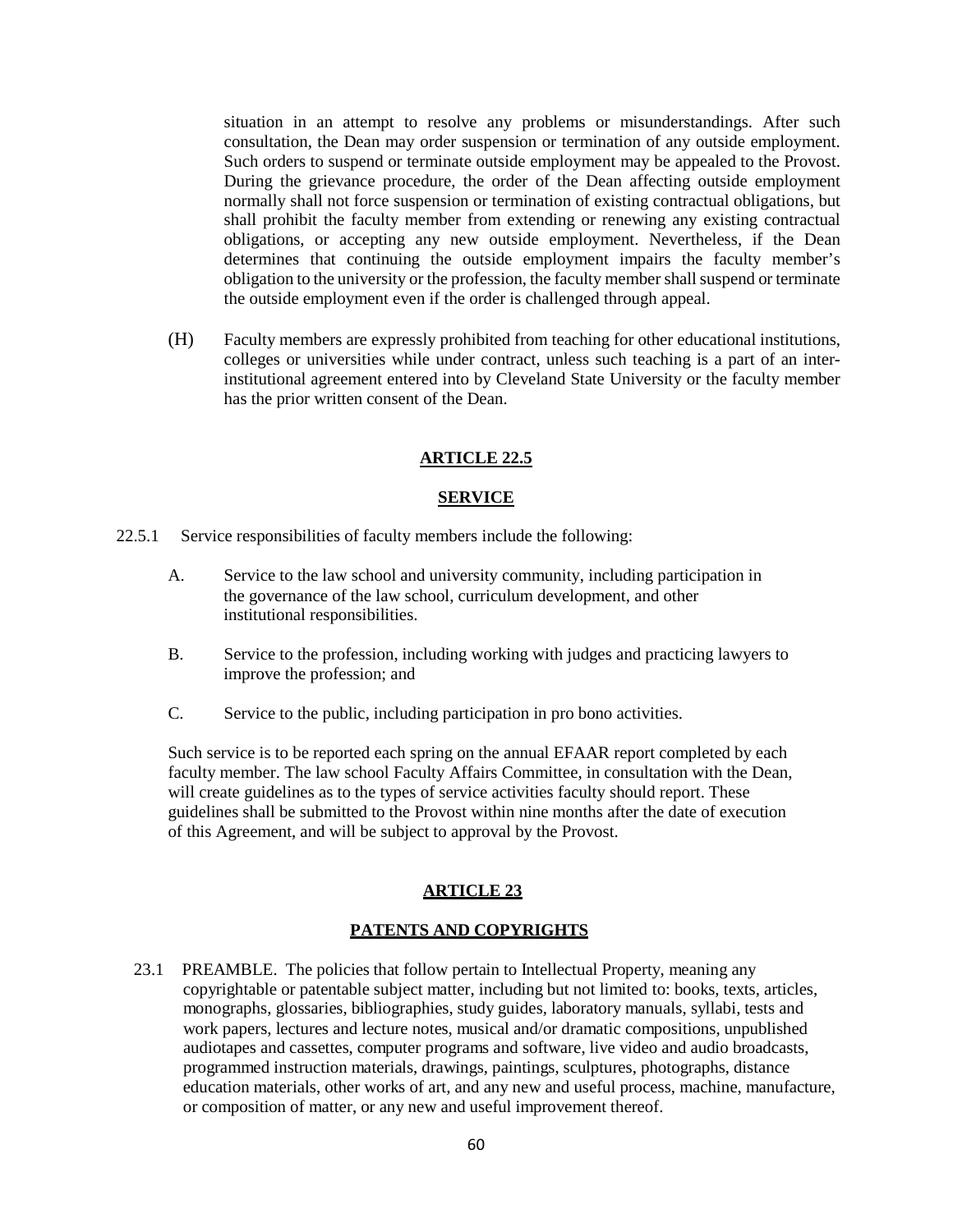- 23.2 PATENTS POLICY. Research is recognized as an integral part of the educational process to generate new knowledge; to encourage the spirit of inquiry; and to develop scientists, engineers, and other scholars. As a result of such research, new discoveries and inventions may be made by faculty members of the University. Discoveries and inventions may have material commercial value or potential as revenue producers; may contribute significantly to scientific, technological, social, and cultural progress; and may qualify for patent protection. Patents are created by the Constitution and laws of the United States to recognize the ownership of inventions by individuals in return for the publication of the inventions by issued patents and ultimate dedication to the public after the limited period for which the law grants patent protection.
- 23.3 The faculty members of the University are encouraged to evaluate the results of their research activities in terms of potential commercial value and the public interest, as well as for scholarly significance.

### 23.4 DEFINITIONS

- A. "Patent/patentable" means:
	- (1) Utility inventions or discoveries that constitute any new and/or useful process, machine, manufacture, or composition of matter, or any new and/or useful improvement thereof, as such is further defined in  $35$  U.S.C. §§ 100  $\&$ 101;
	- (2) Ornamental designs, being new, original and ornamental designs for an article made, such as is further defined in 35 U.S.C. § 171, et seq; and
	- (3) Plant patents, being for the asexual reproduction of a distinct and new variety of plant, including cultivated sprouts, mutants, hybrids and newly found seedlings, other than a tuber propagated plant or plant found in an uncultivated state, as such is further defined in 35 U.S.C. § 161, et seq.
- B. "Invention" includes discoveries, products, processes, compositions of matter and improvements that are or may be patentable.
- C. "Sponsored research agreement" includes any sponsored research grant, contract, fellowship, or other special arrangement to fund faculty research by third parties.
- D. "Net income" from any invention, discovery or patent will be defined as earnings received by the University from a license with a third party for the invention or discovery after payment of all costs incurred by the University in connection with the invention or discovery. Such costs will include, but not be limited to, the cost of pursuing patent protection, developing the invention, any investment in the invention, marketing the invention and/or licensing the invention. In the absence of a written agreement to the contrary, multiple inventors shall receive equal portions of the inventors' share of revenue.
- E. "SPRS" means Sponsored Programs and Research Services.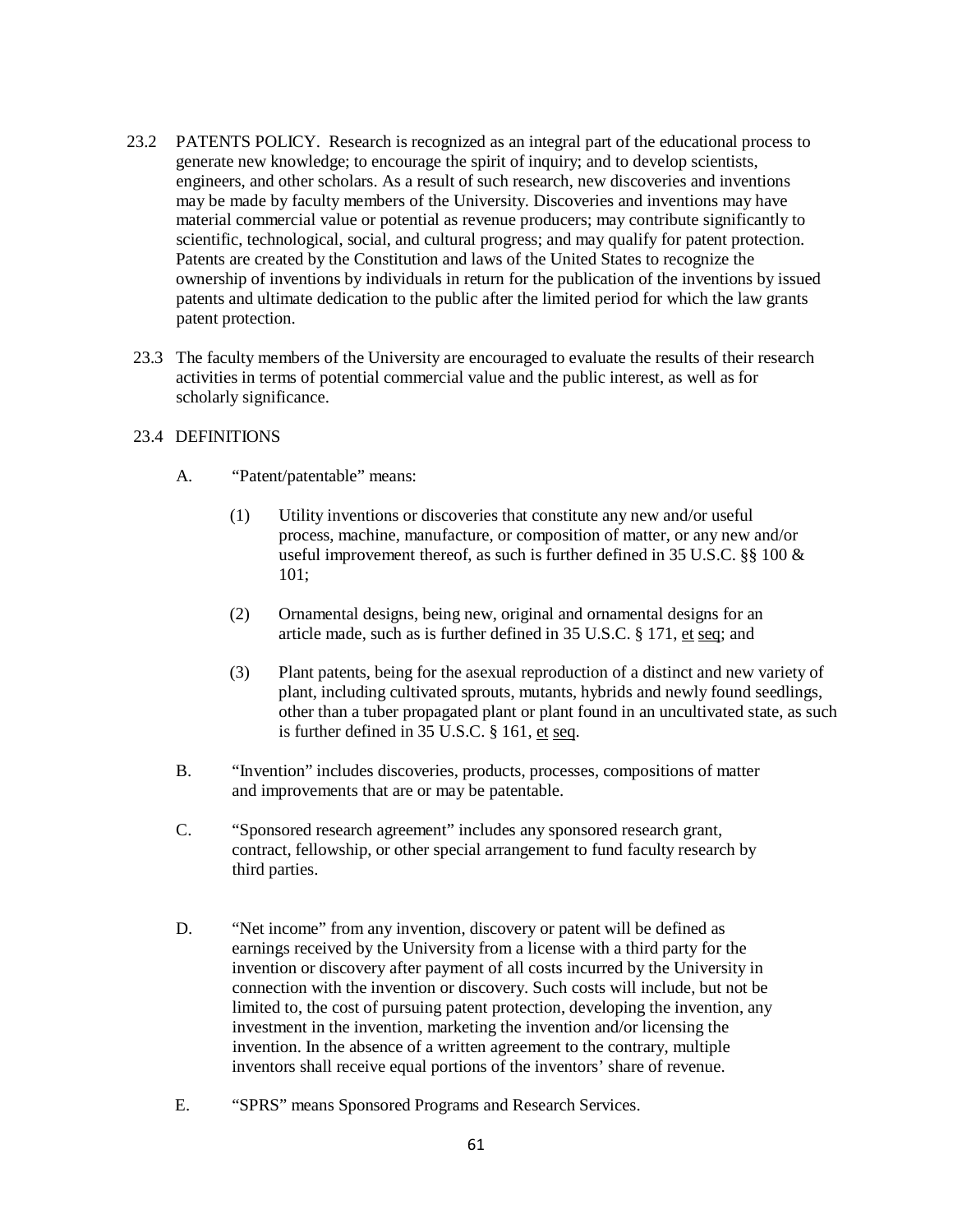- F. "TTO" means the Technology Transfer Office.
- G. "CSURC" means Cleveland State University Research Corporation.

### 23.5 DISCLOSURE

- A. Faculty members, other employees, and students shall disclose in a timely manner to TTO all inventions that are developed from research or investigations supported by the University or by any University facilities, equipment, or resources. Such support includes any facilities, equipment, or resources provided pursuant to sponsored research agreements.
- B. Disclosure shall be in writing and shall include at least the following: a general description of the field of the invention or discovery, any prior art of which the inventor(s) is aware, a general statement (if possible) of the economics or commercialization potential of the invention or discovery, a listing of the notebooks or other records containing the first description of the invention or discovery, the name of the person to whom the invention or discovery was first disclosed, and the date of such disclosure. TTO will determine the particular form, detail, and supporting information required for disclosures.
- C. Faculty members, other employees, and students who believe they have inventions that were not developed from research or investigations supported by the University or using any University facilities, equipment, or resources shall not file, or permit others to file in their name, patent applications, without providing at least thirty (30) days' notice and a statement of the circumstances of the invention to TTO. At the TTO's request, additional information as to the nature and circumstances under which the invention was developed and a copy of the invention disclosure of proposed patent application, whichever TTO may deem appropriate under the circumstances, shall be provided.

### 23.6 REVIEW PROCESS

- A. Within thirty (30) days of a disclosure of an invention, TTO shall notify the inventor whether his/her disclosure is incomplete, with notations of the additional information required, or shall refer the disclosure to the Patent Review Committee.
- B. Within thirty (30) days of the receipt of the complete disclosure from the inventor, TTO shall either (a) file a Provisional Patent application to protect the intellectual property for further evaluation; or (b) convene the Patent Review Committee, which shall make a recommendation about the invention to the Vice President for Research.
- C. If the Intellectual Property is protected via a Provisional Patent, before the one-year protection is over, TTO shall convene the Patent Review Committee, which shall make a recommendation about the invention to the Vice President for Research. Committee, the Vice President for Research shall notify the inventor of the disposition of the invention.
- D. Within thirty (30) days of the receipt of the recommendation from the Patent Review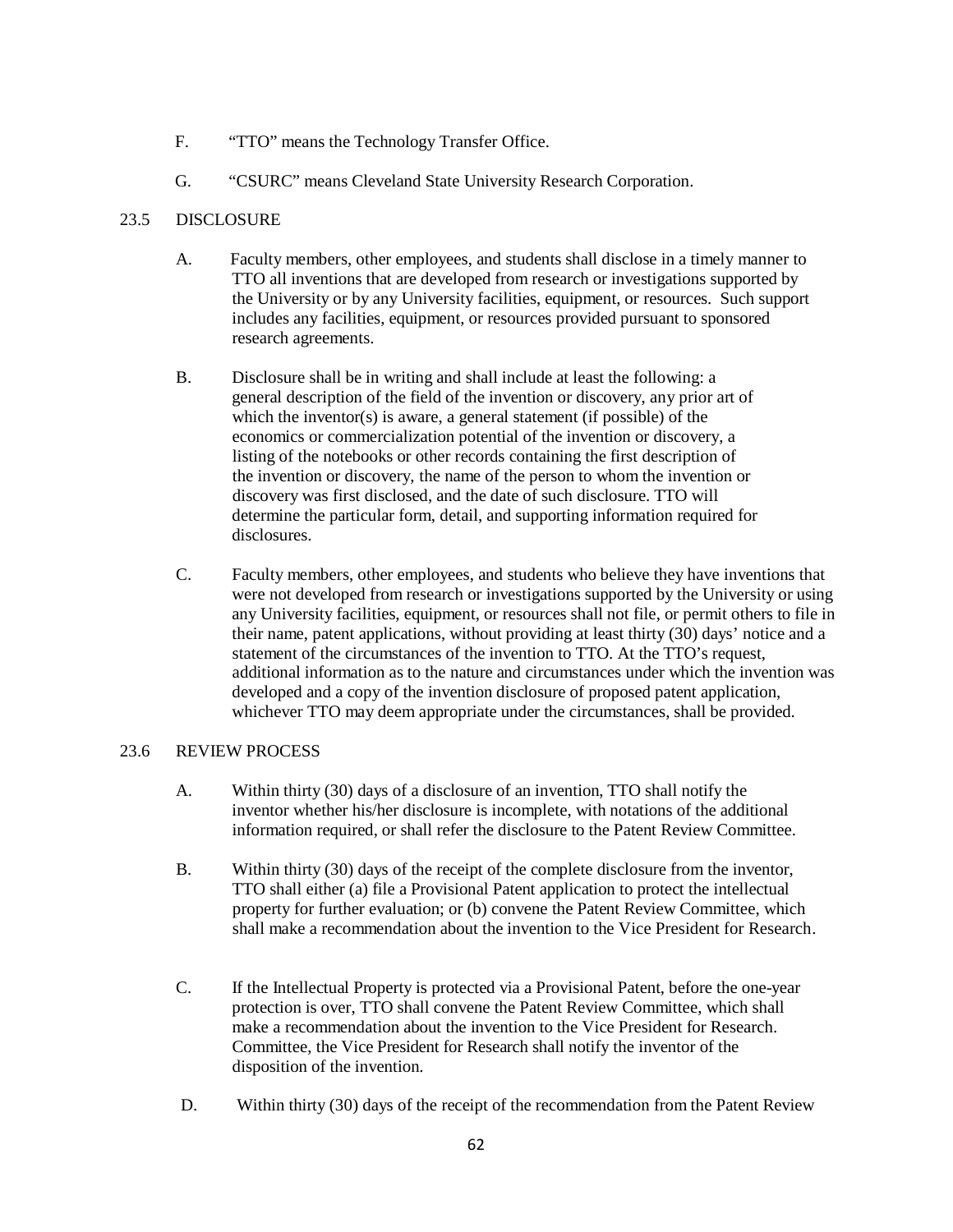E. For inventions or discoveries that result from sponsored research agreements whereby the University has already secured a licensee, the inventor will not be required to fill out an invention disclosure form and the Patent Review Committee will not need to review the invention.

### 23.7 PATENT REVIEW COMMITTEE

- A Composition and Appointment
- (1) The Patent Review Committee shall be composed of six members. The Committee members shall elect a Chair from among themselves. At the time of the initial appointment or election, each member shall be designated as serving either a one-year, two-year, or three-year term, so that the term of one faculty senate appointee and one presidential appointee will expire each year and a replacement appointment or election will be made each year. After the first appointment, subsequent members shall serve a three-year term, commencing on July 1 and terminating on June 30. Committee members may serve additional three-year terms.
- (2) Faculty Senate appointees. Three members shall be faculty members elected by the Faculty Senate. One faculty member shall be from the College of Engineering and one shall be from Mathematics or Natural Sciences.
- (3) Presidential appointees. Three members shall be appointed by the President. The presidential appointees may be either faculty members or from administration.
- B Duties
- (1) The Committee will review the merits of the invention and make recommendations to the Vice President for Research for the management of the invention, including its development, patenting, and exploitation.
	- (a) The Committee shall make an initial determination of whether the University or any other party has rights to the invention, and, if so, the basis and extent of those rights.
	- (b) If the Committee determines that the University has rights to the invention, the Committee will make one of the following recommendations to the Vice President for Research:
		- (i) The University should pursue legal protection of the invention, through patent or otherwise, and seek commercial development of the invention;
		- (ii) The University should dedicate its rights to the public, adhering to the wishes of the inventor or creator where feasible; or
		- (iii) The University should transfer or waive its right in favor of permitting the inventor or creator to protect and develop the invention at his or her own expense, and whether and what conditions should be attached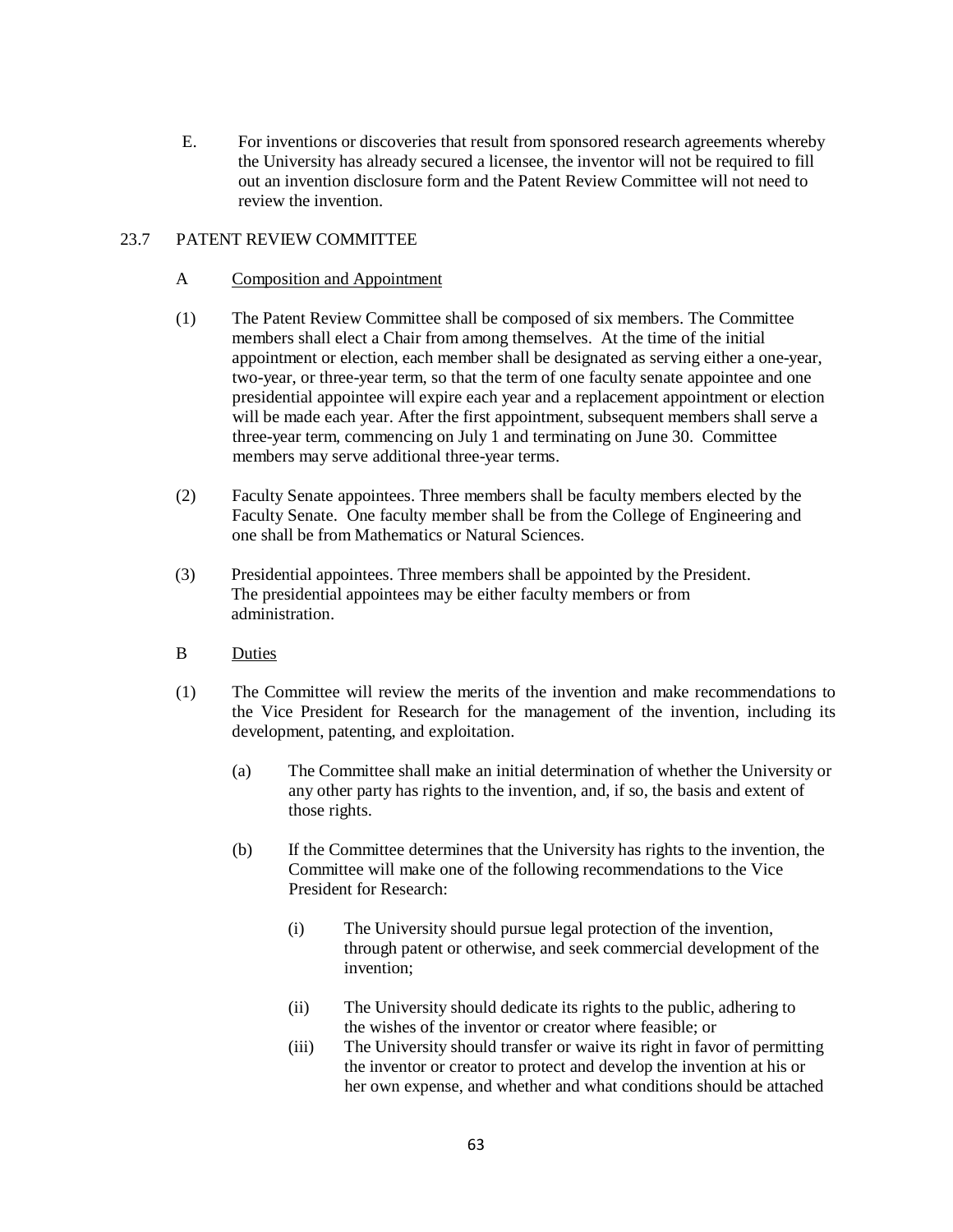to a transfer or waiver. At a minimum, such a transfer shall be subject to the retention of a non-transferable, royalty-free license in favor of the University to be used in connection with the University's mission of teaching, research, and service.

- (2) The Committee, on at least an annual basis, or more frequently, shall review the Patent Policy as a whole and recommend changes to the Contract Implementation Committee.
- (3) If there are two or more claimants to an invention within the University and they cannot reach an agreement as to how to share the benefits of the Policy, the Committee shall recommend to the Vice President for Research which of the competing claimants shall be considered inventors or creators for the purpose of this Policy and in what fraction they shall share in the benefits of the Policy.

### 23**.**8 DUTIES OF THE TECHNOLOGY TRANSFER OFFICE (TTO)

The TTO will have the following duties related to the Patents Policy:

- A. Upon request, provide advice and assistance to Researchers with respect to consulting agreements with industrial and other organizations that may involve rights to inventions within the scope of this Policy and provide advice and assistance to University officials who have responsibilities with respect to the approval of consulting arrangements;
- B. Maintain a file for each invention disclosure and each notice and statement with respect to inventions that the faculty member is claiming were not supported by the University. Each file will contain a complete record of all actions;
- C. Determine the form, detail, and supporting information required for disclosure of inventions and provide notice of these requirements to the University community and to individual inventors;
- D. Where there are two or more persons associated with the University claiming to be inventors or creators of an invention in which the University has rights, encourage and facilitate an early agreement (in a form acceptable to the University) among those persons concerning which of the claimants shall be considered inventors or creators for the purposes of this Policy and in what fraction each shall share in the benefits of the Policy;
- E. Assist the Office of University Legal Counsel in obtaining legal protection and arranging for licensing or other commercial development in those cases in which the University elects to pursue its rights, including preparing and prosecuting applications for patent, plant variety protection, and other legal protection; negotiating or assisting in negotiation of licenses and related agreements; and monitoring the collection of royalties or other related income; and
- F. Prepare or assist in the preparation of all required reports on inventions.
- 23.9 DUTIES OF FACULTY, STUDENTS, AND OTHER UNIVERSITY INVENTORS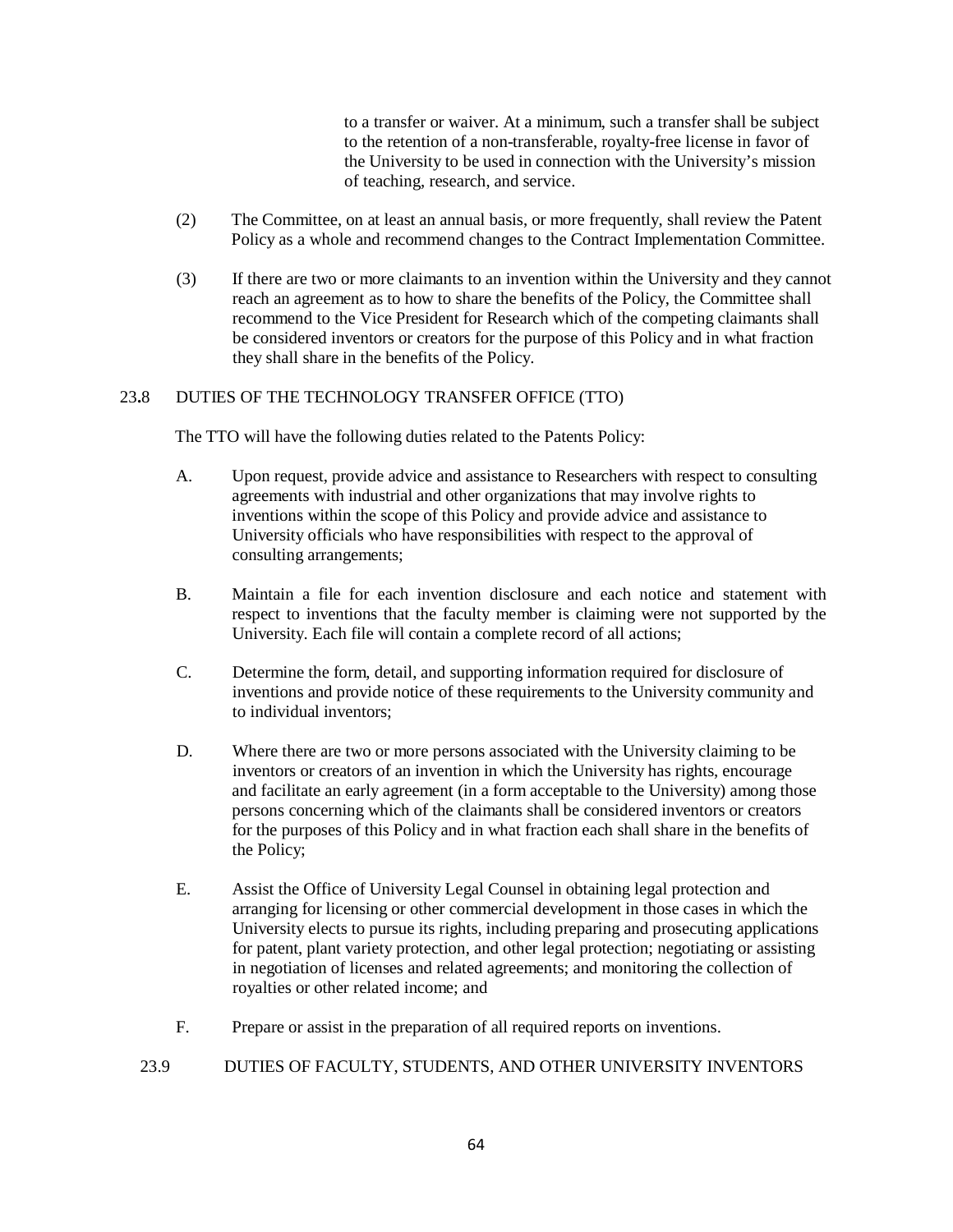- (1) Disclosure. University inventors or creators are responsible for disclosing in a timely fashion any items subject to this policy. They shall take all reasonable steps requested by the University or TTO, including but not limited to, the execution of assignments, confidentiality agreements, and shall assist the TTO wherever necessary in the evaluation, prosecution, and licensing of the invention.
- (2) Confidentiality. To maintain the University's rights to obtain patents or other intellectual property protection of an inventor, University personnel must maintain the confidentiality of each invention. If the publication of research results may reveal an invention, University personnel shall inform TTO of such publication in a timely manner to give TTO an opportunity to file a patent or protect the intellectual property rights of the University and the faculty member.
- (3) Consulting activities. Faculty and other University personnel engaged in consulting work regarding inventions should use great care to ensure that their consulting agreement(s) are not in conflict with University policies on outside activities and financial interests and shall disclose in a timely fashion to the Office of Research any potential conflicts.

### 23.10 SPONSORED RESEARCH

- A. All rights to inventions resulting from sponsored agreements shall be controlled by the terms of those agreements. Before accepting funding and conducting research activities under any sponsored research agreement, faculty members, other employees, and students shall be fully informed by SPRS of the terms of such agreements. Faculty members and other employees accepting support through sponsored research agreements shall be required to execute such agreements as will enable the University to conform with the requirements of the sponsoring agencies and shall abide by the terms of such agreements.
- B. When the University and an external sponsor enter into an agreement for research to be conducted with funds or facilities provided in whole or in part by external sponsors, any person who elects to conduct such research may be required by the University to enter into an agreement assigning all rights to inventions arising from such research to the University or to the external sponsor.
- C. No person may enter into any agreement respecting the assignment, licensing, or exploitation of any patent or other rights to any invention developed in the course of research supported by funds or utilizing facilities administered by the University pursuant to an agreement with an external sponsor without the written consent of SPRS. Such consent shall be given or withheld in accordance with the objectives set forth in this policy.

### 23.11 RIGHTS TO INVENTIONS AND PATENTS; DISTRIBUTION OF INCOME

### A. Ownership and Rights to Inventions

(1) Pursuant to section 3345.14 of the Ohio Revised Code, all rights to and interest in discoveries, inventions, or patents, which result from any research, investigation, or work conducted in any laboratory or facility of Cleveland State University or by University faculty, staff, or students acting within the scope of their employment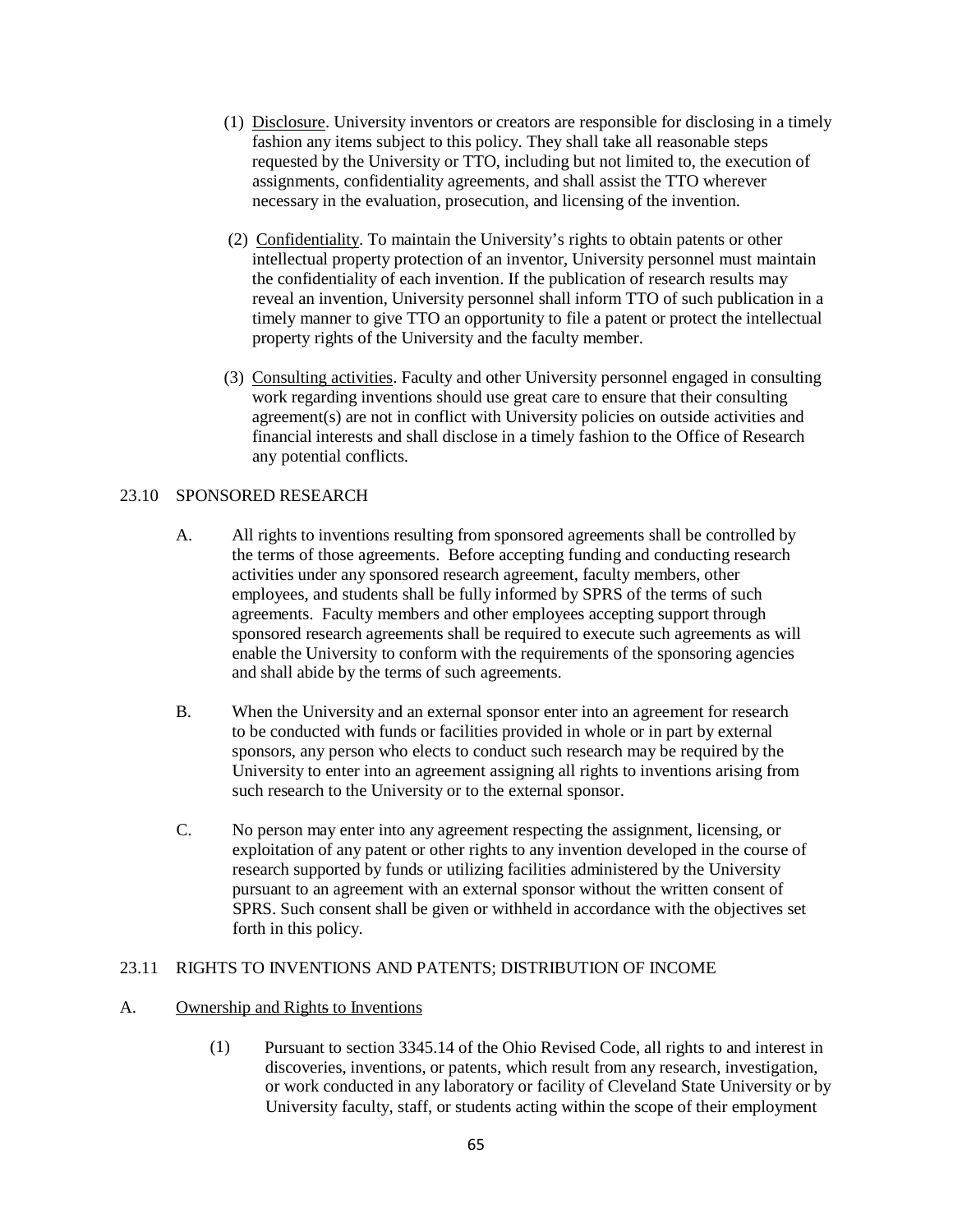or with funding, equipment, or infrastructure provided by or through the University, will be the sole property of the university. No person, firm, association, corporation, or governmental agency which uses the facilities of such college or university in connection with such research or investigation and no faculty member, employee, or student of such college or university participating in or making such discoveries or inventions, shall have any rights to or interests in such discoveries or inventions, including income therefrom, except as may, by determination of the board of trustees of such college or university, be assigned, licensed, transferred, or paid to such persons or entities in accordance with section 3345.14 of the Ohio Revised Code.

- (2) All rights with respect to inventions resulting from personal and independent research activities that are not supported by the University or by University facilities, equipment, or resources shall be the sole property of the inventor.
- (3) Upon request of the Patent Review Committee or TTO, the appropriate University department chair or dean shall investigate and report to the requesting party the extent to which University facilities and resources were used to support research activities resulting in an invention disclosed in accordance with this policy.
- (4) All rights to inventions resulting from sponsored research grants, contracts, fellowships, or special arrangements shall be controlled by the terms of those agreements. Faculty members, other employees, and students accepting sponsored research grants shall execute such agreements in a manner that will enable the University to conform with the requirements of the sponsoring agencies and shall abide by the provisions of such agreements and the Sponsored Research section of this policy.

#### B. Distribution of Income

(1) Net income from any invention or discovery that is licensed to a third party will be shared by the University and the inventor(s). Forty percent (40%) of the net income will belong to the inventor(s) or the heirs and legatees of the inventor(s). The remaining sixty percent (60%) of the net income will belong to the University and will be distributed accordingly:

- (2) Net income to the University resulting from intellectual property, including patents developed by members of the University faculty, will be reinvested in faculty development and administered by the Office of Research.
- (3) Determination of net financial returns as used in this policy shall be made by TTO for the University in accordance with generally accepted accounting principles.
- (4) Where rights to an invention are transferred or waived to the inventor, the allocation of these rights and any resulting future income shall be specified in writing by TTO and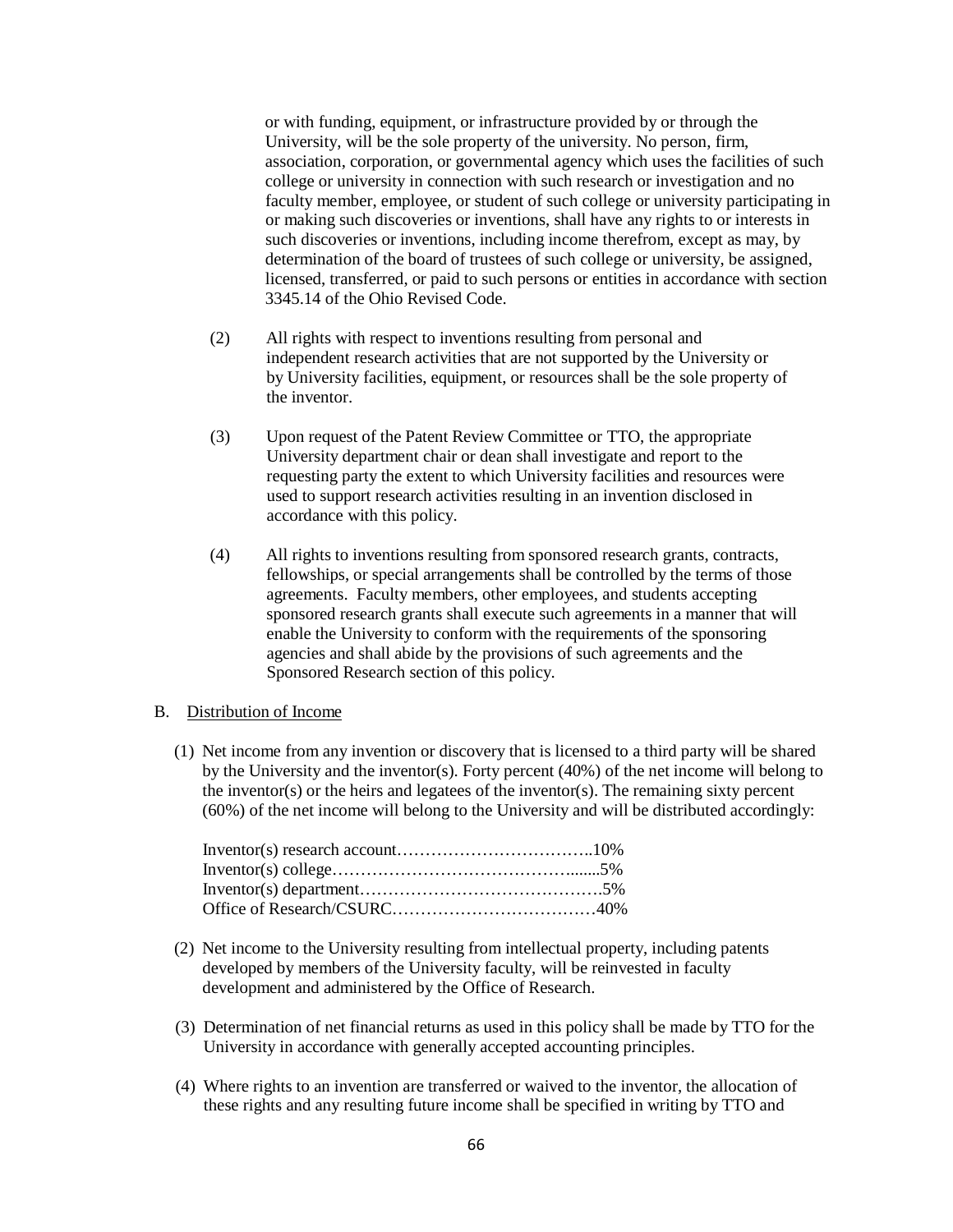approved by the Vice President for Research. A copy of the transfer or waiver shall be promptly supplied to the inventor.

#### 23.12 COPYRIGHT POLICY

PURPOSE. As an institution of higher learning, the University promotes creative activity in which new materials relating to teaching and scholarship are produced. The University supports such activity to improve teaching and research at the University and to benefit the community at large. Some of the materials produced may be copyrightable. This copyright policy has the purpose of encouraging creative activities while ensuring the benefit of creativity, resources, and energy expended is shared equitably by all parties concerned - creators, sponsors, and users.

The basic objective of this policy on copyrightable materials includes the following:

- A. To promote the development and utilization of materials created by members of the University community in the course of their University activities;
- B. To provide adequate recognition and incentives to the creators of such materials through a share in any proceeds from the materials;
- C. To provide a means whereby authors can claim title to and protect their intellectual products, including protection from publication by others; and
- D. To meet requirements imposed by government agencies or private foundations that contribute funds to support the creation and publication of scholarly works, consistent with the University's basic objectives as outlined above.

### 23.13 MATERIALS SUBJECT TO COPYRIGHT

(A) "Copyrightable materials" means those materials subject to copyright under the federal Copyright Act, 17 U.S.C. § 101 et seq. This Act applies to original works of authorship, fixed in any tangible medium of expression, now or later developed, from which such works can be perceived, reproduced, or otherwise communicated, either directly, or with the aid of a machine or device.

(B) Copyrightable materials include, but are not limited to, the following: books, texts, articles, monographs, glossaries, bibliographies, study guides, laboratory manuals, syllabi, tests and work papers, lectures and lecture notes, musical and/or dramatic compositions, unpublished scripts, films, filmstrips, charts, transparencies, other visual aids, video and audiotapes and cassettes, computer programs and computer software, live video and audio broadcasts, distance education materials, programmed instructional materials, drawings, paintings, sculptures, photographs and other works of art.

(C) Copyrightable materials may be created or produced under the following conditions:

(1) Independently created copyright with no University support or involvement;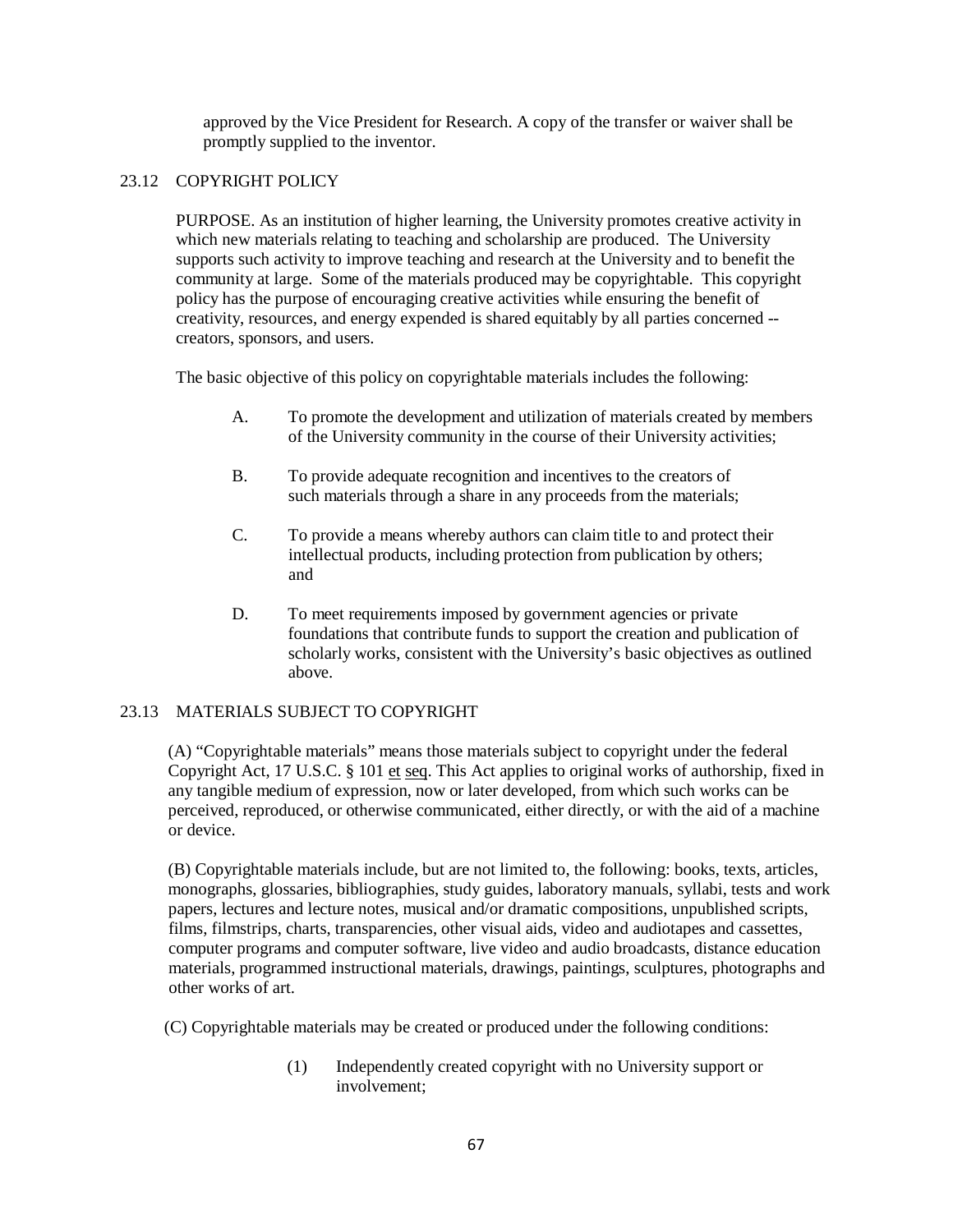- (2) Minimal University assistance;
- (3) As an assigned duty or pursuant to contract or a work-for hire agreement ("works for hire");
- (4) Extraordinary University assistance;
- (5) With support from an external sponsor.

#### 23.14 RIGHTS TO AND EQUITIES IN COPYRIGHTABLE MATERIALS

The ownership of materials initiated and produced by authors who are University faculty members, other employees, or students shall remain with the authors, except for the following classes of works: (a) works for hire; (b) works for which the University has provided assistance beyond that usually accorded ("extraordinary University assistance"); and (c) works done under a sponsorship agreement between the University and an external agency.

It is not intended that this policy change the traditional relationship between the University and faculty authors of textbooks and other scholarly and artistic works. Except for the three categories listed above, the University disclaims ownership of copyrightable materials, except for a royalty-free license under and for the term of the copyrights in the materials for the University's internal use.

#### A. Works for Hire

Copyrightable materials produced by University faculty as the result of direct work assignments to meet specific objectives or as an assigned University duty other than general academic research and normal teaching assignments are "works for hire" for which copyrights belong to the University. Such materials also include works commissioned by the University to fit within any of the categories of "specially ordered or commissioned" works described in section 101(2) of the Copyright Act, 17 U.S.C. sec. 101(2). A faculty member's general obligation to produce scholarly works does not constitute a specific University assignment for purposes of the "work for hire" doctrine, nor do research grants for specific scholarly projects provided by the University to faculty members fall under the "work for hire" doctrine. Unless the subject of a written agreement, modification of an existing University course to incorporate "hybrid" eLearning components or for delivery via distance education modalities does not, in and of itself, constitute a specific University assignment for purposes of the "work for hire" doctrine.

B. Externally Sponsored Works

Whenever the University and a third party undertake a sponsored research project, their grant agreement or contract shall determine the ownership of all copyrightable materials that are developed. If no provision is made for copyright, the University will own any work created, unless another agreement is reached between the University and the creator.

C. University− Supported Work If the University provides assistance (hereinafter labeled "extraordinary University assistance") beyond that usually accorded to faculty, other employees, or students in their work, then the University may claim ownership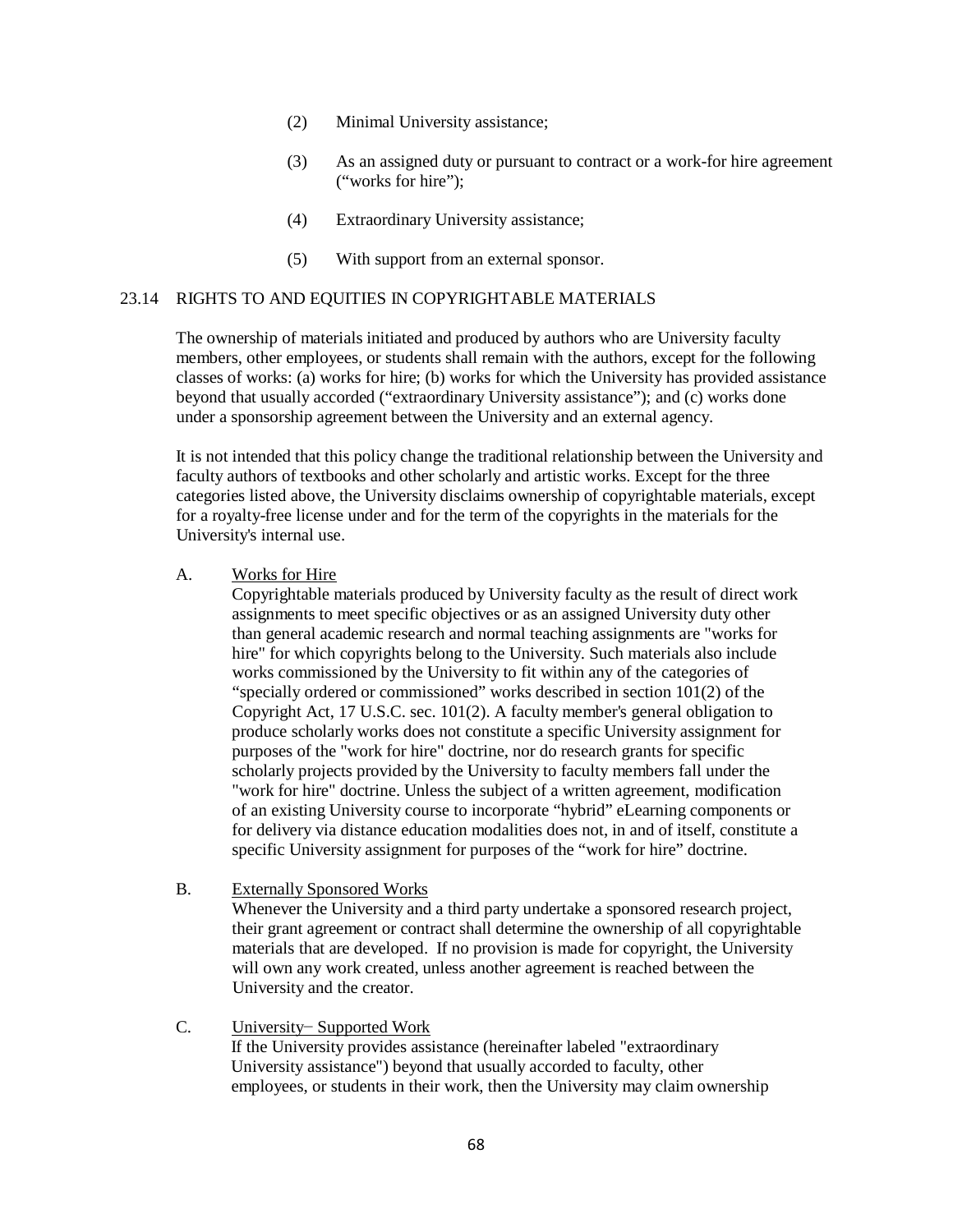of the copyright to works produced, unless the creator obtains written authorization from the University before using those resources.

Unless specifically identified as extraordinary University assistance and agreed to by the faculty in writing before receipt of such assistance, the following do not constitute extraordinary assistance:

- i. payment of a regular salary;
- ii. summer research grants;
- iii. professional leave;
- iv. release time resulting from reduced instructional assignments as provided for by contract or University policy;
- v. the personal use of office and library facilities;
- vi. the use of personal computers, or reasonable data and word processing services.

Extraordinary University assistance includes, but is not limited to, financial assistance, extra technical help such as assistance from University computer programmers or technicians, or greater than normal use of such University facilities that an outside user would be charged for use.

In all cases, written agreements shall be negotiated prior to the commitment of extraordinary University assistance for the work, including but not limited to work associated with distance education materials covered by Article 31 of the contract. TTO shall maintain a file of all previously negotiated agreements and shall make those documents available to any party applying for extraordinary University assistance. If, within ten (10) University working days of the submission of a completed application for extraordinary assistance, the author and TTO cannot mutually agree on rights in the work, the author and TTO may each submit, within ten (10) University working days, independent recommendations regarding ownership and equity to the Copyright Committee for determination. Within forty-five (45) days of the submissions, the Committee shall recommend to the Vice President for Research how rights in the work shall be allocated. The Vice President for Research shall make a determination regarding rights in the work within forty- five (45) days after receiving the Committee's recommendations.

For works that are created with extraordinary University assistance, the rights and equities of ownership shall be negotiated and agreed upon in writing by the author(s) or creator(s) of the work and the Office of Research). The Office of Research may agree to:

- (1) assign all rights of ownership to the author or creator;
- (2) assign joint ownership rights, sharing in all income derived from the work;

(3) negotiate a value of the University's assistance and receive payment of no more than fifty percent of royalties accruing to the author up to the value of the University assistance, in return for sole ownership by the author or creator; or

(4) any combination of the above that adequately reflects the University's level of support.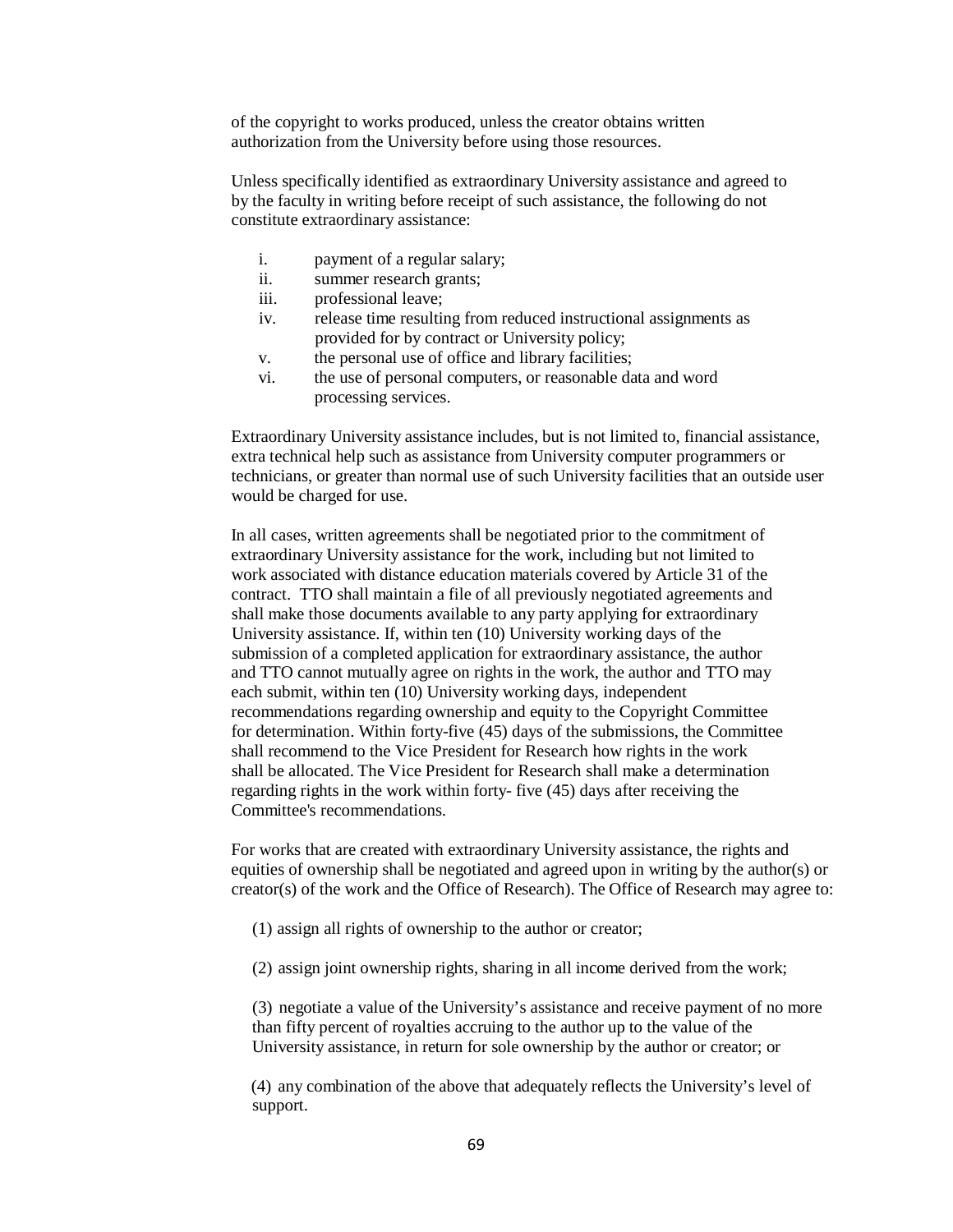Whatever arrangement is negotiated, the author shall grant to the University a royaltyfree license under and for the term of the copyrights in the materials for the University's internal use. Net income to the University resulting from Intellectual Property, including copyrights developed by members of the University faculty, will be reinvested in faculty development and administered by the Office of Research.

### 23.15 COPYRIGHT REVIEW COMMITTEE

The Copyright Review Committee shall be composed of six members. Three members shall be faculty members elected by the Faculty Senate. Three members shall be appointed by the President. The Committee members shall elect a Chair from among themselves. At the time of the initial appointment or election, each member shall be designated as serving either a one-year, two-year, or three-year term, so that the term of one faculty committee member and one administration member will expire each year and a replacement appointment or election will be made each year. After the first appointment, subsequent members shall serve a three-year term, commencing on July 1 and terminating on June 30. Committee members may serve additional three-year terms.

#### 23.16 DISTRIBUTION OF INCOME FROM COPYRIGHTED MATERIAL

(1) Any net revenue deriving from a copyrightable work in which the University shares a copyright under these policies but for which a negotiated agreement does not exist shall be shared between the author(s) and the University according to the following schedule:

| <b>NET REVENUE</b>         | AUTHOR(S) | <b>UNIVERSITY</b> |
|----------------------------|-----------|-------------------|
| Up to $$100,000$           | 50%       | .50%              |
| $$100,000$ to $$1$ million | 60%       | 40%               |
| \$1 million to \$5 million | 75%       | 25%               |
| More than \$5 Million      | 80%       | 20%               |

- (2) Net income to the University resulting from the copyrighted material developed by members of the University faculty will be reinvested in faculty development and administered by the Office of Research.
- (3) Determination of net financial returns as used in this policy shall be made by the Office of Research in accordance with generally accepted accounting principles.

# **ARTICLE 24**

# **ACADEMIC WORKPLACE ENVIRONMENT**

24.1 The administration recognizes the importance of providing academically adequate classrooms, office space, materials, supplies and equipment, clerical support, library and instructional media services, computer facilities, and electronic and telecommunication facilities for faculty engaged in undergraduate, graduate and professional instruction, including clinical instruction and practice, research, and other professional activities in furtherance of the Law School's mission.

### 24.2 PROFESSIONAL DEVELOPMENT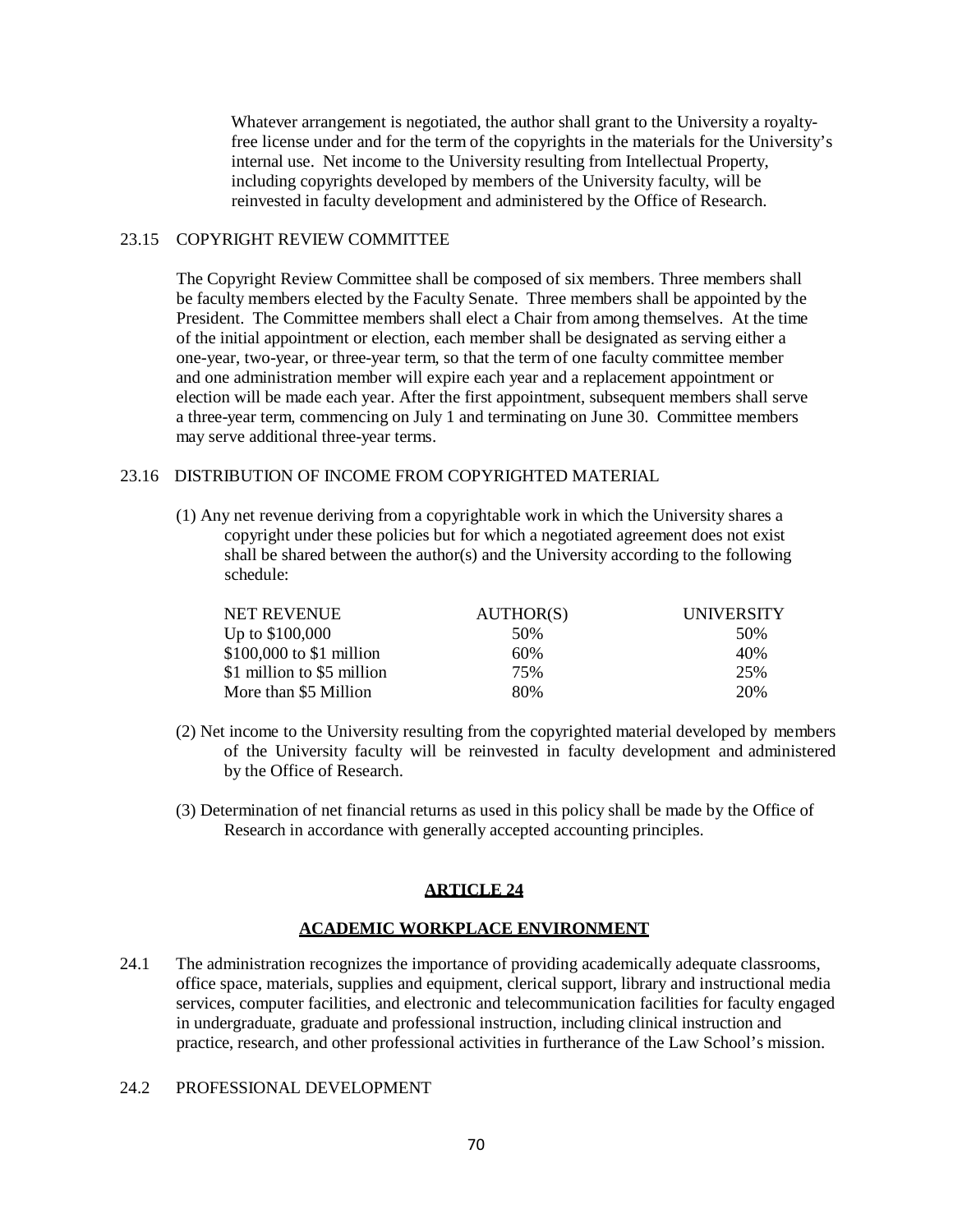Faculty needing funds for professional development may use the following sources:

- A. Faculty who have professional licensure, registration, certification fees and membership costs as a condition of their employment at CSU should consult Article 25 of this Agreement for reimbursement.
- B. Faculty seeking funding for professional travel for conferences and research should consult Article 26 of this agreement.
- C. Faculty seeking funds for equipment, software licenses, publication fees, data sets, and other such miscellaneous expenses should consult with their Dean's office to pursue such funding. Possible funding sources for such requests include external grants, internal grants, start-up funds for new faculty, technology fees, Graduate College support, Office of Research support, and college discretionary funds.
- 24.3 It is a faculty member's responsibility to follow University health and safety policies, which may include the mandatory attendance at health and/or safety-related training sessions. It is the Administration's responsibility to establish and to update University health and safety policies and to inform faculty members of changes in those policies and procedures. It is the Administration's responsibility to develop timely and appropriate health and/or safety-related training sessions for faculty.

The University shall convene a campus-wide Health and Safety Committee. The committee shall be composed of one member and one alternate selected by each of the following constituencies: University Administration, AAUP-LS, CSU-AAUP, Non-Bargaining Unit Professional Staff, SEIU-District 1199, Non-Bargaining Unit Classified Staff, CWA Local 4309 and FOP-OLC. The committee shall be chaired by the Director of Environmental Health and Safety. The committee shall meet every other month, unless otherwise mutually agreed, to review, discuss, and make recommendations, where appropriate, regarding health and/or safety concerns. The committee members shall mutually agree on the date, time, and place of the meetings. At any time, the committee members may mutually agree that there is no need for the committee to meet or that more frequent meetings are necessary.

# **ARTICLE 25**

### **REIMBURSABLE EXPENSES**

- 25.1 The University shall pay the cost of obtaining or renewing any license, registration or certification (excluding travel expenses and the completion of terminal degrees) that an employee must hold as a condition of employment at the University. The University shall also pay the membership costs for professional associations an employee is required to join in order for the University to maintain accreditation as deemed necessary by the University. Courses/programs that are taken/attended to meet certification, licensure or registration requirements as a condition of employment at the University shall be reimbursed by the University unless the same or a substantially similar course/program is offered at CSU at no cost to the faculty member within the applicable reporting cycle.
- 25.2 In addition to the above, the University shall pay for membership in the American Bar Association for each faculty member.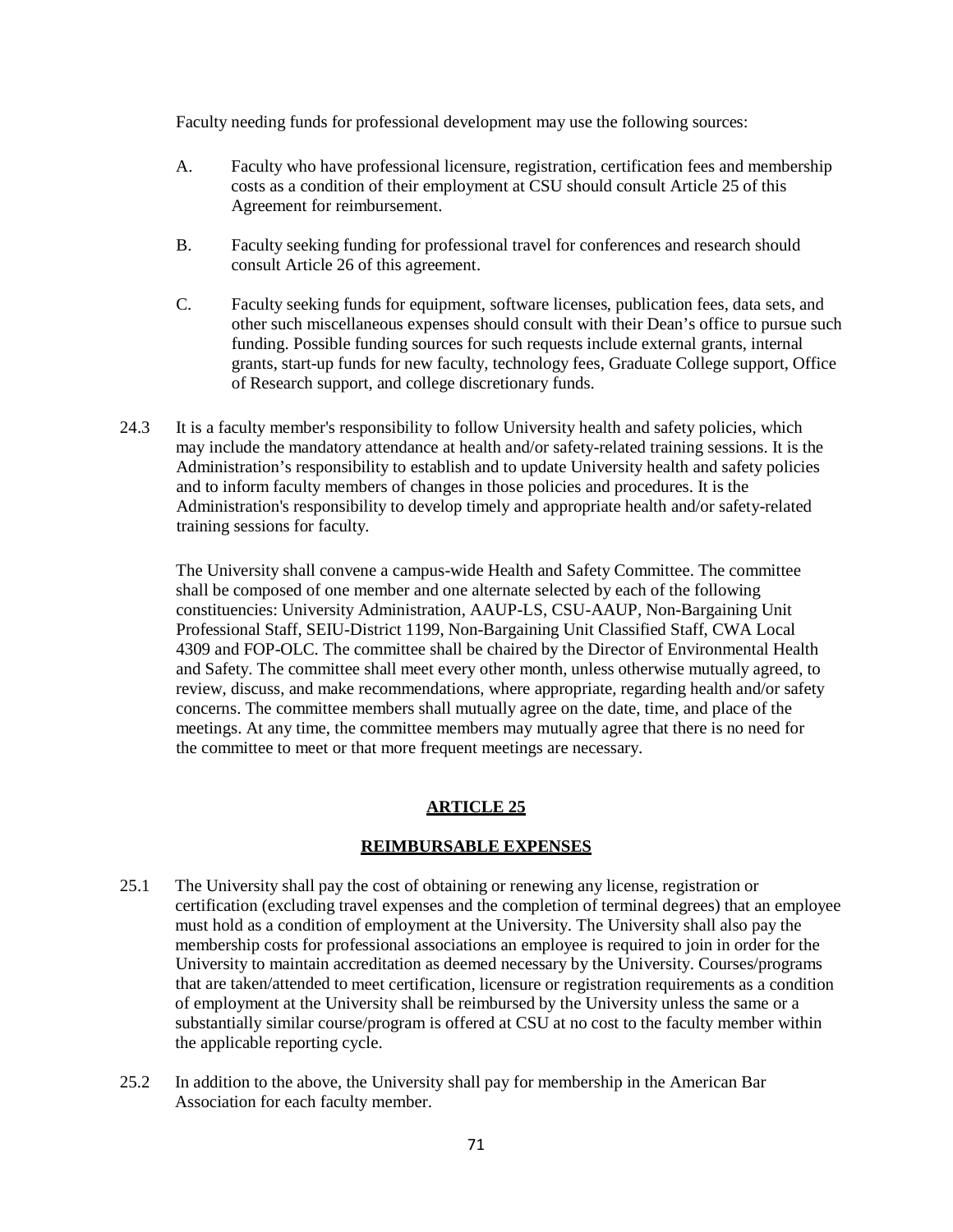#### **ARTICLE 26**

#### **TRAVEL EXPENSES**

- 26.1 Within budgetary limitations, CSU shall reimburse faculty for travel expenses incurred in:
	- (A) Attending professional conferences and meetings;
	- (B) Attending programs involving faculty development;
	- (C) Conducting research and other scholarly activities away from campus; and
	- (D) Conducting official university business.
- 26.2 Application for travel funds shall be made as early as possible to the College of Law's Associate Dean for Academic Enrichment, who may authorize such funds.
- 26.3 Subject to budgetary approval, the University shall fund a non-cumulative annual pool of at least \$20,000 for travel by bargaining unit members, subject to the following guidelines:
	- (A) Normally, faculty who attend a regional or national conference in their discipline can expect to receive a minimum amount for each fiscal year (July 1-June 30) for such travel, with that figure to be determined jointly by the Associate Dean for Academic Enrichment and the College of Law Faculty Affairs Committee.
	- (B) Applicants for such funding will use the current travel form and relevant supplementary information and direct such requests to the Associate Dean for Academic Enrichment.
	- (C) Applicants may apply for amounts in excess of the jointly determined minimum. Travel requests in excess of the minimum should be planned in a timely manner so that the Faculty Affairs Committee can review the requests in tandem with the Dean's office. In general, such requests should conform to two application cycles, one in each semester of each academic year.
	- (D) Applications for international travel must be approved at the Provost level.
	- (E) Applications for travel to conferences at which the faculty member will be moderating a panel or presenting will be given funding priority.
	- (F) It is the responsibility of the Associate Dean for Academic Enrichment to ensure that the travel funds will be used appropriately.
	- (G) A request for reimbursement shall be supported by original sales slips, invoices or receipts, and shall be submitted on the proper university form. Faculty shall comply with all university rules and regulations in regards to reimbursement.
	- (H) On an annual basis, the Office of the Provost will provide an accounting to the AAUP-LS of how these travel funds have been spent.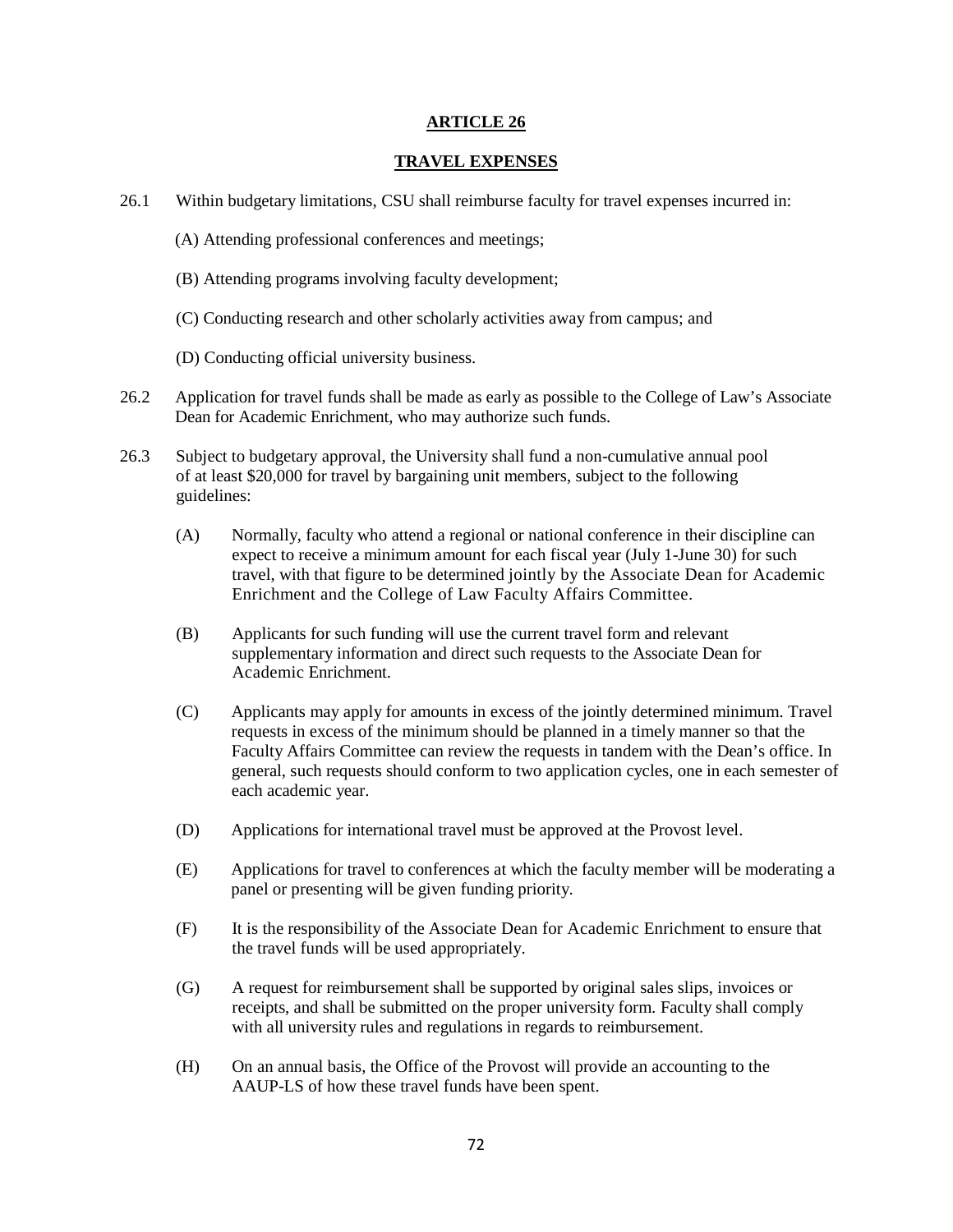### **ARTICLE 27**

### **PAY DAYS, PAYCHECKS, AND PAYROLL PROCEDURES**

- 27.1 Faculty members on nine- or ten- month contracts or renewal notices may elect to be paid over nine months or ten months, respectively, or over 12 months. Faculty members will have their paycheck deposited directly into a bank or credit union account. The CSU Administration reserves the right to implement a unified university-wide payroll system in which all employees of the University would be paid on a bi-weekly basis.
- 27.2 The Administration shall cooperate with faculty members who choose to participate in a taxsheltered annuity option plan by making a payroll deduction from each appropriate paycheck and making the payment to the approved annuity carrier selected by the faculty member. Faculty members may select any of the approved qualified companies offering these plans and may change companies at their own discretion, subject to the rules and regulations of the carriers, the University, and the Internal Revenue Code.
- 27.3 The Administration shall continue to pick up the STRS or PERS contribution for each faculty member on a pre-tax basis.
- 27.4 The University will facilitate purchase of eligible past service credit through payroll deduction for STRS or PERS on either an after-tax or pre-tax basis, according to the faculty member's election, and subject to the rules of STRS or PERS and the Internal Revenue Code.

### **ARTICLE 28**

### **PERSONNEL FILES**

- 28.1 All personnel documents maintained by the University are public records under the Ohio Public Records Act. The Official Personnel File for each full-time faculty member shall be maintained in the Provost's Office Faculty members will have access to their Official Personnel File upon making a written request to the Provost two (2) working days in advance of the time they wish to inspect the file.
- 28.2 Upon written request to the Provost, any member of the bargaining unit shall be given, at no cost to the member, a copy of any item(s) contained within that member's Official Personnel File within three (3) working days.
- 28.3 Upon written request to the Provost, any member of the bargaining unit shall be permitted to attach a written response to any item(s) in the member's Official Personnel File. This written response shall be stapled to the item(s) designated by the faculty member and shall become a part of the File.
- 28.4 No anonymous letters of commendation or complaint shall be placed or maintained in any faculty member's Official Personnel File at any time.
- 28.5 Notice requirements of this section do not apply to the University administrators who have access to Official Personnel Files as part of their duties. Other requests to view a faculty member's Official Personnel File must be made in writing unless otherwise permitted by law. A faculty member whose file has been requested by a third party shall be notified of the request unless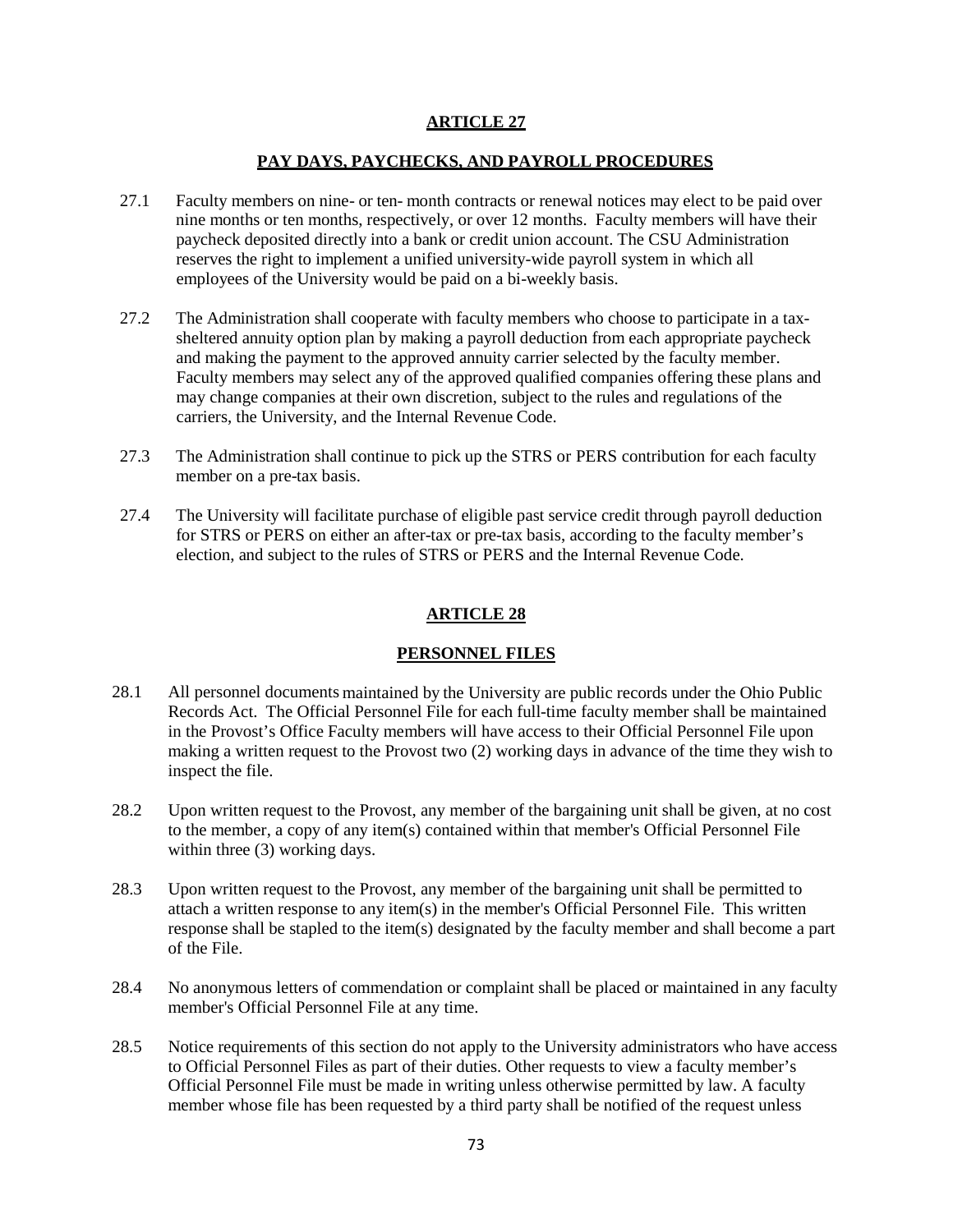precluded by law or court order. The request for access shall not be complied with until after the notification has been given to the faculty member whose File has been requested unless precluded by law or court order. A member of the Provost's office or the Human Resources office shall be present whenever a File is being examined by any person outside the University administration.

- 28.6 Location: The Official Personnel File for each full-time faculty member shall be maintained in the Provost's Office. College files for individual faculty needed to carry out the day-to-day administrative functions of the College may be kept in the offices of the Dean of the Law College. Upon written request to the Dean, as appropriate, faculty members shall have access at reasonable times to their College files, and copies thereof.
- 28.7 Contents: The Official Personnel File for each faculty member will contain only the following, if applicable:
	- A. Letter of application and all materials requested or received by the University from persons other than the applicant in connection with the faculty member's original employment, including official academic transcripts;
	- B. Letter of appointment and faculty member's contracts;
	- C. Documents relating to tenure and promotion in rank assembled in accordance with University regulations, practices and policies or the terms of Articles 12 and 13.
	- D. Documents pertaining to salary recommendations;
	- E. Documents pertaining to the faculty member's professional activities and accomplishments, including letters of commendation;
	- F. Reports of outside employment as specified in Article 22;
	- G. Formal evaluations of the faculty member's professional performance or activities;
	- H. Professional leave reports as specified in Article 20;
	- I. Information pertaining to complaints against faculty members after all steps of the internal procedure for their resolution have been exhausted;
	- J. Information pertaining to professional misconduct after all steps of the internal procedure for handling professional misconduct issues have been exhausted;
	- K. Disciplinary records; and
	- L. Information pertaining to terminations.
- 28.8 Grievance files: Only the final written resolution of any grievance pursuant to Article 9 filed by a faculty member shall be included within the Official Personnel File of the faculty member.
- 28.9 Other files: Nothing in this policy precludes the maintenance and retention of individual information dealing with routine matters including but not limited to payroll records, fringe benefits, worker's compensation records, medical information, leaves of absence, I-9 and citizenship status records.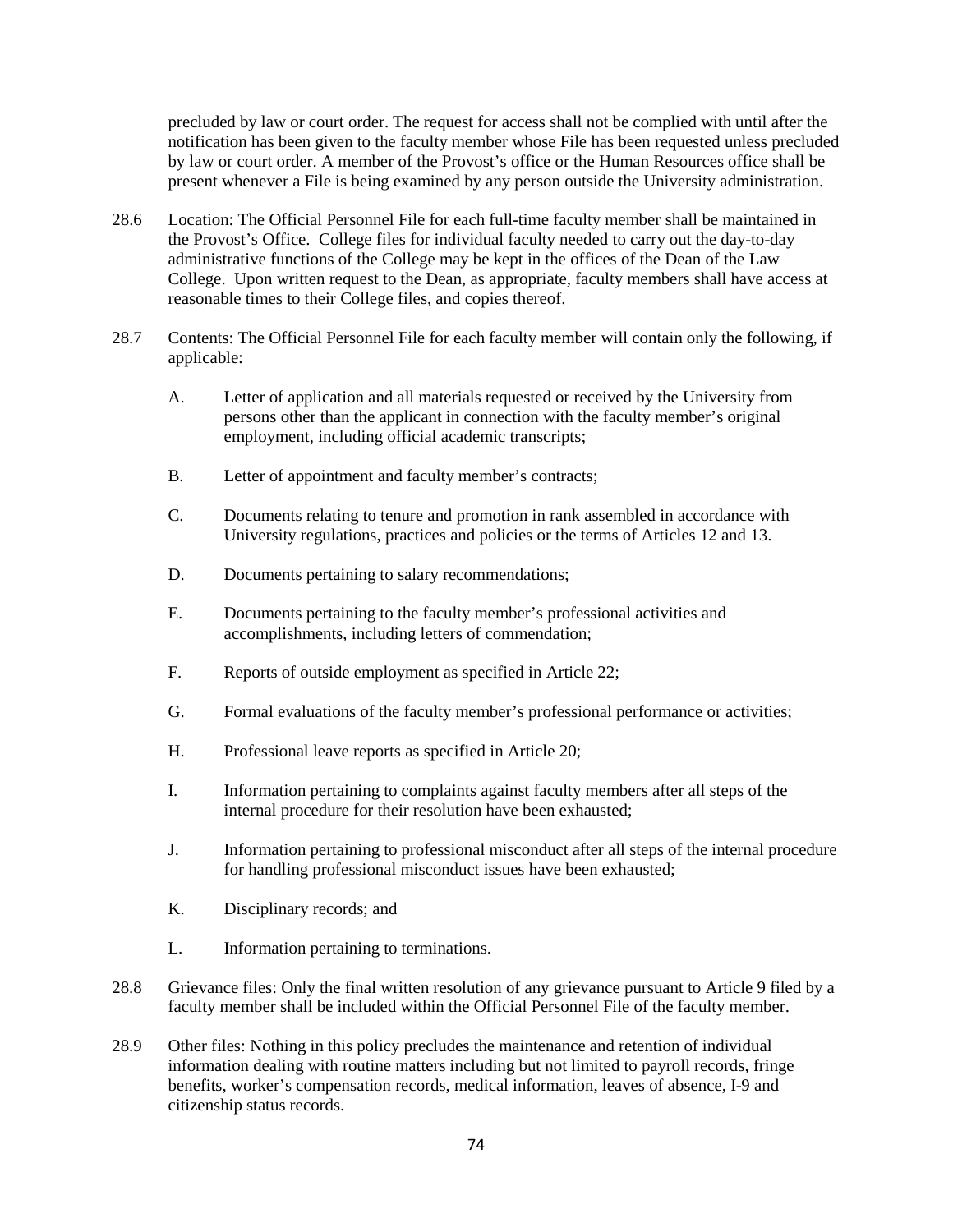#### **ARTICLE 29**

### **DISCLOSURE OF INFORMATION**

- 29.1 The Provost shall, upon written request, as promptly as possible, make available to AAUP-LS such statistics and financial information as are necessary for the implementation of the Agreement.
- 29.2 By October 1 of each year, the Administration shall provide AAUP-LS with an updated list of each member of the bargaining unit, along with each member's rank, base salary, department, years in rank, tenure status, gender, phone extension and home mailing address.
	- A. Upon mailing an appointment letter to a new full-time faculty member, a copy of that letter shall be sent simultaneously to AAUP-LS. The letter shall include name, home mailing address, rank, base salary, the effective date and length of the appointment, and the text of Article 14. B from this Agreement.
	- B. By October 31, January 31, April 30 and July 31 each year, the Administration shall provide a listing of the following changes, if any, to the bargaining unit during the previous three months: new hires, terminations, retirements, resignations, deaths, movement out of the unit into administrative positions and movement into the bargaining unit from administrative positions. The listing shall also contain each affected bargaining unit member's name, title, department, base salary, tenure status, rank, home mailing address and telephone number.
- 29.3 The Administration shall provide AAUP-LS with one copy of the agenda and materials for all Board of Trustees meetings and Board committee meetings when they are distributed to other Board members. After minutes are approved, they shall be made available on the Board's website.
- 29.4 The Administration shall provide AAUP-LS with a copy of the audited Annual Financial Report immediately upon release.
- 29.5 By October 1 of each year the Administration shall provide the AAUP-LS a list of all full-time, non-student College of Law employees as of September 1 indicating each individual's title, department, and annual salary.
- 29.6 Each semester, the CSU Administration shall collect and share data with the AAUP-LS on the number and proportion of course sections and student credit hours taught at the College of Law by tenure-track faculty, by tenured faculty, by clinical faculty, by legal writing faculty, by parttime/adjunct faculty, by visiting faculty, by retired faculty teaching on part-time contracts, and by non-CSU employees. Non-publicly available data shall be provided to the AAUP-LS upon request by the end of each semester.

# **ARTICLE 30**

# **LEGAL PROTECTION**

30.1 The Administration/Board of Trustees shall provide legal representation to any members of the bargaining unit who are defendants in civil actions arising out of their employment, at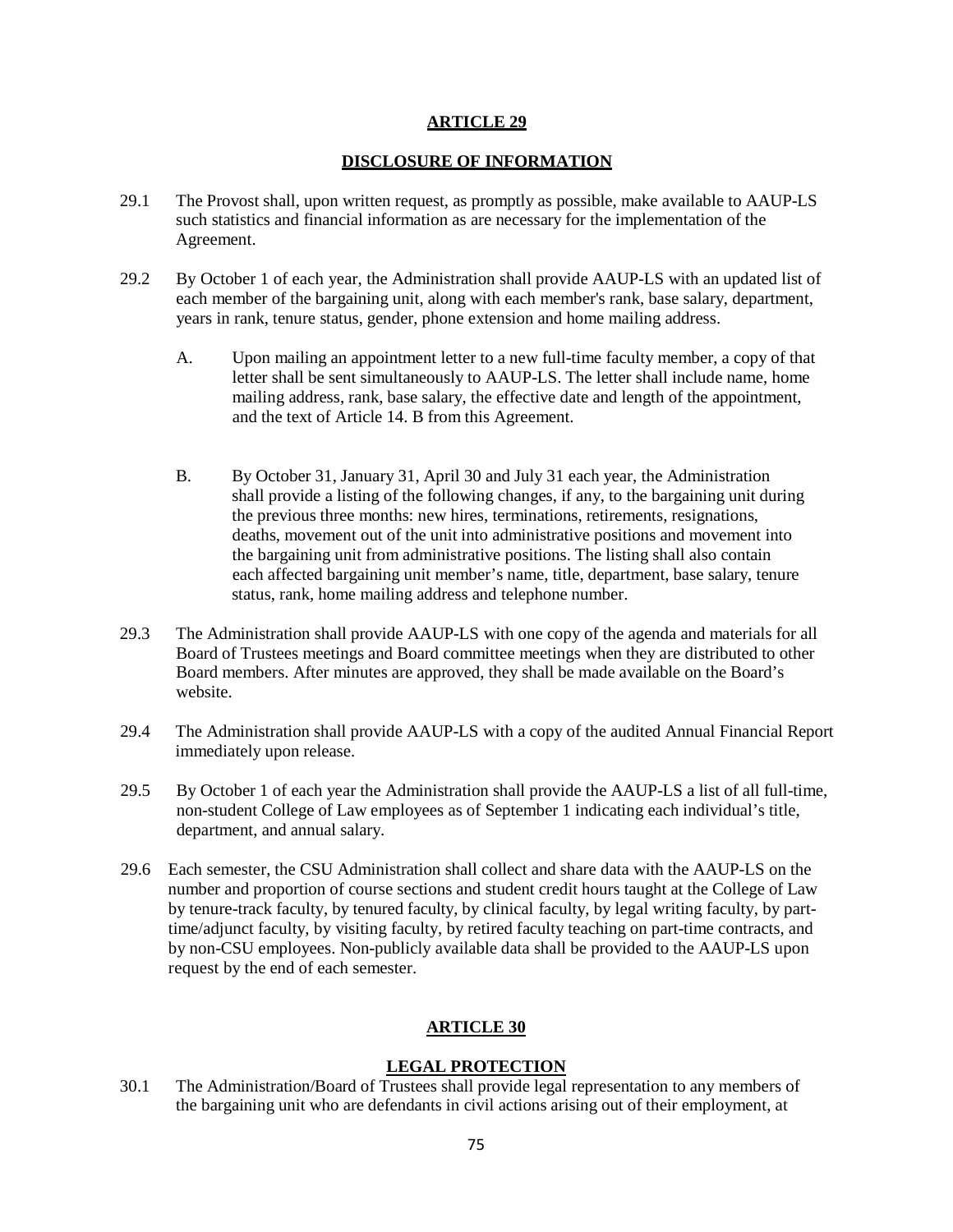their request, subject to the approval of the Ohio Attorney General and in accordance with Ohio Revised Code Sections 109.361 and 109.362. The Administration/Board of Trustees shall also indemnify and hold harmless any member of the bargaining unit as a result of any judgment, other than a judgment for punitive or exemplary damages or as otherwise prohibited in Ohio Revised Code Section 9.87.

# **ARTICLE 31**

### **CHAPTER RIGHTS**

The AAUP-LS shall be permitted reasonable use, to the extent permitted by law, of University facilities, services and publications on the same basis and at the same cost as other recognized campus organizations.

Office space shall be provided at a mutually-agreed-upon space, at no cost to the chapter beyond telecommunication charges incurred by the chapter. A secured bulletin board for the AAUP-LS shall be provided in the faculty mailbox room. Phone mail with space for five messages shall continue to be provided on the Chapter's campus extension line.

Effective with the 2016-2017 academic year, the AAUP-LS shall be allowed up to six (6) semester credit hours of released time per academic year to be assigned to its officers. In the academic year in which the negotiations for a successor agreement commence, the released time allowed shall be increased to twelve (12) semester credit hours. The AAUP-LS shall purchase the released time at the rate of \$1,600 per semester credit hour. The AAUP-LS may not buy out more than half the assigned entire teaching workload assignment of any faculty member in any academic year.

The AAUP-LS shall remit these payments to the Provost's Office no later than August 15 for the Fall semester and December 31 for the Spring semester. In addition, the AAUP-LS shall notify the Provost's Office, with a copy to the Dean, of the names of the elected officers of the AAUP-LS and the required released time for those officers no later than June 1 for the coming Fall and Spring semesters. However, in the event that offices using released time become vacant for reasons beyond the control of the AAUP-LS or a new officer is appointed (e.g., a Chief Negotiator), this notice requirement shall be waived.

At no cost to the AAUP-LS, the Chapter will be provided with: an E-mail account, a link for maintaining a web page accessible on the World-wide Web, a cable connection to the University computer network, and a listing of AAUP-LS Chapter office telephone numbers in the University's white pages entry with the name: "Am. Assoc. of Univ. Prof.—Law School Chapter."

The University shall recognize service to local, state, and national AAUP as professional service, except for service that exercises the release time provisions above and service on the chapter's negotiating committee.

#### **ARTICLE 32**

#### **DISTANCE EDUCATION**

32.1 Definition. Distance education is defined as a formal educational process in which the instruction occurs when student and instructor are not in the same place. Instruction may be synchronous or asynchronous. Distance education may employ audio, video, or computer technologies. The initiative for distance education courses/programs may come from either the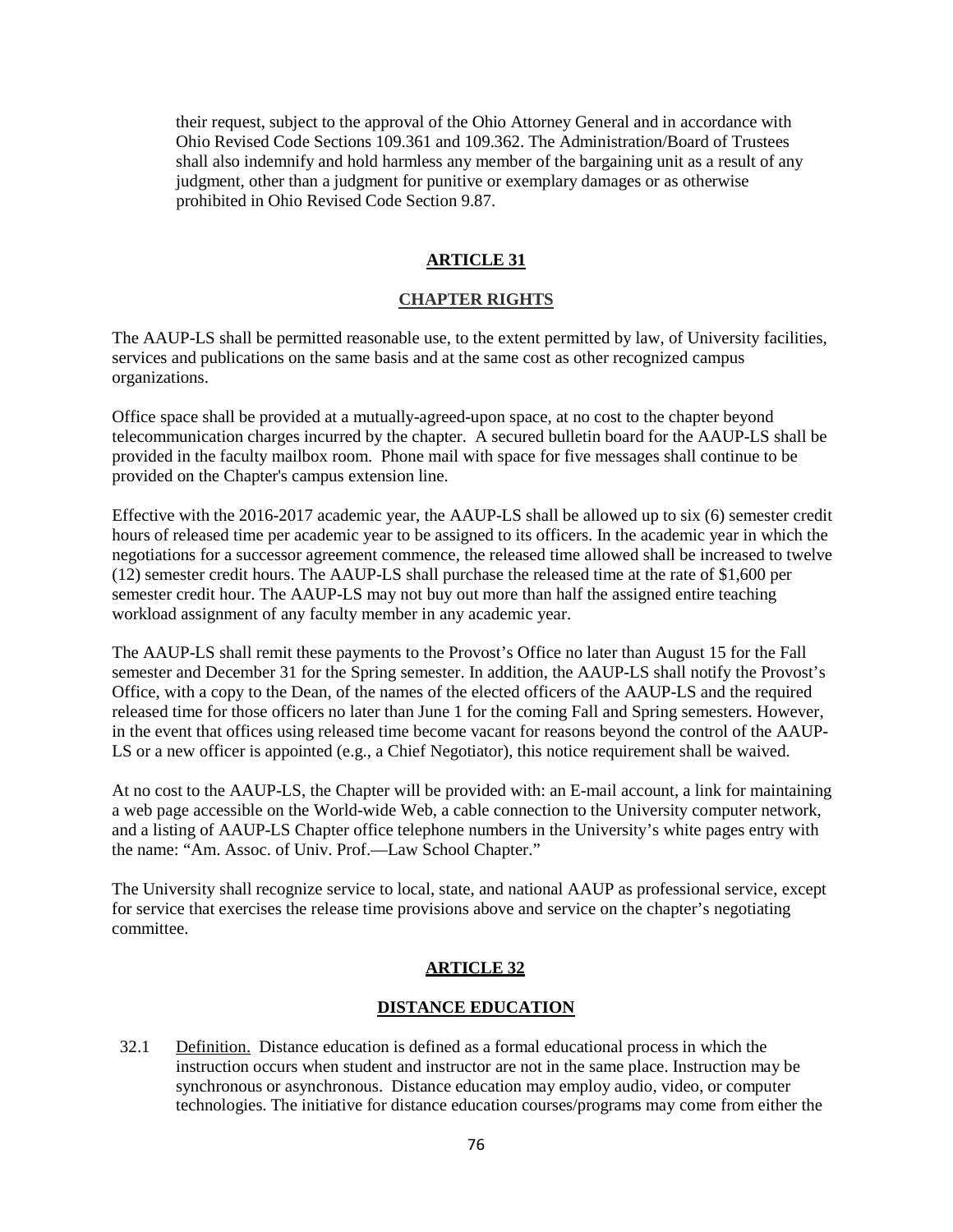faculty or the administration, but the actual development of such courses/programs will be mutually agreed between the faculty members(s) and the Dean.

### 32.2 Academic Freedom and Control of the Curriculum

- A. Academic freedom applies to both distance education and traditional classroom instruction, as guaranteed in Article 10.
- B. Methods of instruction and course materials are under the control of the faculty member(s) assigned to develop and/or teach the distance education course. For teamtaught or interdisciplinary courses, the faculty involved should share this responsibility. Oversight by the faculty member's colleagues within the department or program shall be subject to the usual norms and responsibilities of supervision and oversight associated with the functions of the department or program.
- C. Distance education courses (or modifications thereto) shall comply with all of the standard practices, procedures, and criteria which have been established for traditional courses including, but not limited to, faculty involvement at the level of course development and approval, selection of qualified faculty to teach the course, pedagogical determinations about appropriate class size, and oversight of all final course offerings by the appropriate faculty committee to ensure conformity with previously established traditions of course quality and relevance to programs. Occasional adjustments (e.g. to office hour procedures) may be necessary in order to fulfill the intent of standard practices and procedures. In such cases, any adjustments shall require approval by the Dean or the Dean's designee.

### 32.3 Intellectual Property

- A. If the University provides extraordinary assistance as defined in Article 23 of this contract in the creation of distance education materials, the materials created shall be considered University-supported work.
- B. If the University-supported distance education materials are subsequently externally marketed, it is understood that the creator(s) and the University will share in any net revenue, based on an agreed-upon revenue sharing arrangement, with no restrictions on the use of such revenue.
- C. The University may use such University-supported distance education materials for non-commercial educational purposes. Faculty shall retain all intellectual property rights to distance education materials created in the absence of a written agreement confirming that such materials are University-supported work. Faculty who create distance education materials in the absence of extraordinary assistance shall not be required to grant permission to the University for the use of such materials.
- D. Such University-supported distance education materials shall not be used in circumstances that compete with Cleveland State University without the prior written consent of their creator(s) and Cleveland State University.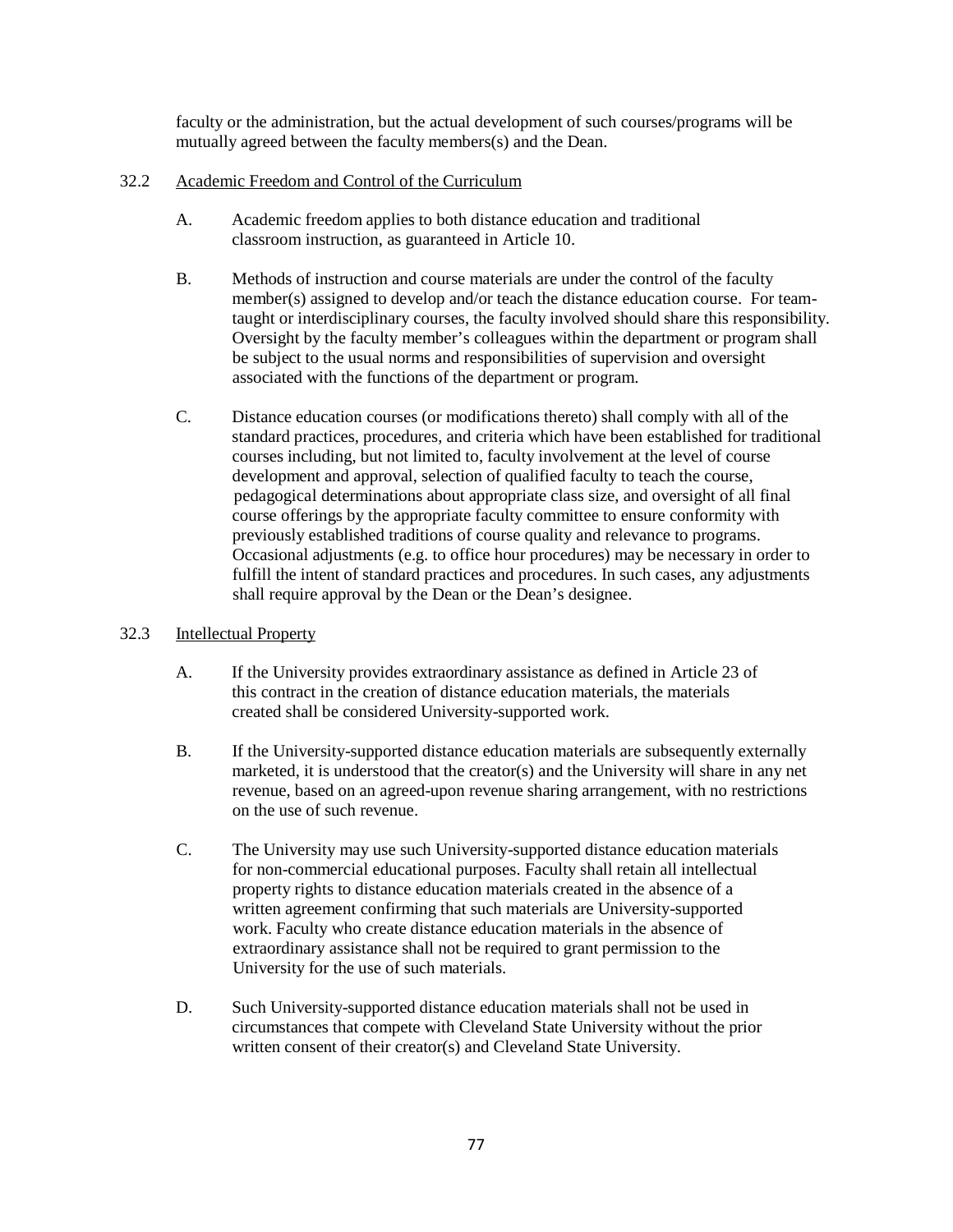### 32.4 Workload and Compensation

- A. Class Size. Determination of class size for a distance education class should comply with the standard practices, procedures, and criteria of the University, including the level of support (e.g., graduate assistants) that could be made available to faculty engaged in distance education.
- B. Preparation. Faculty who agree to perform the initial development of a distance learning course or who agree to revise extensively a course for distance education delivery shall be entitled to appropriate compensation, to be consistent with University policy. If such compensation rises to the level of extraordinary assistance as defined in Article 23, this shall be agreed upon in writing in advance among the faculty member, the Dean and/or the Dean's designee. Acceptance of compensation which does not rise to the level of extraordinary assistance as defined in Article 23 constitutes an understanding that at least three additional sections of the course will be offered in an appropriate sequence over the next several years; the faculty member will serve as instructor or will train other faculty to teach the course. Possible forms of compensation, which, without prior written agreement, do not rise to the level of extraordinary assistance as defined in Article 23, include the following:
	- (1) an appropriate reduction in teaching workload assignment in an academic term or terms as agreed upon by the faculty member and the administration;
	- (2) an appropriate one-time cash payment in the form of a course development grant, if such grants are available (to be paid upon completion of the development of the course).
- C. Travel Reimbursement. Faculty shall be entitled to travel reimbursement for travel directly and necessarily related to the distance education assignment in accordance with applicable University guidelines. Travel reimbursement shall be agreed to by the faculty member and the Dean prior to the faculty member's beginning to develop or to teach a distance education course.
- 32.5 Support Services. During both development and delivery of distance education coursework, the University shall ensure that appropriate technology, software, equipment, and personnel are identified and in place and shall provide appropriate training for faculty members, consistent with the need of the faculty member and the availability of University resources and services for that purpose.
- 32.6 Academic Responsibilities. A teaching workload assignment comprising distance learning instruction does not exempt faculty from the academic responsibilities delineated in Article 11.3 of the Collective Bargaining Agreement.
- 32.7 This Article shall be interpreted as consistent with ABA Standard 306.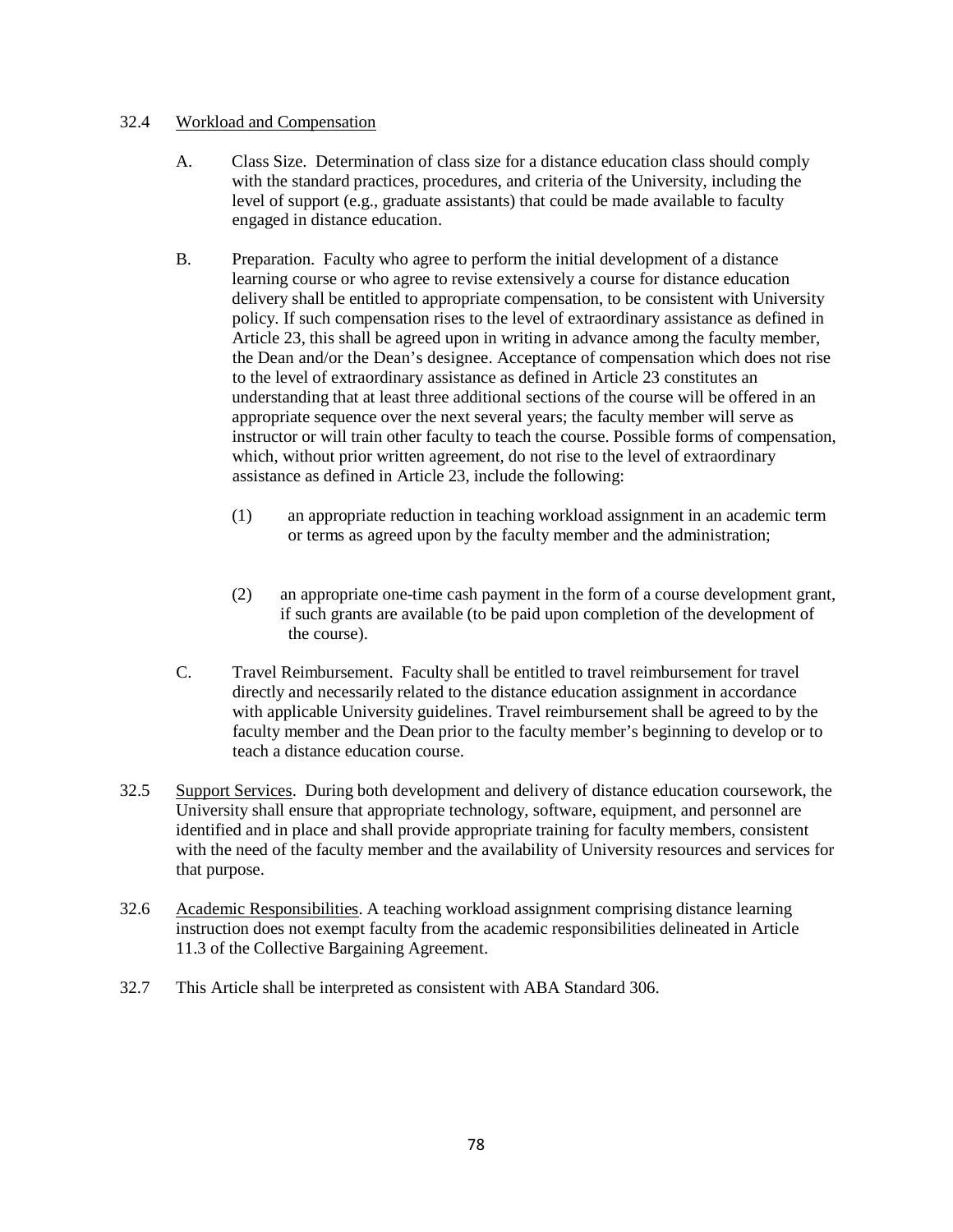### **ARTICLE 33**

### **ADHERENCE TO LAW**

33.1 The Administration, the AAUP-LS, and each bargaining unit member are obligated, as part of this Agreement, to obey all federal, state and local laws in the discharge of duties and exercise of rights specified in this Agreement.

### **ARTICLE 34**

#### **SAVINGS PROVISION**

34.1 If any provision of this Agreement conflicts with the provision of any applicable federal or state statute, or Executive Order having the effect of law, now in force or hereafter enacted, the remainder of the Agreement shall remain in full force and effect unless the parts so found to be void or illegal are wholly inseparable from the remaining portions of this Agreement. The Administration and the Association will meet within thirty (30) days after the conflict in law/statute is brought to the formal attention of the parties, for the purpose of negotiating new language in that provision which will meet their requirements and that of the law.

### **ARTICLE 35**

### **DUES AND FAIR SHARE**

The University will deduct any initiation fees and dues levied in accordance with the Constitution and Bylaws of the Union from the pay of members of the bargaining unit upon receipt from the Union of individual signed authorization cards executed by the member for that purpose and bearing the member's signature.

The University's obligation to make deductions shall terminate automatically upon receipt of revocation of authorization within the thirty (30) day period prior to the termination of this contract or upon the termination of employment or transfer of an employee to an appointment outside the bargaining unit.

Except as specified below, all employees covered by this Agreement who are not members of the Union shall, pursuant to R.C. 4117.09(C), pay a fair share fee not greater than the dues paid by members of the Union.\* This fair share assessment is made to cover the costs of collective bargaining and contract administration throughout the term of representation. The following bargaining unit members shall be exempt from the fair share fee requirement:

(1) Bargaining unit members hired prior to August 25, 2014, who were not Active Members of the Union as of August 25, 2014 and who do not subsequently become Active Members.

(2) Administrators who return to the bargaining unit and who were not subject to the fair share fee at the time they accepted the administrative appointment.

All authorized deductions will be made from the member's pay on a regular monthly basis in the first and second paycheck of the month. The University shall deduct from the first and second paycheck of each month of each non-member of the recognized bargaining unit a fair share fee in an amount determined by the Union, but not greater than the amount of monthly Union dues. All deductions shall be transmitted to the Union no later than the 15th day following the end of the month in which the deduction is made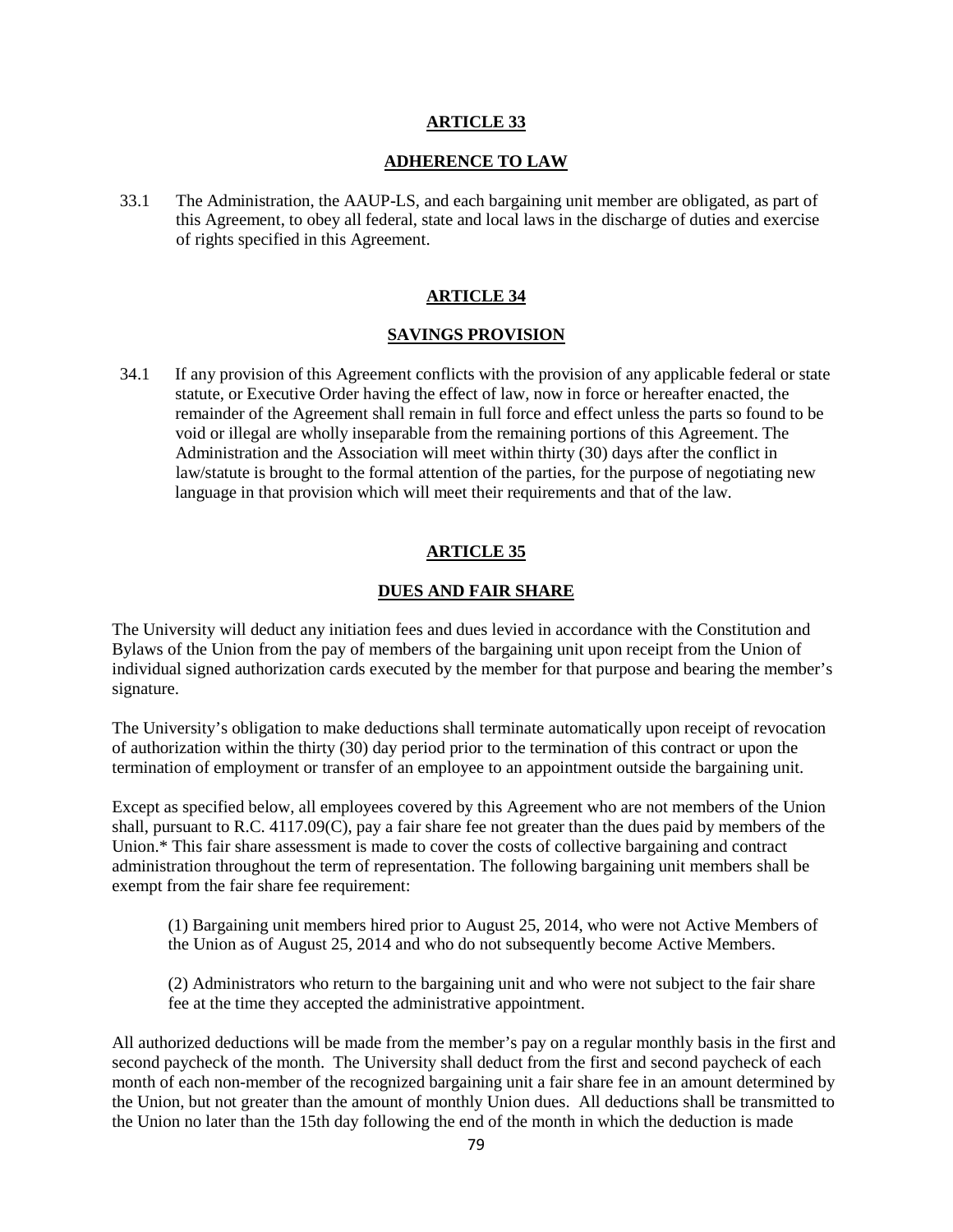together with a list of the members of the bargaining unit paying such dues or fees by payroll deduction, and upon receipt the Union shall assume full responsibility for the disposition of all funds deducted.

The Union shall furnish the name, title, and address of the authorized person or organization to whom the authorized deductions shall be sent by the University.

The University and the Union agree that if any legal challenge is made to the terms of this Article, that the Union's counsel will be the lead counsel during any such litigation, and the University agrees that it will fully cooperate in such litigation within the bounds of state law.

The Union represents to the University that:

- (1) An internal rebate or advanced fee reduction procedure has been established in accordance with Section 4117.09(C) of the Revised Code.
- (2) A procedure for challenging the amount of the fair share fee has been established and will be given to each bargaining unit employee who does not join the Union.
- (3) Such procedure and notice shall be in compliance with all relevant state and federal laws and the Constitutions of the United States and the State of Ohio.

Annually, the Union shall provide the University, within thirty (30) days after communicating with fair share fee payers, if any, a copy of each communication, if any, relating to the deduction of fair share fees, provided, however, that the Union may delete any information which sets forth amounts of monies the Union spends in various categories or other specific information not necessary to comply with constitutional requirements.

\* Superseded by *Janus v. AFSCME*, 138 S. Ct. 2448 (2018).

\_\_\_\_\_\_\_\_\_\_\_\_\_\_\_\_\_\_\_\_\_\_\_\_\_\_\_\_\_\_\_\_\_\_\_\_\_\_\_\_\_\_\_\_\_\_\_\_\_\_\_\_\_

# **ARTICLE 36**

# **NO STRIKE/NO LOCKOUT**

- 36.1 The Administration and the AAUP-LS subscribe to the principle that any and all differences arising under this Agreement should be resolved by peaceful and appropriate means without any interruption of the University programs and operations.
- 36.2 The AAUP-LS and its officials agree that so long as this agreement is in effect, they shall not call, engage in or assist in any way any strike, sympathy strike, slowdown, stoppage of work, concerted effort not to meet classes, boycott, or any other concerted act that interferes with the normal operation of the University.
- 36.3 No member of the bargaining unit shall instigate or participate, directly or indirectly, in any strike, sympathy strike, slowdown, stoppage of work, concerted effort not to meet classes, boycott, or any other concerted act that interferes with the normal operation of the University.
- 36.4 During the term of this Agreement, there shall be no lockout of members of the bargaining unit by the Administration.
- 36.5 Any violation of the foregoing will be just cause for disciplinary action in accordance with Article 8 of this Agreement.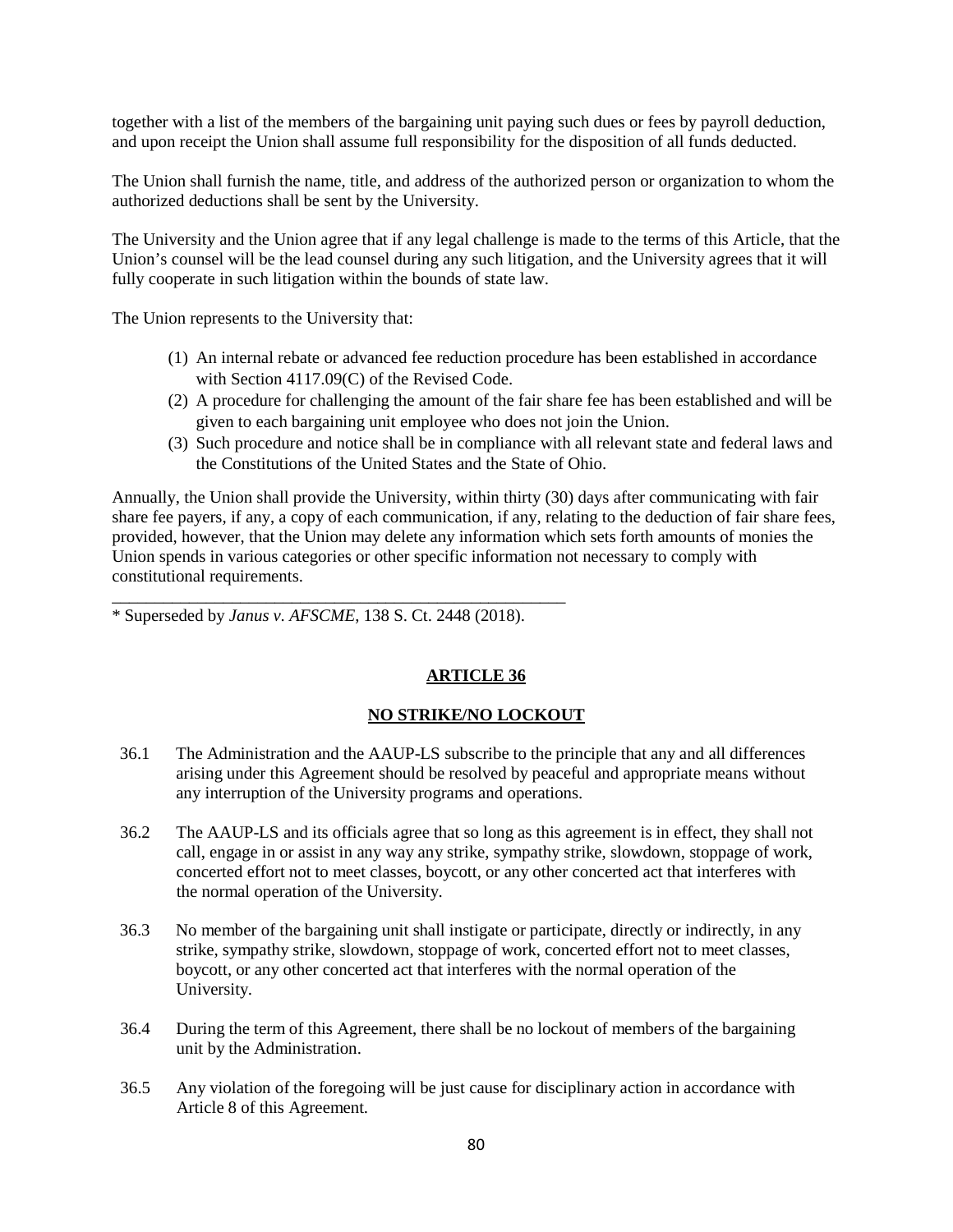36.6 The AAUP-LS shall inform all members of the bargaining unit concerning their obligations under the provisions of this Article, and the necessity of complying with those obligations, and shall further inform members of the bargaining unit that the AAUP-LS does not sanction or approve of noncompliance with the provisions of this Article.

# **ARTICLE 37**

### **ENTIRE AGREEMENT**

- 37.1 The parties acknowledge that each had the full right to make proposals with respect to any subject, and that, after exercising that right, all the parties' understandings are set forth in this Agreement. The terms of this Agreement may be altered, changed, added to, deleted from, or modified only through the voluntary mutual consent of the parties in a written and signed amendment to this Agreement.
- 37.2 Notwithstanding Article 37.1 above, during the term of this Agreement, either party may request that any matter relating to the contents of this Agreement be scheduled for discussion between the parties. While each party agrees to meet at reasonable times to discuss any such matter raised by the other party, it is expressly understood and agreed that neither party is under any obligation to negotiate and/or agree upon any change, modification or supplement to this Agreement during the term hereof.
- 37.3 To facilitate the implementation of this Agreement and to assure a continuing dialogue on matters of mutual concern, the parties accept the concept of periodic meetings of a Contract Implementation Committee (CIC) consisting of up to three (3) members each, appointed by each party. Each party will appoint one member as co-Chair. Either party may request that a meeting be held to discuss implementation or problems arising under this Agreement. This meeting shall be held as quickly as is convenient following such request. Decisions shall remain in force unless subsequently modified by the CIC or a subsequent agreement. The Contract Implementation Committee will meet at a minimum of once at the outset of each academic year.
- 37.4 The AAUP-LS and the University administration are committed to regular, open dialogue. The Provost or Provost's designee will meet at least once a semester during the academic year with AAUP-LS leaders to discuss issues of mutual concern and interest.
- 37.5 The Administration shall not be obligated to continue any practice, policy, pronouncement or benefit and the continuation or modification of any such practice, policy, pronouncement or benefit shall not be considered as creating an obligation to continue that or any other practice, policy, pronouncement or benefit.

### **ARTICLE 38**

### **DURATION**

38.1 This Agreement shall be effective August 16, 2017 through August 15, 2020. The dates for promotion and tenure dossier submission, and application for professional leaves will be effective starting in Year 2 of this contract or August 2018.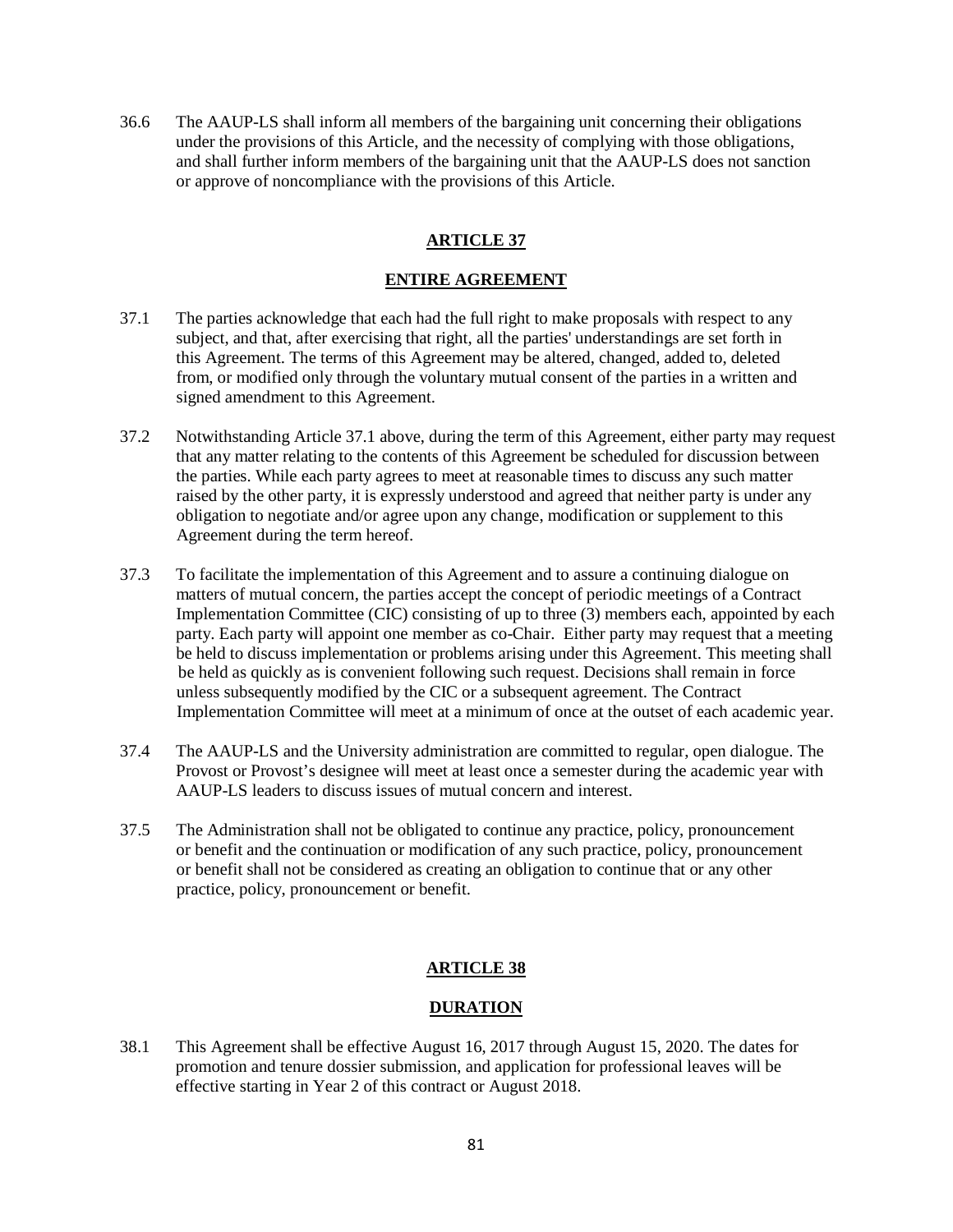IN WITNESS WHEREOF, the parties have hereunto set their hands:

# **CLEVELAND STATE UNIVERSITY**

By:

Harlan M. Sands President

By: Kelly M. King

**Chief Negotiator** 

AMERICAN ASSOCIATION OF UNIVERSITY PROFESSORS - CSU CHAPTER - CLEVELAND-MARSHALL COLLEGE OF LAW

 $Bv:$ 

Claire Robinson May President, AAUP-LS

By: Brian<sub>A</sub>. Glassman

Chief Negotiator

DATE:

 $9/26/18$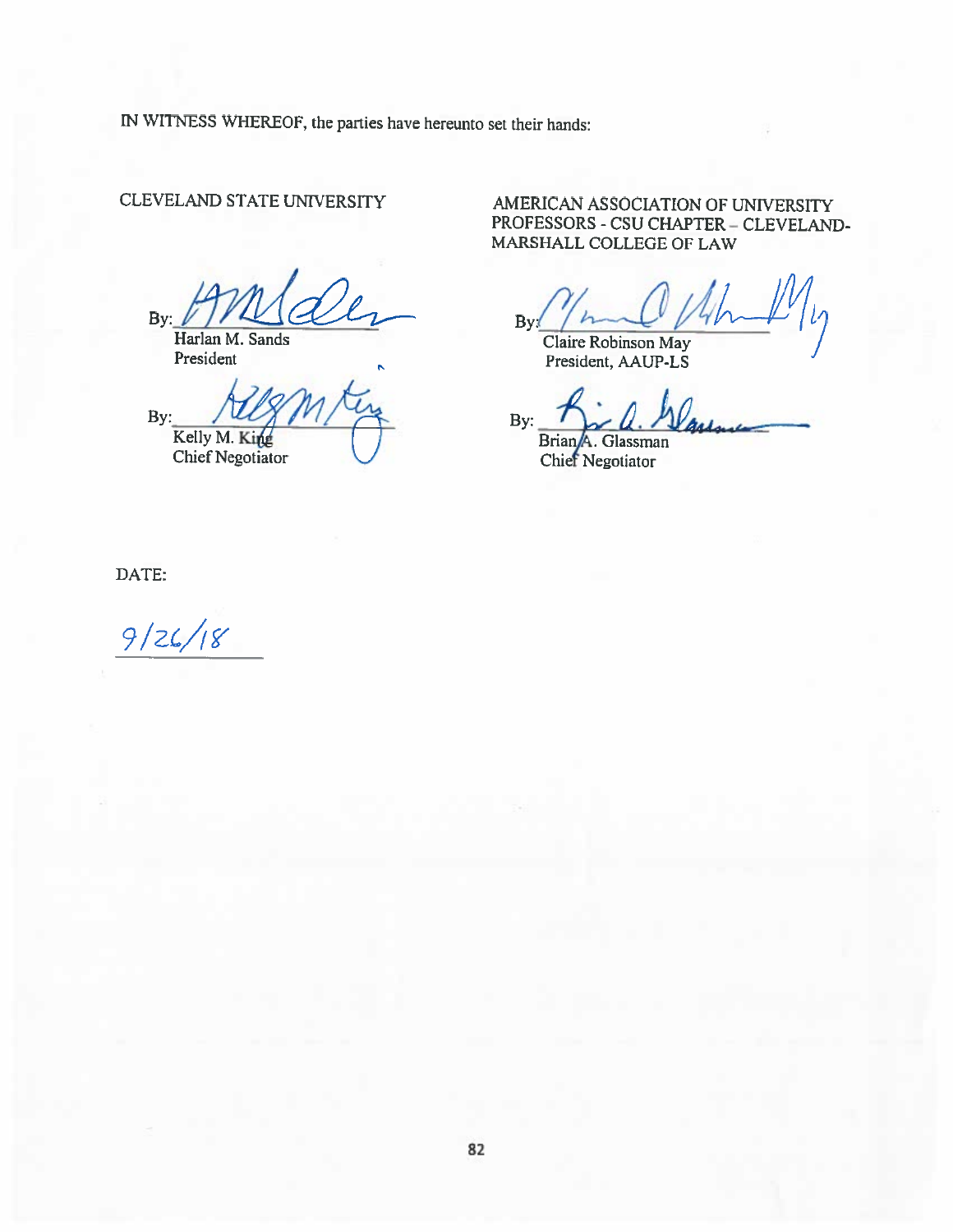## **APPENDIX 1**

### **Memorandum of Understanding (MOU)**

Memorandum of Understanding 1

Upon agreement of the CSU-AAUP, a representative from AAUP-LS will join the task force on computer replacement for faculty as set forth in MOU 1 of the CSU-AAUP collective bargaining agreement.

| Premium                         | Paid by Employer                                                                                                                                                                                                               |
|---------------------------------|--------------------------------------------------------------------------------------------------------------------------------------------------------------------------------------------------------------------------------|
|                                 | Eligibility All regular full-time employees working at least<br>40 hours per week for the Employer or working a full-time<br>faculty workload with an appointment of six months or longer                                      |
| Coverage begins                 | First day of employment                                                                                                                                                                                                        |
|                                 | Basic Term Insurance Effective January 1, 2008, an amount<br>equal to 200% of eligible base earnings (excludes overtime,<br>bonuses, etc.) rounded to the next highest \$1,000 of benefit to a<br>maximum benefit of \$150,000 |
| Accidental Death/Dismemberment  | Effective January 1, 2008, an amount equal to 200% of eligible<br>base earnings (rounded to the next highest \$1,000 of benefit) to<br>a maximum benefit of \$150,000                                                          |
| <b>Repatriation Benefit</b>     | Up to \$10,000 for repatriation for accidental loss of life                                                                                                                                                                    |
|                                 | Family Transportation Benefit Up to \$5,000 for transportation<br>and lodging for immediate family members for situations that<br>result in accidental loss of life                                                            |
| <b>Business Travel Accident</b> | An amount equal to two times the AD&D benefit (maximum<br>\$100,000) for accidental loss of life while traveling on<br>University business                                                                                     |

### **Basic Life Insurance Plan Summary**

# **Optional/ Spouse Life Insurance Plan Summary**

All regular full-time employees working at least 40 hours per week for the Employer or working a full- time faculty workload with an appointment of six months or longer.

Premium paid by Employee; Age-based rate schedule.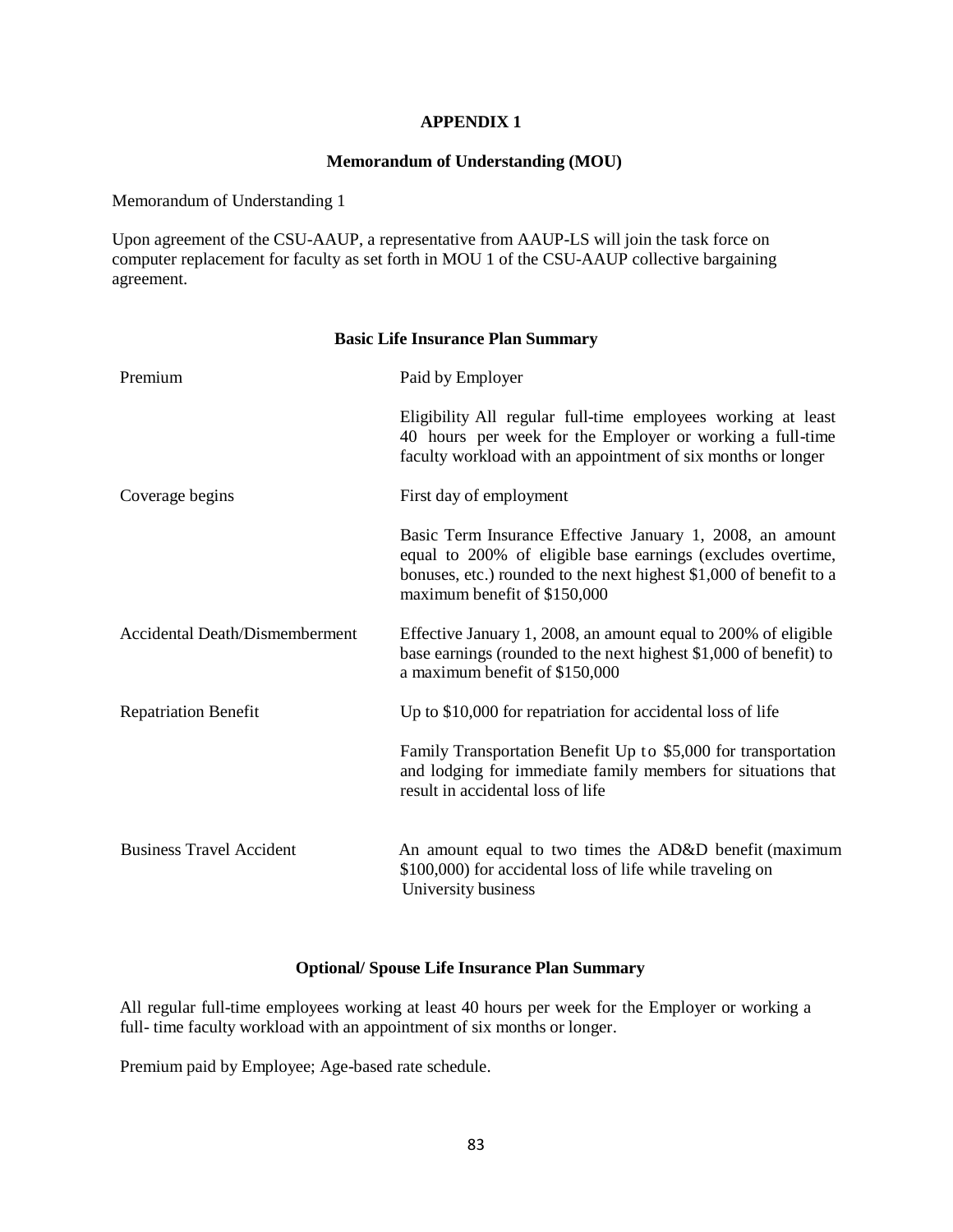Employee Optional Insurance: Effective January 1, 2008, ability to purchase up to \$500,000 in coverage; Guaranteed Issue is \$ 200,000 if applied for within 31 days of full-time hire.

Spouse Optional Insurance: Effective January 1, 2008, ability to purchase up to \$250,000; Guaranteed Issue: \$100,000 if applied for within 31 days of employee's full-time hire date. Coverage must be 50% of Employee Optional coverage (i.e., if spouse elects \$100,000 employee must elect at least \$200,000 in coverage)

*All benefits are subject to the terms, conditions and limitations set forth in the plan documents and certificates. If there is any discrepancy between the information presented here and the official plan documents and certificates, the plan documents and certificates will govern.*

### **Academic Freedom and Free Speech**

For more information on Academic Freedom and Free Speech Policies at Cleveland State University, please see section 3344-11-05 (Academic Freedom) in the Faculty Personnel Policies, accessible online at http://www.csuohio.edu/compliance/faculty-personnel-policies.

### **Miscellaneous Faculty Personnel Policies**

For information on personnel policies regarding issues outside of this agreement, faculty should consult the Faculty Personnel Policies (aka "The Greenbook"), available at the Office of Compliance website:

<http://www.csuohio.edu/compliance/faculty-personnel-policies>